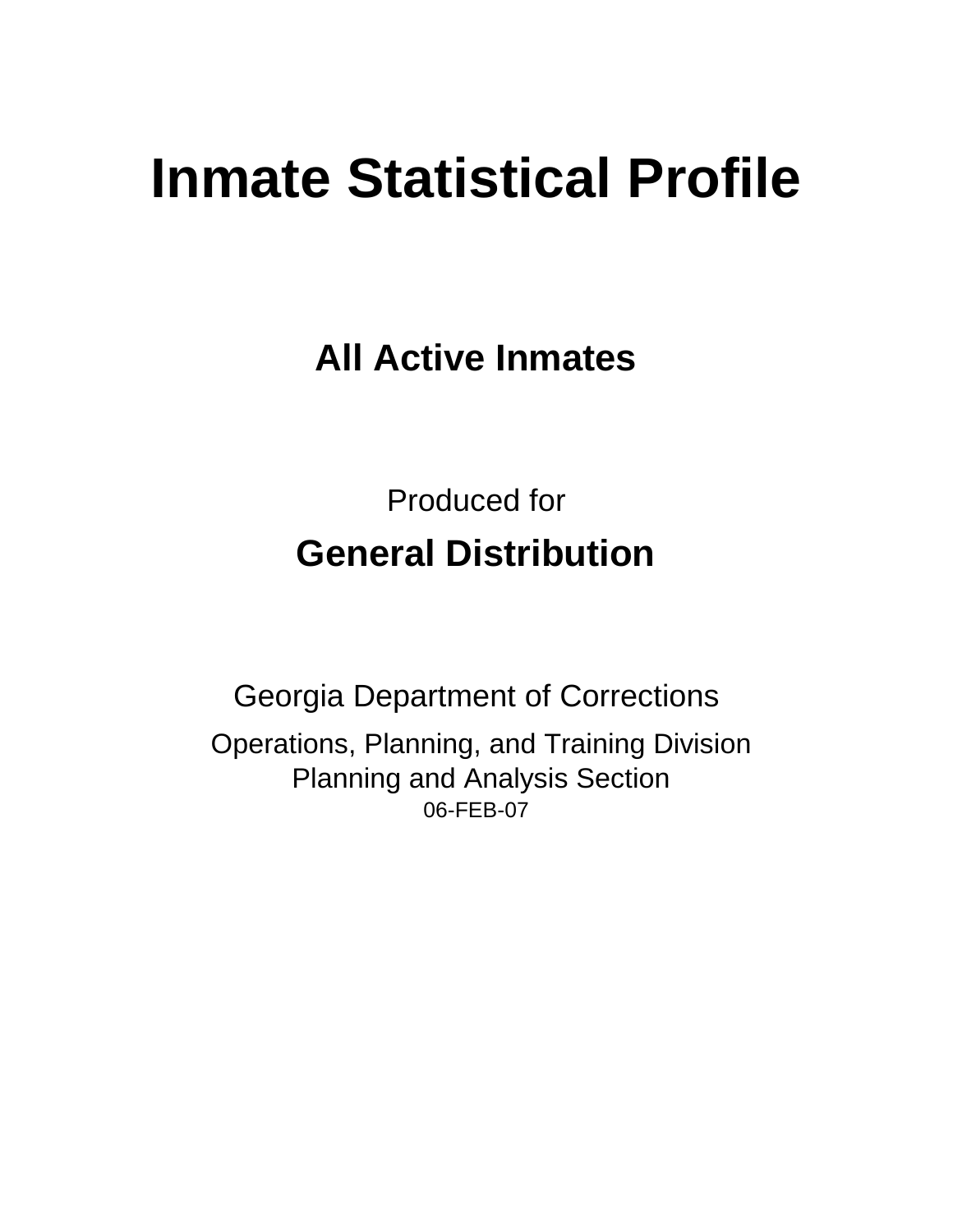**Contents** 

**All Active Inmates**

Produced for **General Distribution**

# Table of Contents

| <b>Demographic information</b>                                 |
|----------------------------------------------------------------|
| 5 Current age, broken out in ten year age groups               |
| 6 Race group                                                   |
| 7 Hispanic Origin                                              |
| 8 Marital status, self-reported at entry to prison             |
| 9 Number of children, self-reported at entry to prison         |
| 10 Religious affiliation, self-reported at entry to prison     |
| 11 Home county - self-reported at entry to prison              |
| 16 Environment to age 16, self-reported at entry to prison     |
| 17 Guardian status to age 16, self-reported at entry to prison |
| 18 Age at admission                                            |
| 20 Age at release                                              |
| 21 Height, measured at entry to prison                         |
| 23 Weight, measured at entry to prison                         |
| 25 Military service                                            |
| <b>Correctional information</b>                                |
| 26 Type of admission to prison                                 |
| 27 Current / last security status                              |
| 28 Current / last institution type                             |
| 29 Institution type - transitional centers                     |
| 30 Institution type - mental hospitals                         |
| 31 Institution type - county prisons                           |
| 32 Institution type - state prisons                            |
| 34 Institution type - private prisons                          |
| 35 Institution type - prison annexes                           |
| 36 Institution type - inmate boot camp                         |
| 37 Number of disciplinary reports                              |
| 38 Number of transfers                                         |
| 39 Number of escapes                                           |
| 40 Probable future release type                                |
| 41 Actual release type                                         |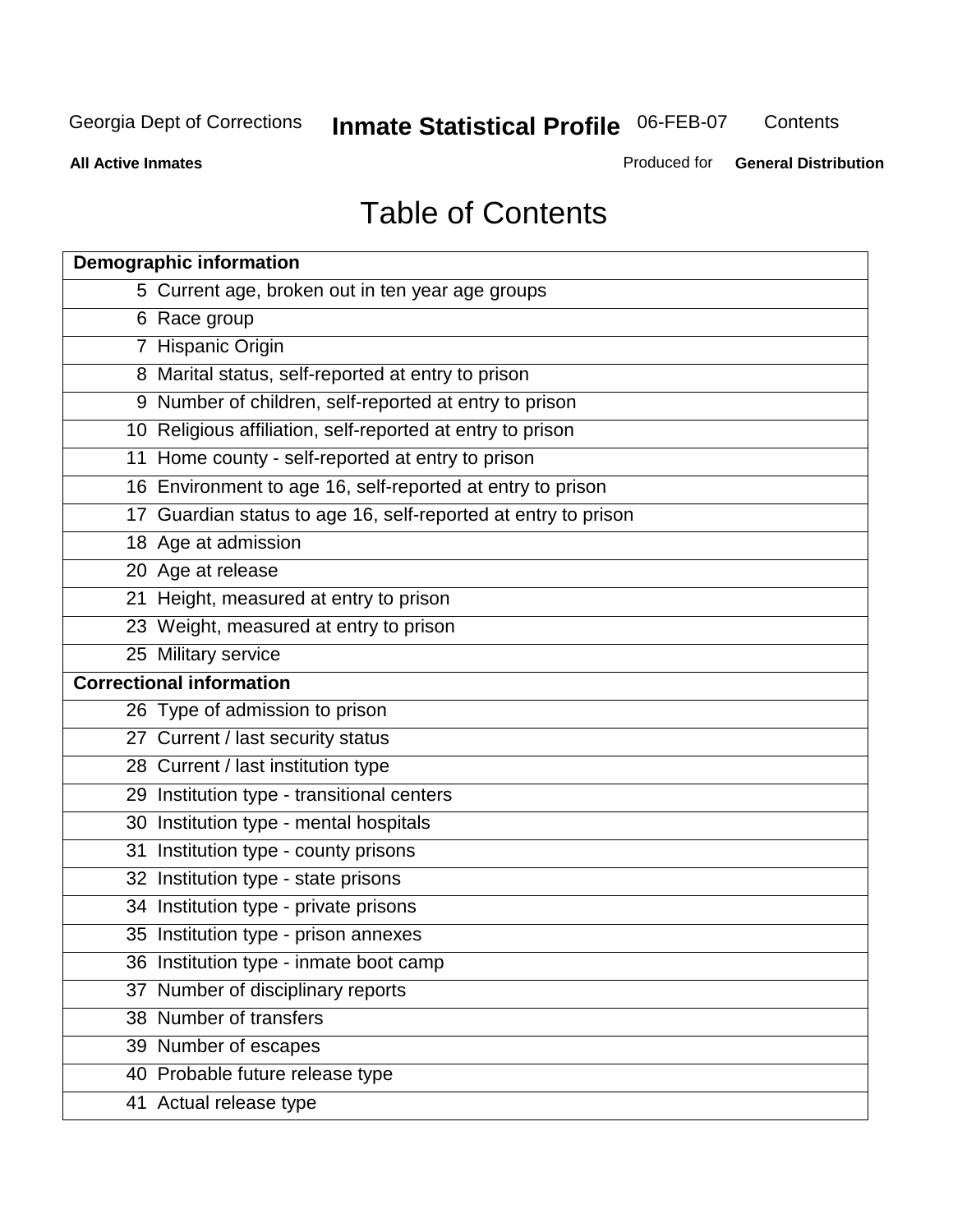**Contents** 

**All Active Inmates**

Produced for **General Distribution**

# Table of Contents

| <b>Correctional information</b>                                  |
|------------------------------------------------------------------|
| 42 Time served in current (or last) institution                  |
| Educational, psychological and physical information              |
| 43 Highest grade level attained                                  |
| 44 Culture fair IQ scores                                        |
| 45 Wide Range Achievement Test (WRAT) reading score              |
| 46 Wide Range Achievement Test (WRAT) math score                 |
| 47 Wide Range Achievement Test (WRAT) spelling score             |
| 48 Scope of substance abuse - summary                            |
| 49 Scope of substance abuse - detail                             |
| 50 Current / last mental health treatment level                  |
| 51 PULHESDWIT medical scale - 'P' overall condition ('P'hysical) |
| 52 PULHESDWIT medical scale - 'U' upper body                     |
| 53 PULHESDWIT medical scale - 'L' lower body                     |
| 54 PULHESDWIT medical scale - 'H' hearing                        |
| 55 PULHESDWIT medical scale - 'E' vision                         |
| 56 PULHESDWIT medical scale -'S' psychiatric                     |
| 57 PULHESDWIT medical scale - 'D' dental                         |
| 58 PULHESDWIT medical scale - 'W' work ability                   |
| 59 PULHESDWIT medical scale - 'I' impairment                     |
| 60 PULHESDWIT medical scale - 'T' transportability               |
| 61 Criminality in family, self-reported                          |
| 62 Alcoholism in family, self-reported                           |
| 63 Drug abuse in family, self-reported                           |
| 64 Subjected to frequent beatings, self-reported                 |
| 65 Father absent during inmate's childhood                       |
| 66 Mother absent during inmate's childhood                       |
| <b>Crimes and criminal history information</b>                   |
| 67 Number of prior Georgia incarcerations                        |
| 68 Prison sentence in years                                      |
| 69 Primary offense, broken out into felonies vs misdemeanors     |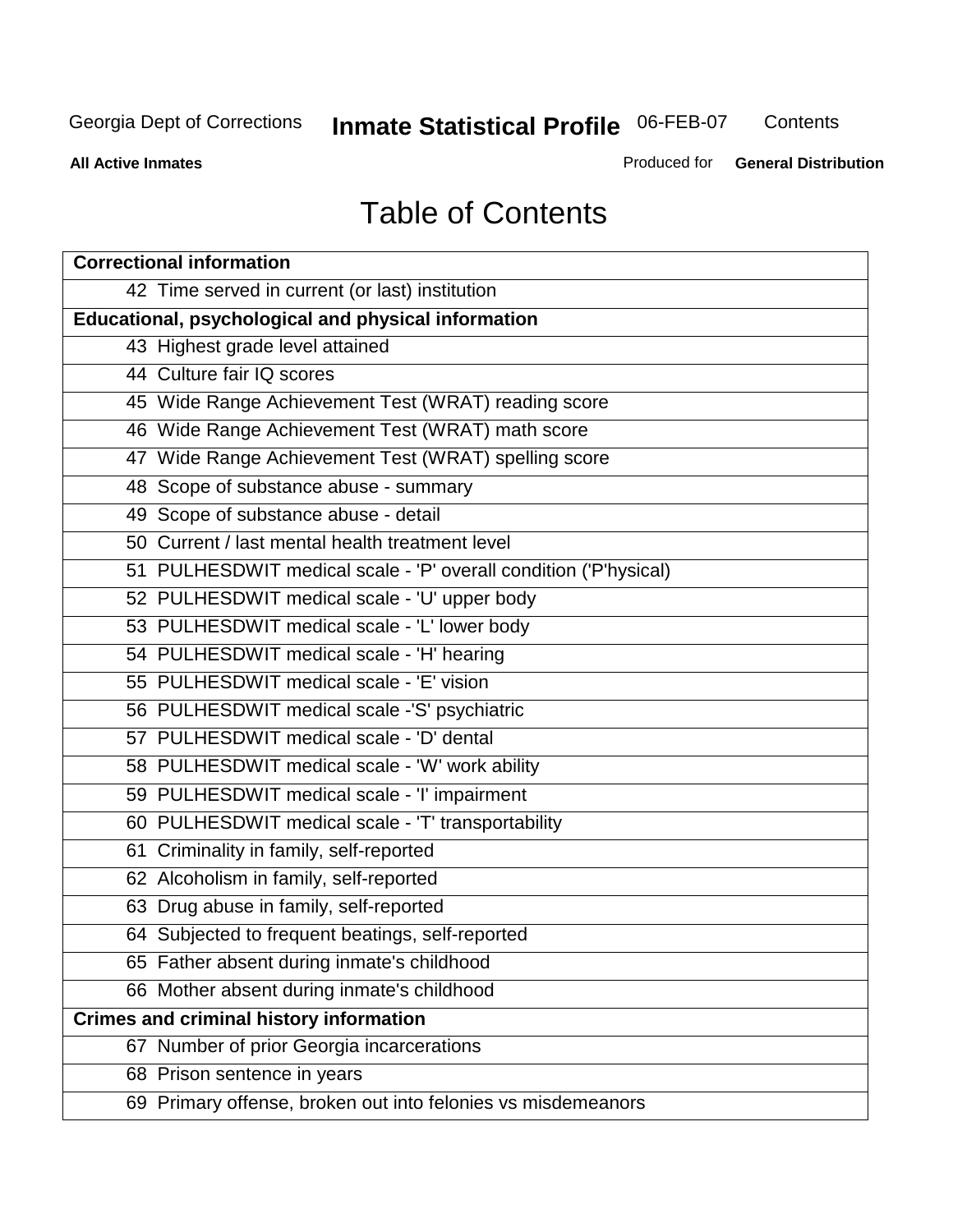**Contents** 

**All Active Inmates**

Produced for **General Distribution**

# Table of Contents

| <b>Crimes and criminal history information</b>                 |
|----------------------------------------------------------------|
| 70 Primary offense, broken out into six broad crime categories |
| 71 Primary offense, detailed offense code                      |
| 78 County of conviction of primary offense                     |
| 83 Circuit of conviction of primary offense                    |
| 85 Years served (jail + prison) in this incarceration          |
| <b>Medical information</b>                                     |
| 86 Results of most recent HIV test                             |
| 87 Results of most recent tuberculosis test                    |
| 88 Results of most recent syphilis test                        |
| 89 Results of most recent Hepatitis-C test                     |
| 90 Results of most recent pregnancy test                       |
| 91 Results of most recent diabetes test                        |
| 92 Results of most recent hypertension test                    |
| 93 Results of most recent asthma test                          |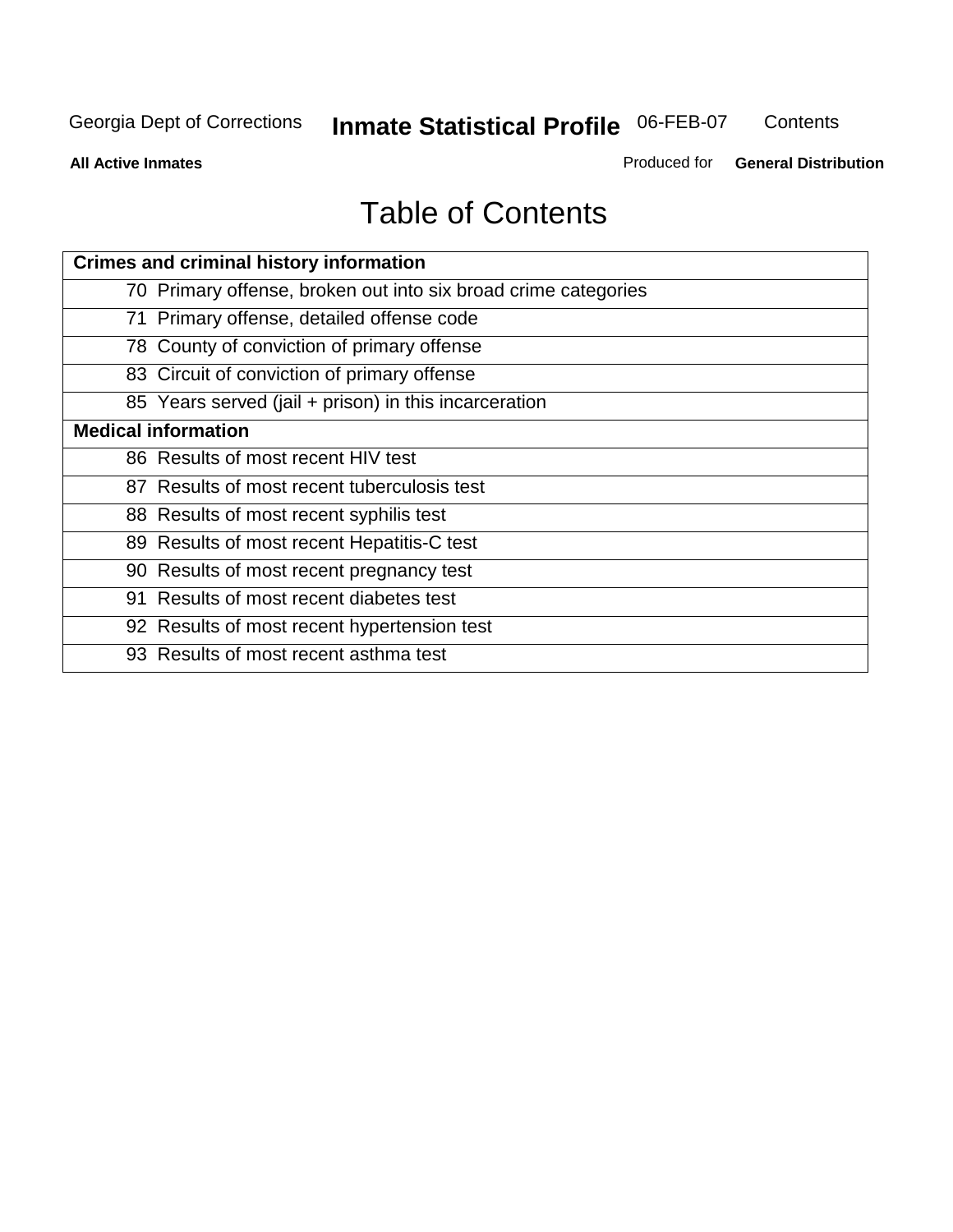#### **All Active Inmates**

#### Produced for **General Distribution**

### Current age, broken out in ten-year age groups

|                       |              | <b>Male</b> |        |              | <b>Female</b> |       |              | <b>Total</b> |
|-----------------------|--------------|-------------|--------|--------------|---------------|-------|--------------|--------------|
| <b>Current Age</b>    | <b>Count</b> | Col %       | Row %  | <b>Count</b> | Col %         | Row % | <b>Total</b> | Col %        |
| <b>Teens</b>          | 2,805        | 5.77%       | 95.67% | 127          | 3.59%         | 4.33% | 2,932        | 5.62%        |
| <b>Twenties</b>       | 15,477       | 31.85%      | 93.86% | 1,013        | 28.61%        | 6.14% | 16,490       | 31.63%       |
| <b>Thirties</b>       | 14,025       | 28.87%      | 92.26% | 1,176        | 33.21%        | 7.74% | 15,201       | 29.16%       |
| <b>Forties</b>        | 11,184       | 23.02%      | 92.16% | 951          | 26.86%        | 7.84% | 12,135       | 23.28%       |
| <b>Fifties</b>        | 4,052        | $8.34\%$    | 94.52% | 235          | 6.64%         | 5.48% | 4,287        | 8.22%        |
| <b>Sixties</b>        | 884          | 1.82%       | 96.51% | 32           | 0.90%         | 3.49% | 916          | 1.76%        |
| Seventy +             | 160          | 0.33%       | 95.81% |              | 0.20%         | 4.19% | 167          | 0.32%        |
| <b>Total Reported</b> | 48,587       | 100%        | 93.21% | 3,541        | 100%          | 6.79% | 52,128       | 100%         |

| سائط الأساب<br>neo<br><b>NOT</b> |        |       |                  |
|----------------------------------|--------|-------|------------------|
|                                  | 48,588 | 5.541 | 1 O C<br>JZ, IZJ |

| <b>Mean</b><br>(average) | 36.00     | 36.34 | 36.03     |
|--------------------------|-----------|-------|-----------|
| <b>Median (middle)</b>   | 25<br>JJ. | 36    | 35        |
| Mode<br>(most frequent)  |           | 26    | ^7<br>. . |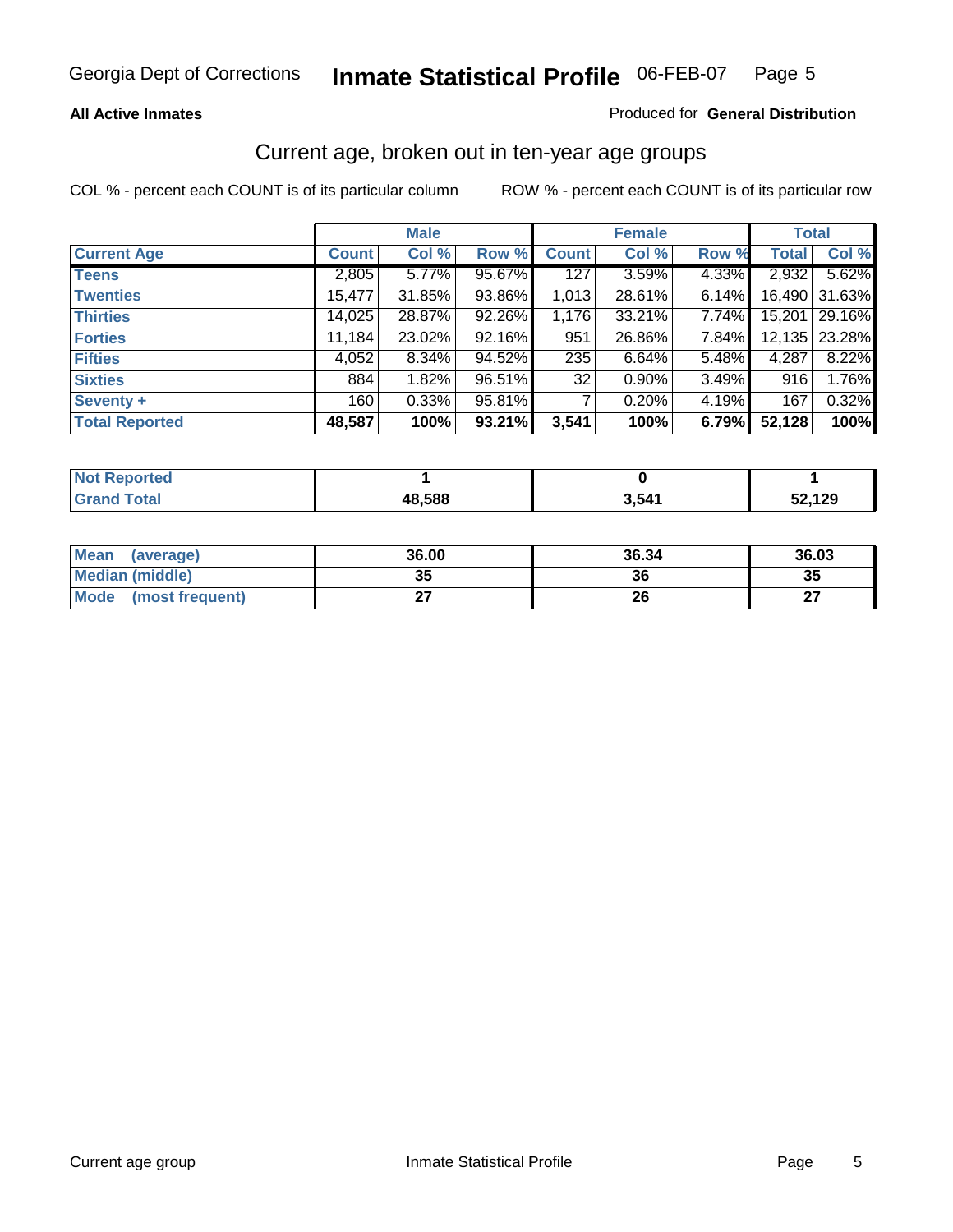#### **All Active Inmates**

#### Produced for **General Distribution**

### Race group

|                       |              | <b>Male</b> |             |       | <b>Female</b> |          |              | <b>Total</b> |
|-----------------------|--------------|-------------|-------------|-------|---------------|----------|--------------|--------------|
| <b>Race Group</b>     | <b>Count</b> | Col %       | Row % Count |       | Col %         | Row %    | <b>Total</b> | Col %        |
| <b>White</b>          | 18.042       | 37.31%      | $90.54\%$   | .886  | 53.47%        | 9.46%    | 19,928       | 38.41%       |
| <b>Black</b>          | 30,213       | $62.48\%$   | 94.87%      | 1,633 | 46.30%        | $5.13\%$ | 31,846       | 61.38%       |
| <b>Indian</b><br>3    | 59           | $.12\%$     | 93.65%      | 4     | $.11\%$       | $6.35\%$ | 63           | .12%         |
| <b>Asian</b>          | 43           | .09%        | 91.49%      |       | $.11\%$       | $8.51\%$ | 47           | .09%         |
| <b>Total Reported</b> | 48,357       | 100%        | $93.2\%$    | 3,527 | 100%          | 6.8%     | 51,884       | 100%         |

| nn.<br>ZJ I | 14   | 245            |
|-------------|------|----------------|
| 48588       | 3541 | .0.400<br>I 43 |

|  | $Mc$ | Black | White<br>$ -$ | 21904<br>DIACK |
|--|------|-------|---------------|----------------|
|--|------|-------|---------------|----------------|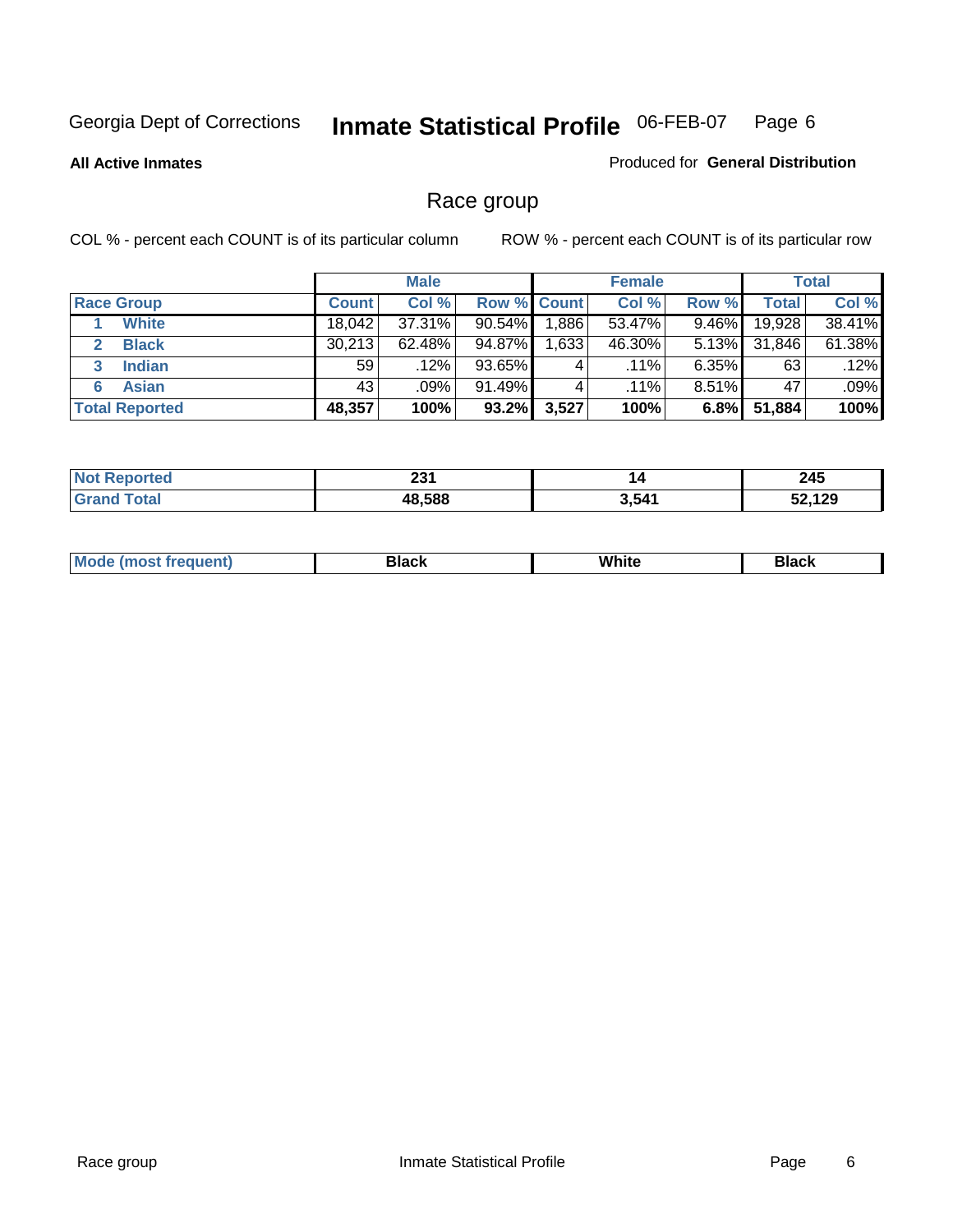**All Active Inmates**

Produced for **General Distribution**

### Hispanic Origin

COL % - percent each COUNT is of its particular column ROW % - percent each COUNT is of its particular row

|                        |              | <b>Male</b> |                    |    | <b>Female</b> |          |        | <b>Total</b> |
|------------------------|--------------|-------------|--------------------|----|---------------|----------|--------|--------------|
| <b>Hispanic Origin</b> | <b>Count</b> | Col %       | <b>Row % Count</b> |    | Col %         | Row %    | Total  | Col %        |
| <b>Non Hispanic</b>    | 46,683       | $96.08\%$   | $93.09\%$ 3,463    |    | $97.80\%$     | $6.91\%$ | 50.146 | 96.20%       |
| <b>Hispanic</b>        | 1.905        | $3.92\%$    | 96.07%             | 78 | $2.20\%$      | $3.93\%$ | 1,983  | 3.80%        |
| <b>Total Reported</b>  | 48,588       | 100%        | $93.21\%$ 3,541    |    | 100%          | $6.79\%$ | 52,129 | 100%         |

**An inmate is counted as Hispanic if** 

**(a) he self-reported as Hispanic during the diagnostic process, or** 

**(b) his primary language is Spanish, or** 

**(c) he claimed birth or citizenship in Spain or a Latin American country, or** 

**(d) he had a common Spanish surname such as Lopez or Garcia**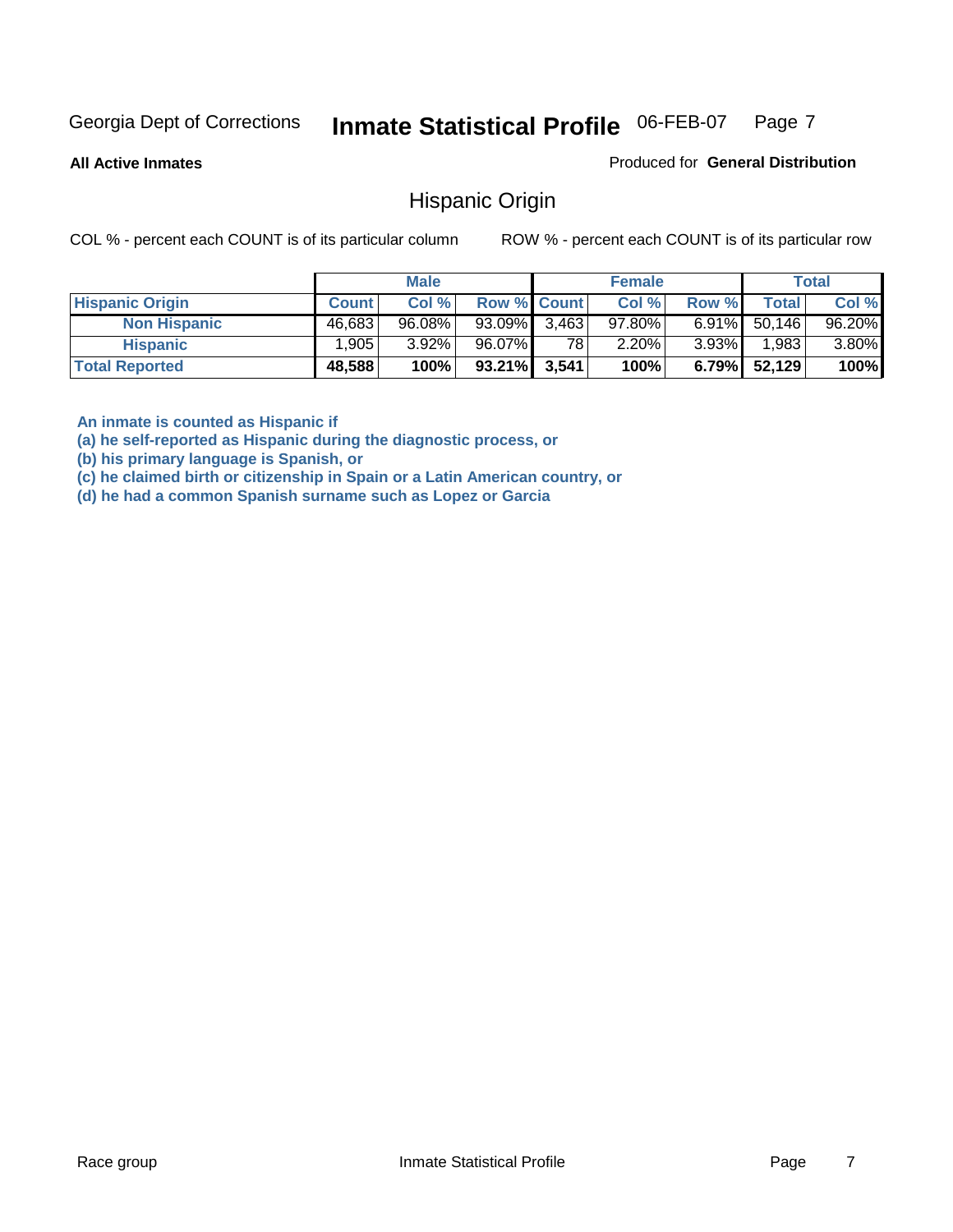**All Active Inmates**

#### Produced for **General Distribution**

### Marital status, self-reported at entry to prison

|                                |              | <b>Male</b> |        |              | <b>Female</b> |        |              | <b>Total</b> |
|--------------------------------|--------------|-------------|--------|--------------|---------------|--------|--------------|--------------|
| <b>Marital Status</b>          | <b>Count</b> | Col %       | Row %  | <b>Count</b> | Col %         | Row %  | <b>Total</b> | Col %        |
| <b>Single</b>                  | 28,151       | $60.88\%$   | 94.35% | 1,685        | 51.73%        | 5.65%  | 29,836       | 60.27%       |
| <b>Married</b><br>$\mathbf{2}$ | 5,843        | 12.64%      | 92.13% | 499          | 15.32%        | 7.87%  | 6,342        | 12.81%       |
| <b>Separated</b><br>3          | 2,444        | 5.29%       | 87.10% | 362          | 11.11%        | 12.90% | 2,806        | 5.67%        |
| <b>Divorced</b><br>4           | 5,728        | 12.39%      | 92.73% | 449          | 13.79%        | 7.27%  | 6,177        | 12.48%       |
| <b>Widowed</b><br>5            | 555          | 1.20%       | 80.67% | 133          | 4.08%         | 19.33% | 688          | 1.39%        |
| <b>Common Law</b><br>6         | 3,522        | 7.62%       | 96.47% | 129          | 3.96%         | 3.53%  | 3,651        | 7.38%        |
| <b>Total Reported</b>          | 46,243       | 100%        | 93.42% | 3,257        | 100%          | 6.58%  | 49,500       | 100%         |

| 2,345 | 284<br>____ | 2,629 |
|-------|-------------|-------|
| 588   | 3,541       | .129  |

| <b>Mode (most frequent)</b><br>Sinale<br>≒ınale |
|-------------------------------------------------|
|-------------------------------------------------|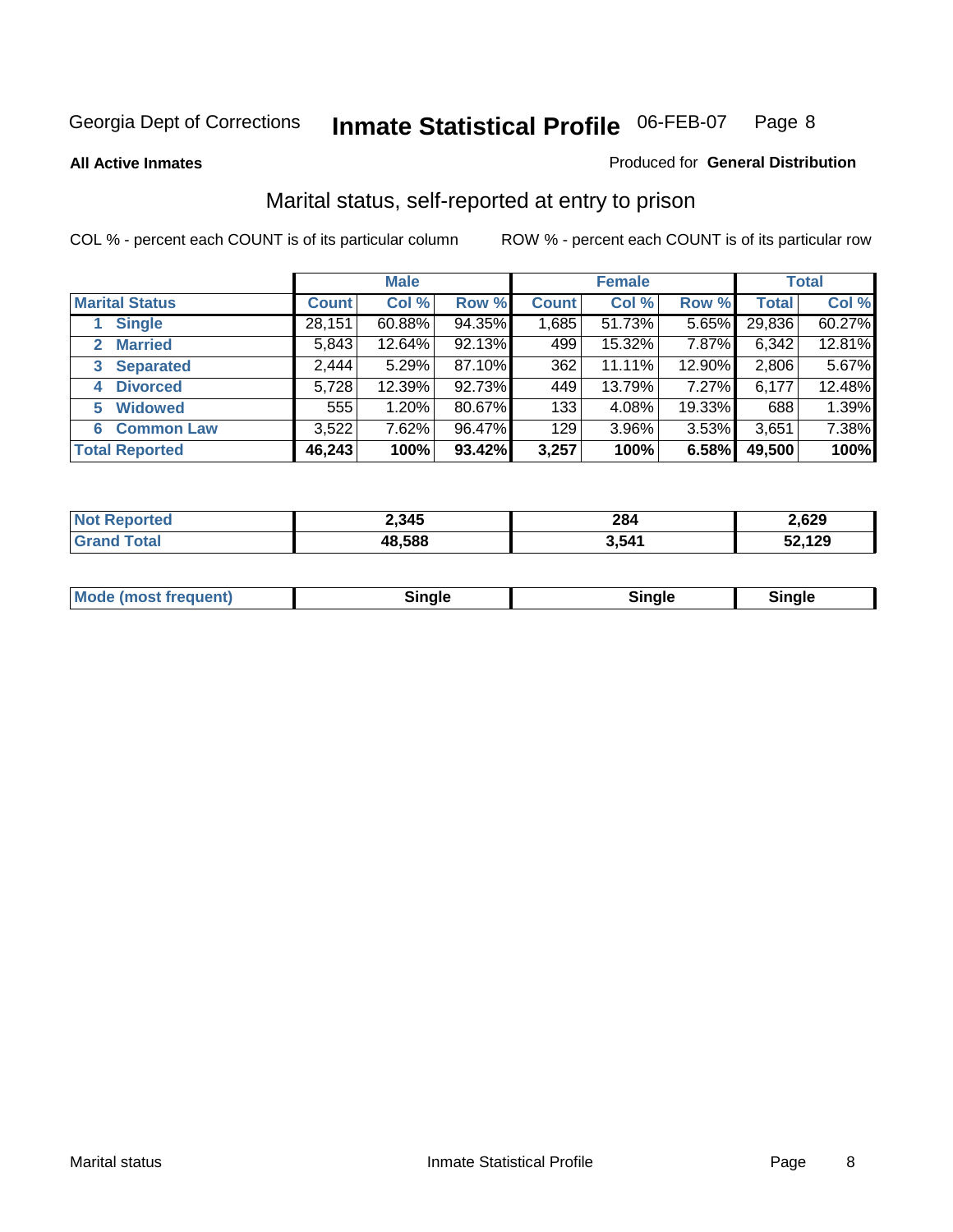#### **All Active Inmates**

#### Produced for **General Distribution**

### Number of children, self reported at entry to prison

|                           |              | <b>Male</b> |        |              | <b>Female</b> |        | <b>Total</b> |        |
|---------------------------|--------------|-------------|--------|--------------|---------------|--------|--------------|--------|
| <b>Number of Children</b> | <b>Count</b> | Col %       | Row %  | <b>Count</b> | Col %         | Row %  | <b>Total</b> | Col %  |
| $\bf{0}$                  | 19,919       | 41.64%      | 95.50% | 939          | 26.74%        | 4.50%  | 20,858       | 40.62% |
|                           | 10,744       | 22.46%      | 94.84% | 585          | 16.66%        | 5.16%  | 11,329       | 22.07% |
| $\overline{2}$            | 7,979        | 16.68%      | 90.52% | 836          | 23.80%        | 9.48%  | 8,815        | 17.17% |
| 3                         | 4,737        | 9.90%       | 88.82% | 596          | 16.97%        | 11.18% | 5,333        | 10.39% |
| 4                         | 2,300        | 4.81%       | 88.67% | 294          | 8.37%         | 11.33% | 2,594        | 5.05%  |
| 5                         | 1,189        | 2.49%       | 88.93% | 148          | 4.21%         | 11.07% | 1,337        | 2.60%  |
| $6\phantom{a}$            | 505          | 1.06%       | 88.75% | 64           | 1.82%         | 11.25% | 569          | 1.11%  |
| 7                         | 238          | 0.50%       | 89.81% | 27           | 0.77%         | 10.19% | 265          | 0.52%  |
| 8                         | 103          | 0.22%       | 89.57% | 12           | 0.34%         | 10.43% | 115          | 0.22%  |
| 9                         | 48           | 0.10%       | 88.89% | 6            | 0.17%         | 11.11% | 54           | 0.11%  |
| 10                        | 22           | 0.05%       | 84.62% | 4            | 0.11%         | 15.38% | 26           | 0.05%  |
| Over 10                   | 47           | 0.10%       | 97.92% |              | 0.03%         | 2.08%  | 48           | 0.09%  |
| <b>Total Reported</b>     | 47,831       | 100%        | 93.16% | 3,512        | 100%          | 6.84%  | 51,343       | 100%   |

| フロフ    | nr.  | <b>70C</b> |
|--------|------|------------|
| 70T    | ∼∸   | 7 O O      |
| 18.588 | .541 |            |

| <b>Mean</b><br>(average) | l.32 | 1.92 | .36 |
|--------------------------|------|------|-----|
| <b>Median (middle)</b>   |      |      |     |
| Mode<br>(most frequent)  |      |      |     |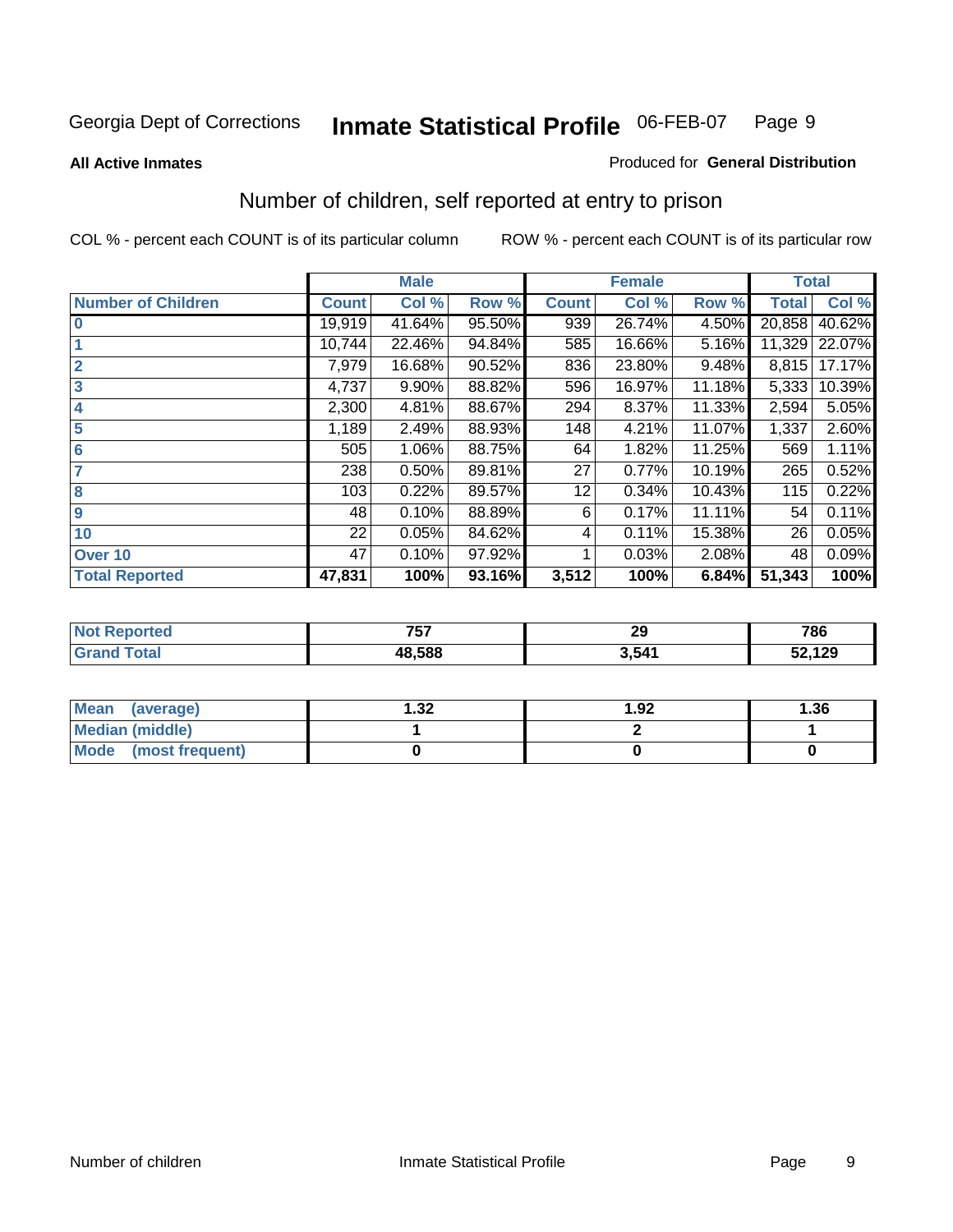#### **All Active Inmates**

#### Produced for **General Distribution**

### Religious affiliation, self-reported at entry to prison

|                       |                              | <b>Male</b>     |        |         |                  | <b>Female</b>             |        | <b>Total</b>    |        |  |
|-----------------------|------------------------------|-----------------|--------|---------|------------------|---------------------------|--------|-----------------|--------|--|
|                       | <b>Religious Affiliation</b> | <b>Count</b>    | Col %  | Row %   | <b>Count</b>     | $\overline{\text{Col}}$ % | Row %  | <b>Total</b>    | Col %  |  |
| 1                     | <b>Islam</b>                 | 1,419           | 3.47%  | 98.68%  | $\overline{19}$  | .60%                      | 1.32%  | 1,438           | 3.27%  |  |
| $\overline{2}$        | <b>Catholic</b>              | 2,007           | 4.91%  | 93.22%  | 146              | 4.59%                     | 6.78%  | 2,153           | 4.89%  |  |
| 3                     | <b>Baptist</b>               | 20,289          | 49.68% | 91.47%  | 1,891            | 59.47%                    | 8.53%  | 22,180          | 50.39% |  |
| 4                     | <b>Methodist</b>             | 908             | 2.22%  | 89.02%  | 112              | 3.52%                     | 10.98% | 1,020           | 2.32%  |  |
| 5                     | <b>EpiscopIn</b>             | 63              | .15%   | 84.00%  | 12               | .38%                      | 16.00% | 75              | .17%   |  |
| 6                     | <b>Presbytrn</b>             | 115             | .28%   | 97.46%  | 3                | .09%                      | 2.54%  | 118             | .27%   |  |
| 7                     | <b>Chc Of God</b>            | 499             | 1.22%  | 89.11%  | 61               | 1.92%                     | 10.89% | 560             | 1.27%  |  |
| 8                     | <b>Holiness</b>              | 1,509           | 3.70%  | 87.73%  | $\overline{211}$ | 6.64%                     | 12.27% | 1,720           | 3.91%  |  |
| $\boldsymbol{9}$      | <b>Jewish</b>                | 46              | .11%   | 97.87%  | 1                | .03%                      | 2.13%  | 47              | .11%   |  |
| 10                    | <b>Anglican</b>              | 7               | .02%   | 87.50%  | 1                | .03%                      | 12.50% | 8               | .02%   |  |
| 11                    | <b>Grk Orthdx</b>            | 8               | .02%   | 100.00% |                  |                           |        | 8               | .02%   |  |
| 12                    | <b>Hindu</b>                 | 6               | .01%   | 100.00% |                  |                           |        | 6               | .01%   |  |
| 13                    | <b>Buddhist</b>              | 45              | .11%   | 95.74%  | $\overline{2}$   | .06%                      | 4.26%  | $\overline{47}$ | .11%   |  |
| 14                    | <b>Taoist</b>                | 4               | .01%   | 100.00% |                  |                           |        | 4               | .01%   |  |
| 15                    | <b>Shintoist</b>             | $\overline{10}$ | .02%   | 100.00% |                  |                           |        | $\overline{10}$ | .02%   |  |
| 16                    | <b>Seven D Ad</b>            | 129             | .32%   | 94.85%  | 7                | .22%                      | 5.15%  | 136             | .31%   |  |
| 17                    | <b>Jehovah Wt</b>            | 378             | .93%   | 92.20%  | 32               | 1.01%                     | 7.80%  | 410             | .93%   |  |
| 18                    | <b>Latr Day S</b>            | 49              | .12%   | 94.23%  | 3                | .09%                      | 5.77%  | 52              | .12%   |  |
| 19                    | Quaker                       |                 | .01%   | 100.00% |                  |                           |        |                 | .01%   |  |
| 20                    | <b>Other Prot</b>            | 6,018           | 14.74% | 91.38%  | 568              | 17.86%                    | 8.62%  | 6,586           | 14.96% |  |
| 96                    | <b>None</b>                  | 7,326           | 17.94% | 98.51%  | 111              | 3.49%                     | 1.49%  | 7,437           | 16.90% |  |
| <b>Total Reported</b> |                              | 40,836          | 100%   | 92.78%  | 3,180            | 100%                      | 7.22%  | 44,016          | 100%   |  |

| <b>Not Reported</b> | 7,752  | 361   | 0.112<br>0,11J |
|---------------------|--------|-------|----------------|
| Гоtal<br>Grar       | 48,588 | 3,541 | 52,129         |

|  | Mode,<br>frequent)<br>umost 1 | 3aptist | Baptist<br>$  -$ | Baptist |
|--|-------------------------------|---------|------------------|---------|
|--|-------------------------------|---------|------------------|---------|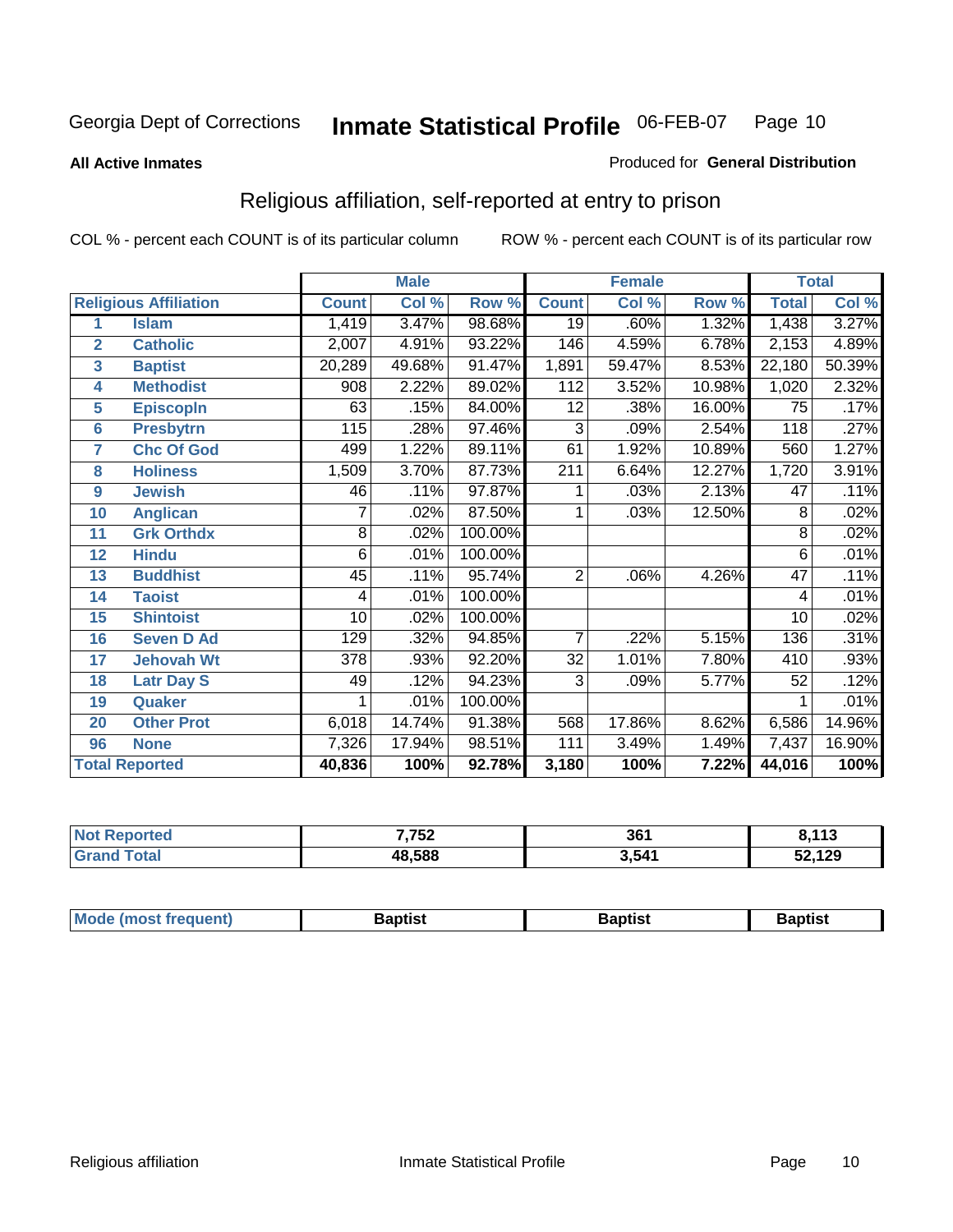#### **All Active Inmates**

#### Produced for **General Distribution**

### Home county, self-reported at entry to prison

|                 |                      |                  | <b>Male</b> |        |                 | <b>Female</b> |        | <b>Total</b>     |       |
|-----------------|----------------------|------------------|-------------|--------|-----------------|---------------|--------|------------------|-------|
|                 | <b>Home County</b>   | <b>Count</b>     | Col %       | Row %  | <b>Count</b>    | Col %         | Row %  | <b>Total</b>     | Col % |
| 1               | <b>Appling</b>       | 96               | .21%        | 92.31% | $\overline{8}$  | .25%          | 7.69%  | 104              | .21%  |
| $\overline{2}$  | <b>Atkinson</b>      | $\overline{37}$  | .08%        | 97.37% | 1               | .03%          | 2.63%  | $\overline{38}$  | .08%  |
| 3               | <b>Bacon</b>         | 60               | .13%        | 96.77% | $\overline{2}$  | .06%          | 3.23%  | 62               | .13%  |
| 4               | <b>Baker</b>         | $\overline{7}$   | .02%        | 87.50% | $\overline{1}$  | .03%          | 12.50% | $\overline{8}$   | .02%  |
| 5               | <b>Baldwin</b>       | 286              | .63%        | 95.97% | $\overline{12}$ | .37%          | 4.03%  | 298              | .61%  |
| $6\phantom{a}$  | <b>Banks</b>         | 48               | .11%        | 88.89% | $\overline{6}$  | .18%          | 11.11% | $\overline{54}$  | .11%  |
| $\overline{7}$  | <b>Barrow</b>        | $\overline{240}$ | .53%        | 94.12% | $\overline{15}$ | .46%          | 5.88%  | 255              | .52%  |
| 8               | <b>Bartow</b>        | 508              | 1.12%       | 89.28% | $\overline{61}$ | 1.87%         | 10.72% | 569              | 1.17% |
| 9               | <b>Ben Hill</b>      | $\overline{203}$ | .45%        | 91.86% | $\overline{18}$ | .55%          | 8.14%  | $\overline{221}$ | .45%  |
| 10              | <b>Berrien</b>       | $\overline{70}$  | .15%        | 92.11% | $\overline{6}$  | .18%          | 7.89%  | $\overline{76}$  | .16%  |
| 11              | <b>Bibb</b>          | 1,154            | 2.55%       | 94.98% | 61              | 1.87%         | 5.02%  | 1,215            | 2.50% |
| 12              | <b>Bleckley</b>      | $\overline{88}$  | .19%        | 88.89% | $\overline{11}$ | .34%          | 11.11% | 99               | .20%  |
| 13              | <b>Brantley</b>      | $\overline{51}$  | .11%        | 94.44% | $\overline{3}$  | .09%          | 5.56%  | $\overline{54}$  | .11%  |
| 14              | <b>Brooks</b>        | $\overline{65}$  | .14%        | 98.48% | $\overline{1}$  | .03%          | 1.52%  | $\overline{66}$  | .14%  |
| 15              | <b>Bryan</b>         | 101              | .22%        | 96.19% | 4               | .12%          | 3.81%  | 105              | .22%  |
| 16              | <b>Bulloch</b>       | 344              | .76%        | 93.48% | $\overline{24}$ | .74%          | 6.52%  | 368              | .76%  |
| $\overline{17}$ | <b>Burke</b>         | 180              | .40%        | 94.74% | $\overline{10}$ | .31%          | 5.26%  | 190              | .39%  |
| 18              | <b>Butts</b>         | $\overline{142}$ | .31%        | 95.30% | $\overline{7}$  | .21%          | 4.70%  | 149              | .31%  |
| 19              | <b>Calhoun</b>       | $\overline{44}$  | .10%        | 97.78% | $\mathbf{1}$    | .03%          | 2.22%  | $\overline{45}$  | .09%  |
| 20              | <b>Camden</b>        | 102              | .22%        | 96.23% | $\overline{4}$  | .12%          | 3.77%  | 106              | .22%  |
| 21              | <b>Candler</b>       | $\overline{75}$  | .17%        | 91.46% | $\overline{7}$  | .21%          | 8.54%  | $\overline{82}$  | .17%  |
| $\overline{22}$ | <b>Carroll</b>       | $\overline{507}$ | 1.12%       | 90.70% | $\overline{52}$ | 1.59%         | 9.30%  | 559              | 1.15% |
| 23              | <b>Catoosa</b>       | 184              | .41%        | 87.20% | $\overline{27}$ | .83%          | 12.80% | $\overline{211}$ | .43%  |
| 24              | <b>Charlton</b>      | $\overline{34}$  | .07%        | 97.14% | 1               | .03%          | 2.86%  | $\overline{35}$  | .07%  |
| 25              | <b>Chatham</b>       | 2,170            | 4.79%       | 94.93% | 116             | 3.56%         | 5.07%  | 2,286            | 4.70% |
| 26              | <b>Chattahoochee</b> | $\overline{16}$  | .04%        | 94.12% | 1               | .03%          | 5.88%  | $\overline{17}$  | .03%  |
| 27              | <b>Chattooga</b>     | $\overline{197}$ | .43%        | 88.34% | $\overline{26}$ | .80%          | 11.66% | $\overline{223}$ | .46%  |
| 28              | <b>Cherokee</b>      | 415              | .92%        | 90.22% | $\overline{45}$ | 1.38%         | 9.78%  | 460              | .95%  |
| 29              | <b>Clarke</b>        | 492              | 1.09%       | 92.83% | $\overline{38}$ | 1.16%         | 7.17%  | 530              | 1.09% |
| 30              | <b>Clay</b>          | $\overline{17}$  | .04%        | 89.47% | $\overline{2}$  | .06%          | 10.53% | $\overline{19}$  | .04%  |
| $\overline{31}$ | <b>Clayton</b>       | 1,289            | 2.84%       | 93.20% | 94              | 2.88%         | 6.80%  | 1,383            | 2.85% |
| 32              | <b>Clinch</b>        | 37               | .08%        | 90.24% | 4               | .12%          | 9.76%  | 41               | .08%  |
| 33              | <b>Cobb</b>          | 1,936            | 4.27%       | 91.41% | 182             | 5.58%         | 8.59%  | 2,118            | 4.36% |
| 34              | <b>Coffee</b>        | 208              | .46%        | 89.66% | $\overline{24}$ | .74%          | 10.34% | 232              | .48%  |
| 35              | <b>Colquitt</b>      | 292              | .64%        | 95.74% | $\overline{13}$ | .40%          | 4.26%  | 305              | .63%  |
| 36              | <b>Columbia</b>      | 175              | .39%        | 90.67% | 18              | .55%          | 9.33%  | 193              | .40%  |
| 37              | <b>Cook</b>          | 114              | .25%        | 95.00% | 6               | .18%          | 5.00%  | 120              | .25%  |
| 38              | <b>Coweta</b>        | 419              | .92%        | 91.09% | $\overline{41}$ | 1.26%         | 8.91%  | 460              | .95%  |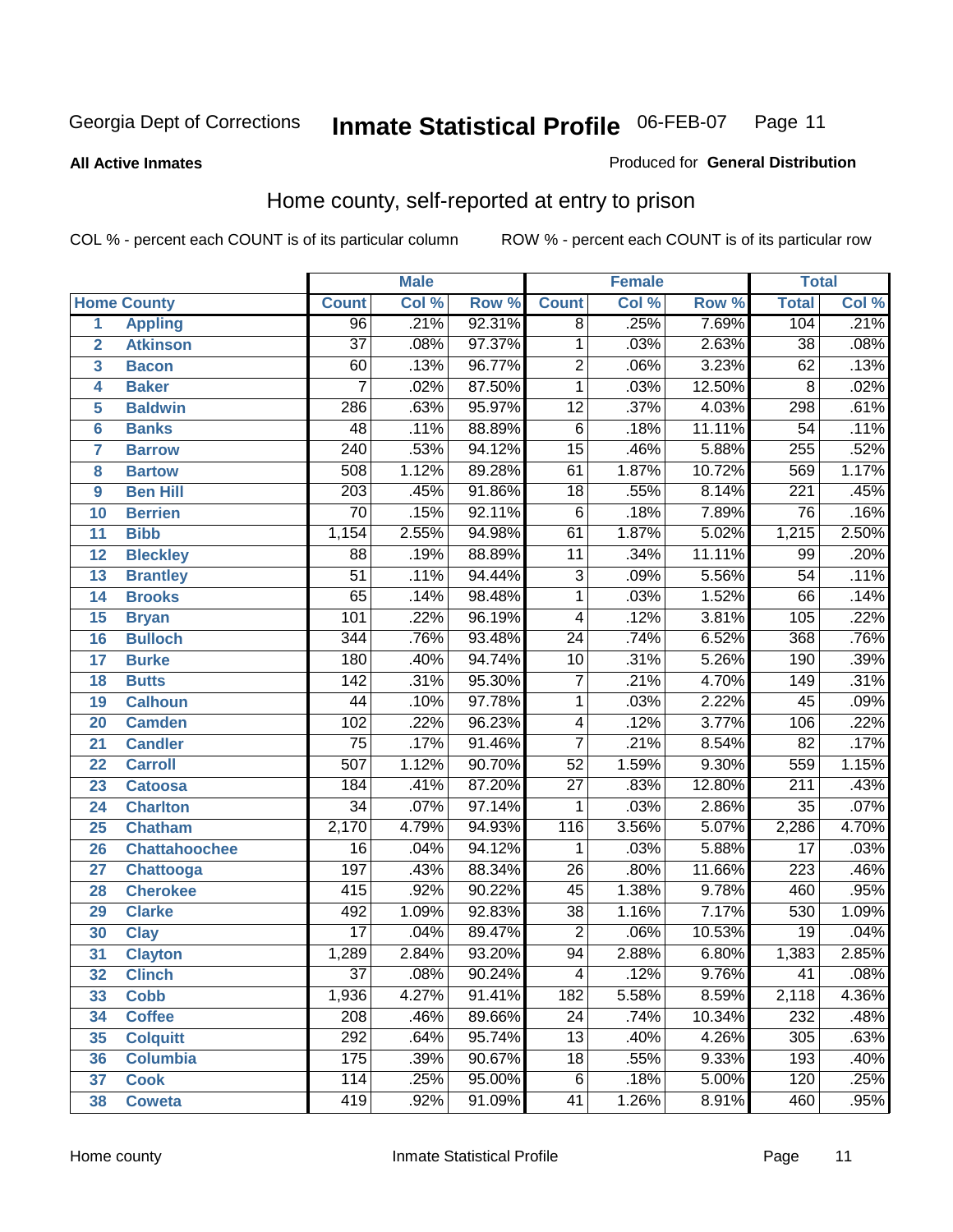#### **All Active Inmates**

#### Produced for **General Distribution**

### Home county, self-reported at entry to prison

|    |                    |                  | <b>Male</b> |         |                  | <b>Female</b> |        | <b>Total</b>     |        |
|----|--------------------|------------------|-------------|---------|------------------|---------------|--------|------------------|--------|
|    | <b>Home County</b> | <b>Count</b>     | Col %       | Row %   | <b>Count</b>     | Col %         | Row %  | <b>Total</b>     | Col %  |
| 39 | <b>Crawford</b>    | $\overline{26}$  | .06%        | 89.66%  | 3                | $.09\%$       | 10.34% | 29               | .06%   |
| 40 | <b>Crisp</b>       | 228              | .50%        | 93.83%  | $\overline{15}$  | .46%          | 6.17%  | 243              | .50%   |
| 41 | <b>Dade</b>        | 69               | .15%        | 94.52%  | 4                | .12%          | 5.48%  | 73               | .15%   |
| 42 | <b>Dawson</b>      | $\overline{72}$  | .16%        | 92.31%  | $\overline{6}$   | .18%          | 7.69%  | $\overline{78}$  | .16%   |
| 43 | <b>Decatur</b>     | $\overline{228}$ | .50%        | 95.40%  | $\overline{11}$  | .34%          | 4.60%  | 239              | .49%   |
| 44 | <b>Dekalb</b>      | 2,448            | 5.40%       | 94.59%  | $\overline{140}$ | 4.29%         | 5.41%  | 2,588            | 5.33%  |
| 45 | <b>Dodge</b>       | 144              | .32%        | 94.74%  | $\overline{8}$   | .25%          | 5.26%  | 152              | .31%   |
| 46 | <b>Dooly</b>       | $\overline{73}$  | .16%        | 97.33%  | $\overline{2}$   | .06%          | 2.67%  | $\overline{75}$  | .15%   |
| 47 | <b>Dougherty</b>   | 944              | 2.08%       | 94.02%  | 60               | 1.84%         | 5.98%  | 1,004            | 2.07%  |
| 48 | <b>Douglas</b>     | 536              | 1.18%       | 90.08%  | 59               | 1.81%         | 9.92%  | 595              | 1.22%  |
| 49 | <b>Early</b>       | 62               | .14%        | 96.88%  | $\overline{2}$   | .06%          | 3.13%  | 64               | .13%   |
| 50 | <b>Echols</b>      | $\overline{6}$   | .01%        | 100.00% |                  |               |        | 6                | .01%   |
| 51 | <b>Effingham</b>   | 124              | .27%        | 87.32%  | 18               | .55%          | 12.68% | 142              | .29%   |
| 52 | <b>Elbert</b>      | 146              | .32%        | 92.41%  | $\overline{12}$  | .37%          | 7.59%  | 158              | .33%   |
| 53 | <b>Emanuel</b>     | 134              | .30%        | 94.37%  | $\overline{8}$   | .25%          | 5.63%  | 142              | .29%   |
| 54 | <b>Evans</b>       | $\overline{87}$  | .19%        | 97.75%  | $\overline{2}$   | .06%          | 2.25%  | 89               | .18%   |
| 55 | <b>Fannin</b>      | $\overline{93}$  | .21%        | 94.90%  | $\overline{5}$   | .15%          | 5.10%  | 98               | .20%   |
| 56 | <b>Fayette</b>     | 133              | .29%        | 92.36%  | $\overline{11}$  | .34%          | 7.64%  | 144              | .30%   |
| 57 | <b>Floyd</b>       | 656              | 1.45%       | 89.86%  | $\overline{74}$  | 2.27%         | 10.14% | 730              | 1.50%  |
| 58 | <b>Forsyth</b>     | 176              | .39%        | 93.12%  | $\overline{13}$  | .40%          | 6.88%  | 189              | .39%   |
| 59 | <b>Franklin</b>    | 122              | .27%        | 91.04%  | $\overline{12}$  | .37%          | 8.96%  | 134              | .28%   |
| 60 | <b>Fulton</b>      | 5,530            | 12.20%      | 95.56%  | $\overline{257}$ | 7.88%         | 4.44%  | 5,787            | 11.91% |
| 61 | <b>Gilmer</b>      | 110              | .24%        | 93.22%  | 8                | .25%          | 6.78%  | 118              | .24%   |
| 62 | <b>Glascock</b>    | 7                | .02%        | 100.00% |                  |               |        | $\overline{7}$   | .01%   |
| 63 | <b>Glynn</b>       | 387              | .85%        | 95.56%  | 18               | .55%          | 4.44%  | 405              | .83%   |
| 64 | <b>Gordon</b>      | 279              | .62%        | 89.71%  | $\overline{32}$  | .98%          | 10.29% | $\overline{311}$ | .64%   |
| 65 | <b>Grady</b>       | 175              | .39%        | 89.74%  | $\overline{20}$  | .61%          | 10.26% | 195              | .40%   |
| 66 | <b>Greene</b>      | $\overline{76}$  | .17%        | 90.48%  | $\overline{8}$   | .25%          | 9.52%  | 84               | .17%   |
| 67 | <b>Gwinnett</b>    | 1,298            | 2.86%       | 93.79%  | 86               | 2.64%         | 6.21%  | 1,384            | 2.85%  |
| 68 | <b>Habersham</b>   | 116              | .26%        | 93.55%  | $\overline{8}$   | .25%          | 6.45%  | 124              | .26%   |
| 69 | <b>Hall</b>        | $\overline{645}$ | 1.42%       | 91.23%  | 62               | 1.90%         | 8.77%  | 707              | 1.45%  |
| 70 | <b>Hancock</b>     | $\overline{66}$  | .15%        | 98.51%  | 1                | .03%          | 1.49%  | 67               | .14%   |
| 71 | <b>Haralson</b>    | 109              | .24%        | 90.08%  | $\overline{12}$  | .37%          | 9.92%  | 121              | .25%   |
| 72 | <b>Harris</b>      | $\overline{76}$  | .17%        | 93.83%  | $\overline{5}$   | .15%          | 6.17%  | 81               | .17%   |
| 73 | <b>Hart</b>        | 86               | .19%        | 92.47%  | $\overline{7}$   | .21%          | 7.53%  | $\overline{93}$  | .19%   |
| 74 | <b>Heard</b>       | $\overline{57}$  | .13%        | 95.00%  | $\overline{3}$   | .09%          | 5.00%  | 60               | .12%   |
| 75 | <b>Henry</b>       | 447              | .99%        | 90.49%  | 47               | 1.44%         | 9.51%  | 494              | 1.02%  |
| 76 | <b>Houston</b>     | 506              | 1.12%       | 93.53%  | $\overline{35}$  | 1.07%         | 6.47%  | 541              | 1.11%  |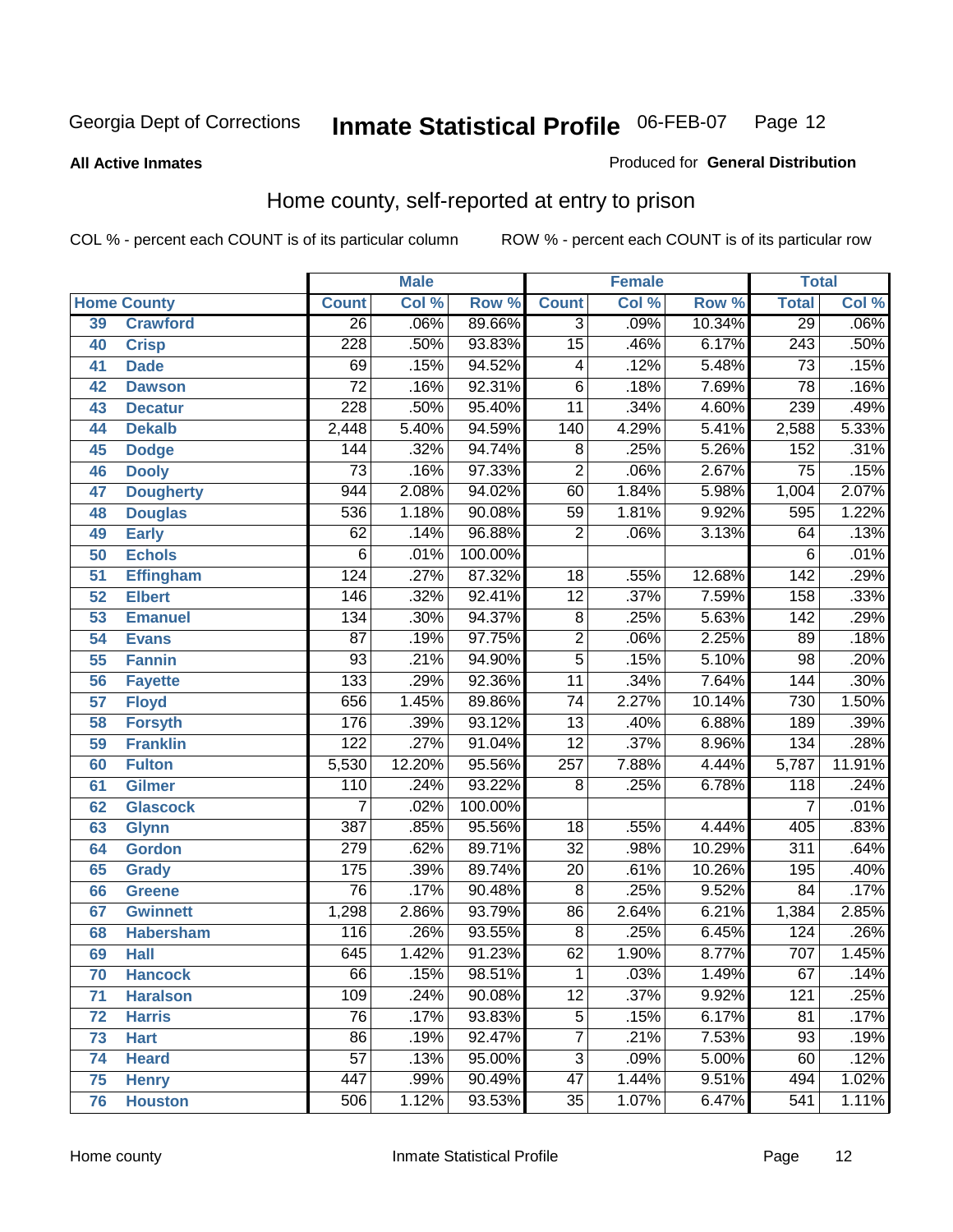**All Active Inmates**

#### Produced for **General Distribution**

### Home county, self-reported at entry to prison

|                 |                    |                  | <b>Male</b> |         |                 | <b>Female</b> |          | <b>Total</b>     |       |
|-----------------|--------------------|------------------|-------------|---------|-----------------|---------------|----------|------------------|-------|
|                 | <b>Home County</b> | <b>Count</b>     | Col %       | Row %   | <b>Count</b>    | Col %         | Row %    | <b>Total</b>     | Col % |
| $\overline{77}$ | <b>Irwin</b>       | 73               | .16%        | 98.65%  | 1               | .03%          | 1.35%    | $\overline{74}$  | .15%  |
| 78              | <b>Jackson</b>     | $\overline{200}$ | .44%        | 91.74%  | $\overline{18}$ | .55%          | 8.26%    | $\overline{218}$ | .45%  |
| 79              | <b>Jasper</b>      | 60               | .13%        | 96.77%  | $\overline{2}$  | .06%          | 3.23%    | 62               | .13%  |
| 80              | <b>Jeff Davis</b>  | 66               | .15%        | 97.06%  | $\overline{2}$  | .06%          | 2.94%    | 68               | .14%  |
| 81              | <b>Jefferson</b>   | $\overline{103}$ | .23%        | 96.26%  | 4               | .12%          | 3.74%    | 107              | .22%  |
| 82              | <b>Jenkins</b>     | $\overline{67}$  | .15%        | 95.71%  | $\overline{3}$  | .09%          | 4.29%    | $\overline{70}$  | .14%  |
| 83              | <b>Johnson</b>     | $\overline{52}$  | .11%        | 92.86%  | $\overline{4}$  | .12%          | 7.14%    | $\overline{56}$  | .12%  |
| 84              | <b>Jones</b>       | $\overline{63}$  | .14%        | 90.00%  | $\overline{7}$  | .21%          | 10.00%   | $\overline{70}$  | .14%  |
| 85              | <b>Lamar</b>       | $\overline{75}$  | .17%        | 93.75%  | $\overline{5}$  | .15%          | 6.25%    | $\overline{80}$  | .16%  |
| 86              | <b>Lanier</b>      | $\overline{34}$  | .07%        | 82.93%  | $\overline{7}$  | .21%          | 17.07%   | $\overline{41}$  | .08%  |
| 87              | <b>Laurens</b>     | 259              | .57%        | 93.17%  | $\overline{19}$ | .58%          | 6.83%    | 278              | .57%  |
| 88              | <b>Lee</b>         | $\overline{55}$  | .12%        | 98.21%  | 1               | .03%          | 1.79%    | $\overline{56}$  | .12%  |
| 89              | <b>Liberty</b>     | $\overline{233}$ | .51%        | 93.95%  | $\overline{15}$ | .46%          | 6.05%    | $\overline{248}$ | .51%  |
| 90              | <b>Lincoln</b>     | $\overline{37}$  | .08%        | 100.00% |                 |               |          | $\overline{37}$  | .08%  |
| 91              | Long               | $\overline{36}$  | .08%        | 92.31%  | $\overline{3}$  | .09%          | 7.69%    | $\overline{39}$  | .08%  |
| 92              | <b>Lowndes</b>     | 489              | 1.08%       | 95.14%  | $\overline{25}$ | .77%          | 4.86%    | $\overline{514}$ | 1.06% |
| 93              | <b>Lumpkin</b>     | 79               | .17%        | 94.05%  | $\overline{5}$  | .15%          | 5.95%    | 84               | .17%  |
| 94              | <b>Macon</b>       | $\overline{84}$  | .19%        | 97.67%  | $\overline{2}$  | .06%          | 2.33%    | $\overline{86}$  | .18%  |
| 95              | <b>Madison</b>     | 130              | .29%        | 92.20%  | $\overline{11}$ | .34%          | 7.80%    | $\overline{141}$ | .29%  |
| 96              | <b>Marion</b>      | $\overline{42}$  | .09%        | 97.67%  | $\mathbf 1$     | .03%          | 2.33%    | $\overline{43}$  | .09%  |
| 97              | <b>Mcduffie</b>    | 162              | .36%        | 95.29%  | $\overline{8}$  | .25%          | 4.71%    | 170              | .35%  |
| 98              | <b>Mcintosh</b>    | $\overline{54}$  | .12%        | 91.53%  | $\overline{5}$  | .15%          | 8.47%    | $\overline{59}$  | .12%  |
| 99              | <b>Meriwether</b>  | 194              | .43%        | 94.17%  | $\overline{12}$ | .37%          | 5.83%    | $\overline{206}$ | .42%  |
| 100             | <b>Miller</b>      | $\overline{33}$  | .07%        | 94.29%  | $\overline{2}$  | .06%          | 5.71%    | $\overline{35}$  | .07%  |
| 101             | <b>Mitchell</b>    | 174              | .38%        | 92.06%  | $\overline{15}$ | .46%          | 7.94%    | 189              | .39%  |
| 102             | <b>Monroe</b>      | 135              | .30%        | 91.22%  | $\overline{13}$ | .40%          | 8.78%    | $\overline{148}$ | .30%  |
| 103             | <b>Montgomery</b>  | $\overline{42}$  | .09%        | 95.45%  | $\overline{2}$  | .06%          | 4.55%    | 44               | .09%  |
| 104             | <b>Morgan</b>      | $\overline{71}$  | .16%        | 88.75%  | $\overline{9}$  | .28%          | 11.25%   | $\overline{80}$  | .16%  |
| 105             | <b>Murray</b>      | $\overline{212}$ | .47%        | 91.77%  | $\overline{19}$ | .58%          | 8.23%    | 231              | .48%  |
| 106             | <b>Muscogee</b>    | 1,413            | 3.12%       | 93.21%  | 103             | 3.16%         | 6.79%    | 1,516            | 3.12% |
| 107             | <b>Newton</b>      | 424              | .94%        | 91.38%  | 40              | 1.23%         | 8.62%    | 464              | .95%  |
| 108             | <b>Oconee</b>      | 50               | .11%        | 90.91%  | 5               | .15%          | $9.09\%$ | 55               | .11%  |
| 109             | <b>Oglethorpe</b>  | $\overline{54}$  | .12%        | 93.10%  | 4               | .12%          | 6.90%    | $\overline{58}$  | .12%  |
| 110             | <b>Paulding</b>    | 231              | .51%        | 91.67%  | $\overline{21}$ | .64%          | 8.33%    | 252              | .52%  |
| 111             | <b>Peach</b>       | 106              | .23%        | 94.64%  | $\overline{6}$  | .18%          | 5.36%    | 112              | .23%  |
| 112             | <b>Pickens</b>     | 91               | .20%        | 91.00%  | 9               | .28%          | 9.00%    | 100              | .21%  |
| 113             | <b>Pierce</b>      | $\overline{53}$  | .12%        | 92.98%  | 4               | .12%          | 7.02%    | 57               | .12%  |
| 114             | <b>Pike</b>        | $\overline{59}$  | .13%        | 93.65%  | $\overline{4}$  | .12%          | 6.35%    | 63               | .13%  |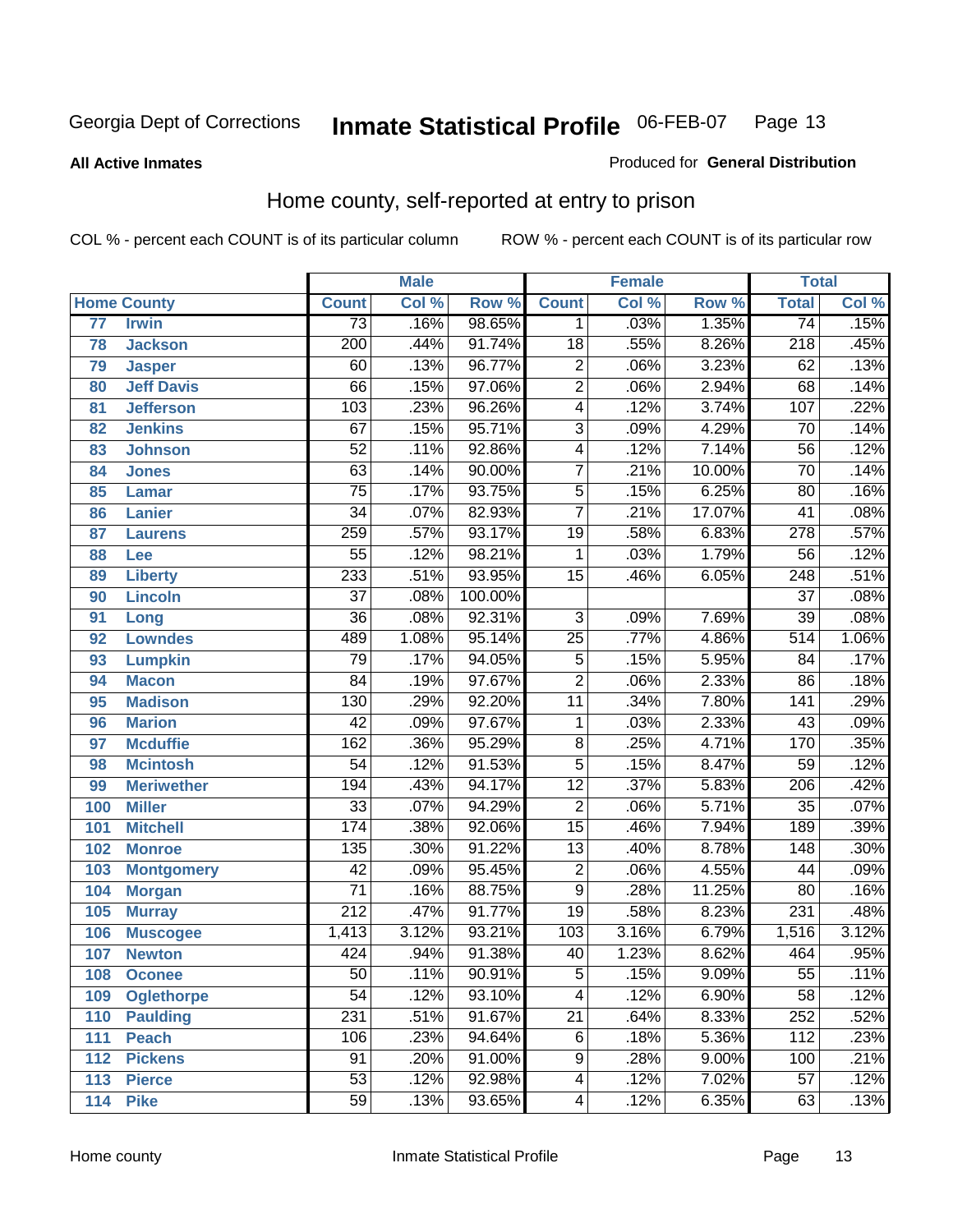**All Active Inmates**

#### Produced for **General Distribution**

### Home county, self-reported at entry to prison

|     |                    |                  | <b>Male</b> |         |                         | <b>Female</b> |        | <b>Total</b>     |                            |
|-----|--------------------|------------------|-------------|---------|-------------------------|---------------|--------|------------------|----------------------------|
|     | <b>Home County</b> | <b>Count</b>     | Col %       | Row %   | <b>Count</b>            | Col %         | Row %  | <b>Total</b>     | $\overline{\text{Col }^9}$ |
| 115 | <b>Polk</b>        | 191              | .42%        | 92.27%  | $\overline{16}$         | .49%          | 7.73%  | 207              | .43%                       |
| 116 | <b>Pulaski</b>     | 83               | .18%        | 85.57%  | $\overline{14}$         | .43%          | 14.43% | $\overline{97}$  | .20%                       |
| 117 | <b>Putnam</b>      | 114              | .25%        | 95.80%  | 5                       | .15%          | 4.20%  | 119              | .24%                       |
| 118 | Quitman            | $\overline{11}$  | .02%        | 91.67%  | $\overline{1}$          | .03%          | 8.33%  | $\overline{12}$  | .02%                       |
| 119 | <b>Rabun</b>       | 61               | .13%        | 91.04%  | $\overline{6}$          | .18%          | 8.96%  | 67               | .14%                       |
| 120 | Randolph           | 48               | .11%        | 100.00% |                         |               |        | 48               | .10%                       |
| 121 | <b>Richmond</b>    | 1,734            | 3.82%       | 94.60%  | 99                      | 3.03%         | 5.40%  | 1,833            | 3.77%                      |
| 122 | <b>Rockdale</b>    | $\overline{275}$ | .61%        | 90.46%  | $\overline{29}$         | .89%          | 9.54%  | 304              | .63%                       |
| 123 | <b>Schley</b>      | $\overline{18}$  | .04%        | 100.00% |                         |               |        | $\overline{18}$  | .04%                       |
| 124 | <b>Screven</b>     | $\overline{119}$ | .26%        | 95.20%  | 6                       | .18%          | 4.80%  | 125              | .26%                       |
| 125 | <b>Seminole</b>    | $\overline{54}$  | .12%        | 91.53%  | $\overline{5}$          | .15%          | 8.47%  | 59               | .12%                       |
| 126 | <b>Spalding</b>    | 505              | 1.11%       | 91.16%  | 49                      | 1.50%         | 8.84%  | 554              | 1.14%                      |
| 127 | <b>Stephens</b>    | $\overline{178}$ | .39%        | 93.19%  | $\overline{13}$         | .40%          | 6.81%  | 191              | .39%                       |
| 128 | <b>Stewart</b>     | $\overline{37}$  | .08%        | 100.00% |                         |               |        | $\overline{37}$  | .08%                       |
| 129 | <b>Sumter</b>      | $\overline{214}$ | .47%        | 93.04%  | 16                      | .49%          | 6.96%  | 230              | .47%                       |
| 130 | <b>Talbot</b>      | 49               | .11%        | 94.23%  | $\overline{3}$          | .09%          | 5.77%  | $\overline{52}$  | .11%                       |
| 131 | <b>Taliaferro</b>  | $\overline{5}$   | .01%        | 100.00% |                         |               |        | $\overline{5}$   | .01%                       |
| 132 | <b>Tattnall</b>    | $\overline{141}$ | .31%        | 93.38%  | $\overline{10}$         | .31%          | 6.62%  | 151              | .31%                       |
| 133 | <b>Taylor</b>      | 69               | .15%        | 95.83%  | $\overline{3}$          | .09%          | 4.17%  | $\overline{72}$  | .15%                       |
| 134 | <b>Telfair</b>     | $\overline{128}$ | .28%        | 92.09%  | $\overline{11}$         | .34%          | 7.91%  | 139              | .29%                       |
| 135 | <b>Terrell</b>     | $\overline{72}$  | .16%        | 94.74%  | $\overline{\mathbf{4}}$ | .12%          | 5.26%  | 76               | .16%                       |
| 136 | <b>Thomas</b>      | $\overline{281}$ | .62%        | 95.58%  | $\overline{13}$         | .40%          | 4.42%  | 294              | .60%                       |
| 137 | <b>Tift</b>        | 278              | .61%        | 95.86%  | $\overline{12}$         | .37%          | 4.14%  | 290              | .60%                       |
| 138 | <b>Toombs</b>      | $\overline{221}$ | .49%        | 93.25%  | $\overline{16}$         | .49%          | 6.75%  | $\overline{237}$ | .49%                       |
| 139 | <b>Towns</b>       | $\overline{18}$  | .04%        | 94.74%  | 1                       | .03%          | 5.26%  | $\overline{19}$  | .04%                       |
| 140 | <b>Treutlen</b>    | $\overline{50}$  | .11%        | 98.04%  | 1                       | .03%          | 1.96%  | $\overline{51}$  | .10%                       |
| 141 | <b>Troup</b>       | 552              | 1.22%       | 90.79%  | $\overline{56}$         | 1.72%         | 9.21%  | 608              | 1.25%                      |
| 142 | <b>Turner</b>      | 69               | .15%        | 94.52%  | 4                       | .12%          | 5.48%  | $\overline{73}$  | .15%                       |
| 143 | <b>Twiggs</b>      | 49               | .11%        | 98.00%  | 1                       | .03%          | 2.00%  | $\overline{50}$  | .10%                       |
| 144 | <b>Union</b>       | $\overline{51}$  | .11%        | 92.73%  | $\overline{\mathbf{4}}$ | .12%          | 7.27%  | $\overline{55}$  | .11%                       |
| 145 | <b>Upson</b>       | $\overline{212}$ | .47%        | 93.81%  | $\overline{14}$         | .43%          | 6.19%  | 226              | .47%                       |
| 146 | <b>Walker</b>      | 306              | .67%        | 91.89%  | 27                      | .83%          | 8.11%  | 333              | .69%                       |
| 147 | <b>Walton</b>      | $\overline{262}$ | .58%        | 93.57%  | $\overline{18}$         | .55%          | 6.43%  | 280              | .58%                       |
| 148 | <b>Ware</b>        | $\overline{272}$ | .60%        | 92.20%  | $\overline{23}$         | .70%          | 7.80%  | 295              | .61%                       |
| 149 | <b>Warren</b>      | $\overline{47}$  | .10%        | 94.00%  | $\overline{3}$          | .09%          | 6.00%  | $\overline{50}$  | .10%                       |
| 150 | <b>Washington</b>  | 119              | .26%        | 92.97%  | $\overline{9}$          | .28%          | 7.03%  | 128              | .26%                       |
| 151 | <b>Wayne</b>       | 146              | .32%        | 89.57%  | $\overline{17}$         | .52%          | 10.43% | 163              | .34%                       |
| 152 | <b>Webster</b>     | $\overline{9}$   | .02%        | 90.00%  | 1                       | .03%          | 10.00% | 10               | .02%                       |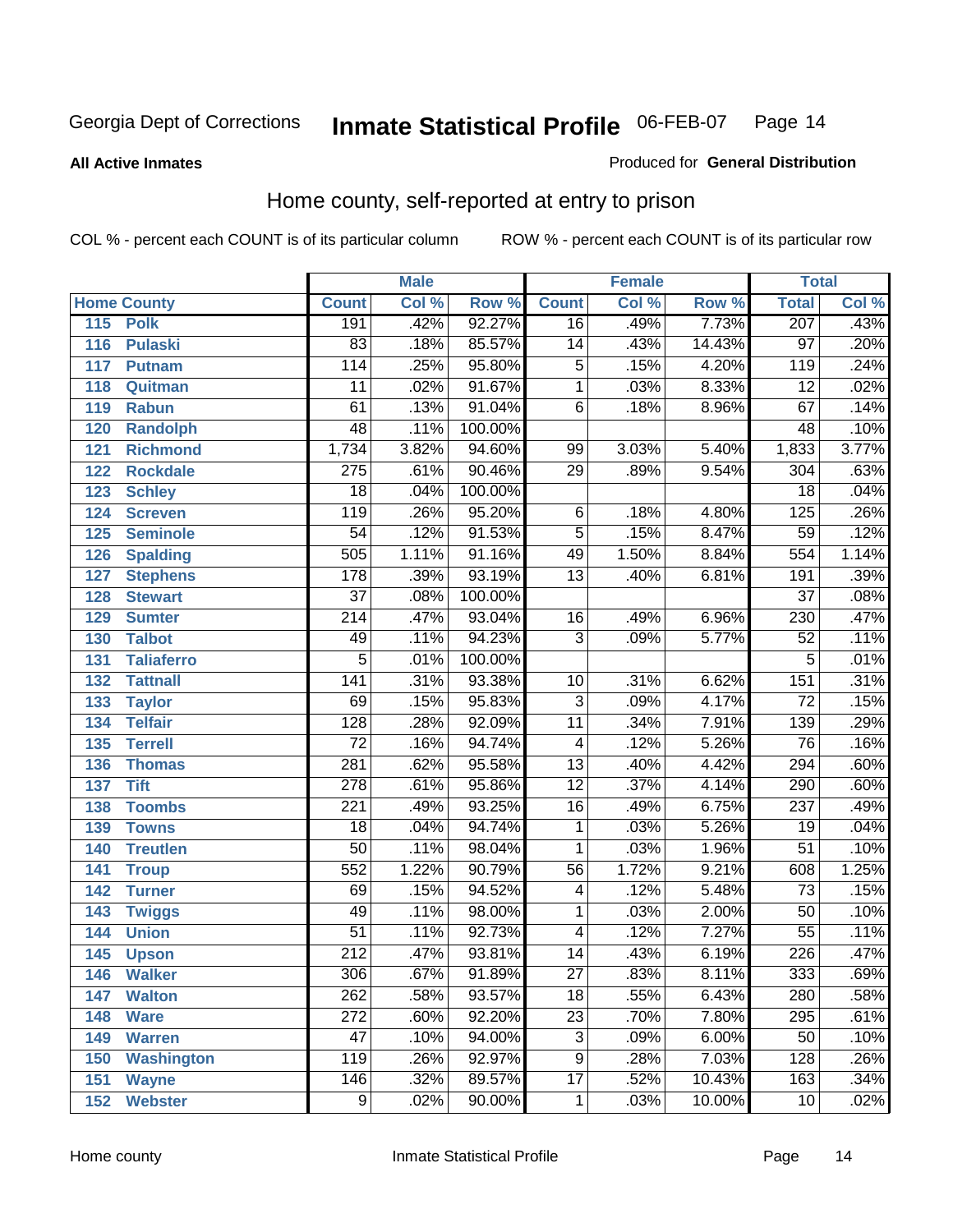**All Active Inmates**

#### Produced for **General Distribution**

### Home county, self-reported at entry to prison

|                    |                      | <b>Male</b>  |       |        |              | <b>Female</b> |        | <b>Total</b> |       |  |
|--------------------|----------------------|--------------|-------|--------|--------------|---------------|--------|--------------|-------|--|
| <b>Home County</b> |                      | <b>Count</b> | Col % | Row %  | <b>Count</b> | Col %         | Row %  | Total        | Col % |  |
| 153                | <b>Wheeler</b>       | 19           | .04%  | 90.48% | 2            | .06%          | 9.52%  | 21           | .04%  |  |
| 154                | <b>White</b>         | 62           | .14%  | 84.93% | 11           | .34%          | 15.07% | 73           | .15%  |  |
| 155                | <b>Whitfield</b>     | 642          | 1.42% | 91.58% | 59           | 1.81%         | 8.42%  | 701          | 1.44% |  |
| 156                | <b>Wilcox</b>        | 57           | .13%  | 95.00% | 3            | .09%          | 5.00%  | 60           | .12%  |  |
| 157                | <b>Wilkes</b>        | 65           | .14%  | 94.20% | 4            | .12%          | 5.80%  | 69           | .14%  |  |
| 158                | <b>Wilkinson</b>     | 69           | .15%  | 90.79% | 7            | .21%          | 9.21%  | 76           | .16%  |  |
| 159                | <b>Worth</b>         | 108          | .24%  | 93.91% | 7            | .21%          | 6.09%  | 115          | .24%  |  |
| 160                | <b>Unknown</b>       | 2,591        | 5.72% | 92.27% | 217          | 6.65%         | 7.73%  | 2,808        | 5.78% |  |
|                    | <b>Total Rported</b> | 45,336       | 100%  | 93.29% | 3,263        | 100%          | 6.71%  | 48,599       | 100%  |  |

| ported<br>NO: | 3,252  | 270<br>21 O | 3,530  |
|---------------|--------|-------------|--------|
| otal<br>. Gr  | 48.588 | 541         | 52,129 |

| <b>Mode</b> | ---<br>.tor | <b>ulton</b> | . |
|-------------|-------------|--------------|---|
|             |             |              |   |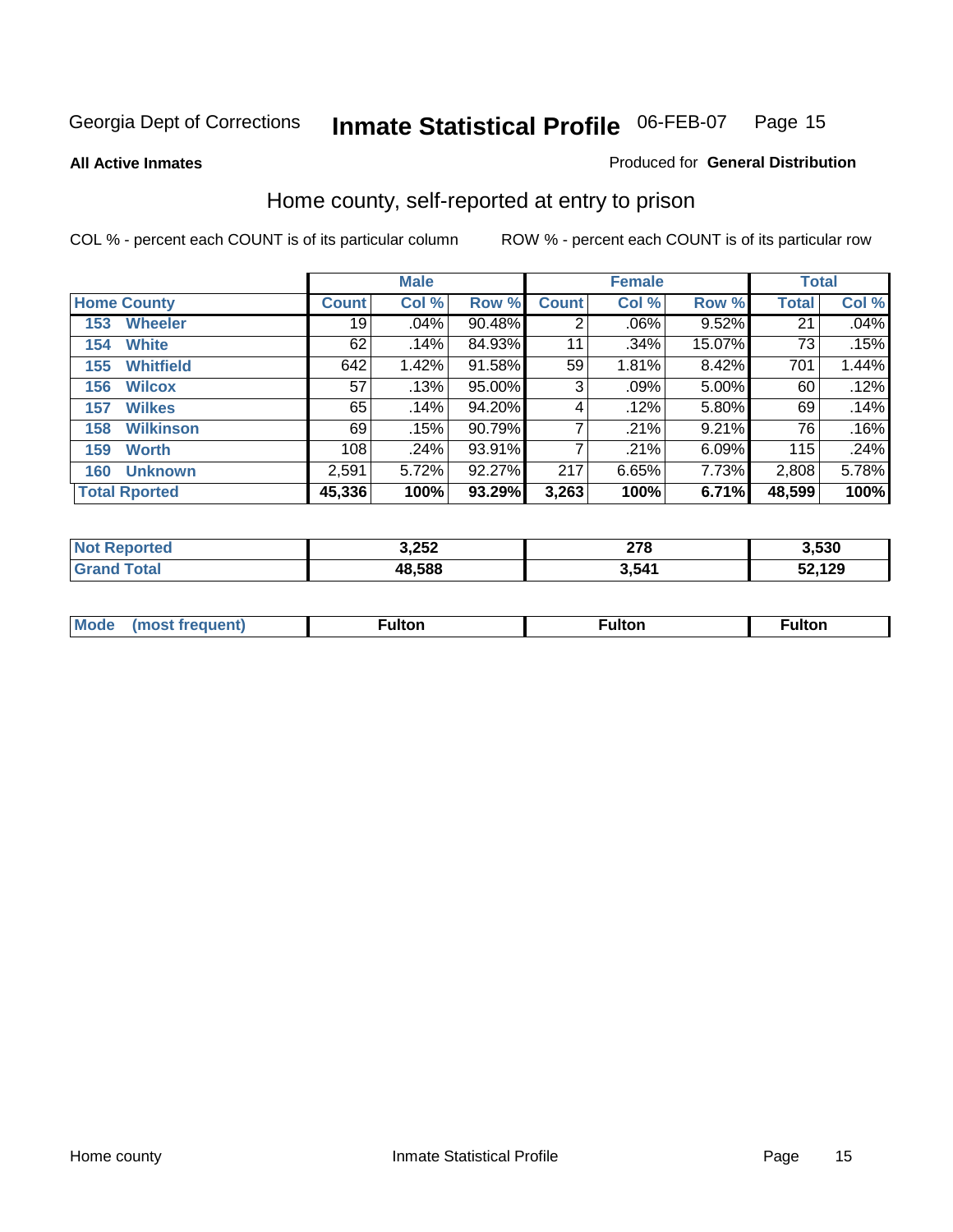**All Active Inmates**

#### Produced for **General Distribution**

### Environment to age 16, self-reported at entry to prison

|                                      |              | <b>Male</b> |        |              | <b>Female</b> |          |              | <b>Total</b> |
|--------------------------------------|--------------|-------------|--------|--------------|---------------|----------|--------------|--------------|
| <b>Environment to age 16</b>         | <b>Count</b> | Col %       | Row %  | <b>Count</b> | Col %         | Row %    | <b>Total</b> | Col %        |
| <b>Rural/Farm</b>                    | 1,503        | 3.29%       | 90.11% | 165          | 5.10%         | 9.89%    | 1,668        | 3.40%        |
| <b>Rural/Nfarm</b><br>$\overline{2}$ | 2,304        | 5.04%       | 87.64% | 325          | 10.04%        | 12.36%   | 2,629        | 5.37%        |
| <b>S.M.S.A</b><br>3                  | 15,073       | 32.95%      | 96.20% | 595          | 18.38%        | 3.80%    | 15,668       | 31.98%       |
| <b>Urban</b>                         | 10,270       | 22.45%      | 90.45% | 1,084        | 33.49%        | $9.55\%$ | 11,354       | 23.18%       |
| <b>Small Town</b><br>5.              | 16,601       | 36.29%      | 93.96% | 1,068        | 32.99%        | 6.04%    | 17,669       | 36.07%       |
| <b>Total Reported</b>                | 45,751       | 100%        | 93.39% | 3,237        | 100%          | 6.61%    | 48,988       | 100%         |

| <b>Not Reported</b>    | 2,837  | 304   | 3.141  |
|------------------------|--------|-------|--------|
| Гоtal<br><b>⊍Grand</b> | 48,588 | 3,541 | 52,129 |

| <b>Mode</b><br>frequent)<br>$\cdots$ | own<br>Small<br>_____ | Jrban<br>____ | ⊺owr<br>ан<br>_____ |
|--------------------------------------|-----------------------|---------------|---------------------|
|                                      |                       |               |                     |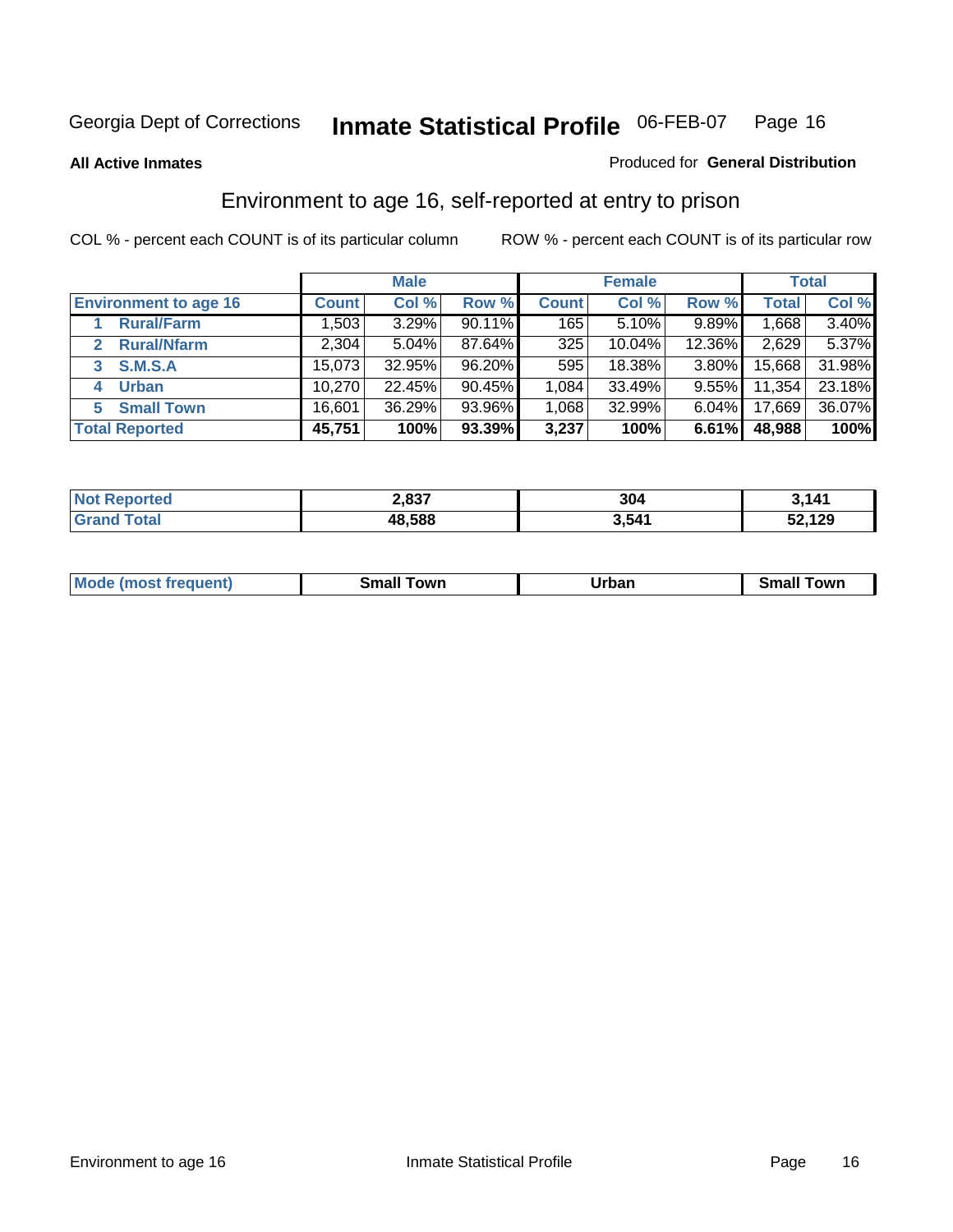#### **All Active Inmates**

#### Produced for **General Distribution**

### Guardian status to age 16, self-reported at entry to prison

|                                  |              | <b>Male</b> |        |              | <b>Female</b> |       |                 | <b>Total</b> |
|----------------------------------|--------------|-------------|--------|--------------|---------------|-------|-----------------|--------------|
| <b>Guardian Status To Age 16</b> | <b>Count</b> | Col %       | Row %  | <b>Count</b> | Col %         | Row % | <b>Total</b>    | Col %        |
| 1 Orphanage                      | 47           | .14%        | 94.00% | 3            | .20%          | 6.00% | 50 <sub>1</sub> | .15%         |
| 2 Father Only                    | 973          | 2.95%       | 95.58% | 45           | 3.01%         | 4.42% | 1,018           | 2.95%        |
| 3 Ftr Mtr Hd                     | 1,983        | 6.02%       | 95.70% | 89           | 5.96%         | 4.30% | 2,072           | 6.01%        |
| <b>4 Mother Only</b>             | 13,880       | 42.11%      | 96.64% | 482          | 32.28%        | 3.36% | 14,362          | 41.69%       |
| 5 Mtr Ftr Hd                     | 11,531       | 34.99%      | 94.93% | 616          | 41.26%        | 5.07% | 12,147          | 35.26%       |
| <b>6 Oth Female</b>              | 845          | 2.56%       | 95.48% | 40 l         | 2.68%         | 4.52% | 885             | 2.57%        |
| <b>7 Oth Male</b>                | 143          | .43%        | 95.33% | 7            | .47%          | 4.67% | 150             | .44%         |
| 8 Step-Parnts                    | 398          | 1.21%       | 99.75% |              | $.07\%$       | .25%  | 399             | 1.16%        |
| 9 Foster Home                    | 456          | 1.38%       | 94.61% | 26           | 1.74%         | 5.39% | 482             | 1.40%        |
| <b>10 Grand Prnts</b>            | 2,703        | 8.20%       | 93.63% | 184          | 12.32%        | 6.37% | 2,887           | 8.38%        |
| <b>Total Reported</b>            | 32,959       | 100%        | 95.67% | 1,493        | 100%          | 4.33% | 34,452          | 100%         |

| rted<br>N | .000<br>029 | 2,048 | $-707$ |
|-----------|-------------|-------|--------|
|           | IR 588      | 3,541 | 129    |

| <b>Mou</b> | Mother<br>Onlv | Hд<br>Mtr Ftr | Only<br>lMoth |
|------------|----------------|---------------|---------------|
|            |                |               |               |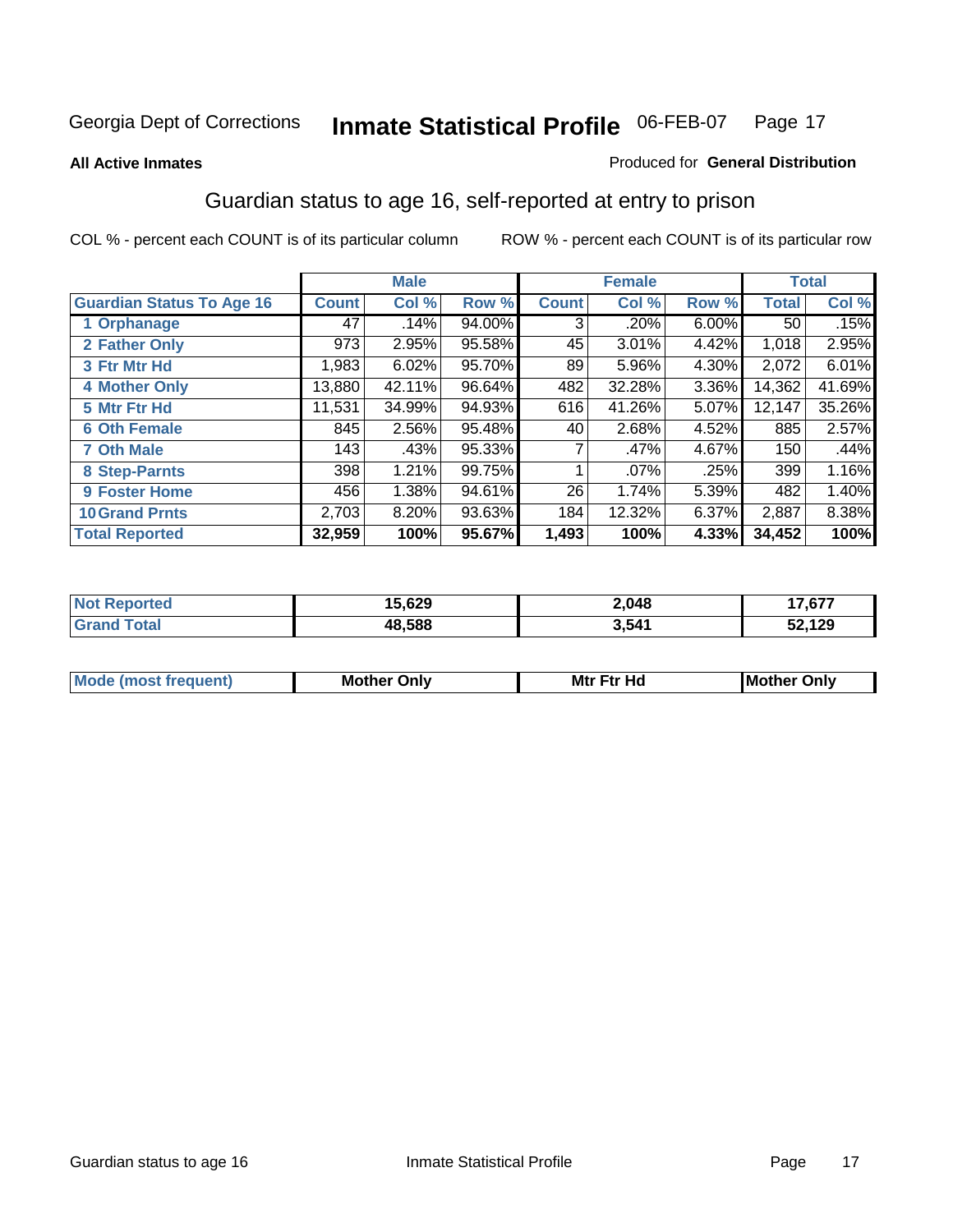#### **All Active Inmates**

Produced for **General Distribution**

### Age at admission

|                         |                  | <b>Male</b> |         |                 | <b>Female</b> |        |              | <b>Total</b> |
|-------------------------|------------------|-------------|---------|-----------------|---------------|--------|--------------|--------------|
| <b>Age At Admission</b> | <b>Count</b>     | Col %       | Row %   | <b>Count</b>    | Col %         | Row %  | <b>Total</b> | Col %        |
| 13                      | 1                | 0.01%       | 100.00% |                 |               |        | 1            | 0.01%        |
| 14                      | $\overline{15}$  | 0.03%       | 93.75%  | 1               | 0.03%         | 6.25%  | 16           | 0.03%        |
| $\overline{15}$         | 61               | 0.13%       | 100.00% |                 |               |        | 61           | 0.12%        |
| 16                      | 176              | 0.36%       | 95.14%  | 9               | 0.25%         | 4.86%  | 185          | 0.35%        |
| $\overline{17}$         | 803              | 1.65%       | 96.28%  | $\overline{31}$ | 0.88%         | 3.72%  | 834          | 1.60%        |
| 18                      | 1,546            | 3.18%       | 97.42%  | 41              | 1.16%         | 2.58%  | 1,587        | 3.04%        |
| 19                      | 2,042            | 4.20%       | 96.82%  | 67              | 1.89%         | 3.18%  | 2,109        | 4.05%        |
| 20                      | 2,132            | 4.39%       | 95.73%  | 95              | 2.68%         | 4.27%  | 2,227        | 4.27%        |
| 21                      | 2,044            | 4.21%       | 95.38%  | 99              | 2.80%         | 4.62%  | 2,143        | 4.11%        |
| 22                      | 2,115            | 4.35%       | 95.66%  | $\overline{96}$ | 2.71%         | 4.34%  | 2,211        | 4.24%        |
| 23                      | 2,019            | 4.16%       | 93.65%  | 137             | 3.87%         | 6.35%  | 2,156        | 4.14%        |
| 24                      | 1,953            | 4.02%       | 92.52%  | 158             | 4.46%         | 7.48%  | 2,111        | 4.05%        |
| $\overline{25}$         | 1,982            | 4.08%       | 94.07%  | 125             | 3.53%         | 5.93%  | 2,107        | 4.04%        |
| 26                      | 1,857            | 3.82%       | 93.84%  | 122             | 3.45%         | 6.16%  | 1,979        | 3.80%        |
| 27                      | 1,769            | 3.64%       | 93.70%  | 119             | 3.36%         | 6.30%  | 1,888        | 3.62%        |
| 28                      | 1,650            | 3.40%       | 94.29%  | 100             | 2.82%         | 5.71%  | 1,750        | 3.36%        |
| 29                      | 1,593            | 3.28%       | 93.21%  | 116             | 3.28%         | 6.79%  | 1,709        | 3.28%        |
| 30                      | 1,526            | 3.14%       | 92.37%  | 126             | 3.56%         | 7.63%  | 1,652        | 3.17%        |
| 31                      | 1,477            | 3.04%       | 93.90%  | 96              | 2.71%         | 6.10%  | 1,573        | 3.02%        |
| 32                      | 1,391            | 2.86%       | 92.73%  | 109             | 3.08%         | 7.27%  | 1,500        | 2.88%        |
| 33                      | 1,384            | 2.85%       | 92.51%  | 112             | 3.16%         | 7.49%  | 1,496        | 2.87%        |
| 34                      | 1,365            | 2.81%       | 92.42%  | 112             | 3.16%         | 7.58%  | 1,477        | 2.83%        |
| 35                      | 1,359            | 2.80%       | 90.42%  | 144             | 4.07%         | 9.58%  | 1,503        | 2.88%        |
| 36                      | 1,361            | 2.80%       | 92.08%  | 117             | 3.30%         | 7.92%  | 1,478        | 2.84%        |
| 37                      | 1,216            | 2.50%       | 91.70%  | 110             | 3.11%         | 8.30%  | 1,326        | 2.54%        |
| 38                      | 1,175            | 2.42%       | 91.30%  | 112             | 3.16%         | 8.70%  | 1,287        | 2.47%        |
| 39                      | 1,197            | 2.46%       | 91.10%  | 117             | 3.30%         | 8.90%  | 1,314        | 2.52%        |
| 40                      | 1,112            | 2.29%       | 90.41%  | 118             | 3.33%         | 9.59%  | 1,230        | 2.36%        |
| 41                      | 1,128            | 2.32%       | 89.59%  | 131             | 3.70%         | 10.41% | 1,259        | 2.42%        |
| 42                      | 1,032            | 2.12%       | 90.37%  | 110             | 3.11%         | 9.63%  | 1,142        | 2.19%        |
| 43                      | 977              | 2.01%       | 91.48%  | 91              | 2.57%         | 8.52%  | 1,068        | 2.05%        |
| 44                      | 871              | 1.79%       | 89.06%  | 107             | 3.02%         | 10.94% | 978          | 1.88%        |
| 45                      | 887              | 1.83%       | 92.20%  | $\overline{75}$ | 2.12%         | 7.80%  | 962          | 1.85%        |
| 46                      | $\overline{711}$ | 1.46%       | 91.51%  | 66              | 1.86%         | 8.49%  | 777          | 1.49%        |
| 47                      | 640              | 1.32%       | 89.39%  | 76              | 2.15%         | 10.61% | 716          | 1.37%        |
| 48                      | 598              | 1.23%       | 91.58%  | 55              | 1.55%         | 8.42%  | 653          | 1.25%        |
| 49                      | 501              | 1.03%       | 92.44%  | 41              | 1.16%         | 7.56%  | 542          | 1.04%        |
| 50                      | 472              | 0.97%       | 93.84%  | 31              | 0.88%         | 6.16%  | 503          | 0.96%        |
| 51                      | 393              | 0.81%       | 91.40%  | $\overline{37}$ | 1.04%         | 8.60%  | 430          | 0.82%        |
| 52                      | 360              | 0.74%       | 93.02%  | 27              | 0.76%         | 6.98%  | 387          | 0.74%        |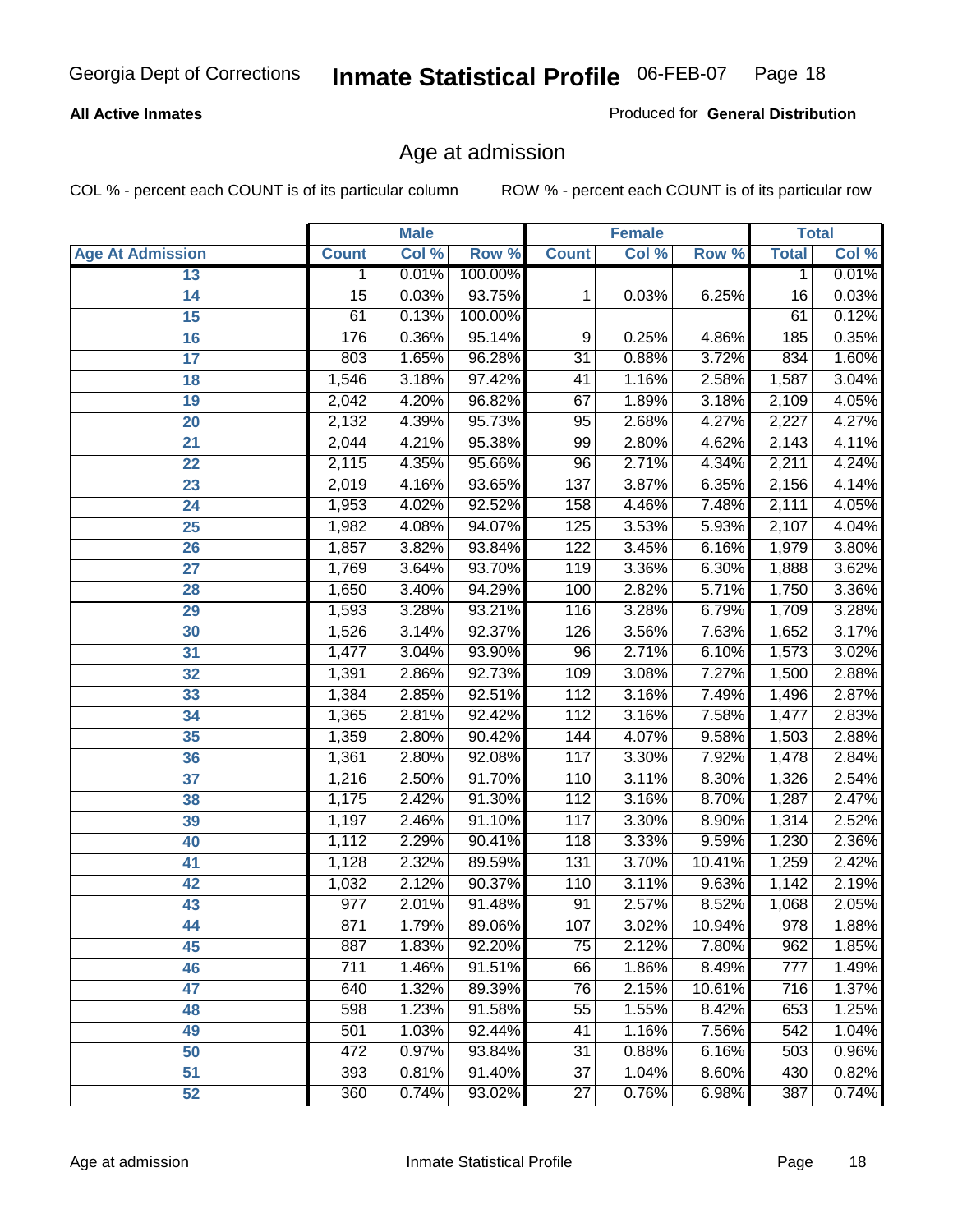#### **All Active Inmates**

Produced for **General Distribution**

### Age at admission

|                          |                  | <b>Male</b> |         |                         | <b>Female</b> |        |                  | <b>Total</b> |
|--------------------------|------------------|-------------|---------|-------------------------|---------------|--------|------------------|--------------|
| <b>Age At Admission</b>  | <b>Count</b>     | Col %       | Row %   | <b>Count</b>            | Col %         | Row %  | <b>Total</b>     | Col %        |
| 53                       | 284              | 0.58%       | 92.81%  | $\overline{22}$         | 0.62%         | 7.19%  | 306              | 0.59%        |
| 54                       | 211              | 0.43%       | 90.95%  | $\overline{21}$         | 0.59%         | 9.05%  | 232              | 0.45%        |
| 55                       | $\overline{211}$ | 0.43%       | 94.62%  | $\overline{12}$         | 0.34%         | 5.38%  | $\overline{223}$ | 0.43%        |
| $\overline{56}$          | 178              | 0.37%       | 93.19%  | $\overline{13}$         | 0.37%         | 6.81%  | 191              | 0.37%        |
| 57                       | 146              | 0.30%       | 95.42%  | $\overline{7}$          | 0.20%         | 4.58%  | 153              | 0.29%        |
| 58                       | $\overline{118}$ | 0.24%       | 94.40%  | $\overline{7}$          | 0.20%         | 5.60%  | 125              | 0.24%        |
| 59                       | $\overline{90}$  | 0.19%       | 95.74%  | $\overline{\mathbf{4}}$ | 0.11%         | 4.26%  | 94               | 0.18%        |
| 60                       | $\overline{80}$  | 0.16%       | 96.39%  | 3                       | 0.08%         | 3.61%  | 83               | 0.16%        |
| 61                       | $\overline{58}$  | 0.12%       | 95.08%  | $\overline{3}$          | 0.08%         | 4.92%  | 61               | 0.12%        |
| 62                       | $\overline{56}$  | 0.12%       | 96.55%  | $\overline{2}$          | 0.06%         | 3.45%  | $\overline{58}$  | 0.11%        |
| 63                       | $\overline{59}$  | 0.12%       | 96.72%  | $\overline{2}$          | 0.06%         | 3.28%  | 61               | 0.12%        |
| 64                       | $\overline{39}$  | 0.08%       | 95.12%  | $\overline{2}$          | 0.06%         | 4.88%  | 41               | 0.08%        |
| 65                       | $\overline{32}$  | 0.07%       | 96.97%  | 1                       | 0.03%         | 3.03%  | $\overline{33}$  | 0.06%        |
| 66                       | $\overline{24}$  | 0.05%       | 96.00%  | 1                       | 0.03%         | 4.00%  | $\overline{25}$  | 0.05%        |
| 67                       | 23               | 0.05%       | 100.00% |                         |               |        | $\overline{23}$  | 0.04%        |
| 68                       | $\overline{20}$  | 0.04%       | 95.24%  | 1                       | 0.03%         | 4.76%  | $\overline{21}$  | 0.04%        |
| 69                       | $\overline{19}$  | 0.04%       | 100.00% |                         |               |        | 19               | 0.04%        |
| 70                       | 6                | 0.01%       | 75.00%  | $\overline{2}$          | 0.06%         | 25.00% | $\overline{8}$   | 0.02%        |
| 71                       | $\overline{6}$   | 0.01%       | 100.00% |                         |               |        | 6                | 0.01%        |
| $\overline{72}$          | $\overline{4}$   | 0.01%       | 100.00% |                         |               |        | 4                | 0.01%        |
| 73                       | $\overline{5}$   | 0.01%       | 100.00% |                         |               |        | $\overline{5}$   | 0.01%        |
| 74                       | $\overline{6}$   | 0.01%       | 85.71%  | 1                       | 0.03%         | 14.29% | 7                | 0.01%        |
| 75                       | 4                | 0.01%       | 100.00% |                         |               |        | 4                | 0.01%        |
| 76                       | $\overline{5}$   | 0.01%       | 100.00% |                         |               |        | $\overline{5}$   | 0.01%        |
| 78                       | $\overline{3}$   | 0.01%       | 100.00% |                         |               |        | $\overline{3}$   | 0.01%        |
| 79                       | $\overline{4}$   | 0.01%       | 80.00%  | 1                       | 0.03%         | 20.00% | $\overline{5}$   | 0.01%        |
| 80                       | 1                | 0.01%       | 100.00% |                         |               |        | 1                | 0.01%        |
| $\overline{\mathbf{81}}$ | $\overline{2}$   | 0.01%       | 100.00% |                         |               |        | 2                | 0.01%        |
| 82                       | 1                | 0.01%       | 100.00% |                         |               |        | 1                | 0.01%        |
| 84                       | 1                | 0.01%       | 100.00% |                         |               |        | 1                | 0.01%        |
| <b>Total Reported</b>    | 48,587           | 100%        | 93.21%  | 3,541                   | 100%          | 6.79%  | 52,128           | 100%         |

| <b>Not Reported</b> |        |       |        |
|---------------------|--------|-------|--------|
| <b>Grand Total</b>  | 48,588 | 3,541 | 52,129 |

| <b>Mean</b><br>(average)       | 31.68 | 33.91 | 31.83 |
|--------------------------------|-------|-------|-------|
| <b>Median (middle)</b>         | 30    | 34    | 30    |
| <b>Mode</b><br>(most frequent) |       |       | 20    |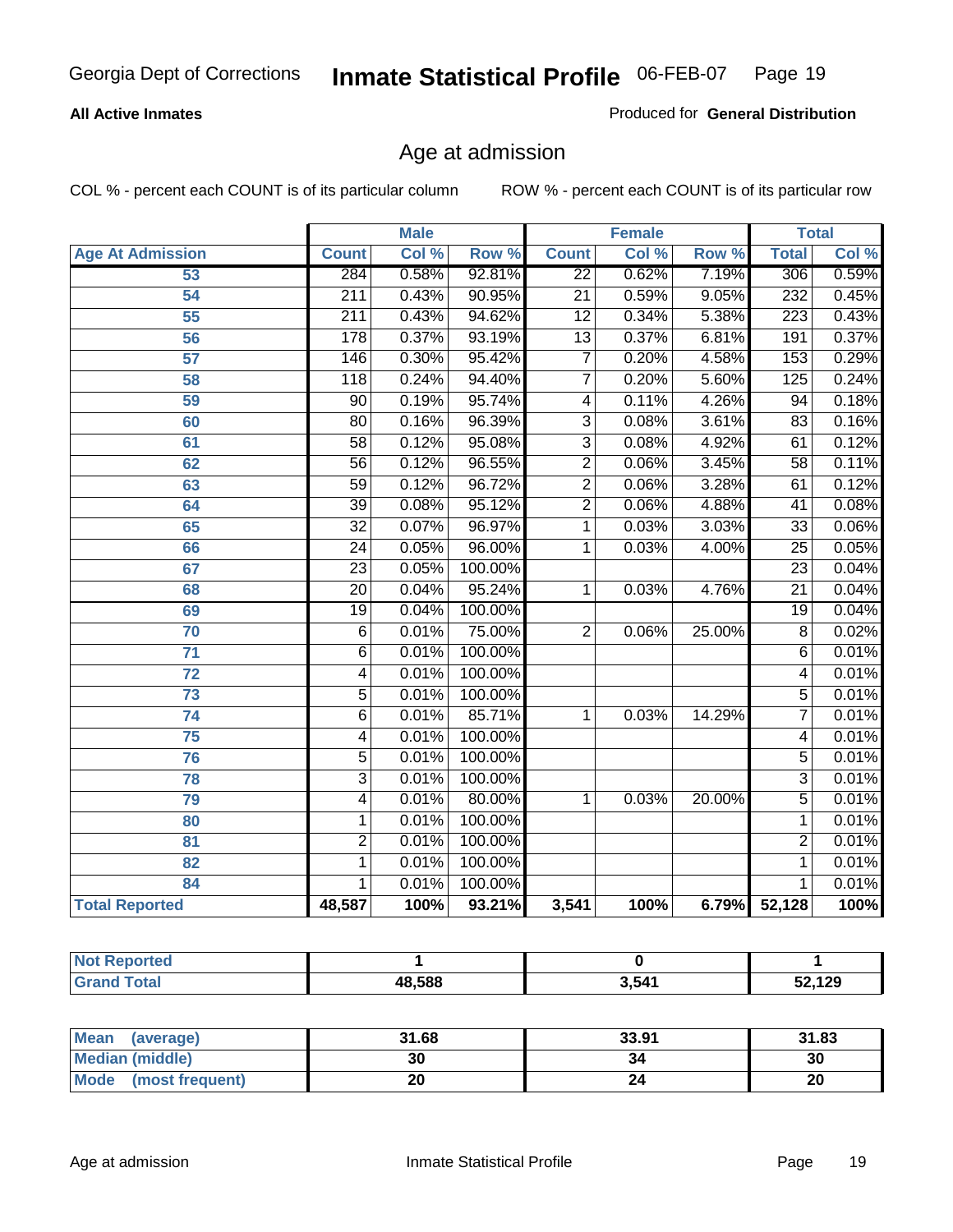#### **All Active Inmates**

Produced for **General Distribution**

### Age at release

|                       |              | <b>Male</b> |       |              | <b>Female</b> |       | <b>Total</b> |       |
|-----------------------|--------------|-------------|-------|--------------|---------------|-------|--------------|-------|
| <b>Age At Release</b> | <b>Count</b> | Col%        | Row % | <b>Count</b> | Col %         | Row % | <b>Total</b> | Col % |
| <b>Total Reported</b> |              |             |       |              |               |       |              |       |

| <b>Still Active</b> | 48,588 | 3,541 | 52,129 |
|---------------------|--------|-------|--------|
| <b>Not Reported</b> |        |       |        |
| <b>Grand Total</b>  | 48,588 | 3,541 | 52,129 |

| Mean (average)       | N/A | N/A | N/A |
|----------------------|-----|-----|-----|
| Median (middle)      | N/A | N/A | N/A |
| Mode (most frequent) | N/A | N/A | N/A |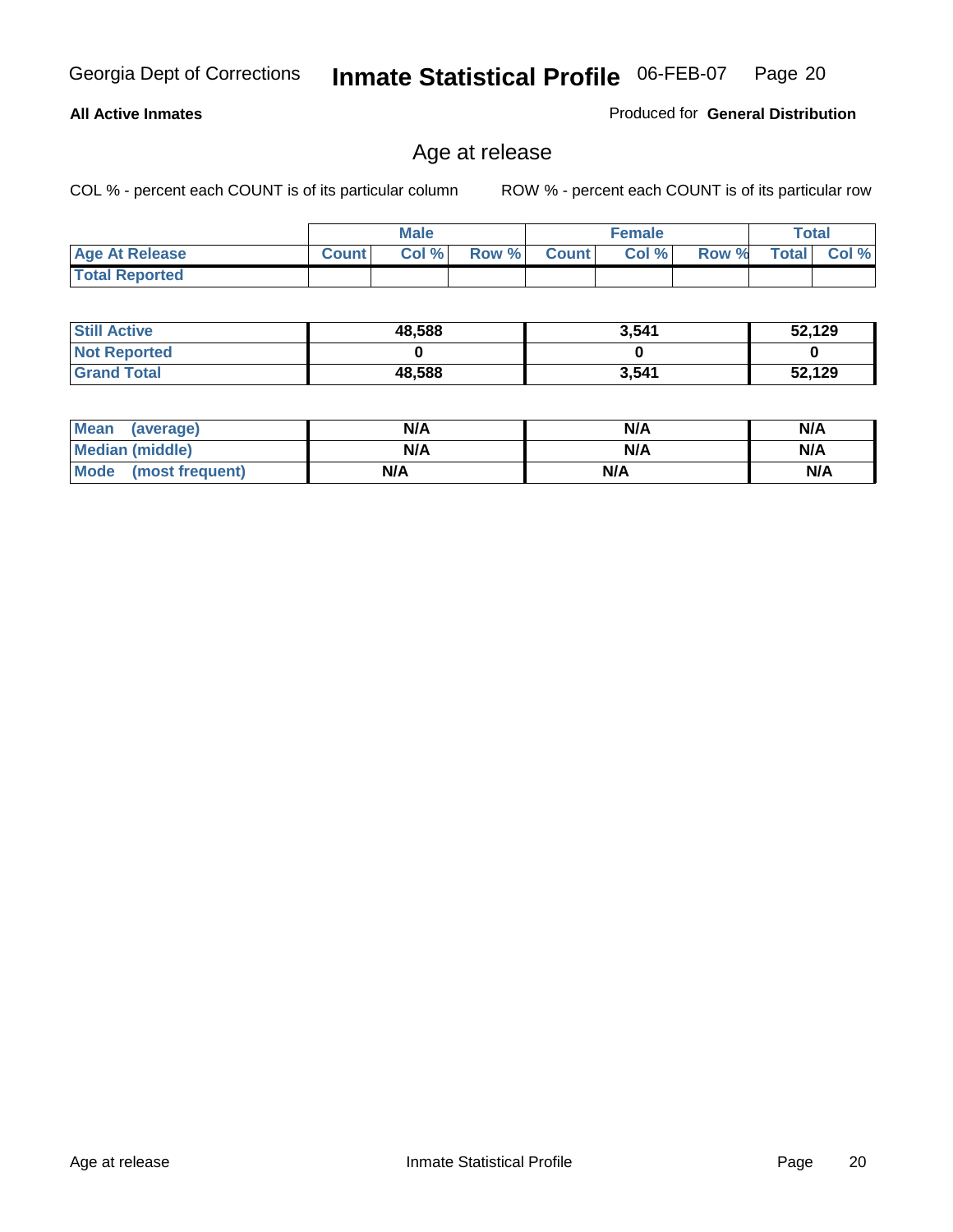#### **All Active Inmates**

#### Produced for **General Distribution**

### Height, measured at entry to prison

|                        |                  | <b>Male</b> |         |                  | <b>Female</b> |         | <b>Total</b>     |        |
|------------------------|------------------|-------------|---------|------------------|---------------|---------|------------------|--------|
| <b>Height</b>          | <b>Count</b>     | Col %       | Row %   | <b>Count</b>     | Col %         | Row %   | <b>Total</b>     | Col %  |
| <b>Under four feet</b> | $\overline{10}$  | 0.02%       | 90.91%  | 1                | 0.03%         | 9.09%   | $\overline{11}$  | 0.02%  |
| 4'01''                 |                  |             |         | $\overline{3}$   | 0.09%         | 100.00% | $\overline{3}$   | 0.01%  |
| 4'04''                 |                  |             |         | $\overline{1}$   | 0.03%         | 100.00% | $\mathbf{1}$     | 0.01%  |
| 4'05"                  | $\mathbf{1}$     | 0.01%       | 33.33%  | $\overline{2}$   | 0.06%         | 66.67%  | $\overline{3}$   | 0.01%  |
| 4'06"                  | $\overline{2}$   | 0.01%       | 100.00% |                  |               |         | $\overline{2}$   | 0.01%  |
| 4'07"                  | $\overline{2}$   | 0.01%       | 50.00%  | $\overline{2}$   | 0.06%         | 50.00%  | $\overline{4}$   | 0.01%  |
| 4'08"                  |                  |             |         | $\overline{4}$   | 0.12%         | 100.00% | 4                | 0.01%  |
| 4'09"                  | $\mathbf 1$      | 0.01%       | 14.29%  | $\overline{6}$   | 0.17%         | 85.71%  | $\overline{7}$   | 0.01%  |
| 4'10"                  | $\overline{3}$   | 0.01%       | 25.00%  | $\overline{9}$   | 0.26%         | 75.00%  | $\overline{12}$  | 0.02%  |
| 4'11''                 | $\overline{5}$   | 0.01%       | 6.17%   | $\overline{76}$  | 2.21%         | 93.83%  | $\overline{81}$  | 0.16%  |
| 5'00''                 | $\overline{91}$  | 0.19%       | 42.92%  | $\overline{121}$ | 3.51%         | 57.08%  | $\overline{212}$ | 0.41%  |
| 5'01''                 | $\overline{93}$  | 0.19%       | 33.10%  | 188              | 5.46%         | 66.90%  | $\overline{281}$ | 0.55%  |
| 5'02''                 | $\overline{223}$ | 0.46%       | 38.92%  | 350              | 10.16%        | 61.08%  | $\overline{573}$ | 1.11%  |
| 5'03''                 | 376              | 0.78%       | 48.96%  | 392              | 11.38%        | 51.04%  | 768              | 1.49%  |
| 5'04"                  | 766              | 1.60%       | 59.47%  | 522              | 15.15%        | 40.53%  | 1,288            | 2.51%  |
| 5'05''                 | 1,559            | 3.25%       | 78.70%  | $\overline{422}$ | 12.25%        | 21.30%  | 1,981            | 3.85%  |
| 5'06''                 | 3,107            | 6.48%       | 86.50%  | 485              | 14.07%        | 13.50%  | 3,592            | 6.99%  |
| 5'07''                 | 4,228            | 8.81%       | 92.17%  | 359              | 10.42%        | 7.83%   | 4,587            | 8.92%  |
| 5'08''                 | 5,117            | 10.67%      | 96.31%  | 196              | 5.69%         | 3.69%   | 5,313            | 10.33% |
| 5'09''                 | 5,813            | 12.12%      | 97.70%  | 137              | 3.98%         | 2.30%   | 5,950            | 11.57% |
| 5'10''                 | 5,512            | 11.49%      | 98.78%  | $\overline{68}$  | 1.97%         | 1.22%   | 5,580            | 10.85% |
| 5'11''                 | 5,842            | 12.18%      | 98.97%  | 61               | 1.77%         | 1.03%   | 5,903            | 11.48% |
| 6'00''                 | 5,630            | 11.74%      | 99.63%  | $\overline{21}$  | 0.61%         | 0.37%   | 5,651            | 10.99% |
| 6'01''                 | 3,775            | 7.87%       | 99.71%  | $\overline{11}$  | 0.32%         | 0.29%   | 3,786            | 7.36%  |
| 6'02''                 | 2,799            | 5.84%       | 99.82%  | $\overline{5}$   | 0.15%         | 0.18%   | 2,804            | 5.45%  |
| 6'03''                 | 1,568            | 3.27%       | 99.87%  | $\overline{2}$   | 0.06%         | 0.13%   | 1,570            | 3.05%  |
| 6'04''                 | $\overline{777}$ | 1.62%       | 99.87%  | $\overline{1}$   | 0.03%         | 0.13%   | 778              | 1.51%  |
| 6'05''                 | $\overline{305}$ | 0.64%       | 99.67%  | $\overline{1}$   | 0.03%         | 0.33%   | $\overline{306}$ | 0.60%  |
| 6'06''                 | 141              | 0.29%       | 100.00% |                  |               |         | 141              | 0.27%  |
| 6'07''                 | 68               | 0.14%       | 100.00% |                  |               |         | 68               | 0.13%  |
| 6'08''                 | $\overline{34}$  | 0.07%       | 100.00% |                  |               |         | $\overline{34}$  | 0.07%  |
| 6'09''                 | $\overline{20}$  | 0.04%       | 100.00% |                  |               |         | $\overline{20}$  | 0.04%  |
| 6'10''                 | $\overline{20}$  | 0.04%       | 100.00% |                  |               |         | $\overline{20}$  | 0.04%  |
| 6'11''                 | $\overline{33}$  | 0.07%       | 100.00% |                  |               |         | $\overline{33}$  | 0.06%  |
| Seven feet +           | 44               | 0.09%       | 100.00% |                  |               |         | 44               | 0.09%  |
| <b>Total Reported</b>  | 47,965           | 100%        | 93.30%  | 3,446            | 100%          | 6.70%   | 51,411           | 100%   |

| orted  | 623    | ΛL<br>◡ | 740<br>10.             |
|--------|--------|---------|------------------------|
| $\sim$ | 48,588 | 3 541   | <b>52420</b><br>. . 23 |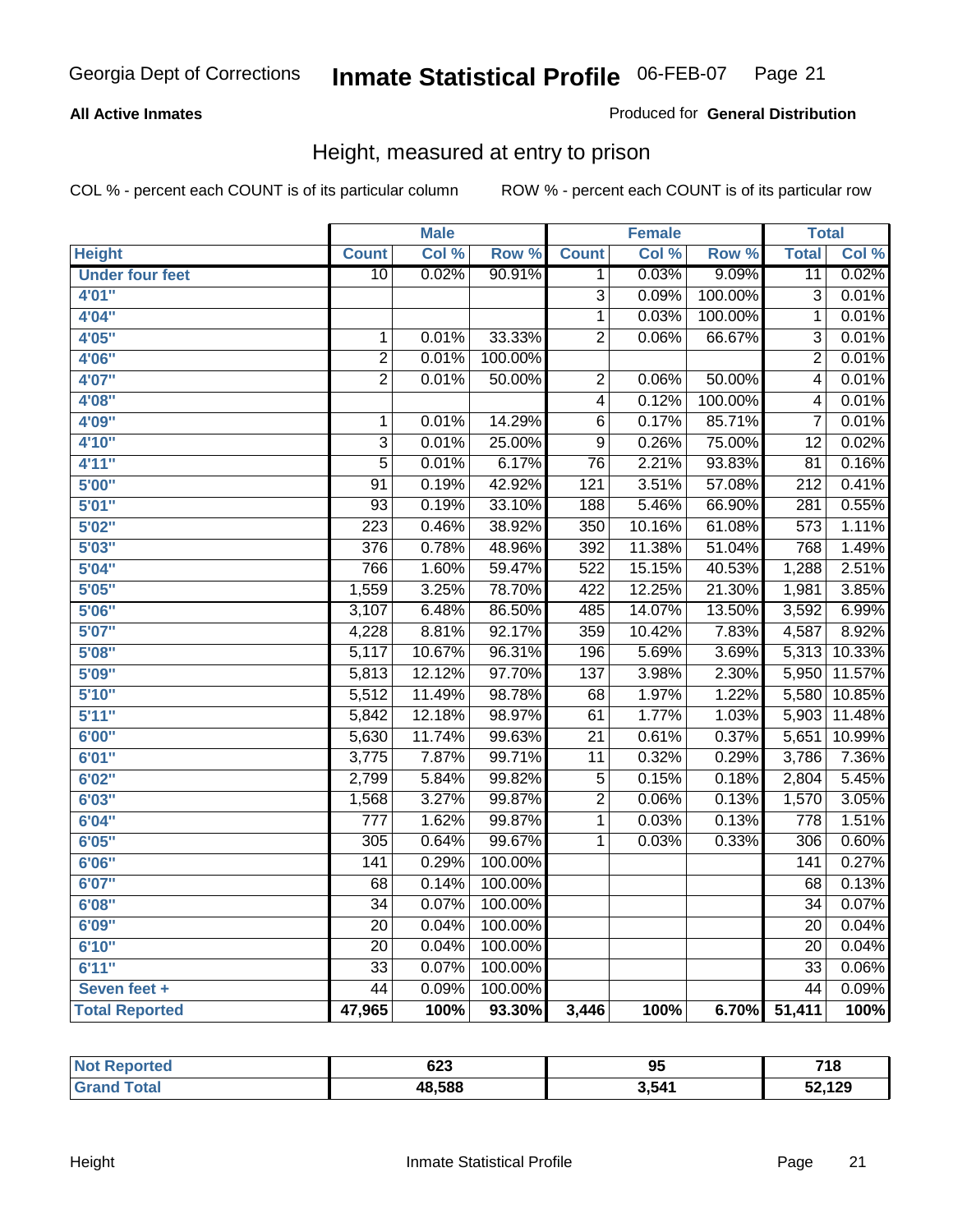#### **All Active Inmates**

Produced for **General Distribution**

### Height, measured at entry to prison

|                        | <b>Male</b> | <b>Female</b> | <b>Total</b> |
|------------------------|-------------|---------------|--------------|
| Mean (average)         | 5'10"       | 5'05"         | 5'10''       |
| <b>Median (middle)</b> | 5'10''      | 5'05"         | 5'10''       |
| Mode (most frequent)   | 5'11"       | 5'04"         | 5'09"        |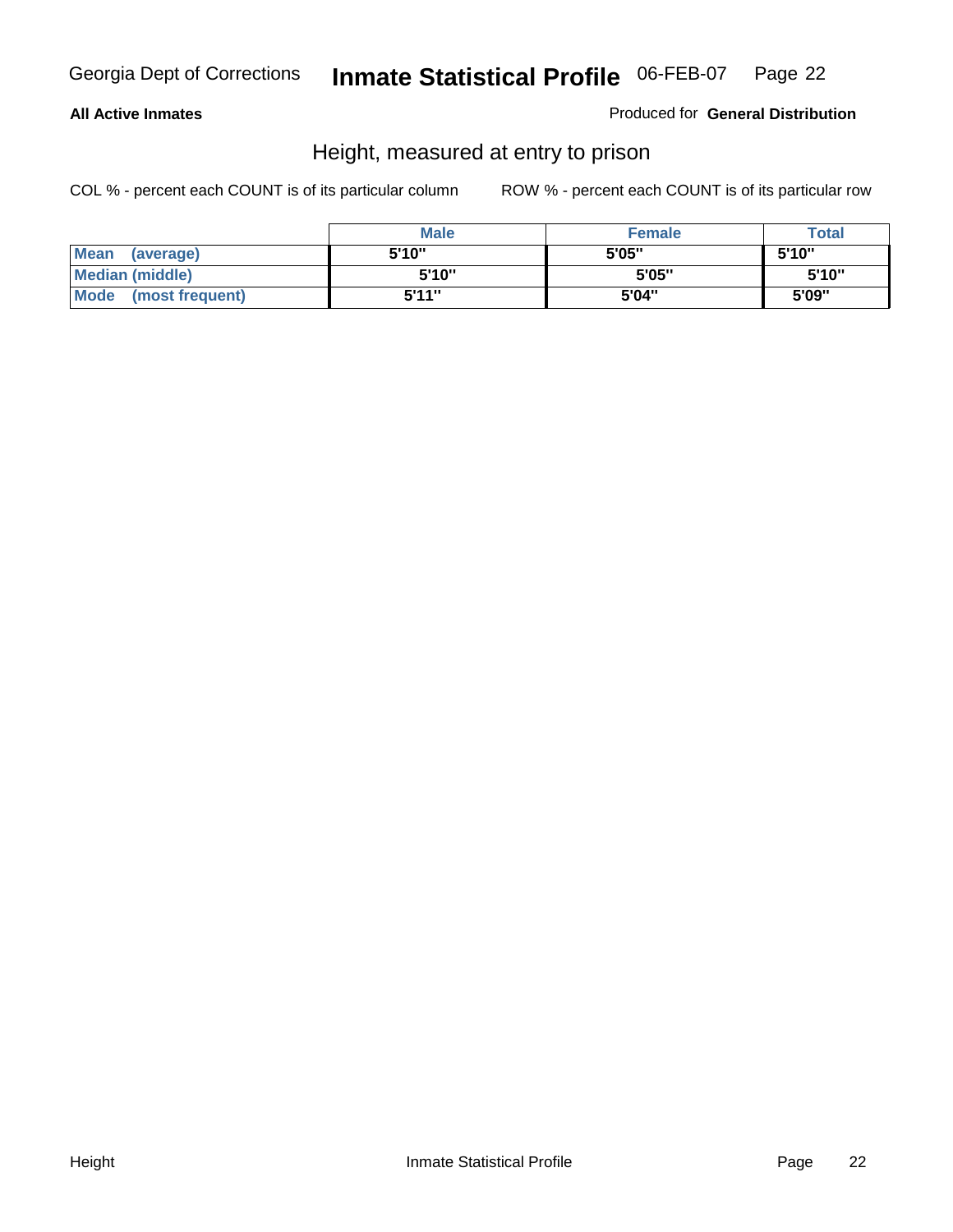#### **All Active Inmates**

#### Produced for **General Distribution**

### Weight, measured at entry to prison

|                        |                  | <b>Male</b> |         |                  | <b>Female</b> |        | <b>Total</b>     |        |
|------------------------|------------------|-------------|---------|------------------|---------------|--------|------------------|--------|
| <b>Weight</b>          | <b>Count</b>     | Col %       | Row %   | <b>Count</b>     | Col %         | Row %  | <b>Total</b>     | Col %  |
| <b>Under 80 pounds</b> | 4                | 0.01%       | 100.00% |                  |               |        | 4                | 0.01%  |
| 80 - 89 pounds         | $\overline{3}$   | 0.01%       | 100.00% |                  |               |        | $\overline{3}$   | 0.01%  |
| 90 - 99 pounds         | $\overline{3}$   | 0.01%       | 33.33%  | $\overline{6}$   | 0.17%         | 66.67% | $\overline{9}$   | 0.02%  |
| 100 - 109 pounds       | $\overline{33}$  | 0.07%       | 46.48%  | $\overline{38}$  | 1.10%         | 53.52% | $\overline{71}$  | 0.14%  |
| 110 - 119 pounds       | $\overline{129}$ | 0.27%       | 55.36%  | 104              | 3.02%         | 44.64% | 233              | 0.45%  |
| 120 - 129 pounds       | 553              | 1.15%       | 72.01%  | $\overline{215}$ | 6.24%         | 27.99% | 768              | 1.49%  |
| 130 - 139 pounds       | 1,531            | 3.19%       | 83.94%  | 293              | 8.50%         | 16.06% | 1,824            | 3.55%  |
| 140 - 149 pounds       | 3,221            | 6.72%       | 89.77%  | $\overline{367}$ | 10.65%        | 10.23% | 3,588            | 6.98%  |
| 150 - 159 pounds       | 4,898            | 10.21%      | 92.68%  | $\overline{387}$ | 11.23%        | 7.32%  | 5,285            | 10.28% |
| 160 - 169 pounds       | 6,369            | 13.28%      | 94.65%  | 360              | 10.45%        | 5.35%  | 6,729            | 13.09% |
| 170 - 179 pounds       | 6,225            | 12.98%      | 95.10%  | 321              | 9.32%         | 4.90%  | 6,546            | 12.73% |
| 180 - 189 pounds       | 6,140            | 12.80%      | 96.00%  | $\overline{256}$ | 7.43%         | 4.00%  | 6,396            | 12.44% |
| 190 - 199 pounds       | 4,772            | 9.95%       | 95.92%  | $\overline{203}$ | 5.89%         | 4.08%  | 4,975            | 9.68%  |
| 200 - 209 pounds       | 3,914            | 8.16%       | 94.40%  | 232              | 6.73%         | 5.60%  | 4,146            | 8.06%  |
| 210 - 219 pounds       | 2,890            | 6.03%       | 94.35%  | 173              | 5.02%         | 5.65%  | 3,063            | 5.96%  |
| 220 - 229 pounds       | 2,236            | 4.66%       | 94.87%  | $\overline{121}$ | 3.51%         | 5.13%  | 2,357            | 4.58%  |
| 230 - 239 pounds       | 1,521            | 3.17%       | 94.00%  | $\overline{97}$  | 2.81%         | 6.00%  | 1,618            | 3.15%  |
| 240 - 249 pounds       | 1,104            | 2.30%       | 94.12%  | 69               | 2.00%         | 5.88%  | 1,173            | 2.28%  |
| 250 - 259 pounds       | $\overline{718}$ | 1.50%       | 92.53%  | $\overline{58}$  | 1.68%         | 7.47%  | 776              | 1.51%  |
| 260 - 269 pounds       | 544              | 1.13%       | 93.15%  | $\overline{40}$  | 1.16%         | 6.85%  | 584              | 1.14%  |
| 270 - 279 pounds       | $\overline{343}$ | 0.72%       | 93.97%  | $\overline{22}$  | 0.64%         | 6.03%  | 365              | 0.71%  |
| 280 - 289 pounds       | 255              | 0.53%       | 91.40%  | $\overline{24}$  | 0.70%         | 8.60%  | $\overline{279}$ | 0.54%  |
| 290 - 299 pounds       | $\overline{178}$ | 0.37%       | 90.36%  | $\overline{19}$  | 0.55%         | 9.64%  | 197              | 0.38%  |
| 300 - 309 pounds       | 104              | 0.22%       | 90.43%  | $\overline{11}$  | 0.32%         | 9.57%  | $\overline{115}$ | 0.22%  |
| 310 - 319 pounds       | $\overline{83}$  | 0.17%       | 90.22%  | $\overline{9}$   | 0.26%         | 9.78%  | $\overline{92}$  | 0.18%  |
| 320 - 329 pounds       | $\overline{63}$  | 0.13%       | 90.00%  | $\overline{7}$   | 0.20%         | 10.00% | $\overline{70}$  | 0.14%  |
| 330 - 339 pounds       | $\overline{23}$  | 0.05%       | 88.46%  | $\overline{3}$   | 0.09%         | 11.54% | $\overline{26}$  | 0.05%  |
| 340 - 349 pounds       | $\overline{27}$  | 0.06%       | 84.38%  | $\overline{5}$   | 0.15%         | 15.63% | $\overline{32}$  | 0.06%  |
| 350 - 359 pounds       | $\overline{33}$  | 0.07%       | 94.29%  | $\overline{2}$   | 0.06%         | 5.71%  | $\overline{35}$  | 0.07%  |
| 360 - 369 pounds       | $\overline{16}$  | 0.03%       | 80.00%  | $\overline{4}$   | 0.12%         | 20.00% | 20               | 0.04%  |
| 370 - 379 pounds       | $\overline{5}$   | 0.01%       | 100.00% |                  |               |        | 5                | 0.01%  |
| 380 - 389 pounds       | $\mathbf 1$      | 0.01%       | 100.00% |                  |               |        | 1                | 0.01%  |
| 390 - 399 pounds       | $\overline{3}$   | 0.01%       | 100.00% |                  |               |        | $\overline{3}$   | 0.01%  |
| 400 pounds and over    | $\overline{23}$  | 0.05%       | 100.00% |                  |               |        | $\overline{23}$  | 0.04%  |
| <b>Total Reported</b>  | 47,965           | 100%        | 93.30%  | 3,446            | 100%          | 6.70%  | 51,411           | 100.0% |

| Reported<br>' N∩t | 623    | ΩF<br>ື | 718    |
|-------------------|--------|---------|--------|
| 'ota.<br>. Gr     | 48.588 | 3,541   | 52,129 |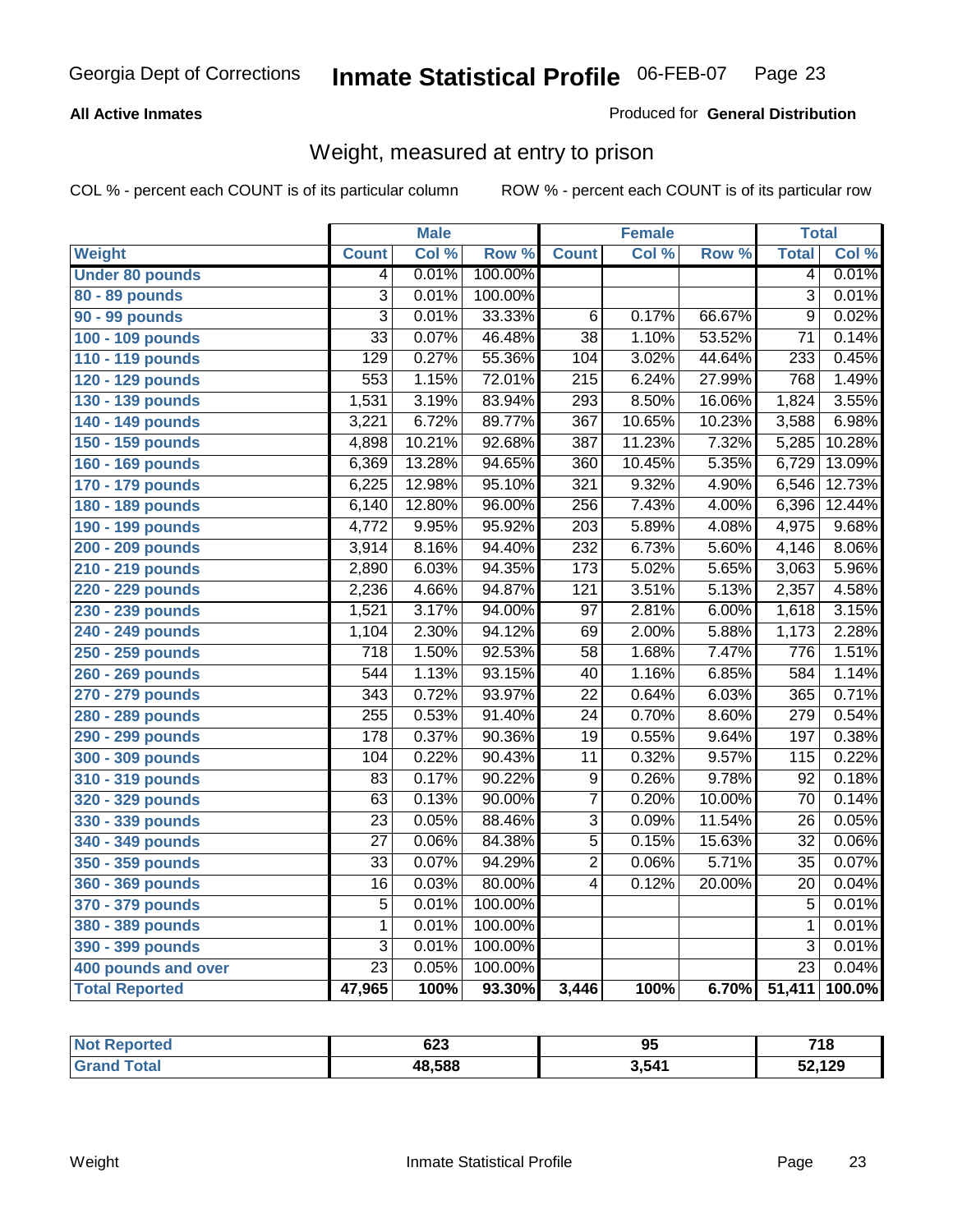#### **All Active Inmates**

#### Produced for **General Distribution**

### Weight, measured at entry to prison

|                                | <b>Male</b> | <b>Female</b> | Total |
|--------------------------------|-------------|---------------|-------|
| <b>Mean</b><br>(average)       | 185         | 175           | 185   |
| <b>Median (middle)</b>         | 180         | 168           | 180   |
| <b>Mode</b><br>(most frequent) | 180         | 150           | 180   |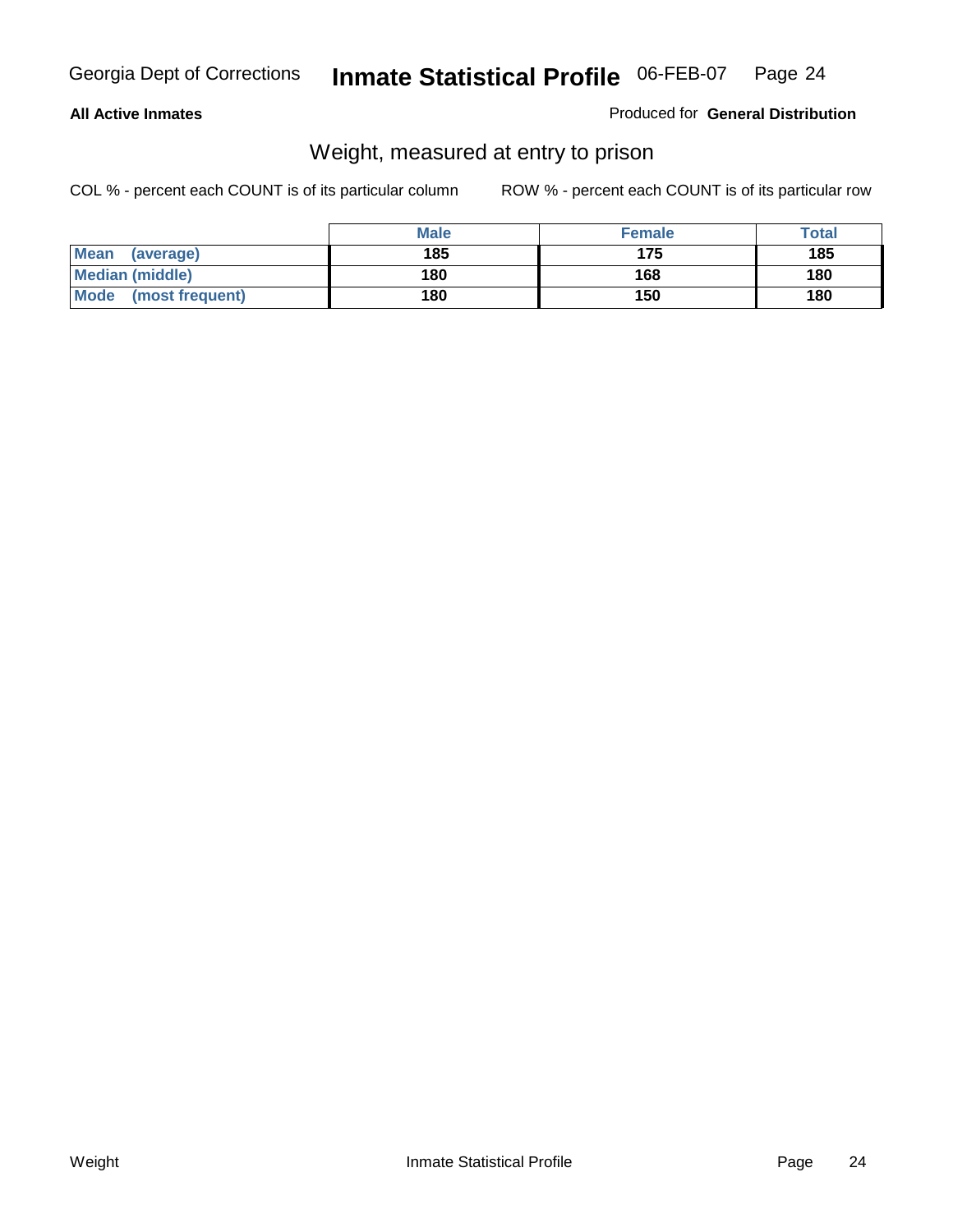**All Active Inmates**

#### Produced for **General Distribution**

### Military service

|                         |              | <b>Male</b> |                    |       | <b>Female</b> |          |              | <b>Total</b> |
|-------------------------|--------------|-------------|--------------------|-------|---------------|----------|--------------|--------------|
| <b>Race Group</b>       | <b>Count</b> | Col %       | <b>Row % Count</b> |       | Col %         | Row %    | <b>Total</b> | Col %        |
| <b>Air Force</b>        | 288          | .85%        | 97.30%             | 8     | .26%          | 2.70%    | 296          | $.80\%$      |
| 2<br><b>Army</b>        | 2,189        | 6.46%       | 98.69%             | 29    | .95%          | 1.31%    | 2,218        | 6.00%        |
| <b>Navy</b><br>3        | 599          | 1.77%       | $99.50\%$          | 3     | .10%          | .50%     | 602          | 1.63%        |
| <b>Marines</b><br>4     | 490          | 1.45%       | 99.19%             | 4     | .13%          | .81%     | 494          | 1.34%        |
| <b>Coast Guard</b><br>5 | 26           | .08%        | 92.86%             | 2     | .07%          | 7.14%    | 28           | .08%         |
| <b>None</b><br>96       | 30,301       | 89.40%      | 90.98%             | 3,003 | 98.49%        | $9.02\%$ | 33,304       | 90.15%       |
| <b>Total Reported</b>   | 33,893       | 100%        | 91.75%             | 3,049 | 100%          | 8.25%    | 36,942       | 100%         |

| <b>Reported</b><br>' N∩t     | 4,695  | 492   | 15,187 |
|------------------------------|--------|-------|--------|
| <b>Total</b><br><b>Grand</b> | 48,588 | 3.541 | 52,129 |

|  | <b>Mou</b> | Army | Army | Army |
|--|------------|------|------|------|
|--|------------|------|------|------|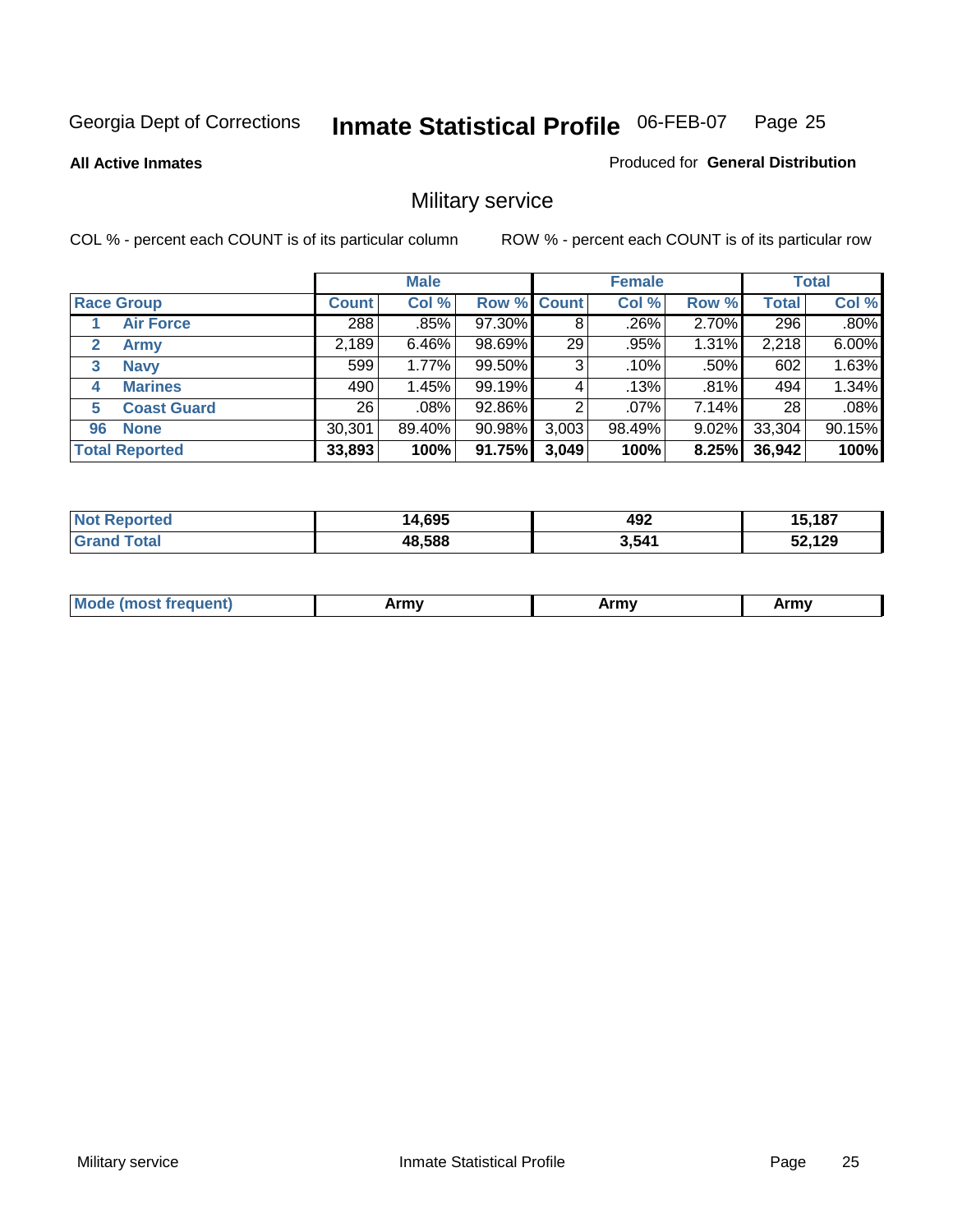#### **All Active Inmates**

#### Produced for **General Distribution**

### Type of admission to prison

|                |                             |              | <b>Male</b> |                    |     | <b>Female</b> |         |              | <b>Total</b> |
|----------------|-----------------------------|--------------|-------------|--------------------|-----|---------------|---------|--------------|--------------|
|                | <b>Type of Admission</b>    | <b>Count</b> | Col %       | <b>Row % Count</b> |     | Col %         | Row %   | <b>Total</b> | Col %        |
| 1              | <b>Committed From Court</b> | 33,079       | 69.38%      | 93.49% 2,305       |     | 67.30%        | 6.51%   | 35,384       | 69.24%       |
| $\overline{2}$ | <b>Return Appeal/Bond</b>   | 8            | .02%        | 100.00%            |     |               |         | 8            | .02%         |
| 3              | <b>Parole Rev/New Sent</b>  | 4,731        | 9.92%       | 95.13%             | 242 | 7.07%         | 4.87%   | 4,973        | 9.73%        |
| 4              | <b>Par Rev/No New Sent</b>  | 1,798        | 3.77%       | 93.60%             | 123 | 3.59%         | 6.40%   | 1,921        | 3.76%        |
| 5              | <b>Prob Viol/Total Rev</b>  | 2            | .01%        | 100.00%            |     |               |         |              | .01%         |
| 6              | <b>Prob Viol/Partial</b>    | 2,881        | 6.04%       | 89.47%             | 339 | 9.90%         | 10.53%  | 3,220        | 6.30%        |
| 7              | <b>Admit Fm Other Cust</b>  | 45           | .09%        | 93.75%             | 3   | .09%          | 6.25%   | 48           | .09%         |
| 9              | <b>Prob Rev/Remainder</b>   | 4,284        | 8.99%       | 91.46%             | 400 | 11.68%        | 8.54%   | 4,684        | 9.17%        |
| 10             | <b>New Sent/Par Rev Pnd</b> | 24           | .05%        | 92.31%             | 2   | .06%          | 7.69%   | 26           | .05%         |
| 11             | <b>Life W/O Parole</b>      | 284          | .60%        | 98.95%             | 3   | .09%          | 1.05%   | 287          | .56%         |
| 30             | <b>Par Rev/Rsn Unknown</b>  | 73           | .15%        | 100.00%            |     |               |         | 73           | .14%         |
| 32             | <b>Pb Parole Rescinded</b>  | 16           | .03%        | 100.00%            |     |               |         | 16           | .03%         |
| 33             | <b>Prob Revoc/Spec Cond</b> | 136          | .29%        | 95.10%             | 7   | .20%          | 4.90%   | 143          | .28%         |
| 40             | <b>Par Rev/Revoc Center</b> | 256          | .54%        | 99.61%             |     | .03%          | $.39\%$ | 257          | .50%         |
| 44             | <b>Whitworth Detention</b>  | 56           | .12%        | 100.00%            |     |               |         | 56           | .11%         |
| 50             | <b>Dcys At Risk</b>         | 5            | .01%        | 100.00%            |     |               |         | 5            | .01%         |
|                | <b>Total Reported</b>       | 47,678       | 100%        | 93.3% 3,425        |     | 100%          | 6.7%    | 51,103       | 100%         |

| Reported<br><b>NOT</b> | п.<br>, , v | 116   | 1026 |
|------------------------|-------------|-------|------|
| <b>ota</b><br>Gr       | 48.588      | 3,541 | ,129 |

| Mod.  | ∵mmt  | Cmmt  | Շՠՠւ |
|-------|-------|-------|------|
| uent) | ∴ourt | ∴∩urt | ווה: |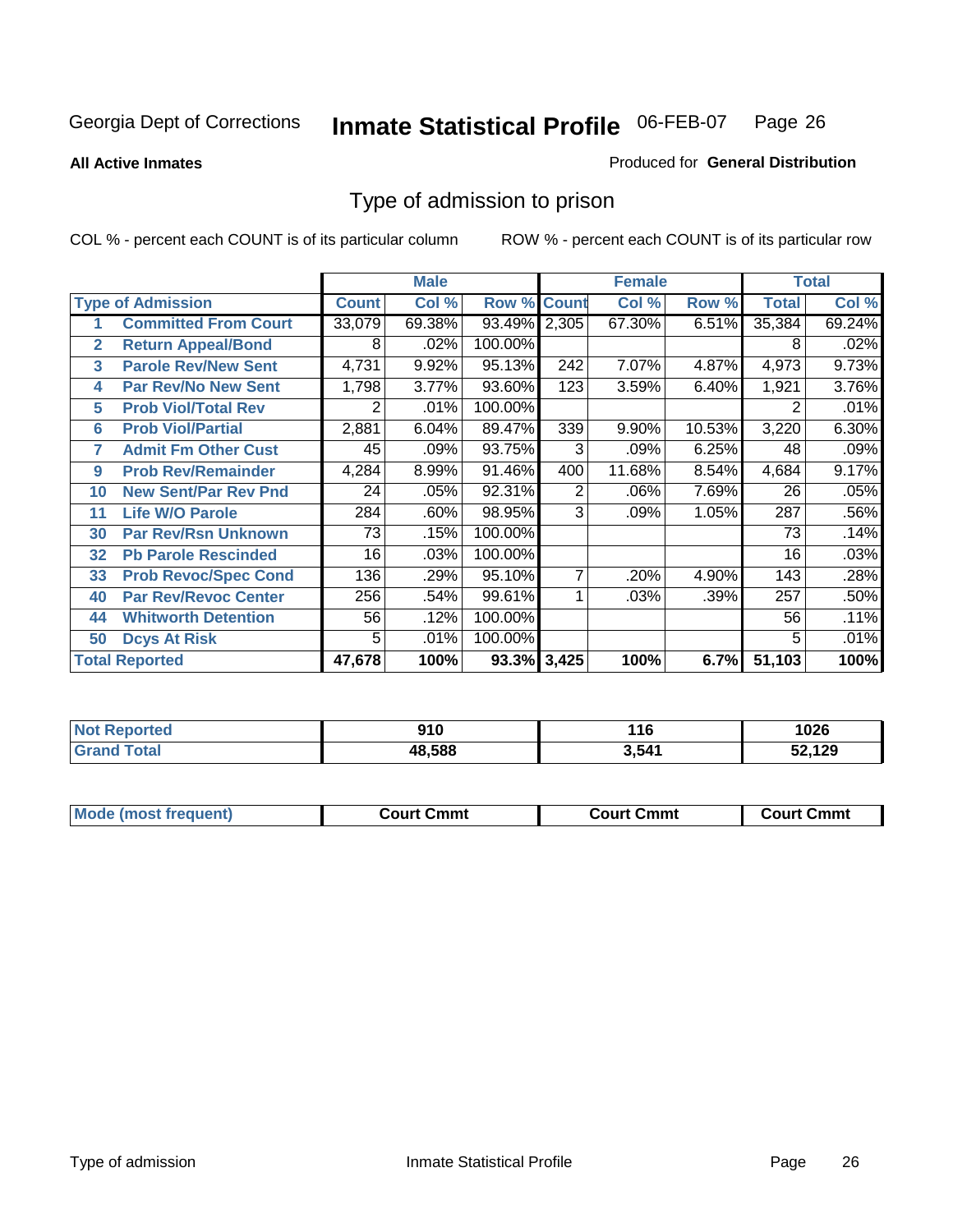**All Active Inmates**

#### Produced for **General Distribution**

### Current / last security status

|                        |              | <b>Male</b> |                    |       | <b>Female</b> |          |              | <b>Total</b> |
|------------------------|--------------|-------------|--------------------|-------|---------------|----------|--------------|--------------|
| <b>Security Status</b> | <b>Count</b> | Col %       | <b>Row % Count</b> |       | Col %         | Row %    | <b>Total</b> | Col %        |
| 0 Diag Incom           |              | .01%        | 100.00%            |       | $.00\%$       |          |              | .01%         |
| 1 Wrk Releas           | 612          | 1.32%       | 78.06%             | 172   | 5.13%         | 21.94%   | 784          | 1.57%        |
| 2 Trusty               | 1,787        | 3.85%       | 89.98%             | 199   | 5.94%         | 10.02%   | 1,986        | 3.99%        |
| 3 Minimum              | 17,955       | 38.66%      | $90.11\%$          | 1,971 | 58.80%        | $9.89\%$ | 19,926       | 40.02%       |
| 4 Medium               | 19,422       | 41.82%      | 96.15%             | 777   | 23.18%        | 3.85%    | 20,199       | 40.57%       |
| 5 Close                | 6,052        | 13.03%      | 96.35%             | 229   | 6.83%         | 3.65%    | 6,281        | 12.61%       |
| <b>6 Maximum</b>       | 613          | 1.32%       | 99.35%             | 4     | .12%          | .65%     | 617          | 1.24%        |
| <b>Total Reported</b>  | 46,442       | 100%        | 93.27%             | 3,352 | 100%          | 6.73%    | 49,794       | 100%         |

| <b>Still being diagnosed</b> | 2,138  | 189   | 2,327  |
|------------------------------|--------|-------|--------|
| <b>Not Reported</b>          |        |       |        |
| <b>Grand Total</b>           | 48,588 | 3,541 | 52,129 |

| $M_{\Omega}$<br>יחב | M۵<br>dium | <b>BAL.</b><br>num | Mer<br>dium |
|---------------------|------------|--------------------|-------------|
|                     |            |                    |             |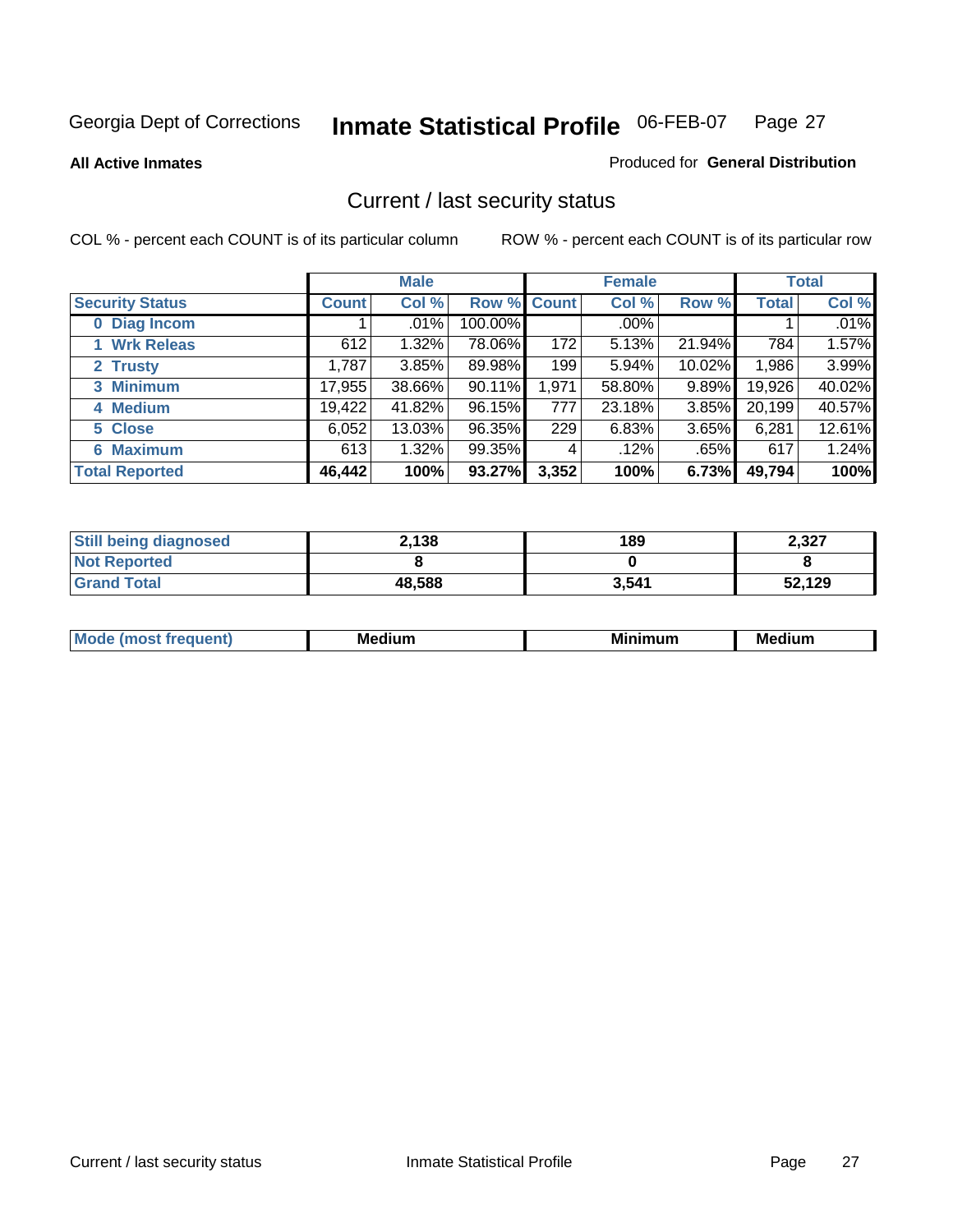**All Active Inmates**

#### Produced for **General Distribution**

### Current / last type of institution

|                            |              | <b>Male</b> |             |                  | <b>Female</b> |        |              | <b>Total</b> |
|----------------------------|--------------|-------------|-------------|------------------|---------------|--------|--------------|--------------|
| <b>Type of Institution</b> | <b>Count</b> | Col %       | Row % Count |                  | Col %         | Row %  | <b>Total</b> | Col %        |
| <b>Transitional Center</b> | 1,658        | $3.41\%$    | 88.05%      | $\overline{225}$ | 6.35%         | 11.95% | 1,883        | 3.61%        |
| <b>State Hospital</b>      |              | $.01\%$     | 100.00%     |                  |               |        |              | .01%         |
| <b>County Camp</b>         | 4,886        | 10.06%      | 100.00%     |                  |               |        | 4,886        | 9.37%        |
| <b>State Prison</b>        | 34,181       | 70.35%      | 91.16%      | 3,316            | 93.65%        | 8.84%  | 37,497       | 71.93%       |
| <b>Private Prison</b>      | 4,952        | 10.19%      | 100.00%     |                  |               |        | 4,952        | 9.50%        |
| <b>Prison Annex</b>        | 1,368        | 2.82%       | 100.00%     |                  |               |        | 1,368        | 2.62%        |
| <b>Pre Release Center</b>  | 1,274        | 2.62%       | 100.00%     |                  |               |        | 1,274        | 2.44%        |
| <b>Inmate Boot Camp</b>    | 268          | .55%        | 100.00%     |                  |               |        | 268          | .51%         |
| <b>Total Rported</b>       | 48,588       | 100%        | 93.21%      | 3,541            | 100%          | 6.79%  | 52,129       | 100%         |

| <b>Not Reported</b> |        |       |        |
|---------------------|--------|-------|--------|
| <b>Grand Total</b>  | 48,588 | 3,541 | 52,129 |

| <b>Mode (most frequent)</b> | State Prison | <b>State Prison</b> | <b>State Prison I</b> |
|-----------------------------|--------------|---------------------|-----------------------|
|                             |              |                     |                       |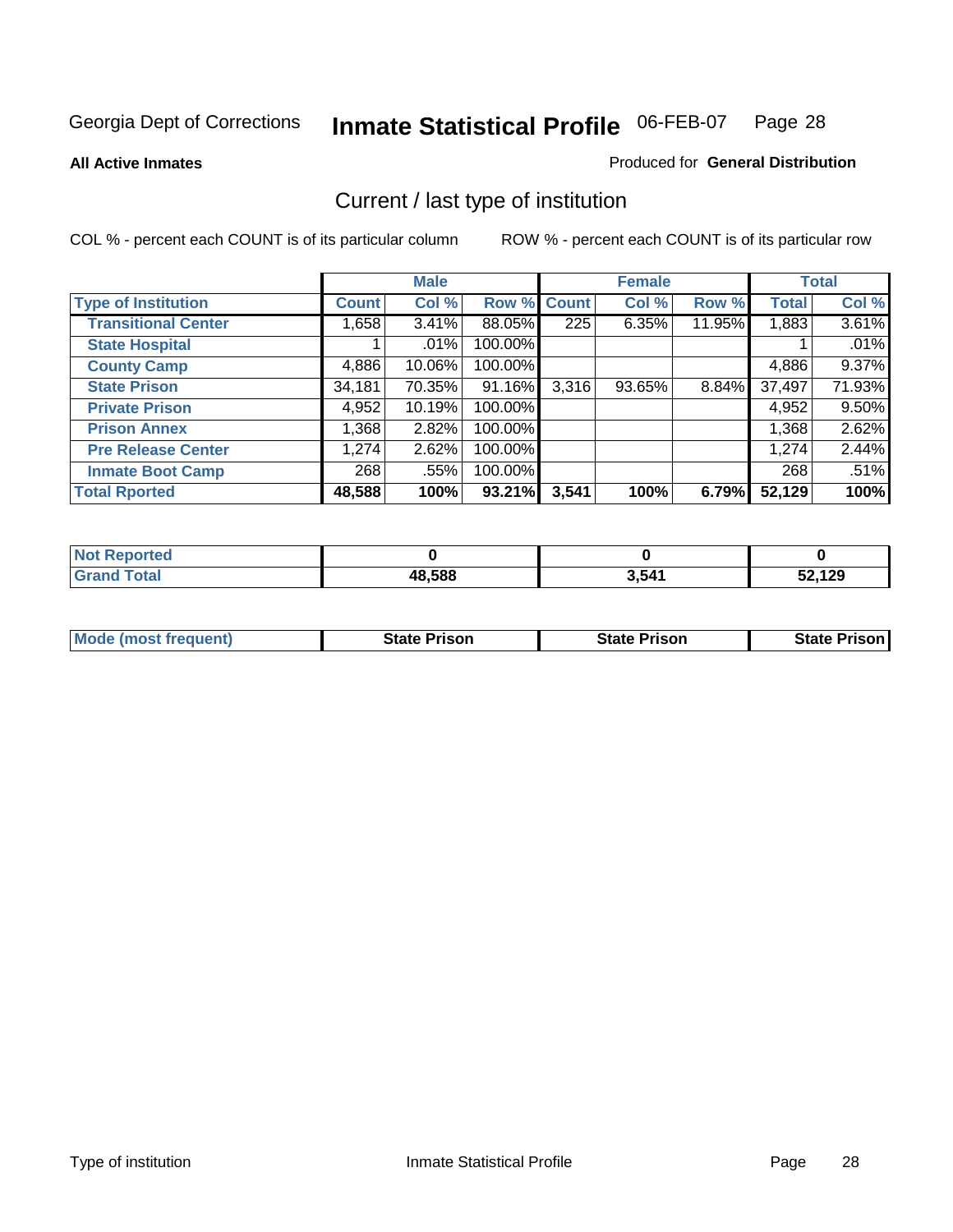**All Active Inmates**

#### Produced for **General Distribution**

### Institution type - transitional centers

|                                          |                                 |              | <b>Male</b> |                    |     | <b>Female</b> |         |              | <b>Total</b> |
|------------------------------------------|---------------------------------|--------------|-------------|--------------------|-----|---------------|---------|--------------|--------------|
| <b>Institution Type - Trans. Centers</b> |                                 | <b>Count</b> | Col %       | <b>Row % Count</b> |     | Col %         | Row %   | <b>Total</b> | Col %        |
| 220                                      | <b>Albany Trans-Ctr</b>         | 152          | 9.17%       | 100.00%            |     |               |         | 152          | 8.07%        |
| 223                                      | <b>Atlanta Male Trans-Ctr</b>   | 244          | 14.72%      | 100.00%            |     |               |         | 244          | 12.96%       |
| 246                                      | <b>Augusta Trans-Ctr</b>        | 198          | 11.94%      | 100.00%            |     |               |         | 198          | 10.52%       |
| 249                                      | <b>Clayton Transitional Ctr</b> | 326          | 19.66%      | 100.00%            |     |               |         | 326          | 17.31%       |
| 247                                      | <b>Coastal Transitional Ctr</b> | 252          | 15.20%      | 100.00%            |     |               |         | 252          | 13.38%       |
| 225                                      | <b>Columbus Trans-Ctr</b>       | 74           | 4.46%       | 100.00%            |     |               |         | 74           | 3.93%        |
| 250                                      | <b>Helms Trans-Ctr</b>          | 104          | 6.27%       | 100.00%            |     |               |         | 104          | 5.52%        |
| 248                                      | <b>Lagrange Trans Ctr</b>       | 150          | 9.05%       | 100.00%            |     |               |         | 150          | 7.97%        |
| 231                                      | <b>Macon Male Trans-Ctr</b>     | 158          | 9.53%       | 100.00%            |     |               |         | 158          | 8.39%        |
| 235                                      | <b>Metro Womens Trans-Ctr</b>   |              |             |                    | 225 | 100.00%       | 100.00% | 225          | 11.95%       |
|                                          | <b>Total Rported</b>            | 1,658        | 100%        | 88.05%             | 225 | 100%          | 11.95%  | 1,883        | 100%         |

| Reported            |      |                             |      |
|---------------------|------|-----------------------------|------|
| <b>ota</b><br>_____ | ,658 | <b>OOF</b><br>LLJ<br>$\sim$ | ,883 |

| <b>Mode (most frequent)</b> | 249 Clayton Transitional Ctr 235 Metro Womens Trans- | Ctr | 249 Clayton<br>Transitional Ctr |
|-----------------------------|------------------------------------------------------|-----|---------------------------------|
|                             |                                                      |     |                                 |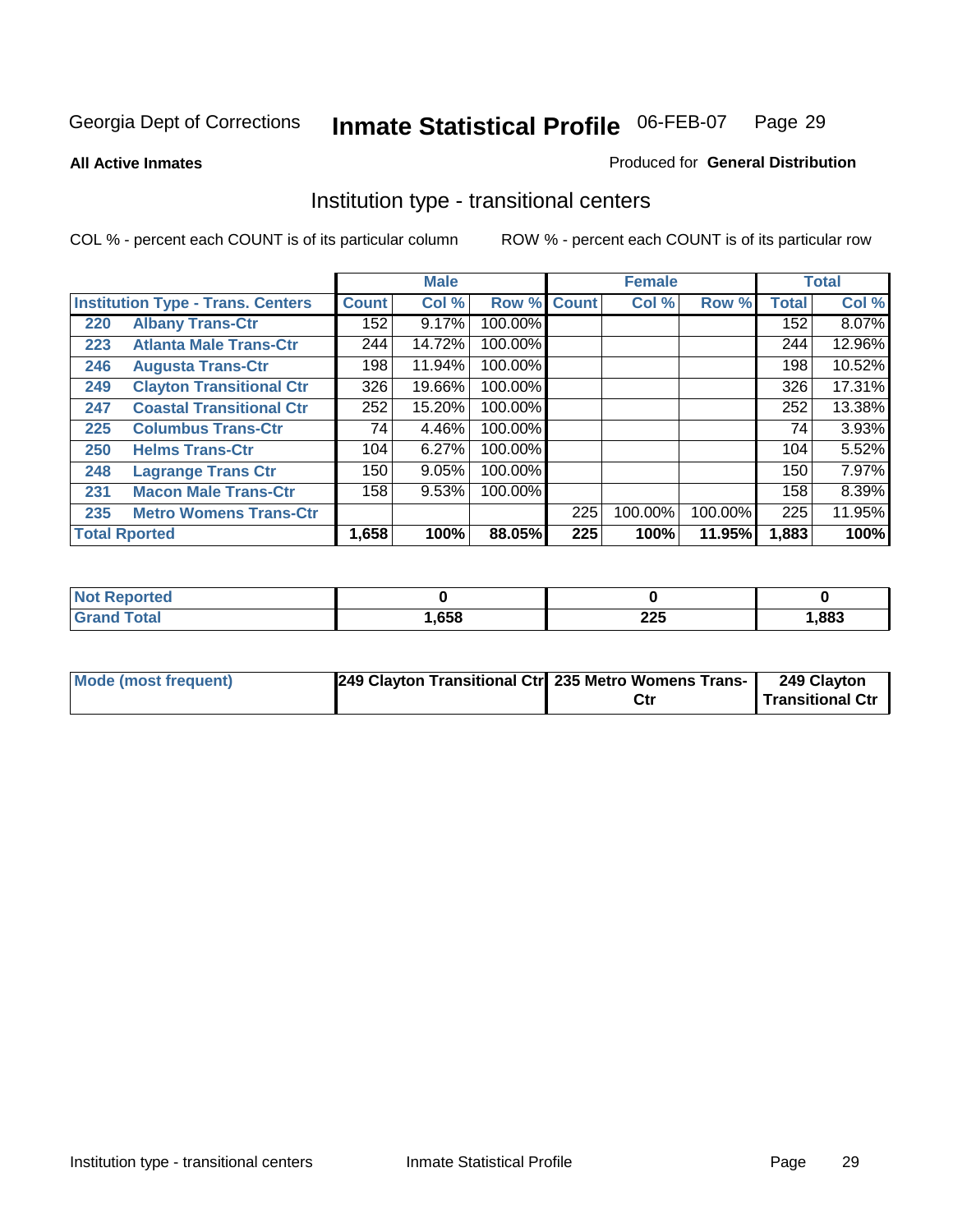**All Active Inmates**

#### Produced for **General Distribution**

### Institution type - mental hospitals

|                                                  | Male       |                    | <b>Female</b> |                    | Total   |
|--------------------------------------------------|------------|--------------------|---------------|--------------------|---------|
| <b>Institution Type - Mental Hospitals Count</b> | Col%       | <b>Row % Count</b> | Col%          | <b>Row %</b> Total | Col %   |
| <b>302 Central State Hospital</b>                | $100.00\%$ | 100.00%            |               |                    | 100.00% |
| <b>Total Rported</b>                             | 100%       | 100%               |               | %                  | 100%    |

| Not Reported |  |  |
|--------------|--|--|
| <b>otal</b>  |  |  |

| Mode (most frequent)<br>302 Central State Hospital | Null | <b>302 Central State</b><br><b>Hospital</b> |
|----------------------------------------------------|------|---------------------------------------------|
|----------------------------------------------------|------|---------------------------------------------|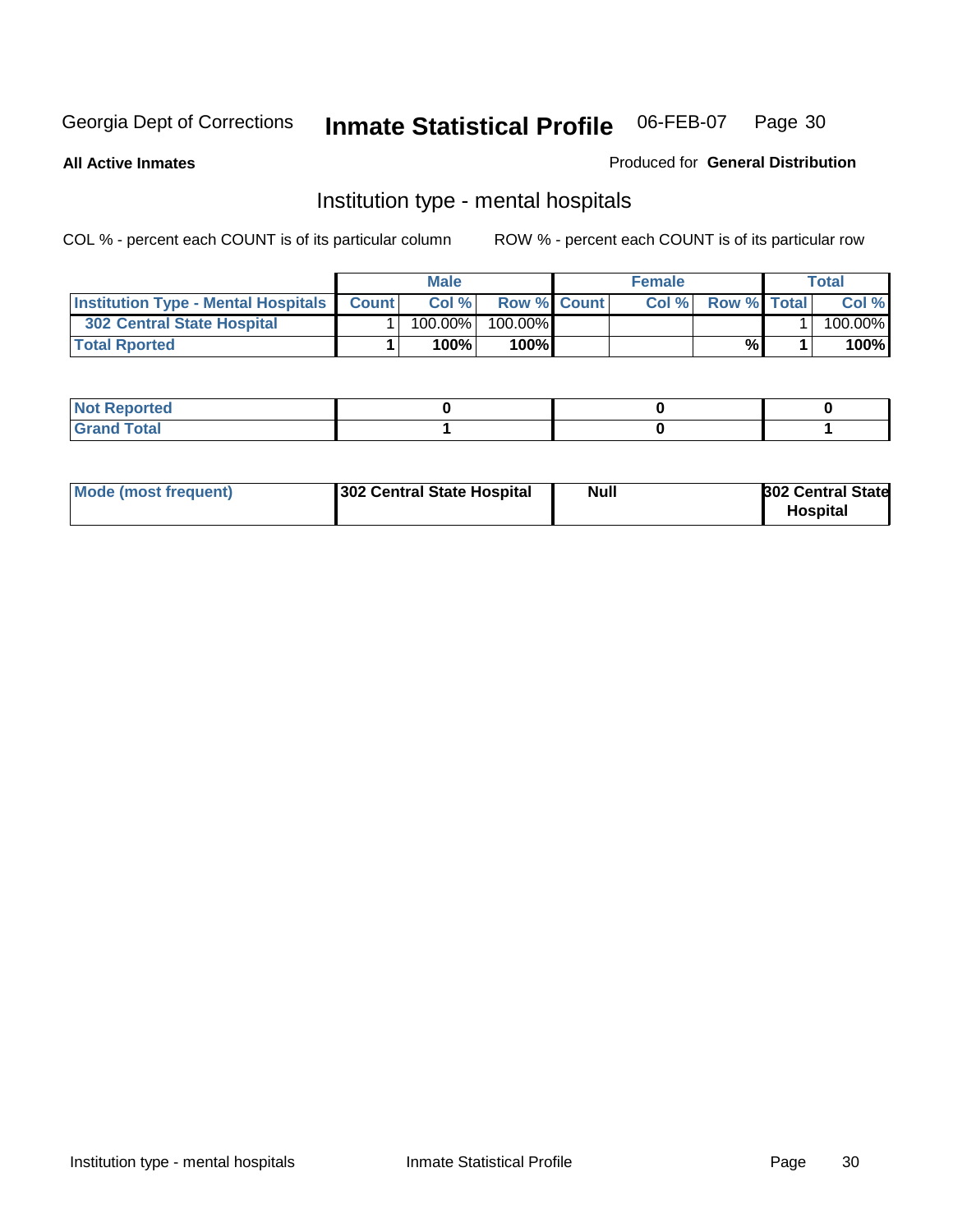#### **All Active Inmates**

#### Produced for **General Distribution**

### Institution type - county prisons

|                                          |                  | <b>Male</b> |         |              | <b>Female</b>             |                          |                  | <b>Total</b> |
|------------------------------------------|------------------|-------------|---------|--------------|---------------------------|--------------------------|------------------|--------------|
| <b>Institution Type - County Prisons</b> | <b>Count</b>     | Col %       | Row %   | <b>Count</b> | $\overline{\text{Col}}$ % | Row %                    | <b>Total</b>     | Col %        |
| <b>Bulloch County Ci</b><br>402          | 136              | 2.78%       | 100.00% |              |                           |                          | 136              | 2.78%        |
| <b>Carroll County Ci</b><br>404          | $\overline{226}$ | 4.63%       | 100.00% |              |                           |                          | $\overline{226}$ | 4.63%        |
| <b>Clarke County Ci</b><br>406           | 99               | 2.03%       | 100.00% |              |                           |                          | 99               | 2.03%        |
| <b>Clayton County Ci</b><br>456          | $\overline{211}$ | 4.32%       | 100.00% |              |                           |                          | $\overline{211}$ | 4.32%        |
| <b>Colquitt County Ci</b><br>407         | 174              | 3.56%       | 100.00% |              |                           |                          | 174              | 3.56%        |
| <b>Coweta County Ci</b><br>409           | $\overline{201}$ | 4.11%       | 100.00% |              |                           |                          | $\overline{201}$ | 4.11%        |
| <b>Decatur County Ci</b><br>411          | 214              | 4.38%       | 100.00% |              |                           |                          | 214              | 4.38%        |
| <b>Effingham County Ci</b><br>413        | 228              | 4.67%       | 100.00% |              |                           |                          | 228              | 4.67%        |
| <b>Floyd County Ci</b><br>415            | 337              | 6.90%       | 100.00% |              |                           |                          | 337              | 6.90%        |
| <b>Gwinnett County Ci</b><br>419         | 171              | 3.50%       | 100.00% |              |                           |                          | 171              | 3.50%        |
| <b>Hall County Ci</b><br>420             | 150              | 3.07%       | 100.00% |              |                           |                          | 150              | 3.07%        |
| <b>Harris County Ci</b><br>422           | 103              | 2.11%       | 100.00% |              |                           |                          | 103              | 2.11%        |
| <b>Jackson County Ci</b><br>426          | 154              | 3.15%       | 100.00% |              |                           |                          | 154              | 3.15%        |
| <b>Jefferson County Ci</b><br>428        | 189              | 3.87%       | 100.00% |              |                           |                          | 189              | 3.87%        |
| <b>Mitchell County Ci</b><br>433         | 122              | 2.50%       | 100.00% |              |                           |                          | 122              | 2.50%        |
| <b>Muscogee County Ci</b><br>435         | 504              | 10.32%      | 100.00% |              |                           |                          | 504              | 10.32%       |
| <b>Richmond County Ci</b><br>439         | 207              | 4.24%       | 100.00% |              |                           |                          | 207              | 4.24%        |
| <b>Screven County Prison</b><br>440      | 146              | 2.99%       | 100.00% |              |                           |                          | 146              | 2.99%        |
| <b>Spalding County Ci</b><br>441         | 360              | 7.37%       | 100.00% |              |                           |                          | 360              | 7.37%        |
| <b>Stewart County Ci</b><br>442          | 87               | 1.78%       | 100.00% |              |                           |                          | 87               | 1.78%        |
| <b>Sumter County Ci</b><br>443           | $\overline{315}$ | 6.45%       | 100.00% |              |                           |                          | $\overline{315}$ | 6.45%        |
| <b>Terrell County Ci</b><br>444          | 132              | 2.70%       | 100.00% |              |                           |                          | 132              | 2.70%        |
| <b>Thomas County Ci</b><br>445           | 157              | 3.21%       | 100.00% |              |                           |                          | 157              | 3.21%        |
| <b>Troup County Ci</b><br>447            | 263              | 5.38%       | 100.00% |              |                           |                          | 263              | 5.38%        |
| <b>Total Rported</b>                     | 4,886            | 100%        | 100%    |              |                           | $\overline{\frac{9}{6}}$ | 4,886            | 100%         |

| æ |       |      |
|---|-------|------|
|   | 4.886 | .886 |

| Mode (most frequent) | 435 Muscogee County Ci | <b>Null</b> | 435 Muscogee     |
|----------------------|------------------------|-------------|------------------|
|                      |                        |             | <b>County Ci</b> |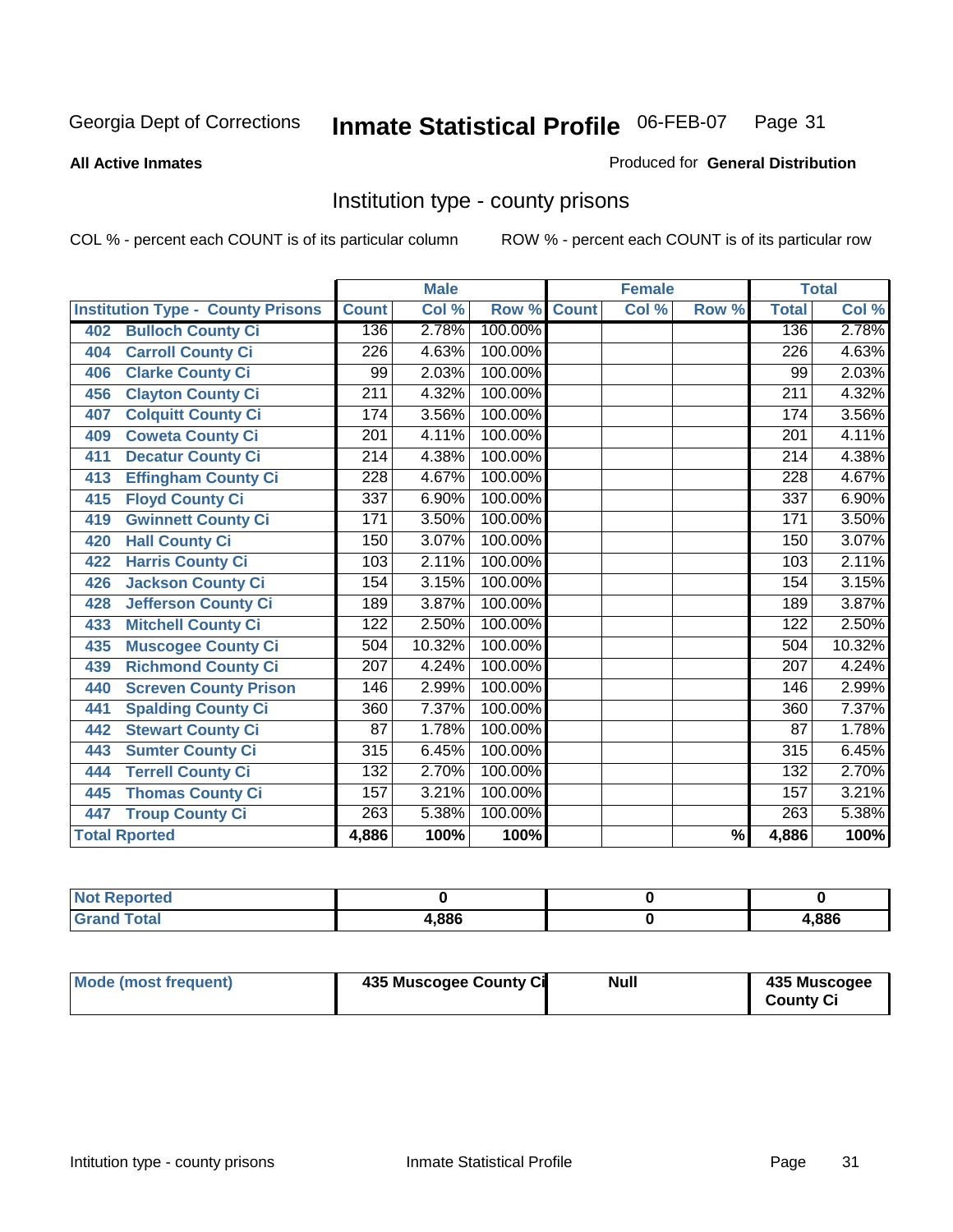**All Active Inmates**

#### Produced for **General Distribution**

### Institution type - state prisons

|     |                                            |              | <b>Male</b> |         |              | <b>Female</b> |         | <b>Total</b> |       |
|-----|--------------------------------------------|--------------|-------------|---------|--------------|---------------|---------|--------------|-------|
|     | <b>Institution Type - State Prisons</b>    | <b>Count</b> | Col %       | Row %   | <b>Count</b> | Col %         | Row %   | <b>Total</b> | Col % |
| 508 | <b>Arrendale State Prison</b>              |              |             |         | 1,287        | 38.81%        | 100.00% | 1,287        | 3.41% |
| 532 | <b>Augusta State Med.</b><br><b>Prison</b> | 1,213        | 3.53%       | 100.00% |              |               |         | 1,213        | 3.22% |
| 543 | <b>Autry State Prison</b>                  | 1,575        | 4.58%       | 100.00% |              |               |         | 1,575        | 4.18% |
| 553 | <b>Baldwin State Prison</b>                | 913          | 2.66%       | 100.00% |              |               |         | 913          | 2.42% |
| 536 | <b>Bostick State Prison</b>                | 683          | 1.99%       | 100.00% |              |               |         | 683          | 1.81% |
| 534 | <b>Burrus Corr Trn Cntr</b>                | 417          | 1.21%       | 100.00% |              |               |         | 417          | 1.11% |
| 547 | <b>Calhoun State Prison</b>                | 1,300        | 3.78%       | 100.00% |              |               |         | 1,300        | 3.45% |
| 531 | <b>Central State Prison</b>                | 807          | 2.35%       | 100.00% |              |               |         | 807          | 2.14% |
| 523 | <b>Coastal State Prison</b>                | 1,453        | 4.23%       | 100.00% |              |               |         | 1,453        | 3.86% |
| 503 | <b>Dodge State Prison</b>                  | 1,205        | 3.51%       | 100.00% |              |               |         | 1,205        | 3.20% |
| 548 | <b>Dooly State Prison</b>                  | 1,312        | 3.82%       | 100.00% |              |               |         | 1,312        | 3.48% |
| 521 | <b>Ga Diag &amp; Class Pris</b>            | 1,611        | 4.69%       | 100.00% |              |               |         | 1,611        | 4.27% |
| 522 | <b>Ga Diag &amp; Class Pris-</b>           | 344          | 1.00%       | 100.00% |              |               |         | 344          | .91%  |
|     | <b>Perm</b>                                |              |             |         |              |               |         |              |       |
| 517 | <b>Ga State Prison</b>                     | 1,100        | 3.20%       | 99.91%  | 1.           | .03%          | .09%    | 1,101        | 2.92% |
| 541 | <b>Hancock State Prison</b>                | 1,258        | 3.66%       | 100.00% |              |               |         | 1,258        | 3.34% |
| 540 | <b>Hays State Prison</b>                   | 883          | 2.57%       | 100.00% |              |               |         | 883          | 2.34% |
| 551 | <b>Homerville State Prison</b>             | 174          | .51%        | 100.00% |              |               |         | 174          | .46%  |
| 545 | <b>Johnson State Prison</b>                | 1,227        | 3.57%       | 100.00% |              |               |         | 1,227        | 3.26% |
| 510 | <b>Lee State Prison</b>                    | 750          | 2.18%       | 100.00% |              |               |         | 750          | 1.99% |
| 502 | <b>Lowndes State Prison</b>                | 285          | .83%        | 100.00% |              |               |         | 285          | .76%  |
| 549 | <b>Macon State Prison</b>                  | 1,457        | 4.24%       | 100.00% |              |               |         | 1,457        | 3.87% |
| 519 | <b>Men'S State Prison</b>                  | 660          | 1.92%       | 100.00% |              |               |         | 660          | 1.75% |
| 554 | <b>Metro State Prison (W)</b>              |              |             |         | 928          | 27.99%        | 100.00% | 928          | 2.46% |
| 561 | <b>Milan State Prison</b>                  | 239          | .70%        | 100.00% |              |               |         | 239          | .63%  |
| 509 | <b>Montgomery State Prison</b>             | 402          | 1.17%       | 100.00% |              |               |         | 402          | 1.07% |
| 505 | <b>Phillips State Prison</b>               | 839          | 2.44%       | 100.00% |              |               |         | 839          | 2.23% |
| 557 | <b>Pulaski State Prison (W)</b>            |              |             |         | 1,100        | 33.17%        | 100.00% | 1,100        | 2.92% |
| 529 | <b>Rivers State Prison</b>                 | 1,124        | 3.27%       | 100.00% |              |               |         | 1,124        | 2.98% |
| 533 | <b>Rogers State Prison</b>                 | 1,323        | 3.85%       | 100.00% |              |               |         | 1,323        | 3.51% |
| 530 | <b>Rutledge State Prison</b>               | 583          | 1.70%       | 100.00% |              |               |         | 583          | 1.55% |
| 525 | <b>Scott State Prison</b>                  | 1,246        | 3.63%       | 100.00% |              |               |         | 1,246        | 3.31% |
| 550 | <b>Smith State Prison</b>                  | 1,193        | 3.47%       | 100.00% |              |               |         | 1,193        | 3.17% |
| 542 | <b>Telfair State Prison</b>                | 1,190        | 3.46%       | 100.00% |              |               |         | 1,190        | 3.16% |
| 537 | <b>Valdosta State Prison</b>               | 858          | 2.50%       | 100.00% |              |               |         | 858          | 2.28% |
| 506 | <b>Walker State Prison</b>                 | 616          | 1.79%       | 100.00% |              |               |         | 616          | 1.63% |
| 501 | <b>Ware State Prison</b>                   | 1,083        | 3.15%       | 100.00% |              |               |         | 1,083        | 2.87% |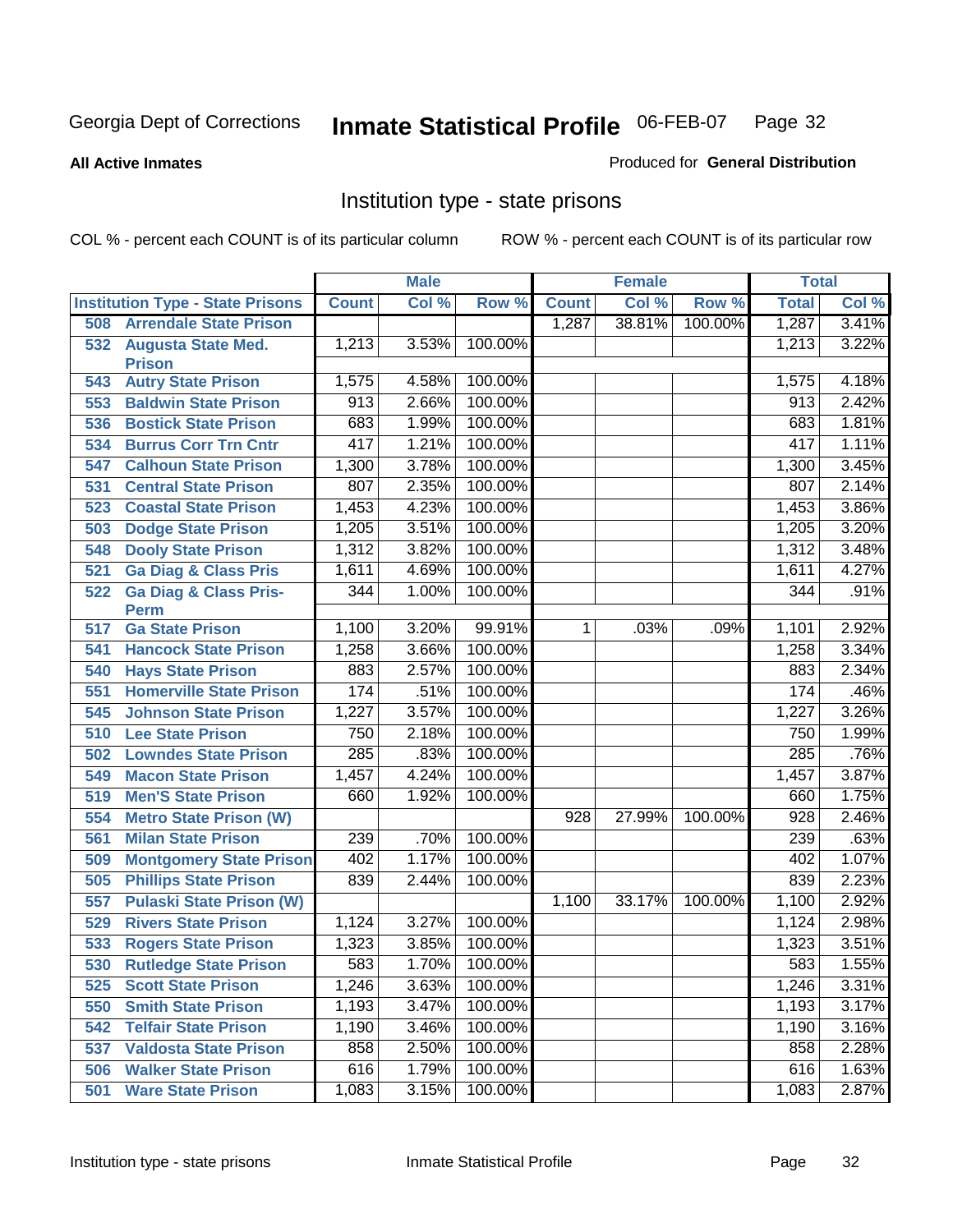**All Active Inmates**

#### Produced for **General Distribution**

### Institution type - state prisons

|     |                                         |              | <b>Male</b> |            |              | <b>Female</b> |       | <b>Total</b> |       |
|-----|-----------------------------------------|--------------|-------------|------------|--------------|---------------|-------|--------------|-------|
|     | <b>Institution Type - State Prisons</b> | <b>Count</b> | Col %       | Row %      | <b>Count</b> | Col %         | Row % | <b>Total</b> | Col % |
| 552 | <b>Washington Sp</b>                    | .150         | 3.35%       | $100.00\%$ |              |               |       | 1,150        | 3.05% |
| 507 | <b>Wayne State Prison</b>               | 194          | .56%        | 100.00%    |              |               |       | 194          | .51%  |
| 556 | <b>Western Pre-Release</b>              | 191          | .56%        | 100.00%    |              |               |       | 191          | .51%  |
|     | Cntr                                    |              |             |            |              |               |       |              |       |
| 546 | <b>Wilcox State Prison</b>              | 1.514        | 4.40%       | 100.00%    |              |               |       | 1.514        | 4.02% |
|     | <b>Total Rported</b>                    | 34,372       | 100%        | 91.2%      | 3,316        | 100%          | 8.8%  | 37,688       | 100%  |

| rtea         |                  |                  |        |
|--------------|------------------|------------------|--------|
| <b>Total</b> | 31372<br>1.J I L | 2.24c<br>J.J I U | 37,688 |

| Mode (most frequent) | <b>521 Ga Diag &amp; Class Pris</b> | 508 Arrendale State Prison | 521 Ga Diag &<br><b>Class Pris</b> |
|----------------------|-------------------------------------|----------------------------|------------------------------------|
|----------------------|-------------------------------------|----------------------------|------------------------------------|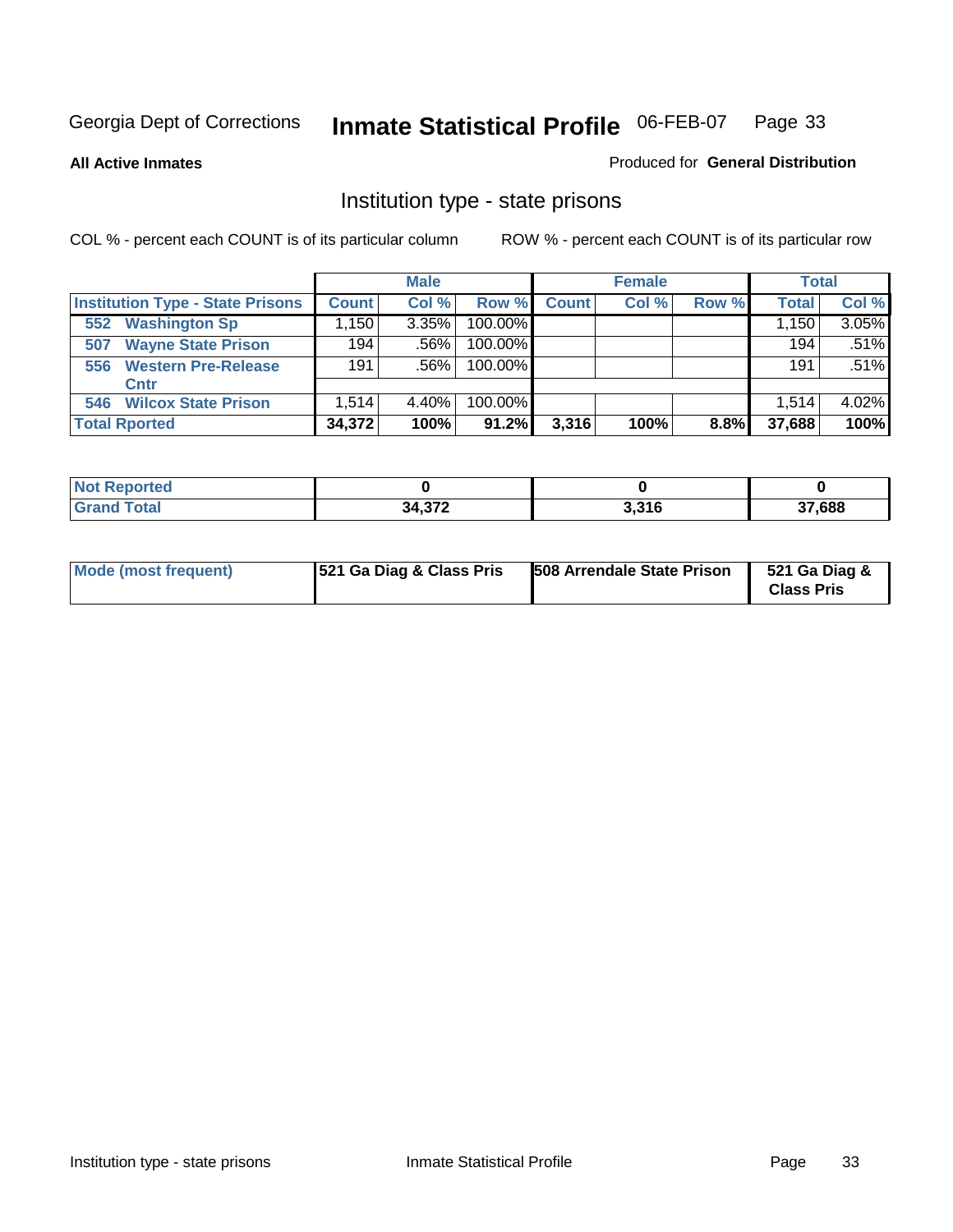**All Active Inmates**

#### Produced for **General Distribution**

### Institution type - private prisons

|                                           |                   | <b>Male</b> |             | <b>Female</b> |       |        | <b>Total</b> |
|-------------------------------------------|-------------------|-------------|-------------|---------------|-------|--------|--------------|
| <b>Institution Type - Private Prisons</b> | <b>Count</b>      | Col %       | Row % Count | Col %         | Row % | Total  | Col %        |
| <b>Coffee Corr Facility</b><br>569        | .656              | 33.44%      | 100.00%     |               |       | .656 ا | 33.44%       |
| 567 D Ray James Corr Fac                  | .636              | 33.04%      | 100.00%     |               |       | 1,636  | 33.04%       |
| <b>Wheeler Corr Facility</b><br>571       | .660 <sup>1</sup> | $33.52\%$   | 100.00%     |               |       | 066.1  | 33.52%       |
| <b>Total Rported</b>                      | 4.952             | 100%        | 100%        |               | %     | 4,952  | 100%         |

| اد د ۱۰۰<br>NOI<br>rtea  |                |      |
|--------------------------|----------------|------|
| <b>Total</b><br>$\sim$ . | ראם ו<br>1.JJZ | ,952 |

| Mode (most frequent) | <b>571 Wheeler Corr Facility</b> | <b>Null</b> | <b>571 Wheeler Corr</b><br>Facility |
|----------------------|----------------------------------|-------------|-------------------------------------|
|----------------------|----------------------------------|-------------|-------------------------------------|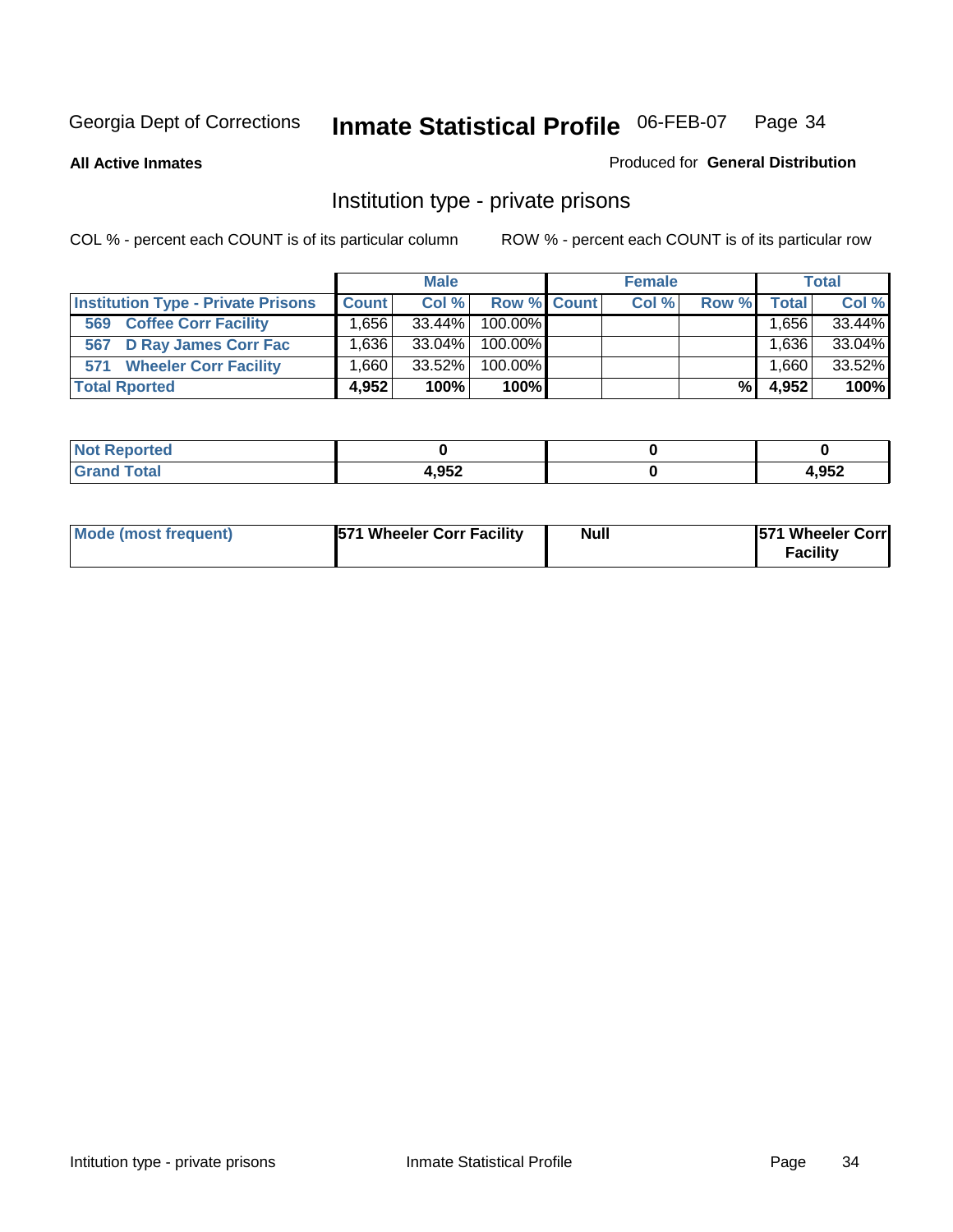#### **All Active Inmates**

#### Produced for **General Distribution**

### Institution type - prison annexes

|                                                |       | <b>Male</b> |         |              | <b>Female</b> |       |              | <b>Total</b> |
|------------------------------------------------|-------|-------------|---------|--------------|---------------|-------|--------------|--------------|
| <b>Institution Type - Prison Annexes Count</b> |       | Col %       | Row %   | <b>Count</b> | Col %         | Row % | <b>Total</b> | Col %        |
| 7507 Appling Pre-Release Ctr                   | 181   | 7.38%       | 100.00% |              |               |       | 181          | 7.38%        |
| <b>7541 Hancock Annex</b>                      | 195   | 7.96%       | 100.00% |              |               |       | 195          | 7.96%        |
| 7540 Hays Annex                                | 569   | 23.22%      | 100.00% |              |               |       | 569          | 23.22%       |
| 7521 Lamar Pre-Release Center                  | 190   | 7.75%       | 100.00% |              |               |       | 190          | 7.75%        |
| 7550 Long Pre-Release Center                   | 173   | 7.06%       | 100.00% |              |               |       | 173          | 7.06%        |
| <b>7543 Pelham Pre-Release</b>                 | 161   | 6.57%       | 100.00% |              |               |       | 161          | 6.57%        |
| <b>Center</b>                                  |       |             |         |              |               |       |              |              |
| <b>7505 Phillips Annex</b>                     | 220   | 8.98%       | 100.00% |              |               |       | 220          | 8.98%        |
| <b>7546 Turner Pre-Release Center</b>          | 189   | 7.71%       | 100.00% |              |               |       | 189          | 7.71%        |
| 7501 Ware Annex                                | 207   | 8.45%       | 100.00% |              |               |       | 207          | 8.45%        |
| <b>7552 Washington Sp Annex</b>                | 177   | 7.22%       | 100.00% |              |               |       | 177          | 7.22%        |
| <b>7572 Wilkes Pre-Release Center</b>          | 189   | 7.71%       | 100.00% |              |               |       | 189          | 7.71%        |
| <b>Total Rported</b>                           | 2,451 | 100%        | 100%    |              |               | %     | 2,451        | 100%         |

| <b>Not Reported</b>   |       |       |
|-----------------------|-------|-------|
| <b>Total</b><br>Grand | 2,451 | 2,451 |

| <b>Mode (most frequent)</b> | 7540 Hays Annex | <b>Null</b> | 7540 Hays Annex |
|-----------------------------|-----------------|-------------|-----------------|
|-----------------------------|-----------------|-------------|-----------------|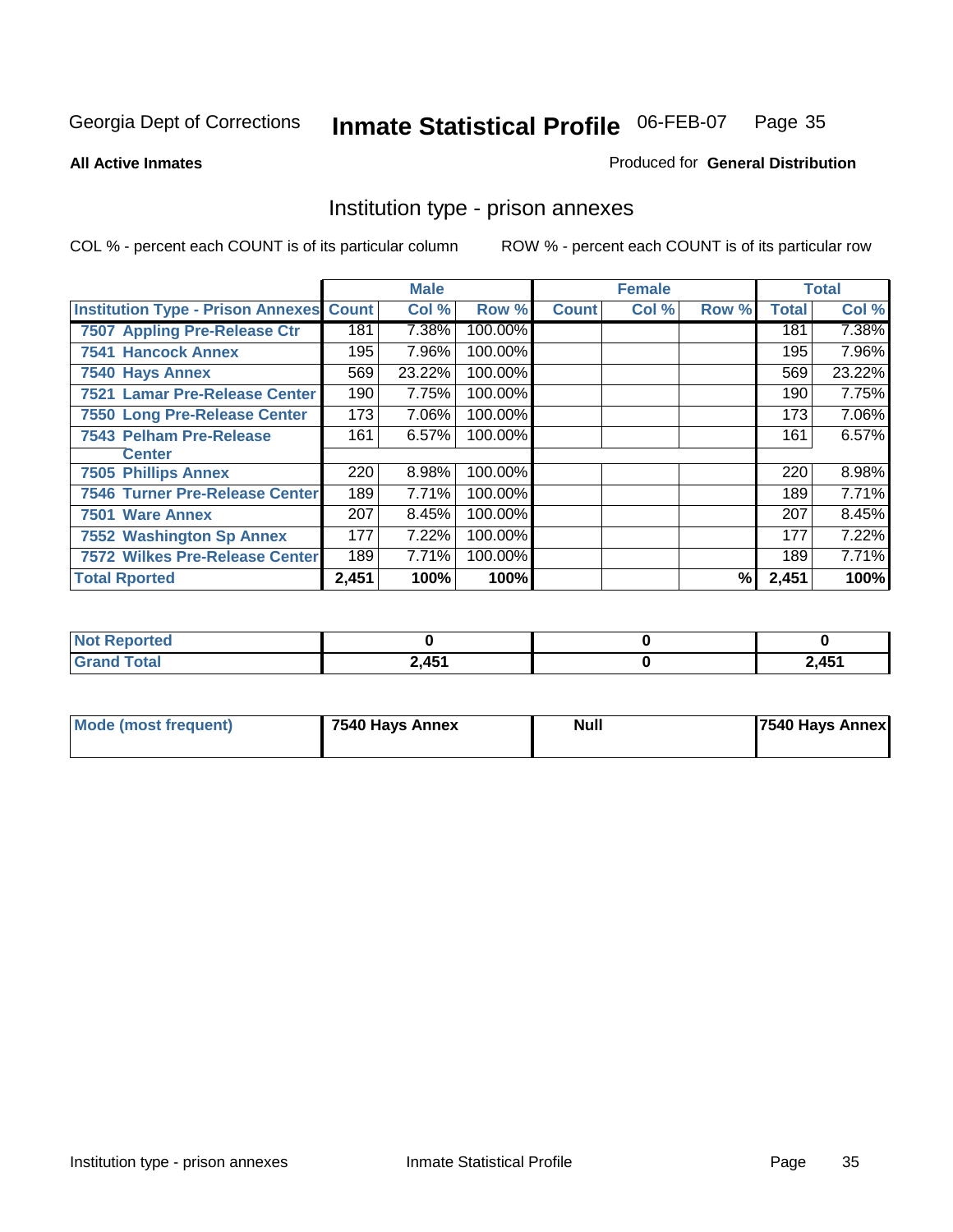**All Active Inmates**

#### Produced for **General Distribution**

### Institution type - inmate boot camp

|                                      |              | <b>Male</b> |            |              | <b>Female</b> |       |       | <b>Total</b> |
|--------------------------------------|--------------|-------------|------------|--------------|---------------|-------|-------|--------------|
| <b>Institution Type - Boot Camps</b> | <b>Count</b> | Col%        | Row %      | <b>Count</b> | Col %         | Row % | Total | Col %        |
| 9553 Baldwin Diag Ibc                | 83           | $30.97\%$   | $100.00\%$ |              |               |       | 83    | 30.97%       |
| 9534 Burruss Inm Boot Camp           | 185          | 69.03%      | 100.00%    |              |               |       | 185   | 69.03%       |
| <b>Total Rported</b>                 | 268          | 100%        | 100%       |              |               | %     | 268   | 100%         |

| теа    |     |     |
|--------|-----|-----|
| $\sim$ | 268 | 268 |

| Mode (most frequent) | 9534 Burruss Inm Boot<br>Camp | Null | 9534 Burruss Inm<br><b>Boot Camp</b> |
|----------------------|-------------------------------|------|--------------------------------------|
|----------------------|-------------------------------|------|--------------------------------------|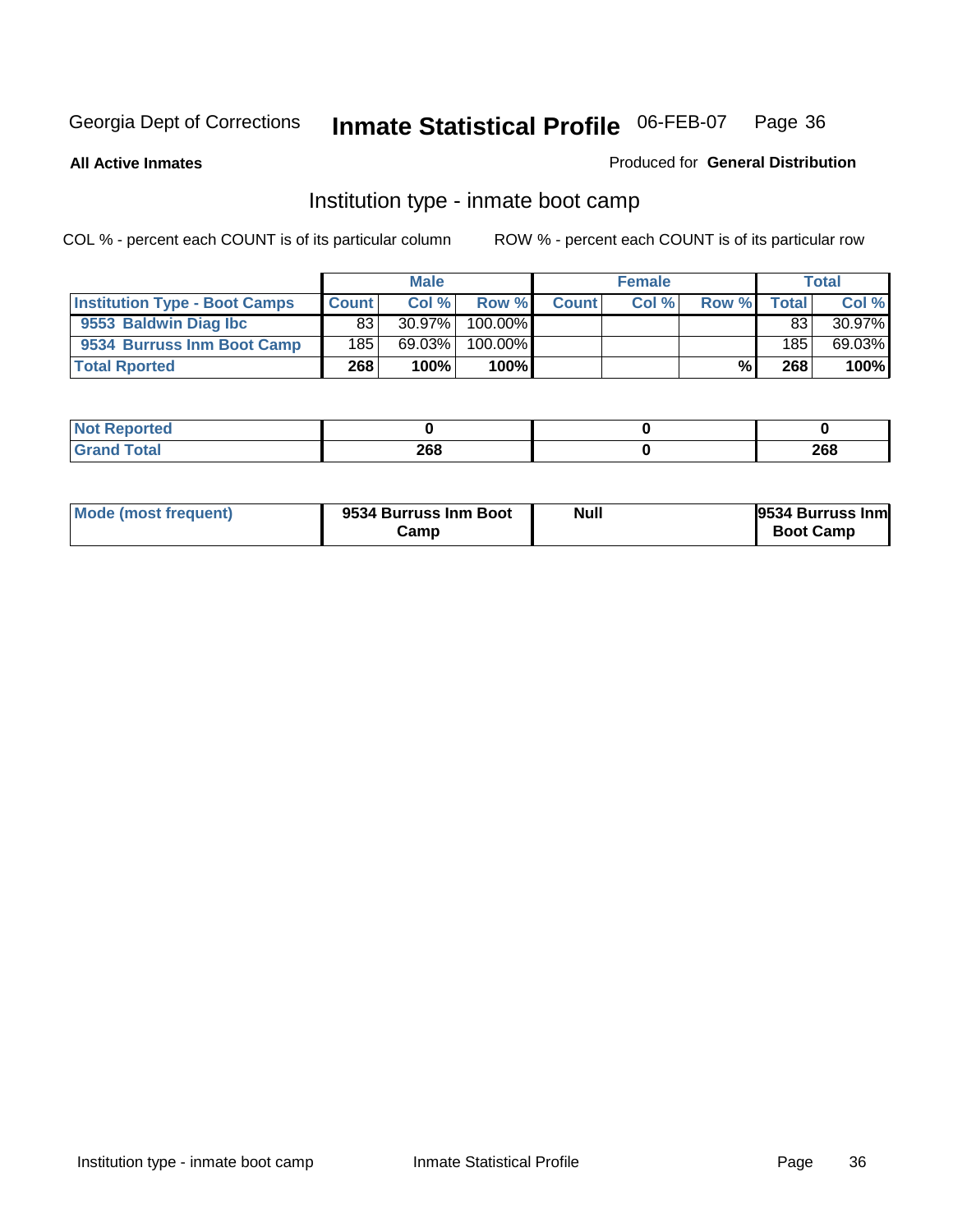#### **All Active Inmates**

#### Produced for **General Distribution**

# Number of disciplinary reports

|                                       |              | <b>Male</b> |        |              | <b>Female</b> |          |              | <b>Total</b> |
|---------------------------------------|--------------|-------------|--------|--------------|---------------|----------|--------------|--------------|
| <b>Number of Disciplinary Reports</b> | <b>Count</b> | Col %       | Row %  | <b>Count</b> | Col %         | Row %    | <b>Total</b> | Col %        |
|                                       | 20,569       | 42.33%      | 90.41% | 2,183        | 61.65%        | 9.59%    | 22,752       | 43.65%       |
|                                       | 6,858        | 14.11%      | 93.24% | 497          | 14.04%        | 6.76%    | 7,355        | 14.11%       |
|                                       | 3,853        | 7.93%       | 94.62% | 219          | 6.18%         | 5.38%    | 4,072        | 7.81%        |
| 3                                     | 2,593        | 5.34%       | 95.47% | 123          | 3.47%         | 4.53%    | 2,716        | 5.21%        |
|                                       | ,890         | 3.89%       | 95.65% | 86           | 2.43%         | 4.35%    | 1,976        | 3.79%        |
| 5                                     | .490         | $3.07\%$    | 96.25% | 58           | 1.64%         | 3.75%    | 1,548        | 2.97%        |
| <b>More Than 5</b>                    | 11,335       | 23.33%      | 96.80% | 375          | 10.59%        | $3.20\%$ | 11,710       | 22.46%       |
| <b>Total Reported</b>                 | 48,588       | 100%        | 93.21% | 3,541        | 100%          | 6.79%    | 52,129       | 100%         |

| -      |       |      |                      |
|--------|-------|------|----------------------|
| ______ | 48588 | ,541 | $\overline{A}$<br>__ |

| Mean (average)       | 5.23 | 2.39 | 5.04 |
|----------------------|------|------|------|
| Median (middle)      |      |      |      |
| Mode (most frequent) |      |      |      |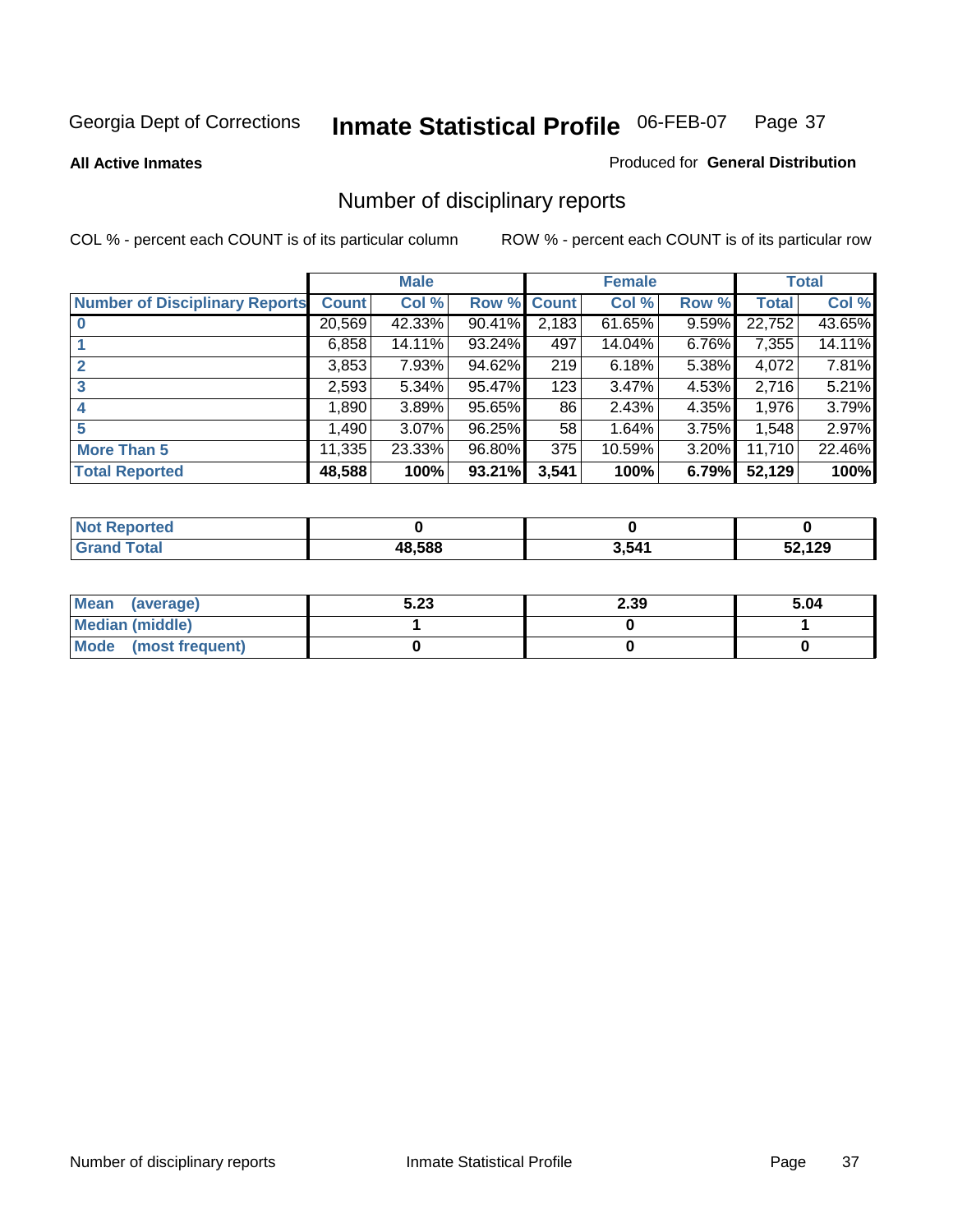Produced for **General Distribution**

#### **All Active Inmates**

### Number of transfers

|                            |         | <b>Male</b> |        |              | <b>Female</b> |          |              | <b>Total</b> |
|----------------------------|---------|-------------|--------|--------------|---------------|----------|--------------|--------------|
| <b>Number of Transfers</b> | Count l | Col %       | Row %  | <b>Count</b> | Col %         | Row %    | <b>Total</b> | Col %        |
|                            | 3,620   | 7.45%       | 84.38% | 670          | 18.92%        | 15.62%   | 4,290        | 8.23%        |
|                            | 19,580  | 40.30%      | 91.32% | ,862         | 52.58%        | 8.68%    | 21,442       | 41.13%       |
|                            | 10,168  | 20.93%      | 94.17% | 630          | 17.79%        | 5.83%    | 10,798       | 20.71%       |
| 3                          | 5,564   | 11.45%      | 96.40% | 208          | 5.87%         | 3.60%    | 5,772        | 11.07%       |
|                            | 3,334   | $6.86\%$    | 97.51% | 85           | 2.40%         | $2.49\%$ | 3.419        | 6.56%        |
| 5                          | 2,094   | 4.31%       | 98.49% | 32           | 0.90%         | $1.51\%$ | 2,126        | 4.08%        |
| <b>More Than 5</b>         | 4,228   | $8.70\%$    | 98.74% | 54           | 1.52%         | 1.26%    | 4,282        | 8.21%        |
| <b>Total Reported</b>      | 48,588  | 100%        | 93.21% | 3,541        | 100%          | 6.79%    | 52,129       | 100%         |

| N               |              |       |                         |
|-----------------|--------------|-------|-------------------------|
| $\sim$ 4 $\sim$ | 18.588<br>ΔХ | . 541 | 120<br>.<br>1 L J<br>__ |

| Mean (average)       | 2.40 | ົາ<br>د. ا | າ າາ<br>دد.ء |
|----------------------|------|------------|--------------|
| Median (middle)      |      |            |              |
| Mode (most frequent) |      |            |              |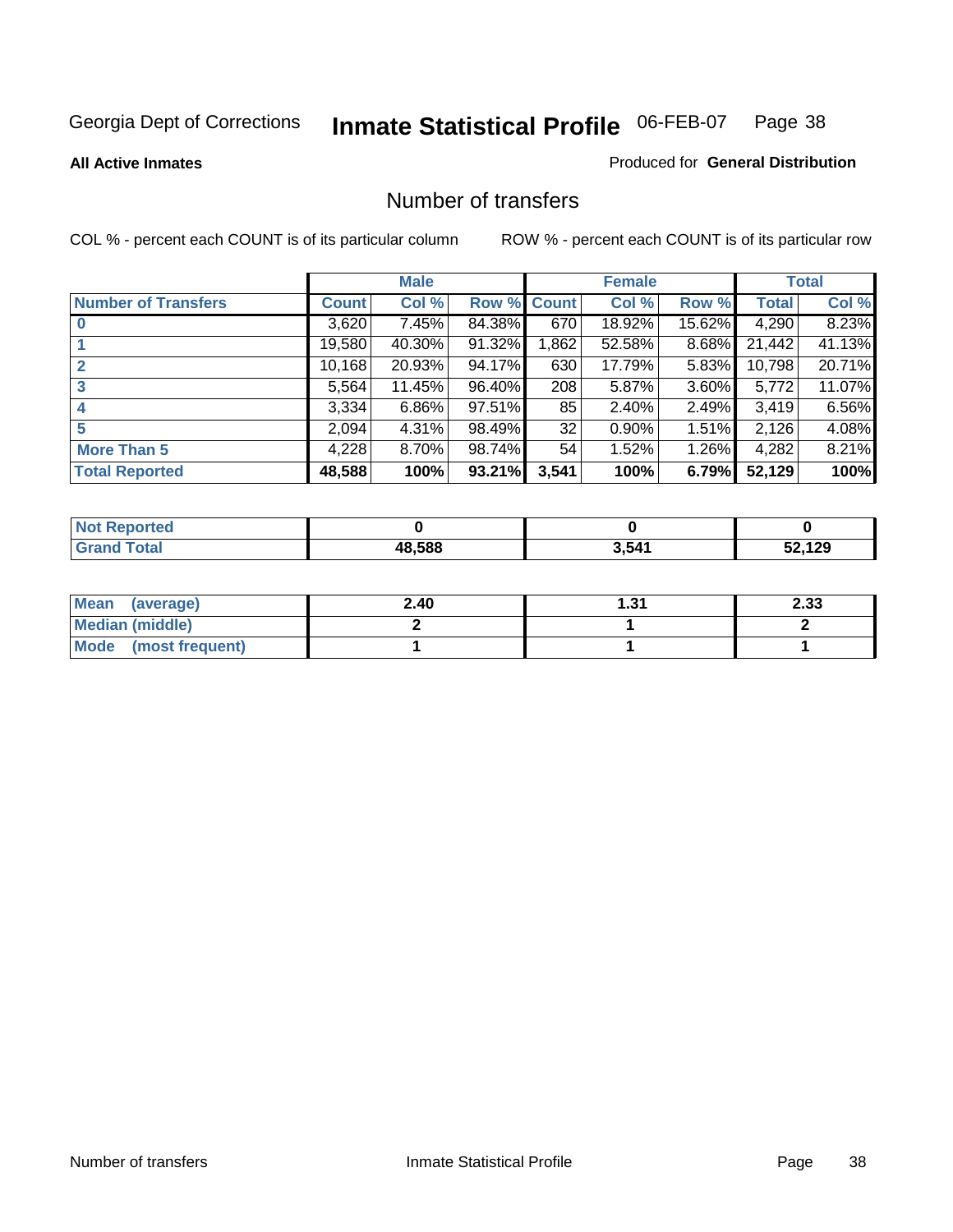Produced for **General Distribution**

#### **All Active Inmates**

# Number of escapes

|                          |              | <b>Male</b> |                    |       | <b>Female</b> |       |        | <b>Total</b> |
|--------------------------|--------------|-------------|--------------------|-------|---------------|-------|--------|--------------|
| <b>Number of Escapes</b> | <b>Count</b> | Col %       | <b>Row % Count</b> |       | Col %         | Row % | Total  | Col %        |
|                          | 48,283       | 99.37%      | 93.18%             | 3,533 | 99.77%        | 6.82% | 51,816 | 99.40%       |
|                          | 283          | 0.58%       | $97.25\%$          | 8     | 0.23%         | 2.75% | 291    | 0.56%        |
|                          | 16           | 0.03%       | $100.00\%$         |       |               |       | 16     | 0.03%        |
|                          | 5            | 0.01%       | 100.00%            |       |               |       | 5      | 0.01%        |
|                          |              | 0.01%       | 100.00%            |       |               |       |        | 0.01%        |
| <b>Total Reported</b>    | 48,588       | 100%        | $93.21\%$          | 3,541 | 100%          | 6.79% | 52,129 | 100.0%       |

| <b>Not Reported</b><br> |      |       |     |
|-------------------------|------|-------|-----|
|                         | .588 | 3,541 | 129 |

| Mean (average)       |  | ו ש. |
|----------------------|--|------|
| Median (middle)      |  |      |
| Mode (most frequent) |  |      |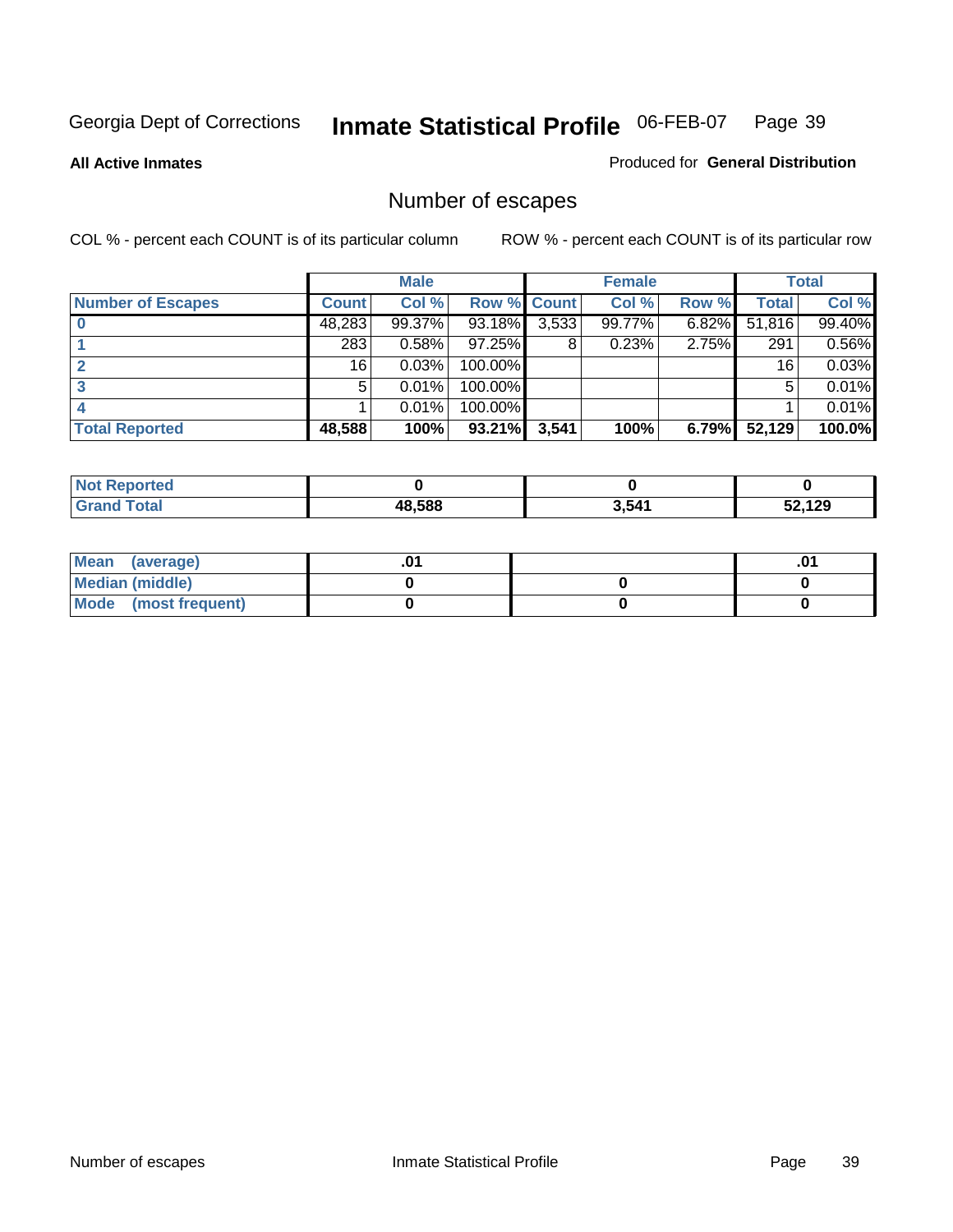**All Active Inmates**

#### Produced for **General Distribution**

# Probable future release type

|                                         |              | <b>Male</b> |                    |     | <b>Female</b> |          | <b>Total</b> |        |
|-----------------------------------------|--------------|-------------|--------------------|-----|---------------|----------|--------------|--------|
| <b>Probable Future Release Type</b>     | <b>Count</b> | Col %       | <b>Row % Count</b> |     | Col %         | Row %    | <b>Total</b> | Col %  |
| <b>Paroled with probation to follow</b> | 6,964        | 14.33%      | $92.53\%$          | 562 | 15.87%        | 7.47%    | 7,526        | 14.44% |
| Paroled w/o probation to follow         | 7,735        | 15.92%      | 93.52%             | 536 | 15.14%        | $6.48\%$ | 8,271        | 15.87% |
| <b>Maxout with probation to follow</b>  | 13,478       | 27.74%      | 92.58% 1.081       |     | 30.53%        | $7.42\%$ | 14,559       | 27.93% |
| <b>Maxout w/o probation to follow</b>   | 12,780       | 26.30%      | 93.07%             | 951 | 26.86%        | $6.93\%$ | 13,731       | 26.34% |
| Life, LWOP or death sentence            | 7,631        | 15.71%      | 94.89%             | 411 | 11.61%        | $5.11\%$ | 8,042        | 15.43% |
| <b>Total Reported</b>                   | 48,588       | 100%        | 93.21% 3,541       |     | 100%          | 6.79%    | 52,129       | 100%   |

| <b>Not</b><br>Reported  |        |        |        |
|-------------------------|--------|--------|--------|
| <b>Total</b><br>' Grand | 48,588 | 48,588 | 52,129 |

| Mode (most frequent) | Maxout with PROB follow   Maxout with PROB follow   Maxout with PROB |        |
|----------------------|----------------------------------------------------------------------|--------|
|                      |                                                                      | follow |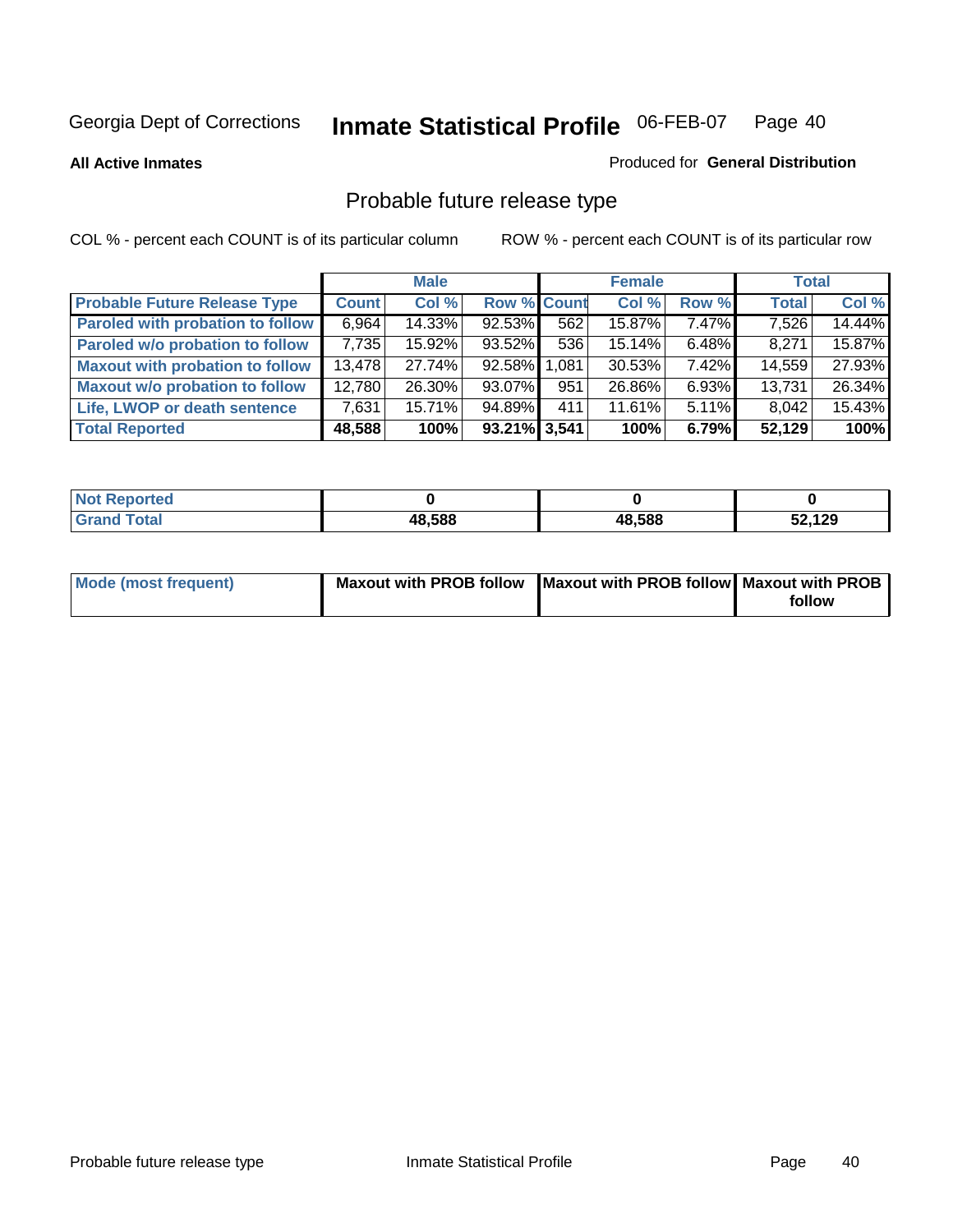**All Active Inmates**

Produced for **General Distribution**

### Actual release type

|                            |              | <b>Male</b> |                    | <b>Female</b> |        |       | $\tau$ otal |
|----------------------------|--------------|-------------|--------------------|---------------|--------|-------|-------------|
| <b>Actual Release Type</b> | <b>Count</b> | Col %       | <b>Row % Count</b> | Col %         | Row %I | Total | Col %       |
| <b>Total Reported</b>      |              | $\%$        | %                  | %             | %      |       | %           |

| <b>Still Active</b> | 48,588 | 3,541 | 52,129 |
|---------------------|--------|-------|--------|
| <b>Not Reported</b> |        |       |        |
| <b>Sand Total</b>   | 48,588 | 3,541 | 52,129 |

| M<br>____ | Ah d <sup>u</sup><br>,,,,, | <b>Null</b> | <b>IVAII</b> |
|-----------|----------------------------|-------------|--------------|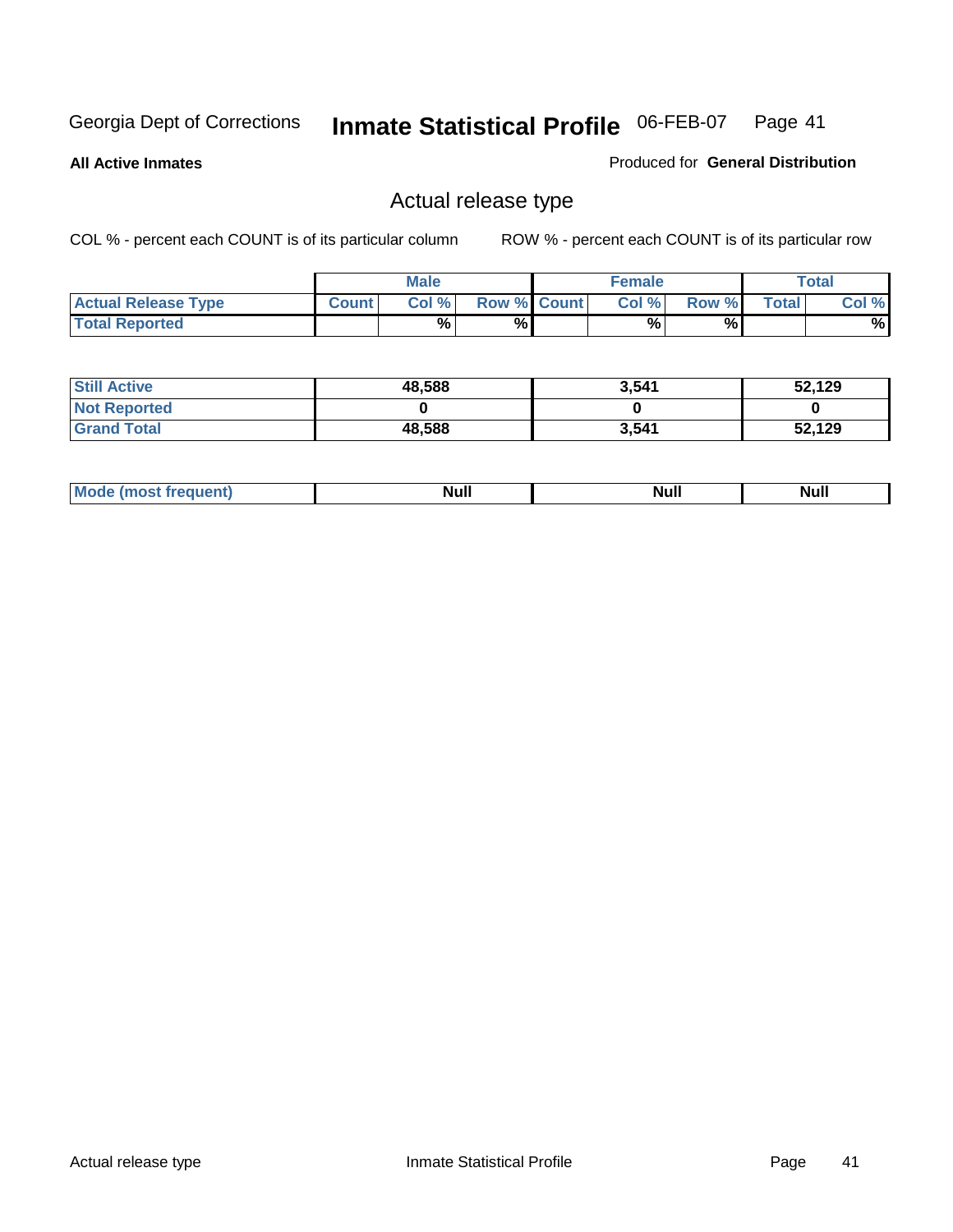### **All Active Inmates**

### Produced for **General Distribution**

### Time served in current (or last) institution

|                            |              | <b>Male</b> |        |              | <b>Female</b> |        |              | <b>Total</b> |
|----------------------------|--------------|-------------|--------|--------------|---------------|--------|--------------|--------------|
| <b>Time In Institution</b> | <b>Count</b> | Col %       | Row %  | <b>Count</b> | Col %         | Row %  | <b>Total</b> | Col %        |
| 0 to 3 months              | 9,474        | 19.50%      | 92.01% | 823          | 23.24%        | 7.99%  | 10,297       | 19.75%       |
| 3.01 to 6 months           | 7,631        | 15.71%      | 92.56% | 613          | 17.31%        | 7.44%  | 8,244        | 15.81%       |
| 6.01 to 9 months           | 6,550        | 13.48%      | 92.15% | 558          | 15.76%        | 7.85%  | 7,108        | 13.64%       |
| 9.01 to 12 months          | 4,859        | 10.00%      | 92.91% | 371          | 10.48%        | 7.09%  | 5,230        | 10.03%       |
| 12.01 to 18 months         | 5,488        | 11.29%      | 93.97% | 352          | 9.94%         | 6.03%  | 5,840        | 11.20%       |
| <b>18.01 to 24 months</b>  | 3,505        | 7.21%       | 89.80% | 398          | 11.24%        | 10.20% | 3,903        | 7.49%        |
| 2.01 to 3 years            | 3,799        | 7.82%       | 96.01% | 158          | 4.46%         | 3.99%  | 3,957        | 7.59%        |
| 3.01 to 4 years            | 2,049        | 4.22%       | 97.25% | 58           | 1.64%         | 2.75%  | 2,107        | 4.04%        |
| 4.01 to 5 years            | 1,424        | 2.93%       | 96.87% | 46           | 1.30%         | 3.13%  | 1,470        | 2.82%        |
| 5.01 to 6 years            | 1,023        | 2.11%       | 95.70% | 46           | 1.30%         | 4.30%  | 1,069        | 2.05%        |
| 6.01 to 7 years            | 668          | 1.37%       | 94.48% | 39           | 1.10%         | 5.52%  | 707          | 1.36%        |
| 7.01 to 8 years            | 624          | 1.28%       | 96.89% | 20           | 0.56%         | 3.11%  | 644          | 1.24%        |
| 8.01 to 9 years            | 453          | 0.93%       | 95.17% | 23           | 0.65%         | 4.83%  | 476          | 0.91%        |
| 9.01 to 10 years           | 290          | 0.60%       | 96.67% | 10           | 0.28%         | 3.33%  | 300          | 0.58%        |
| Over 10 years              | 751          | 1.55%       | 96.65% | 26           | 0.73%         | 3.35%  | 777          | 1.49%        |
| <b>Total Reported</b>      | 48,588       | 100%        | 93.21% | 3,541        | 100%          | 6.79%  | 52,129       | 100%         |

| orted<br>N |        |       |      |
|------------|--------|-------|------|
| `ofai<br>. | 48.588 | . 541 | .129 |

| <b>Mean</b><br>(average)       | 20 months | 14 months | 19 months |  |
|--------------------------------|-----------|-----------|-----------|--|
| Median (middle)                | 10 months | 8 months  | 9 months  |  |
| <b>Mode</b><br>(most frequent) | 2 months  | months    | months    |  |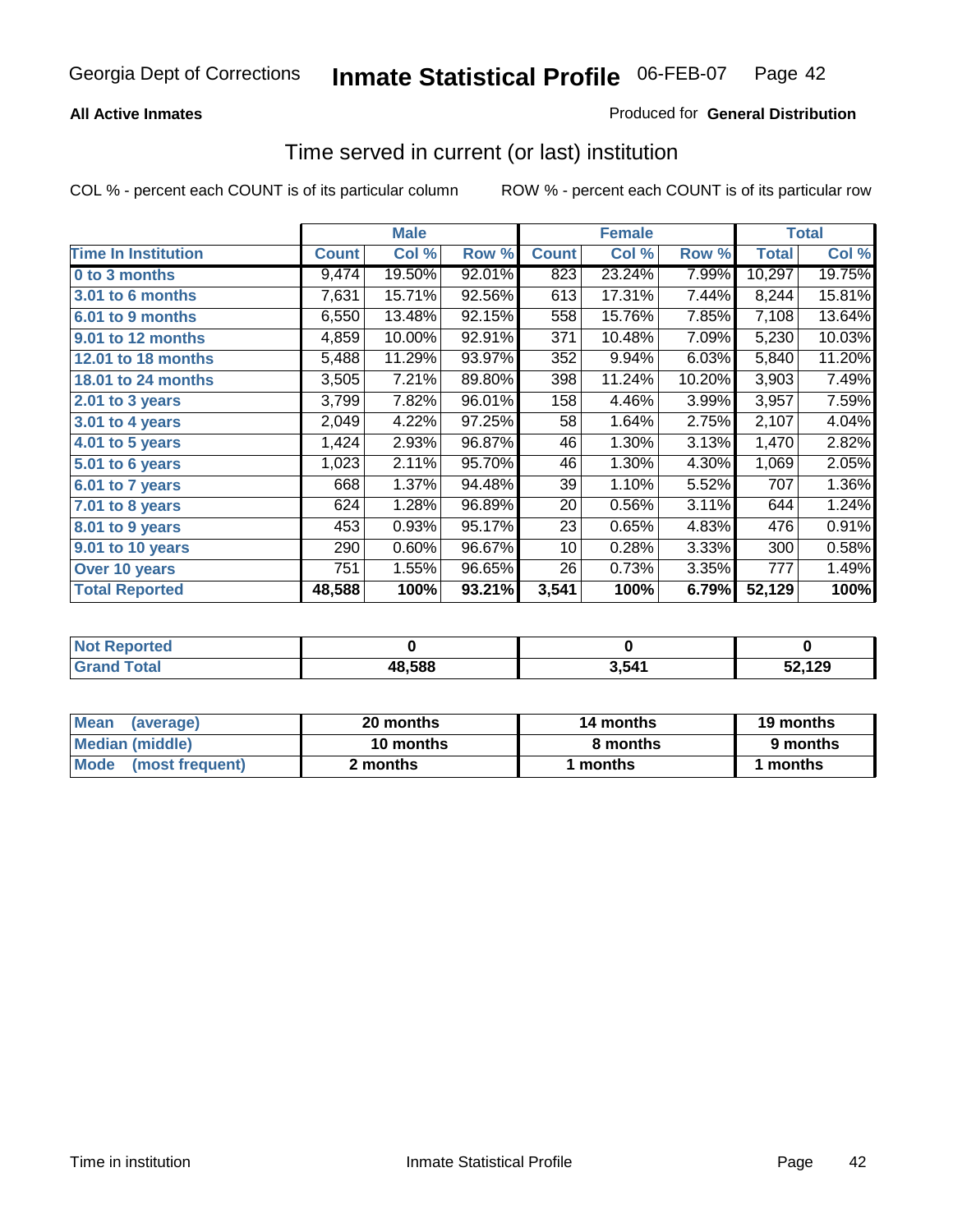**All Active Inmates**

#### Produced for **General Distribution**

### Highest grade level attained

|                              |                  | <b>Male</b> |         |                  | <b>Female</b> |        |                 | <b>Total</b> |
|------------------------------|------------------|-------------|---------|------------------|---------------|--------|-----------------|--------------|
| <b>Grade Level</b>           | <b>Count</b>     | Col %       | Row %   | <b>Count</b>     | Col %         | Row %  | <b>Total</b>    | Col %        |
| No school at all             | 52               | 0.11%       | 96.30%  | $\overline{2}$   | 0.06%         | 3.70%  | 54              | 0.11%        |
| <b>Grade 1</b>               | $\overline{45}$  | 0.10%       | 100.00% |                  |               |        | $\overline{45}$ | 0.09%        |
| <b>Grade 2</b>               | 59               | 0.13%       | 98.33%  | 1                | 0.03%         | 1.67%  | 60              | 0.12%        |
| <b>Grade 3</b>               | 131              | 0.28%       | 96.32%  | 5                | 0.16%         | 3.68%  | 136             | 0.28%        |
| Grade 4                      | 131              | 0.28%       | 98.50%  | $\overline{2}$   | 0.06%         | 1.50%  | 133             | 0.27%        |
| Grade 5                      | $\overline{222}$ | 0.48%       | 95.69%  | $\overline{10}$  | 0.31%         | 4.31%  | 232             | 0.47%        |
| Grade 6                      | 786              | 1.70%       | 95.04%  | $\overline{41}$  | 1.29%         | 4.96%  | 827             | 1.67%        |
| <b>Grade 7</b>               | 1,240            | 2.68%       | 93.58%  | 85               | 2.68%         | 6.42%  | 1,325           | 2.68%        |
| <b>Grade 8</b>               | 4,348            | 9.41%       | 94.13%  | $\overline{271}$ | 8.53%         | 5.87%  | 4,619           | 9.35%        |
| Grade 9                      | 7,258            | 15.70%      | 94.53%  | $\overline{420}$ | 13.22%        | 5.47%  | 7,678           | 15.54%       |
| Grade 10                     | 9,624            | 20.82%      | 95.00%  | 506              | 15.93%        | 5.00%  | 10,130          | 20.51%       |
| Grade 11                     | 8,533            | 18.46%      | 95.06%  | 443              | 13.94%        | 4.94%  | 8,976           | 18.17%       |
| <b>Grade 12 or GED</b>       | 8,651            | 18.72%      | 93.99%  | 553              | 17.41%        | 6.01%  | 9,204           | 18.63%       |
| <b>Some tech school</b>      | 471              | 1.02%       | 75.00%  | 157              | 4.94%         | 25.00% | 628             | 1.27%        |
| <b>Completed tech school</b> | 840              | 1.82%       | 75.47%  | $\overline{273}$ | 8.59%         | 24.53% | 1,113           | 2.25%        |
| College, 1 year              | 1,125            | 2.43%       | 91.46%  | 105              | 3.31%         | 8.54%  | 1,230           | 2.49%        |
| College, 2 year              | 1,541            | 3.33%       | 90.12%  | 169              | 5.32%         | 9.88%  | 1,710           | 3.46%        |
| College, 3 year              | 463              | 1.00%       | 90.96%  | 46               | 1.45%         | 9.04%  | 509             | 1.03%        |
| <b>Bachelor's degree</b>     | 554              | 1.20%       | 88.36%  | $\overline{73}$  | 2.30%         | 11.64% | 627             | 1.27%        |
| <b>Master's degree</b>       | 84               | 0.18%       | 89.36%  | 10               | 0.31%         | 10.64% | 94              | 0.19%        |
| Ph.D. degree                 | $\overline{31}$  | 0.07%       | 91.18%  | $\overline{3}$   | 0.09%         | 8.82%  | 34              | 0.07%        |
| Law degree                   | $\overline{18}$  | 0.04%       | 90.00%  | $\overline{2}$   | 0.06%         | 10.00% | $\overline{20}$ | 0.04%        |
| <b>Some medical school</b>   | 5                | 0.01%       | 100.00% |                  |               |        | $\overline{5}$  | 0.01%        |
| <b>Medical degree</b>        | $\overline{8}$   | 0.02%       | 100.00% |                  |               |        | $\overline{8}$  | 0.02%        |
| <b>Total Reported</b>        | 46,220           | 100%        | 93.57%  | 3,177            | 100%          | 6.43%  | 49,397          | 100%         |

| 2.368  | 364   | ימד ה<br>◡▵ |
|--------|-------|-------------|
| 18.588 | 3,541 | 120         |

| <b>Mean</b><br>(average)       | 10.43    | 11.07           | 10.47    |
|--------------------------------|----------|-----------------|----------|
| Median (middle)                | Grade 10 | Grade 11        | Grade 10 |
| <b>Mode</b><br>(most frequent) | Grade 10 | Grade 12 or GED | Grade 10 |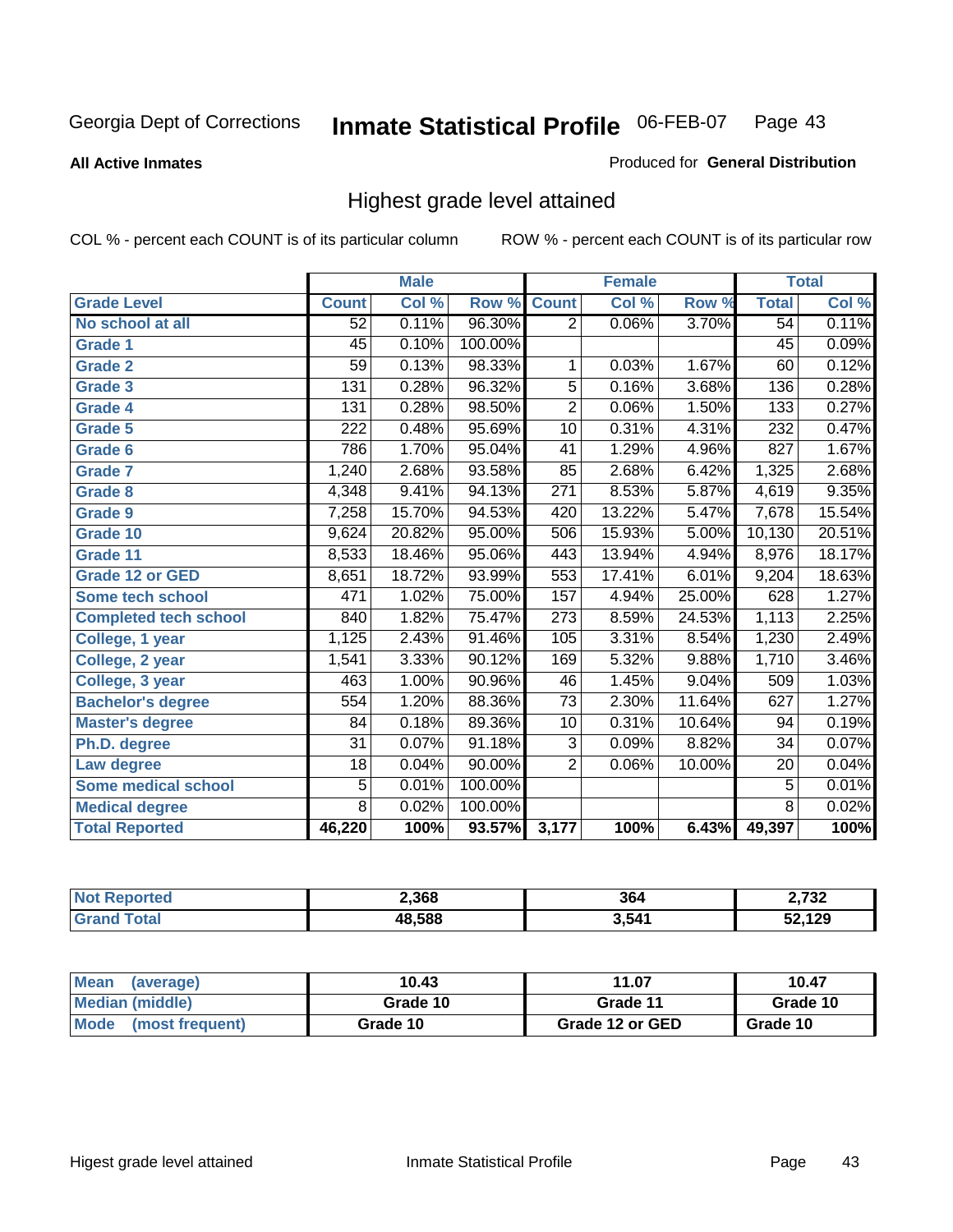**All Active Inmates**

#### Produced for **General Distribution**

### Culture fair IQ scores

|                       |                 | <b>Male</b> |             |       | <b>Female</b> |        |              | <b>Total</b> |
|-----------------------|-----------------|-------------|-------------|-------|---------------|--------|--------------|--------------|
| <b>IQ Scores</b>      | <b>Count</b>    | Col %       | Row % Count |       | Col %         | Row %  | <b>Total</b> | Col %        |
| $60 - 69$             | 1,365           | $3.00\%$    | 94.20%      | 84    | 2.98%         | 5.80%  | 1,449        | 3.00%        |
| $70 - 79$             | 3,577           | 7.86%       | 93.57%      | 246   | 8.73%         | 6.43%  | 3,823        | 7.91%        |
| $80 - 89$             | 6,641           | 14.60%      | 91.16%      | 644   | 22.85%        | 8.84%  | 7,285        | 15.08%       |
| $90 - 99$             | 11,206          | 24.63%      | 91.91%      | 987   | 35.02%        | 8.09%  | 12,193       | 25.23%       |
| $100 - 109$           | 11,980          | 26.33%      | 96.77%      | 400   | 14.19%        | 3.23%  | 12,380       | 25.62%       |
| $110 - 119$           | 8,395           | 18.45%      | 97.39%      | 225   | 7.98%         | 2.61%  | 8,620        | 17.84%       |
| $120 - 129$           | 2,224           | 4.89%       | 94.44%      | 131   | 4.65%         | 5.56%  | 2,355        | 4.87%        |
| $130 - 139$           | 90 <sub>1</sub> | 0.20%       | 57.69%      | 66    | 2.34%         | 42.31% | 156          | 0.32%        |
| 140 & Up              | 23              | 0.05%       | 39.66%      | 35    | 1.24%         | 60.34% | 58           | 0.12%        |
| <b>Total Reported</b> | 45,501          | 100%        | 94.17%      | 2,818 | 100%          | 5.83%  | 48,319       | 100%         |

| <b>Not Reported</b>  | 2,546  | 465   | 3,011  |
|----------------------|--------|-------|--------|
| Not Valid (under 60) | 541    | 258   | 799    |
| <b>Grand Total</b>   | 48,588 | 3,541 | 52,129 |

| <b>Mean</b><br>(average)       | 99 | 96 | 98 |
|--------------------------------|----|----|----|
| <b>Median (middle)</b>         | 99 | 94 | 99 |
| <b>Mode</b><br>(most frequent) | 99 | 96 | 99 |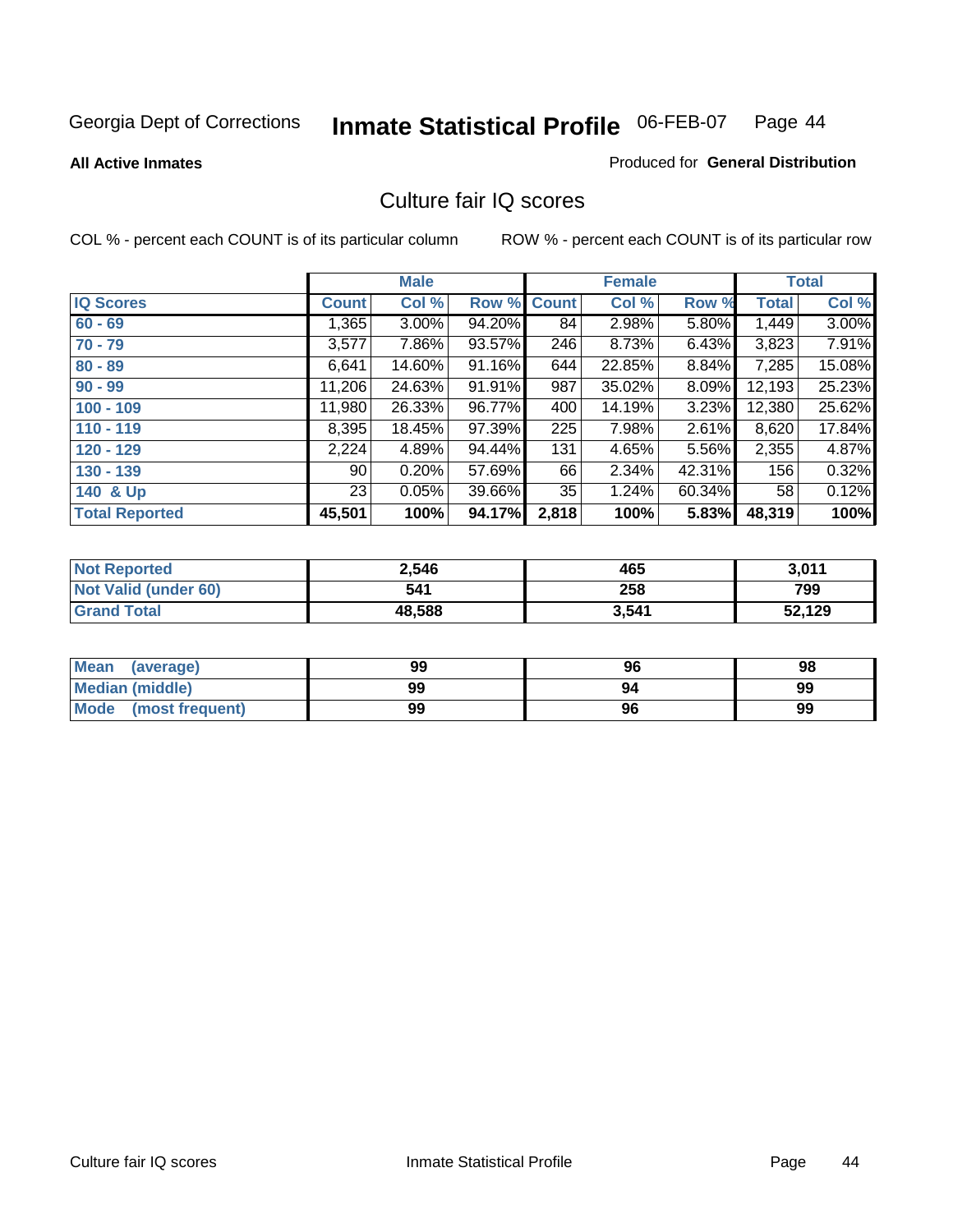Produced for **General Distribution**

#### **All Active Inmates**

# Wide Range Achievement Test (WRAT) reading score

|                           |              | <b>Male</b> |        |              | <b>Female</b> |        |              | <b>Total</b> |
|---------------------------|--------------|-------------|--------|--------------|---------------|--------|--------------|--------------|
| <b>WRAT Reading Score</b> | <b>Count</b> | Col %       | Row %  | <b>Count</b> | Col %         | Row %  | <b>Total</b> | Col %        |
| 0.1 to 0.9                | 868          | 1.88%       | 98.86% | 10           | 0.32%         | 1.14%  | 878          | 1.78%        |
| 1.0 to 1.9                | 1,103        | 2.39%       | 96.50% | 40           | 1.30%         | 3.50%  | 1,143        | 2.32%        |
| 2.0 to 2.9                | 2,301        | 4.98%       | 95.56% | 107          | 3.48%         | 4.44%  | 2,408        | 4.89%        |
| 3.0 to 3.9                | 3,473        | 7.52%       | 96.31% | 133          | 4.32%         | 3.69%  | 3,606        | 7.32%        |
| 4.0 to 4.9                | 4,268        | 9.24%       | 95.72% | 191          | 6.21%         | 4.28%  | 4,459        | 9.05%        |
| 5.0 to 5.9                | 3,815        | 8.26%       | 93.94% | 246          | 7.99%         | 6.06%  | 4,061        | 8.24%        |
| 6.0 to 6.9                | 3,698        | 8.00%       | 94.07% | 233          | 7.57%         | 5.93%  | 3,931        | 7.98%        |
| 7.0 to 7.9                | 2,010        | 4.35%       | 94.86% | 109          | 3.54%         | 5.14%  | 2,119        | 4.30%        |
| 8.0 to 8.9                | 4,313        | 9.33%       | 94.58% | 247          | 8.03%         | 5.42%  | 4,560        | 9.25%        |
| 9.0 to 9.9                | 4,117        | 8.91%       | 94.30% | 249          | 8.09%         | 5.70%  | 4,366        | 8.86%        |
| 10.0 to 10.9              | 2,136        | 4.62%       | 93.44% | 150          | 4.87%         | 6.56%  | 2,286        | 4.64%        |
| 11.0 to 11.9              | 2,045        | 4.43%       | 93.00% | 154          | 5.00%         | 7.00%  | 2,199        | 4.46%        |
| 12.0 to 12.9              | 8,053        | 17.43%      | 96.52% | 290          | 9.42%         | 3.48%  | 8,343        | 16.93%       |
| 13                        | 4,005        | 8.67%       | 81.35% | 918          | 29.83%        | 18.65% | 4,923        | 9.99%        |
| <b>Total Reported</b>     | 46,205       | 100%        | 93.76% | 3,077        | 100%          | 6.24%  | 49,282       | 100.0%       |

| Ter. | 2,383 | 464<br>___ | 2,847 |
|------|-------|------------|-------|
|      | .588  | 3.541      | 129   |

| <b>Mean</b><br>(average) | 8.08       | 9.28 | 8.15                           |
|--------------------------|------------|------|--------------------------------|
| <b>Median (middle)</b>   | 0 מ<br>0.Z | 9.5  | ດ -<br>$\mathbf{0}.\mathbf{L}$ |
| Mode (most frequent)     | 12.8       | ט ו  | 12.8                           |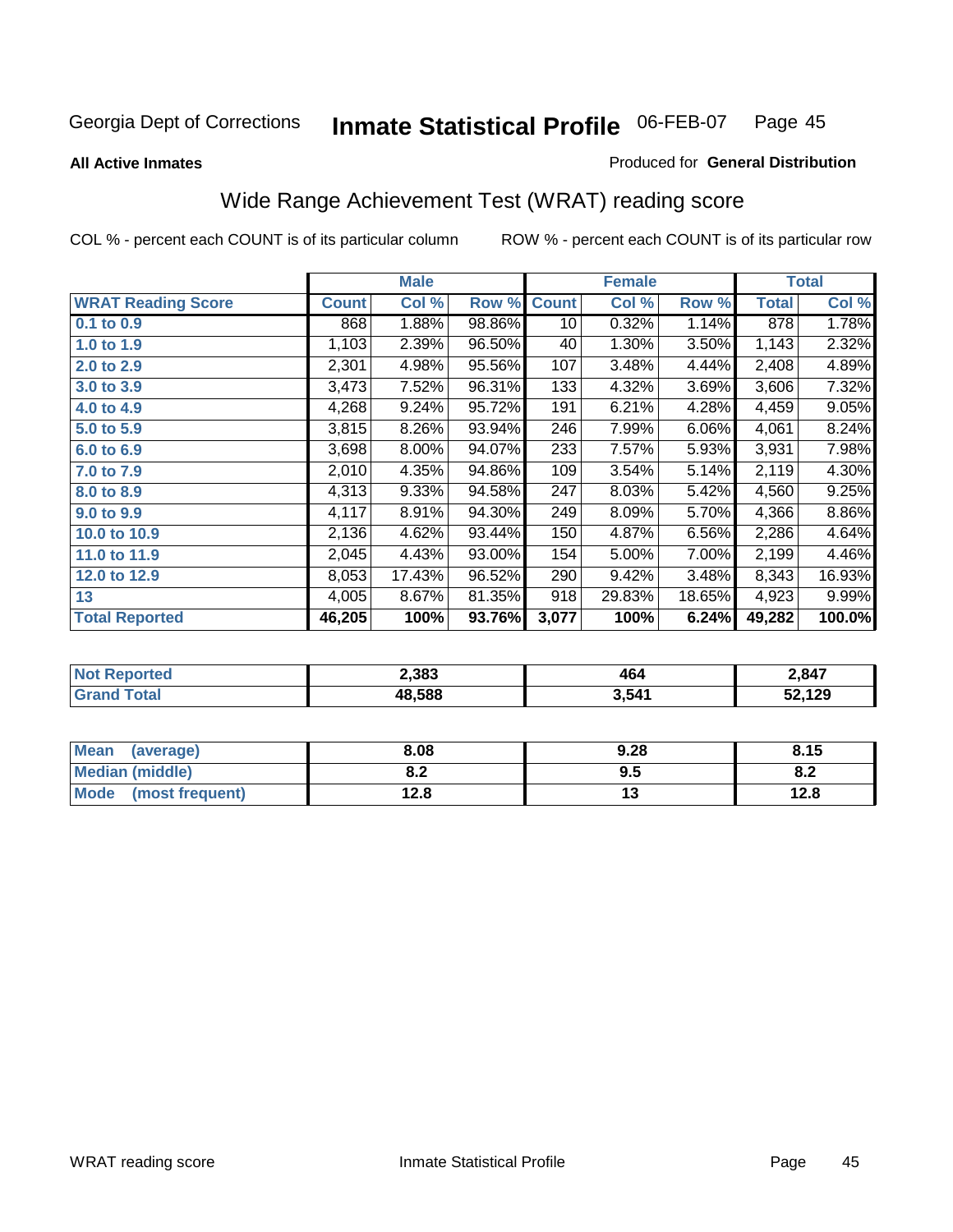**All Active Inmates**

#### Produced for **General Distribution**

# Wide Range Achievement Test (WRAT) math score

|                              |              | <b>Male</b> |         |              | <b>Female</b> |        |              | <b>Total</b> |
|------------------------------|--------------|-------------|---------|--------------|---------------|--------|--------------|--------------|
| <b>WRAT Mathematic Score</b> | <b>Count</b> | Col %       | Row %   | <b>Count</b> | Col %         | Row %  | <b>Total</b> | Col %        |
| 0.1 to 0.9                   | 79           | 0.17%       | 100.00% |              |               |        | 79           | 0.16%        |
| 1.0 to 1.9                   | 245          | 0.53%       | 96.08%  | 10           | 0.32%         | 3.92%  | 255          | 0.52%        |
| 2.0 to 2.9                   | 1,140        | 2.47%       | 93.90%  | 74           | 2.40%         | 6.10%  | 1,214        | 2.46%        |
| 3.0 to 3.9                   | 2,851        | 6.17%       | 95.32%  | 140          | 4.55%         | 4.68%  | 2,991        | 6.07%        |
| 4.0 to 4.9                   | 4,754        | 10.29%      | 95.27%  | 236          | 7.67%         | 4.73%  | 4,990        | 10.12%       |
| 5.0 to 5.9                   | 5,927        | 12.83%      | 95.00%  | 312          | 10.14%        | 5.00%  | 6,239        | 12.66%       |
| 6.0 to 6.9                   | 11,198       | 24.23%      | 94.36%  | 669          | 21.74%        | 5.64%  | 11,867       | 24.08%       |
| 7.0 to 7.9                   | 7,068        | 15.30%      | 92.88%  | 542          | 17.61%        | 7.12%  | 7,610        | 15.44%       |
| 8.0 to 8.9                   | 3,027        | 6.55%       | 92.37%  | 250          | 8.12%         | 7.63%  | 3,277        | 6.65%        |
| 9.0 to 9.9                   | 4,202        | $9.09\%$    | 92.15%  | 358          | 11.63%        | 7.85%  | 4,560        | 9.25%        |
| 10.0 to 10.9                 | 2,639        | 5.71%       | 92.31%  | 220          | 7.15%         | 7.69%  | 2,859        | 5.80%        |
| 11.0 to 11.9                 | 1,563        | 3.38%       | 92.27%  | 131          | 4.26%         | 7.73%  | 1,694        | 3.44%        |
| 12.0 to 12.9                 | 1,075        | 2.33%       | 96.41%  | 40           | 1.30%         | 3.59%  | 1,115        | 2.26%        |
| 13                           | 441          | 0.95%       | 82.28%  | 95           | 3.09%         | 17.72% | 536          | 1.09%        |
| <b>Total Reported</b>        | 46,209       | 100%        | 93.76%  | 3,077        | 100%          | 6.24%  | 49,286       | 100%         |

|      | 2,379  | 46    | 2,843  |
|------|--------|-------|--------|
| otal | 48.588 | 3,541 | 52,129 |

| Mean<br>(average)              | 7.03 | 7.47 | 7.05 |
|--------------------------------|------|------|------|
| <b>Median (middle)</b>         | 6.9  |      | 6.9  |
| <b>Mode</b><br>(most frequent) | 6.9  | 7.4  | 6.9  |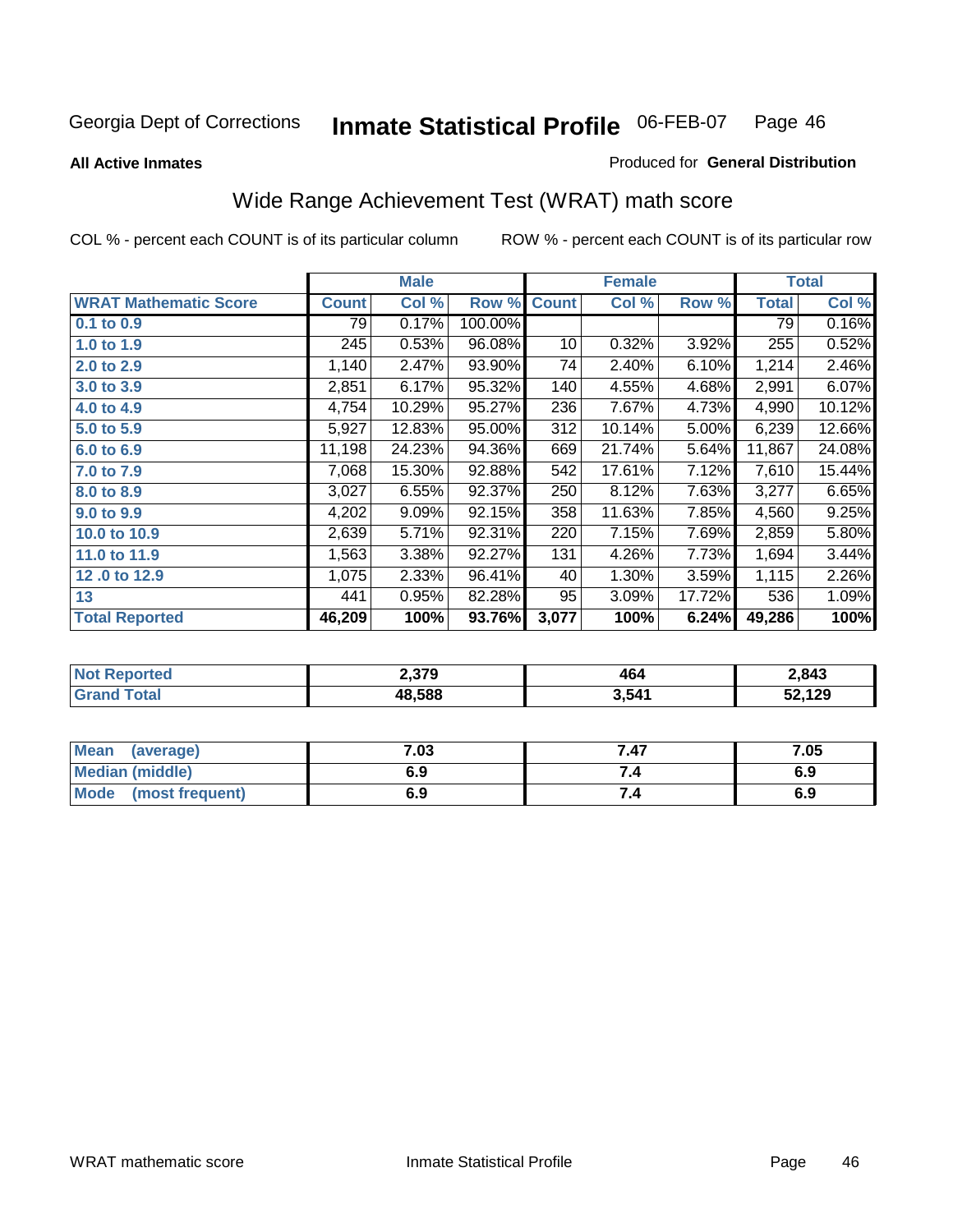#### **All Active Inmates**

#### Produced for **General Distribution**

# Wide Range Achievement Test (WRAT) spelling score

|                            |              | <b>Male</b> |        |                 | <b>Female</b> |        |              | <b>Total</b> |
|----------------------------|--------------|-------------|--------|-----------------|---------------|--------|--------------|--------------|
| <b>WRAT Spelling Score</b> | <b>Count</b> | Col %       | Row %  | <b>Count</b>    | Col %         | Row %  | <b>Total</b> | Col %        |
| 0.1 to 0.9                 | 759          | 1.64%       | 98.44% | $\overline{12}$ | 0.39%         | 1.56%  | 771          | 1.56%        |
| 1.0 to 1.9                 | 2,146        | 4.64%       | 97.81% | 48              | 1.56%         | 2.19%  | 2,194        | 4.45%        |
| 2.0 to 2.9                 | 3,605        | 7.80%       | 97.86% | 79              | 2.57%         | 2.14%  | 3,684        | 7.48%        |
| 3.0 to 3.9                 | 3,294        | 7.13%       | 97.28% | 92              | 2.99%         | 2.72%  | 3,386        | 6.87%        |
| 4.0 to 4.9                 | 4,521        | 9.79%       | 96.56% | 161             | 5.23%         | 3.44%  | 4,682        | 9.50%        |
| 5.0 to 5.9                 | 5,410        | 11.71%      | 95.58% | 250             | 8.13%         | 4.42%  | 5,660        | 11.49%       |
| 6.0 to 6.9                 | 5,793        | 12.54%      | 94.27% | 352             | 11.44%        | 5.73%  | 6,145        | 12.47%       |
| 7.0 to 7.9                 | 3,790        | 8.20%       | 93.05% | 283             | 9.20%         | 6.95%  | 4,073        | 8.27%        |
| 8.0 to 8.9                 | 3,528        | 7.64%       | 92.74% | 276             | 8.97%         | 7.26%  | 3,804        | 7.72%        |
| 9.0 to 9.9                 | 3,468        | 7.51%       | 91.87% | 307             | 9.98%         | 8.13%  | 3,775        | 7.66%        |
| 10.0 to 10.9               | 3,302        | 7.15%       | 90.74% | 337             | 10.96%        | 9.26%  | 3,639        | 7.38%        |
| 11.0 to 11.9               | 1,587        | 3.43%       | 89.92% | 178             | 5.79%         | 10.08% | 1,765        | 3.58%        |
| 12.0 to 12.9               | 3,300        | 7.14%       | 95.02% | 173             | 5.62%         | 4.98%  | 3,473        | 7.05%        |
| 13                         | 1,699        | 3.68%       | 76.29% | 528             | 17.17%        | 23.71% | 2,227        | 4.52%        |
| <b>Total Reported</b>      | 46,202       | 100%        | 93.76% | 3,076           | 100%          | 6.24%  | 49,278       | 100%         |

| 2,386  | 465   | 2,851  |
|--------|-------|--------|
| 18.588 | 3,541 | 52,129 |

| <b>Mean</b><br>(average)       | 6.90               | o 70<br>0.14 | 7.01 |
|--------------------------------|--------------------|--------------|------|
| <b>Median (middle)</b>         | <u>. . </u><br>O.Z | ბ.მ          |      |
| <b>Mode</b><br>(most frequent) | . .<br>U.Z         | . J          | v.z  |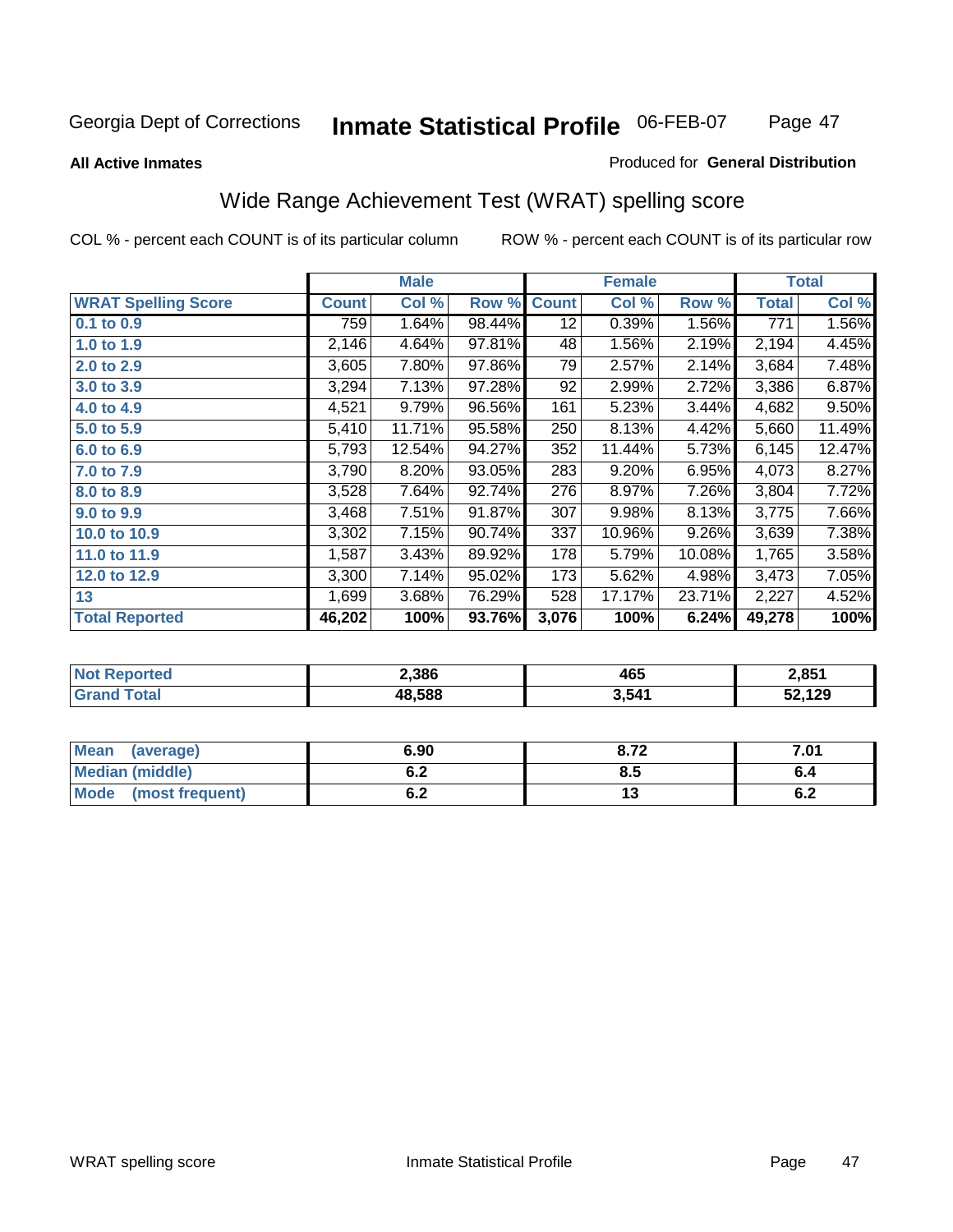#### **All Active Inmates**

#### Produced for **General Distribution**

### Scope of substance abuse - summary

|                        |              | <b>Male</b> |           |              | <b>Female</b> |          |              | <b>Total</b> |
|------------------------|--------------|-------------|-----------|--------------|---------------|----------|--------------|--------------|
| <b>Substance Abuse</b> | <b>Count</b> | Col %       | Row %     | <b>Count</b> | Col %         | Row %    | <b>Total</b> | Col %        |
| <b>None</b>            | 15,147       | $31.17\%$   | 92.14%    | 1,292        | 36.49%        | 7.86%    | 16,439       | 31.54%       |
| Drugs only             | 18.103       | 37.26%      | 91.05%    | 1.780        | 50.27%        | $8.95\%$ | 19,883       | 38.14%       |
| <b>Alcohol only</b>    | 3.425        | $7.05\%$    | 96.92%    | 109          | $3.08\%$      | 3.08%    | 3,534        | 6.78%        |
| Drugs and alcohol      | 11.913       | 24.52%      | $97.07\%$ | 360          | $10.17\%$     | $2.93\%$ | 12,273       | 23.54%       |
| <b>Total Reported</b>  | 48,588       | 100%        | 93.21%    | 3,541        | 100%          | 6.79%    | 52,129       | 100%         |

| <b>Not Reported</b> |        |       |        |
|---------------------|--------|-------|--------|
| <b>Grand Total</b>  | 48.588 | 3,541 | 52,129 |

|  | Mode<br>(most frequent) | Drugs only | Drugs only | Drugs only |
|--|-------------------------|------------|------------|------------|
|--|-------------------------|------------|------------|------------|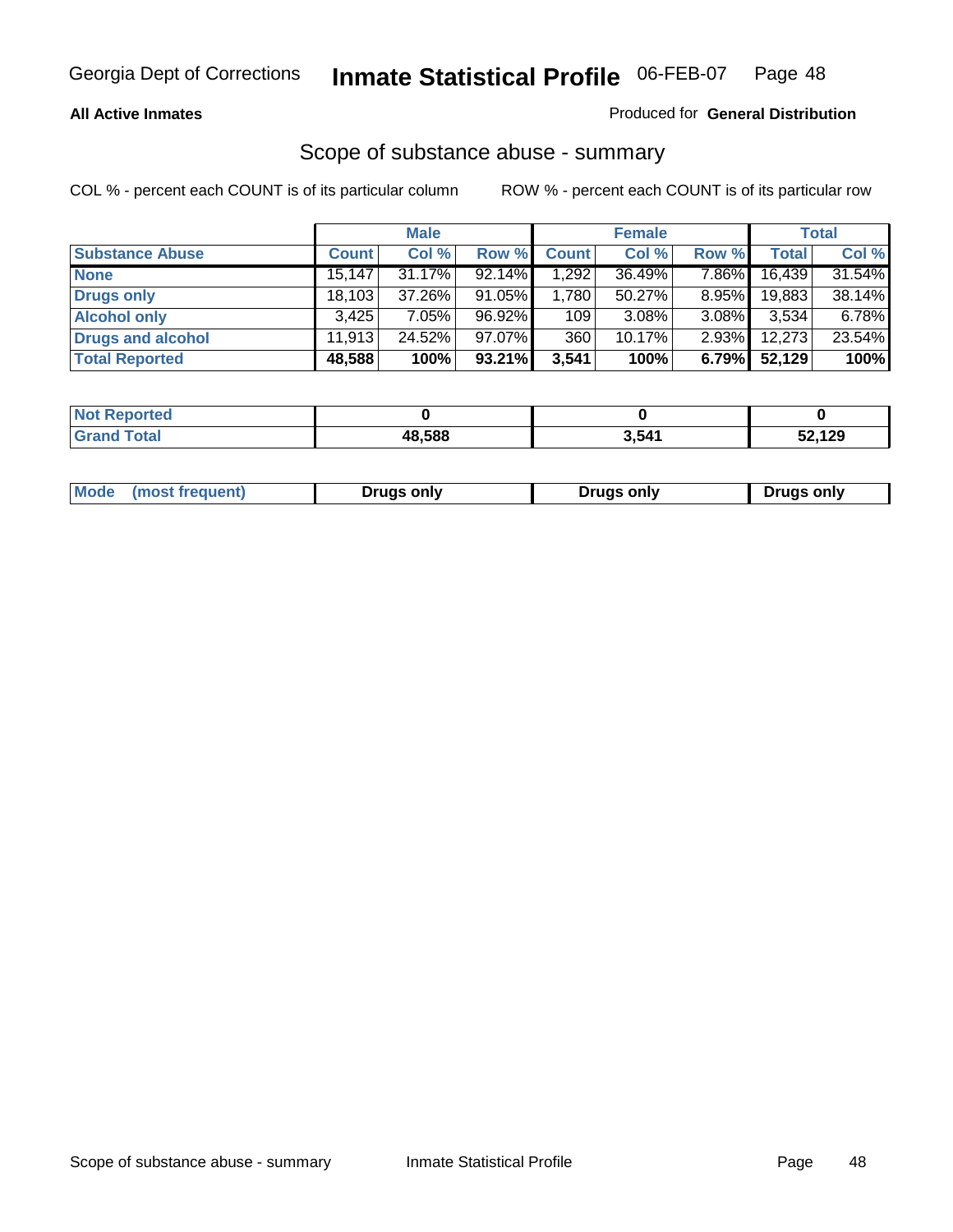### **All Active Inmates**

### Produced for **General Distribution**

### Scope of substance abuse - detail

|                                      |              | <b>Male</b> |        |              | <b>Female</b> |        |              | Total  |
|--------------------------------------|--------------|-------------|--------|--------------|---------------|--------|--------------|--------|
| <b>Substance Abuse</b>               | <b>Count</b> | Col %       | Row %  | <b>Count</b> | Col %         | Row %  | <b>Total</b> | Col %  |
| No drug or alcohol problems          | 15,147       | 31.17%      | 92.14% | 1,292        | 36.49%        | 7.86%  | 16,439       | 31.54% |
| Drug addiction but no alcohol        | 435          | 0.90%       | 89.88% | 49           | 1.38%         | 10.12% | 484          | 0.93%  |
| <b>Drug addiction and alcohol</b>    | 203          | 0.42%       | 99.02% | 2            | 0.06%         | 0.98%  | 205          | 0.39%  |
| <b>labuse</b>                        |              |             |        |              |               |        |              |        |
| <b>Drug addiction and alcoholism</b> | 88           | 0.18%       | 96.70% | 3            | 0.08%         | 3.30%  | 91           | 0.17%  |
| No drug problem but alcohol          | 2,785        | 5.73%       | 98.10% | 54           | 1.52%         | 1.90%  | 2,839        | 5.45%  |
| <b>labuse</b>                        |              |             |        |              |               |        |              |        |
| No drug problem but alcoholism       | 640          | 1.32%       | 92.09% | 55           | 1.55%         | 7.91%  | 695          | 1.33%  |
| Drug experiment but no alcohol       | 8,624        | 17.75%      | 94.81% | 472          | 13.33%        | 5.19%  | 9,096        | 17.45% |
| <b>Drug experiment &amp; alcohol</b> | 1,898        | 3.91%       | 98.50% | 29           | 0.82%         | 1.50%  | 1,927        | 3.70%  |
| <b>labuse</b>                        |              |             |        |              |               |        |              |        |
| Drug experiment & alcoholism         | 718          | 1.48%       | 97.03% | 22           | 0.62%         | 2.97%  | 740          | 1.42%  |
| Drug abuse but no alcohol            | 9,044        | 18.61%      | 87.78% | 1,259        | 35.55%        | 12.22% | 10,303       | 19.76% |
| Drug abuse and alcohol abuse         | 7,685        | 15.82%      | 98.19% | 142          | 4.01%         | 1.81%  | 7,827        | 15.01% |
| Drug abuse and alcoholism            | 1,321        | 2.72%       | 89.08% | 162          | 4.57%         | 10.92% | 1,483        | 2.84%  |
| <b>Total Reported</b>                | 48,588       | 100%        | 93.21% | 3,541        | 100%          | 6.79%  | 52,129       | 100%   |

| <b>Not Reported</b>  |        |       |        |
|----------------------|--------|-------|--------|
| Total<br><b>Grar</b> | 48.588 | 3,541 | 52,129 |

| Mode (most frequent) | No drug or alcohol problems No drug or alcohol problems No drug or alcohol |          |
|----------------------|----------------------------------------------------------------------------|----------|
|                      |                                                                            | problems |
|                      |                                                                            |          |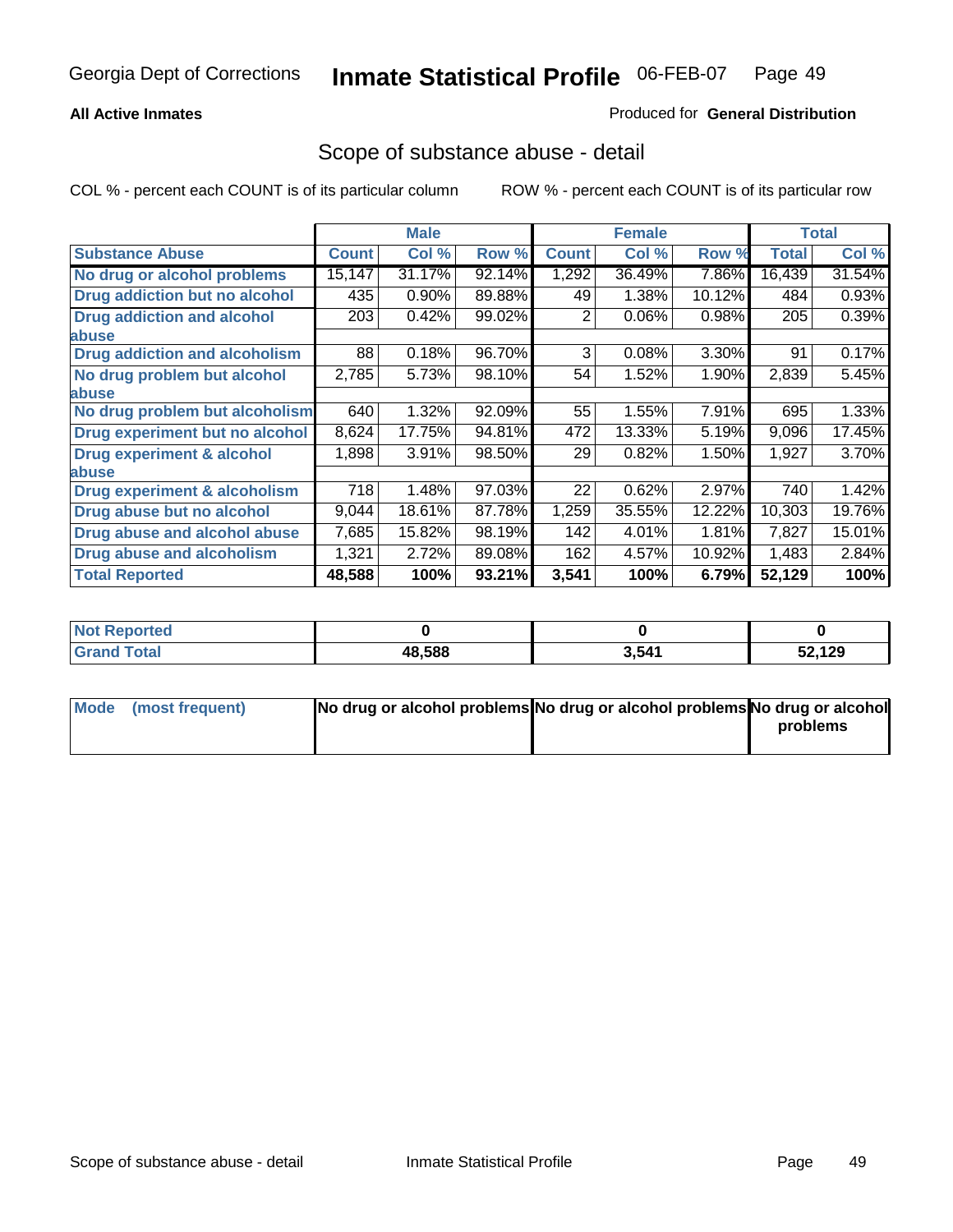#### **All Active Inmates**

#### Produced for **General Distribution**

### Current / last mental health treatment level

|                                    |              | <b>Male</b> |         |              | <b>Female</b> |          |              | <b>Total</b> |
|------------------------------------|--------------|-------------|---------|--------------|---------------|----------|--------------|--------------|
| <b>Mental Health Treatment Lev</b> | <b>Count</b> | Col %       | Row %   | <b>Count</b> | Col%          | Row %    | <b>Total</b> | Col%         |
| 1 No problem at current time       | 6,317        | 49.08%      | 93.47%  | 441          | 20.76%        | $6.53\%$ | 6,758        | 45.07%       |
| <b>2 Receiving outpatient</b>      | 4,790        | 37.21%      | 75.05%  | 1,592        | 74.95%        | 24.95%   | 6,382        | 42.56%       |
| treatment                          |              |             |         |              |               |          |              |              |
| 3 Inpatient, moderate              | 1,432        | 11.12%      | 95.40%  | 69           | 3.25%         | 4.60%    | 1,501        | 10.01%       |
| treatment                          |              |             |         |              |               |          |              |              |
| 4 Inpatient, intensive             | 326          | 2.53%       | 93.95%  | 21           | 0.99%         | 6.05%    | 347          | 2.31%        |
| treatment                          |              |             |         |              |               |          |              |              |
| <b>5 Undergoing crisis</b>         | 5            | 0.04%       | 100.00% |              |               |          | 5            | 0.03%        |
| stabilization                      |              |             |         |              |               |          |              |              |
| <b>6 Hospital for criminally</b>   | 2            | 0.02%       | 66.67%  |              | 0.05%         | 33.33%   | 3            | 0.02%        |
| insane                             |              |             |         |              |               |          |              |              |
| <b>Total Evaluated</b>             | 12,872       | 100%        | 85.84%  | 2,124        | 100%          | 14.16%   | 14,996       | 100%         |

| Never had MH evaluation | 35,716 | 1,417 | 37,133 |
|-------------------------|--------|-------|--------|
| Total<br>็ Grand ไ      | 48,588 | 3,541 | 52,129 |

| <b>Median (middle)</b> | <b>Receiving outpatient</b><br>treatment | <b>Receiving outpatient</b><br>treatment | <b>Receiving</b><br>outpatient<br>treatment |
|------------------------|------------------------------------------|------------------------------------------|---------------------------------------------|
| <b>Mode</b>            | No problem at current time               | <b>Receiving outpatient</b>              | No problem at                               |
| (most frequent)        |                                          | treatment                                | current time                                |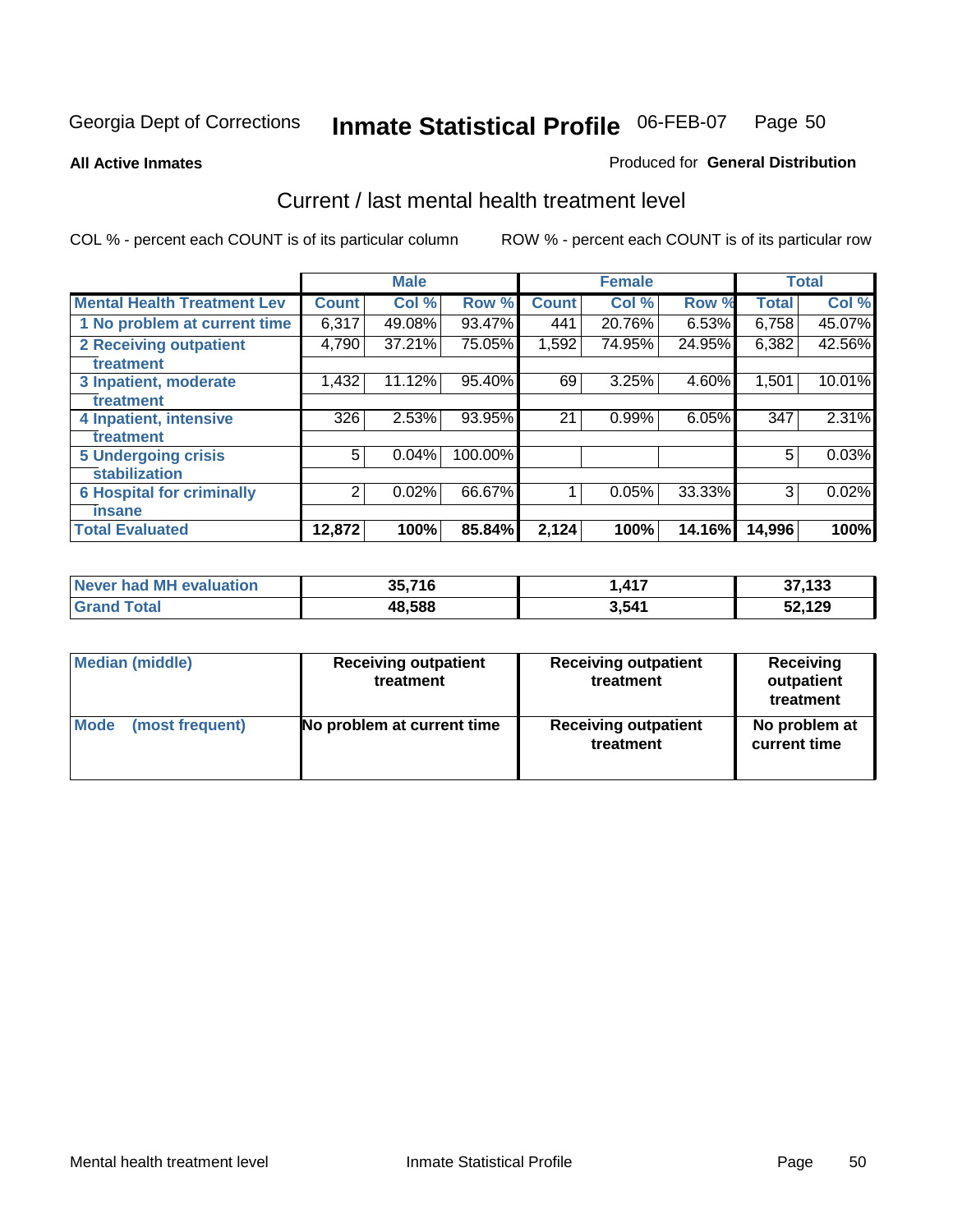### **All Active Inmates**

### Produced for **General Distribution**

### PULHESDWIT medical scale - 'P' overall condition ('P'hysical)

|                                   |              | <b>Male</b> |        |              | <b>Female</b> |         |              | <b>Total</b> |
|-----------------------------------|--------------|-------------|--------|--------------|---------------|---------|--------------|--------------|
| 'P' Overall Condition             | <b>Count</b> | Col %       | Row %  | <b>Count</b> | Col %         | Row %   | <b>Total</b> | Col %        |
| 1 No medical illness              | 36,017       | 75.42%      | 94.75% | 1,997        | 58.31%        | 5.25%   | 38,014       | 74.28%       |
| 2 Well-controlled chronic illness | 8,932        | 18.70%      | 87.84% | 1,236        | 36.09%        | 12.16%  | 10,168       | 19.87%       |
| 3 Poorly-controlled chronic       | 2,725        | 5.71%       | 96.29% | 105          | 3.07%         | 3.71%   | 2,830        | 5.53%        |
| <b>illness</b>                    |              |             |        |              |               |         |              |              |
| 4 Significant problems requiring  | 73           | 0.15%       | 96.05% | 3            | 0.09%         | 3.95%   | 76           | 0.15%        |
| special housing                   |              |             |        |              |               |         |              |              |
| 5 Terminal illness, < 6 months    | 6            | 0.01%       | 85.71% |              | 0.03%         | 14.29%  |              | 0.01%        |
| to live                           |              |             |        |              |               |         |              |              |
| Inmate is pregnant<br>6           |              |             |        | 83           | 2.42%         | 100.00% | 83           | 0.16%        |
| <b>Total Reported</b>             | 47,753       | 100%        | 93.31% | 3,425        | 100%          | 6.69%   | 51,178       | 100%         |

| <b>Not Reported</b> | 835    | 116   | 951    |
|---------------------|--------|-------|--------|
| <b>Grand Total</b>  | 48,588 | 3,541 | 52,129 |

| Mode (most frequent) | 1 No medical illness | 1 No medical illness | 1 No medical |
|----------------------|----------------------|----------------------|--------------|
|                      |                      |                      | illness      |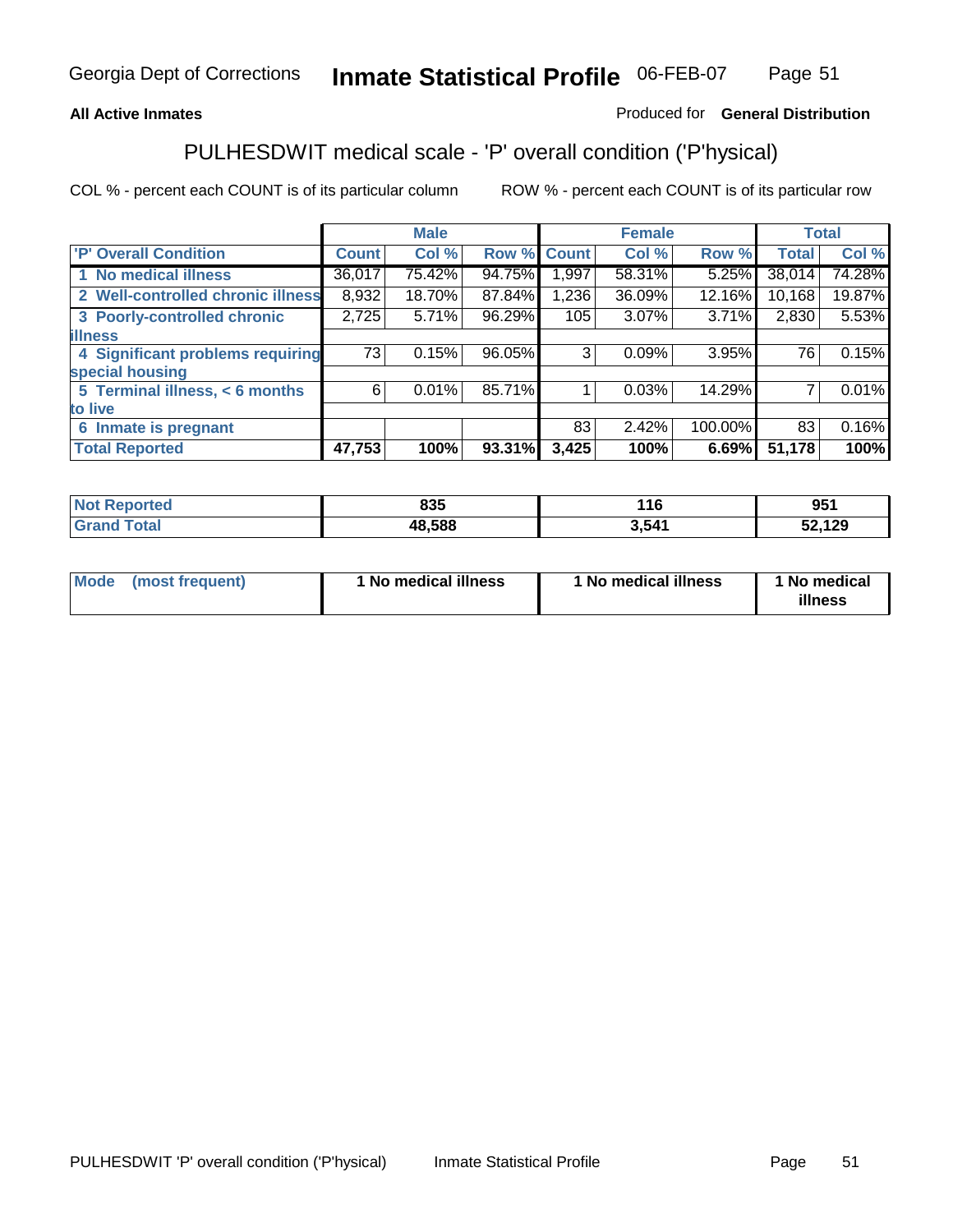#### **All Active Inmates**

#### Produced for **General Distribution**

### PULHESDWIT medical scale - 'U' upper body

|                              |              | <b>Male</b> |         |              | <b>Female</b> |       |              | <b>Total</b> |
|------------------------------|--------------|-------------|---------|--------------|---------------|-------|--------------|--------------|
| <b>U' Upper Body</b>         | <b>Count</b> | Col %       | Row %   | <b>Count</b> | Col %         | Row % | <b>Total</b> | Col %        |
| 1 Upper bones, joints,       | 46,210       | 96.77%      | 93.36%  | 3,288        | 96.00%        | 6.64% | 49,498       | 96.72%       |
| muscles all OK               |              |             |         |              |               |       |              |              |
| 2 One or both arms minimally | 1,284        | 2.69%       | 90.87%  | 129          | 3.77%         | 9.13% | 1,413        | 2.76%        |
| limited                      |              |             |         |              |               |       |              |              |
| 3 One or both arms           | 209          | 0.44%       | 97.21%  | 6            | 0.18%         | 2.79% | 215          | 0.42%        |
| moderately limited           |              |             |         |              |               |       |              |              |
| 4 One arm disabled,          | 45           | 0.09%       | 95.74%  | 2            | 0.06%         | 4.26% | 47           | 0.09%        |
| paralyzed, or amputated      |              |             |         |              |               |       |              |              |
| 5 Both arms disabled,        | 5            | 0.01%       | 100.00% |              |               |       | 5            | 0.01%        |
| paralyzed, or amputated      |              |             |         |              |               |       |              |              |
| <b>Total Reported</b>        | 47,753       | 100%        | 93.31%  | 3,425        | 100%          | 6.69% | 51,178       | 100%         |

| <b>Not Reported</b> | 835    | 16    | OR-<br>JJ. |
|---------------------|--------|-------|------------|
| Total<br>' Grand    | 48,588 | 3,541 | 52,129     |

| <b>Mode</b> | (most frequent) | 1 Upper bones, joints,<br>muscles all OK | 1 Upper bones, joints,<br>muscles all OK | 1 Upper bones,<br>joints, muscles all<br>ΟK |
|-------------|-----------------|------------------------------------------|------------------------------------------|---------------------------------------------|
|-------------|-----------------|------------------------------------------|------------------------------------------|---------------------------------------------|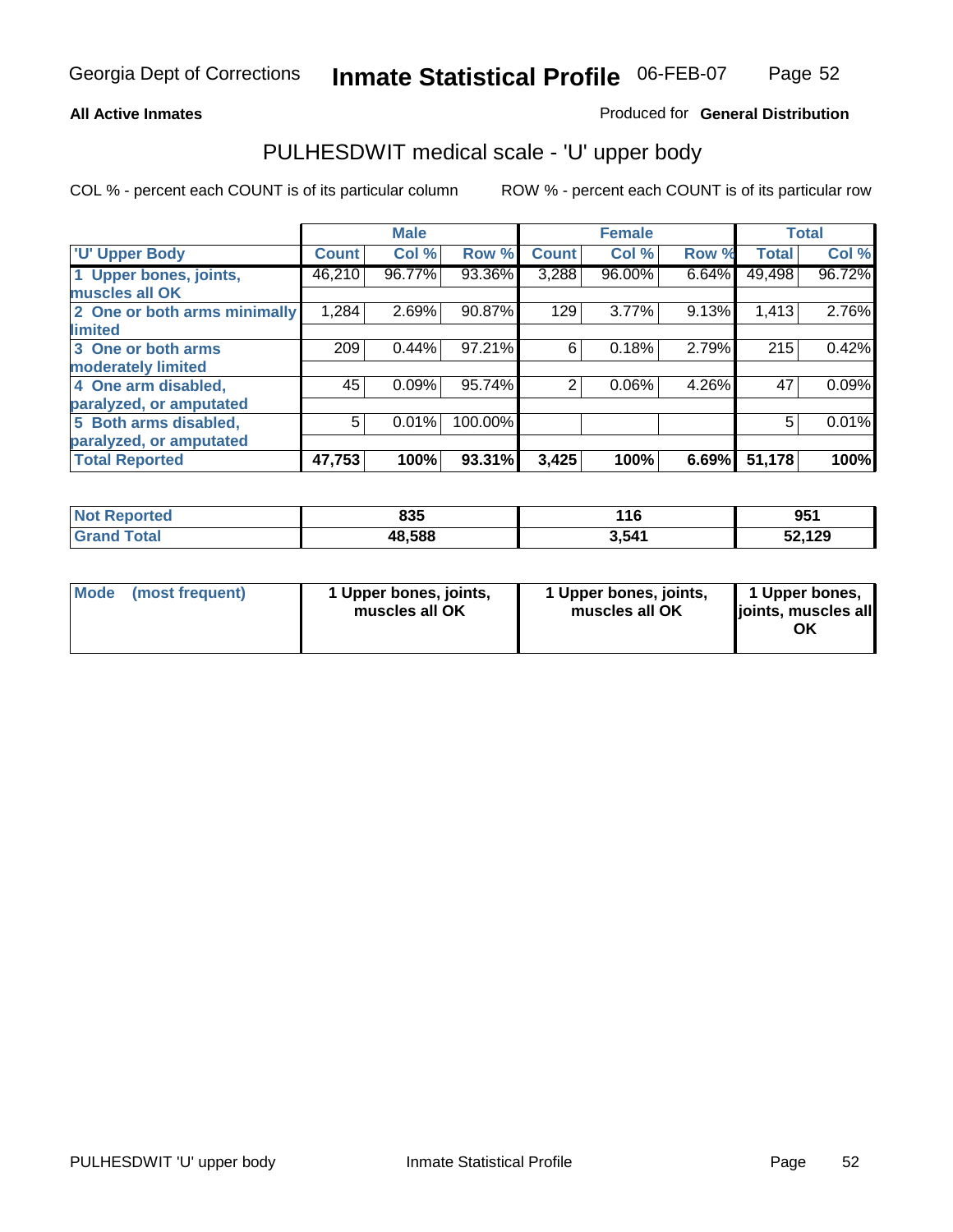#### **All Active Inmates**

### Produced for **General Distribution**

### PULHESDWIT medical scale - 'L' lower body

|                                |              | <b>Male</b> |         |              | <b>Female</b> |       |              | <b>Total</b> |
|--------------------------------|--------------|-------------|---------|--------------|---------------|-------|--------------|--------------|
| 'L' Lower Body                 | <b>Count</b> | Col %       | Row %   | <b>Count</b> | Col %         | Row % | <b>Total</b> | Col %        |
| 1 Lower bones, joints,         | 44,187       | 92.53%      | 93.46%  | 3,091        | 90.25%        | 6.54% | 47,278       | 92.38%       |
| muscles all OK                 |              |             |         |              |               |       |              |              |
| 2 One or both legs minimally   | 2,927        | 6.13%       | 90.23%  | 317          | 9.26%         | 9.77% | 3,244        | 6.34%        |
| limited                        |              |             |         |              |               |       |              |              |
| 3 One or both legs             | 530          | 1.11%       | 97.25%  | 15           | 0.44%         | 2.75% | 545          | 1.06%        |
| moderately limited             |              |             |         |              |               |       |              |              |
| 4 One leg disabled, paralyzed, | 87           | 0.18%       | 97.75%  | 2            | 0.06%         | 2.25% | 89           | 0.17%        |
| or amputated                   |              |             |         |              |               |       |              |              |
| 5 Both legs disabled,          | 22           | 0.05%       | 100.00% |              |               |       | 22           | 0.04%        |
| paralyzed, or amputated        |              |             |         |              |               |       |              |              |
| <b>Total Reported</b>          | 47,753       | 100%        | 93.31%  | 3,425        | 100%          | 6.69% | 51,178       | 100%         |

| <b>Not Reported</b> | 835    | 16    | O5 <sup>2</sup><br><u>59 I</u> |
|---------------------|--------|-------|--------------------------------|
| Total<br>'Grand .   | 48,588 | 3,541 | 52,129                         |

|  | Mode (most frequent) | 1 Lower bones, joints,<br>muscles all OK | 1 Lower bones, joints,<br>muscles all OK | 1 Lower bones,<br>joints, muscles all<br>OK |
|--|----------------------|------------------------------------------|------------------------------------------|---------------------------------------------|
|--|----------------------|------------------------------------------|------------------------------------------|---------------------------------------------|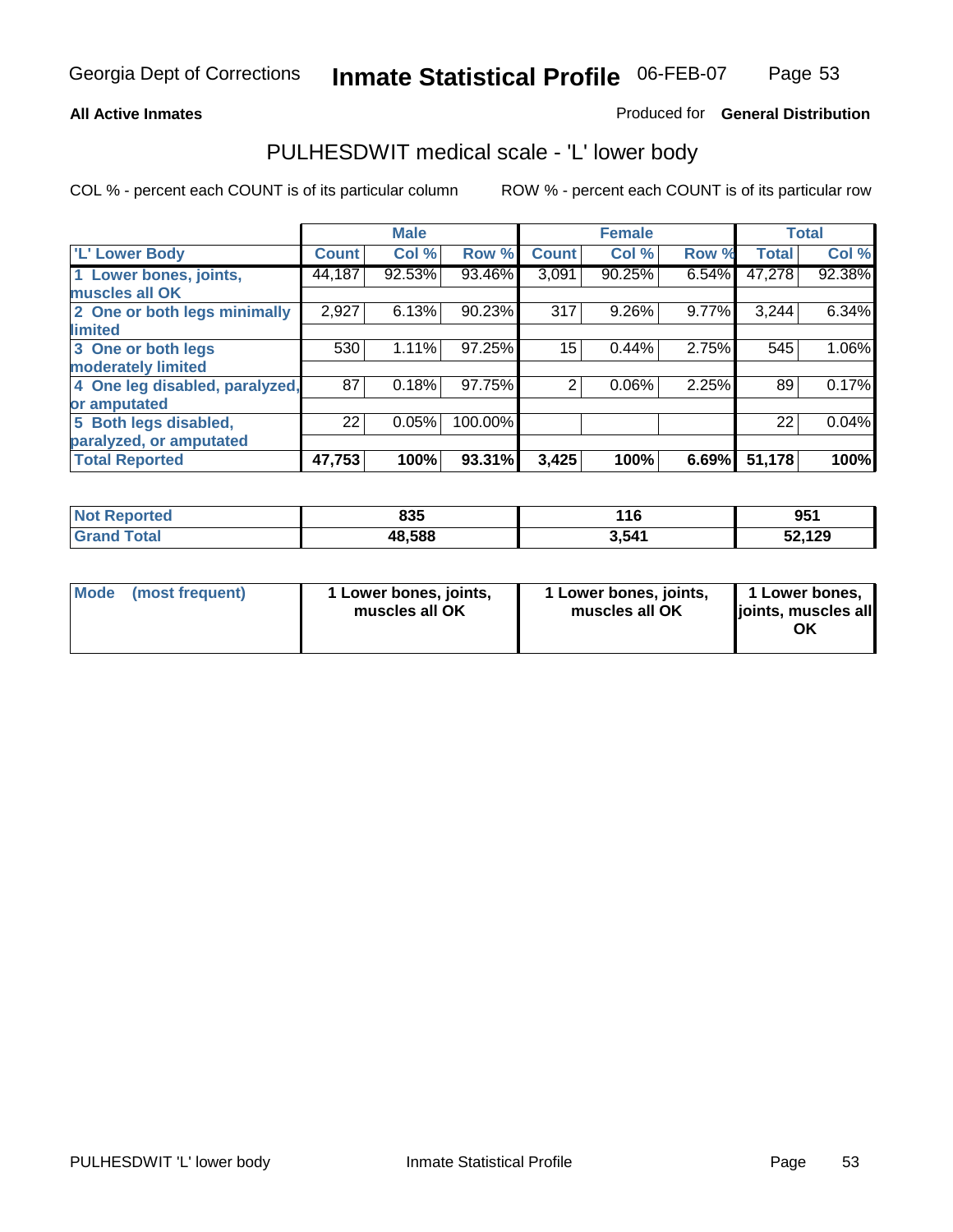#### **All Active Inmates**

### Produced for **General Distribution**

### PULHESDWIT medical scale - 'H' hearing

|                                |              | <b>Male</b> |             |                 | <b>Female</b> |        | <b>Total</b> |        |
|--------------------------------|--------------|-------------|-------------|-----------------|---------------|--------|--------------|--------|
| <b>H'</b> Hearing              | <b>Count</b> | Col %       | Row % Count |                 | Col %         | Row %  | <b>Total</b> | Col %  |
| 1 Normal hearing both ears     | 47,371       | 99.20%      | 93.30%      | 3,403           | 99.36%        | 6.70%  | 50,774       | 99.21% |
| 2 Some loss in one ear with    | 294          | 0.62%       | 95.15%      | 15 <sup>1</sup> | 0.44%         | 4.85%  | 309          | 0.60%  |
| other OK, or mild loss in both |              |             |             |                 |               |        |              |        |
| 3 Total loss in one ear with   | 61           | 0.13%       | 93.85%      | 4               | 0.12%         | 6.15%  | 65           | 0.13%  |
| mild loss in other             |              |             |             |                 |               |        |              |        |
| 4 Severe loss in both ears     | 14           | 0.03%       | 93.33%      |                 | 0.03%         | 6.67%  | 15           | 0.03%  |
| 5 Total loss in both ears,     | 13           | 0.03%       | 86.67%      | 2               | $0.06\%$      | 13.33% | 15           | 0.03%  |
| requiring special housing      |              |             |             |                 |               |        |              |        |
| <b>Total Reported</b>          | 47,753       | 100%        | 93.31%      | 3,425           | 100%          | 6.69%  | 51,178       | 100%   |

| N <sub>of</sub><br><b>ported</b> | 835    | l 16  | 951    |
|----------------------------------|--------|-------|--------|
| 'ota<br>r.,                      | 48.588 | 3,541 | 52,129 |

| Mode (most frequent) | 1 Normal hearing both ears   1 Normal hearing both ears   1 Normal hearing |           |
|----------------------|----------------------------------------------------------------------------|-----------|
|                      |                                                                            | both ears |
|                      |                                                                            |           |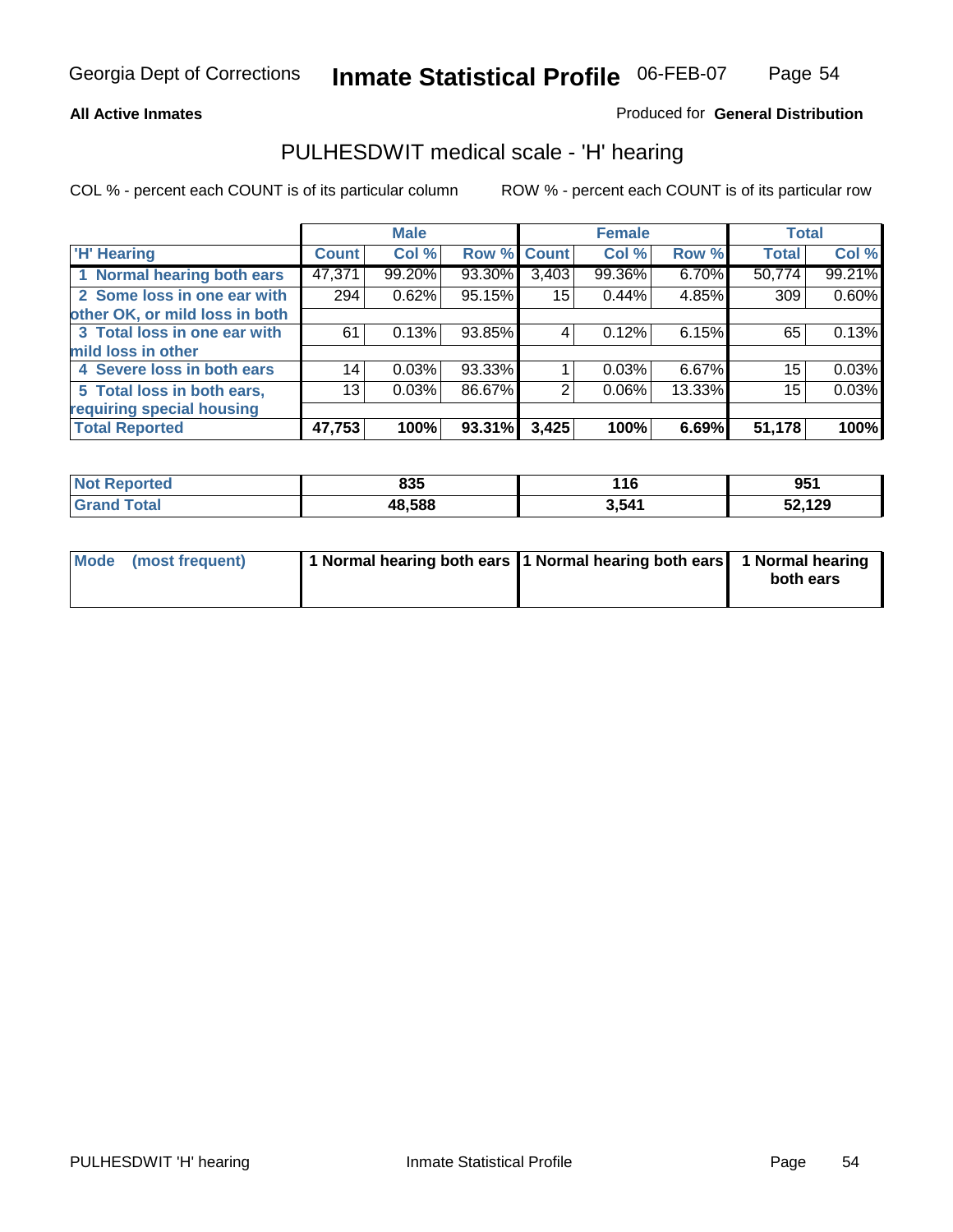#### **All Active Inmates**

### Produced for **General Distribution**

### PULHESDWIT medical scale - 'E' vision

|                                 |              | <b>Male</b> |             |       | <b>Female</b> |        |              | <b>Total</b> |
|---------------------------------|--------------|-------------|-------------|-------|---------------|--------|--------------|--------------|
| 'E' Vision                      | <b>Count</b> | Col %       | Row % Count |       | Col %         | Row %  | <b>Total</b> | Col %        |
| 1 Correctable to 20/40 in both  | 42,310       | 88.60%      | 94.85%      | 2,295 | 67.01%        | 5.15%  | 44,605       | 87.16%       |
| eyes                            |              |             |             |       |               |        |              |              |
| 2 Correctable to 20/70 in one   | 4,762        | 9.97%       | 81.72%      | 1,065 | 31.09%        | 18.28% | 5,827        | 11.39%       |
| eye, may be blind in other      |              |             |             |       |               |        |              |              |
| 3 Correctable to 20/200 in one  | 585          | 1.23%       | 90.70%      | 60    | 1.75%         | 9.30%  | 645          | 1.26%        |
| eye, may be blind in other      |              |             |             |       |               |        |              |              |
| 4 One eye not correctable to    | 82           | 0.17%       | 94.25%      | 5     | 0.15%         | 5.75%  | 87           | 0.17%        |
| 20/200, other may be blind      |              |             |             |       |               |        |              |              |
| 5 Blind in both eyes, requiring | 14           | 0.03%       | 100.00%     |       |               |        | 14           | 0.03%        |
| special housing                 |              |             |             |       |               |        |              |              |
| <b>Total Reported</b>           | 47,753       | 100%        | 93.31%      | 3,425 | 100%          | 6.69%  | 51,178       | 100.0%       |

| <b>Not Reported</b> | 835    | l 16  | 951    |
|---------------------|--------|-------|--------|
| Γota⊦<br>Gra        | 48,588 | 3,541 | 52,129 |

| Mode | (most frequent) | 1 Correctable to 20/40 in<br>both eves | 1 Correctable to 20/40 in   1 Correctable to<br>both eves | 20/40 in both eyes |
|------|-----------------|----------------------------------------|-----------------------------------------------------------|--------------------|
|------|-----------------|----------------------------------------|-----------------------------------------------------------|--------------------|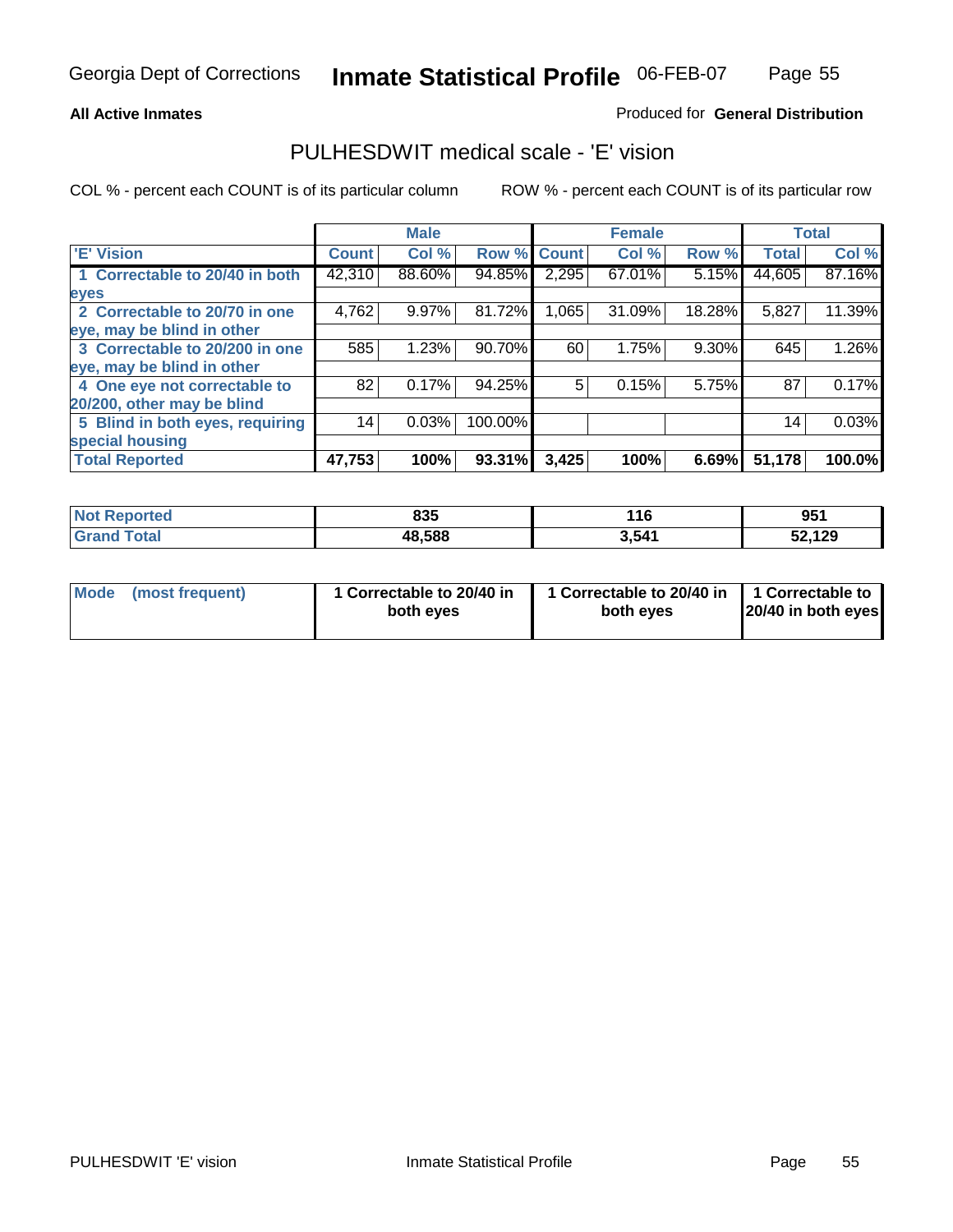#### **All Active Inmates**

#### Produced for **General Distribution**

### PULHESDWIT medical scale - 'S' pSychiatric

|                                        |              | <b>Male</b> |             |       | <b>Female</b> |        |              | <b>Total</b> |
|----------------------------------------|--------------|-------------|-------------|-------|---------------|--------|--------------|--------------|
| 'S' pSychiatric                        | <b>Count</b> | Col %       | Row % Count |       | Col %         | Row %  | <b>Total</b> | Col %        |
| 1 No impairment or disorders           | 41,484       | 88.16%      | 95.02%      | 2,172 | 63.47%        | 4.98%  | 43,656       | 86.49%       |
| 2 Stable, or in remission, or          | 4,480        | 9.52%       | 79.07%      | 1,186 | 34.66%        | 20.93% | 5,666        | 11.23%       |
| mild impairment or retardation         |              |             |             |       |               |        |              |              |
| 3 Requires moderate inpatient          | 1,020        | 2.17%       | 94.97%      | 54    | 1.58%         | 5.03%  | 1,074        | 2.13%        |
| treatment                              |              |             |             |       |               |        |              |              |
| 4 Requires intensive inpatient         | 63           | 0.13%       | 86.30%      | 10    | 0.29%         | 13.70% | 73           | 0.14%        |
| treatment                              |              |             |             |       |               |        |              |              |
| <b>5 Requires Crisis Stabilization</b> | 6            | 0.01%       | 100.00%     |       |               |        | 6            | 0.01%        |
| Unit (CSU) inpatient care              |              |             |             |       |               |        |              |              |
| <b>Total Reported</b>                  | 47,053       | 100%        | 93.22%      | 3,422 | 100%          | 6.78%  | 50,475       | 100%         |

| <b>Not Reported</b>          | ,535   | 119   | 1,654  |
|------------------------------|--------|-------|--------|
| <b>Total</b><br><b>Grand</b> | 48,588 | 3,541 | 52,129 |

| Mode (most frequent) | <b>1 No impairment or disorders</b> | 1 No impairment or<br>disorders | 1 No impairment or<br>disorders |
|----------------------|-------------------------------------|---------------------------------|---------------------------------|
|                      |                                     |                                 |                                 |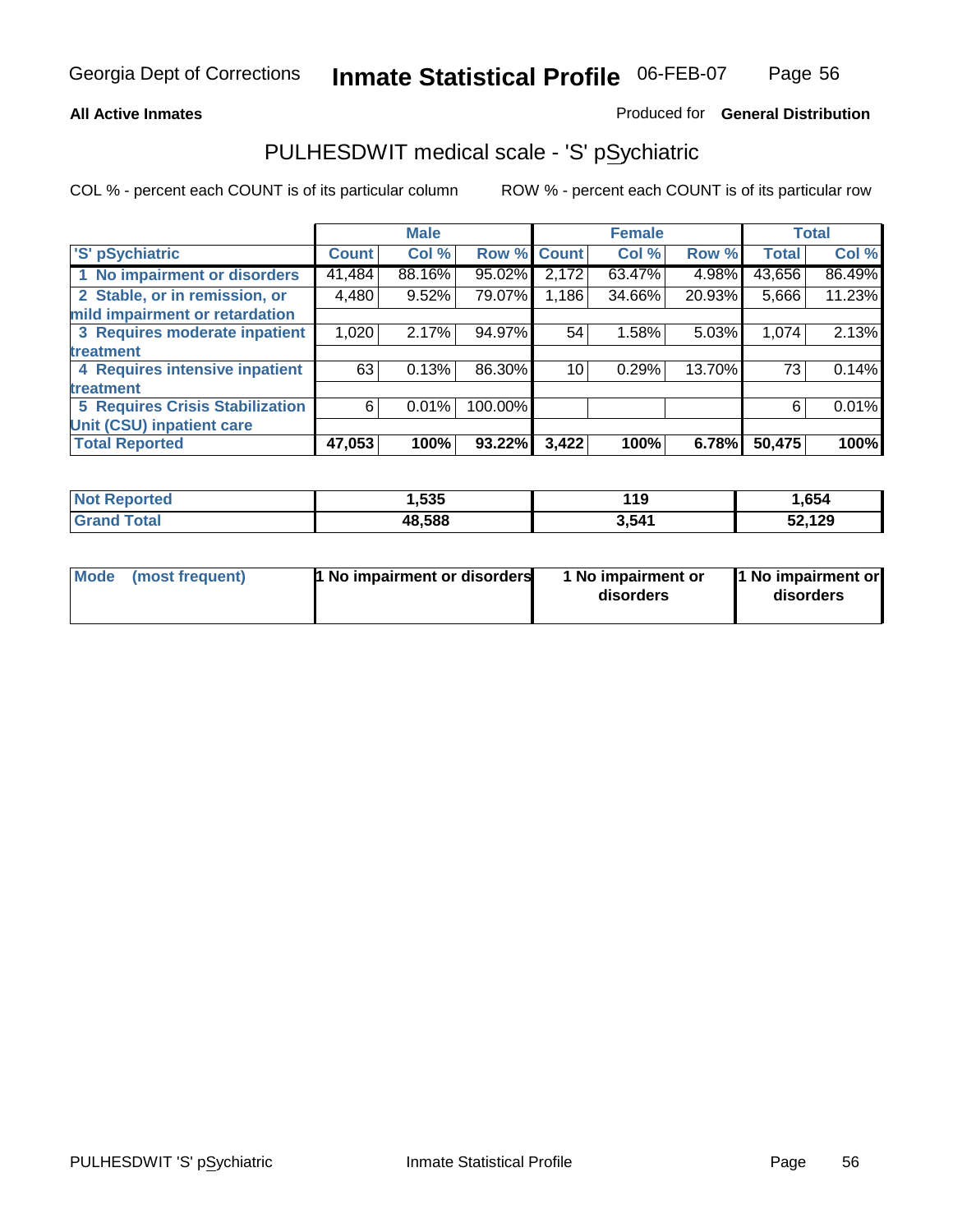#### **All Active Inmates**

### Produced for **General Distribution**

### PULHESDWIT medical scale - 'D' dental

|                                 |              | <b>Male</b> |             |       | <b>Female</b> |         |              | <b>Total</b> |
|---------------------------------|--------------|-------------|-------------|-------|---------------|---------|--------------|--------------|
| 'D' Dental                      | <b>Count</b> | Col %       | Row % Count |       | Col %         | Row %   | <b>Total</b> | Col %        |
| 1 Minimal routine dental health | 17,466       | 37.36%      | 87.48%      | 2,500 | 73.06%        | 12.52%  | 19,966       | 39.80%       |
| <b>needs</b>                    |              |             |             |       |               |         |              |              |
| 2 Moderate cavities and/or      | 24,054       | 51.45%      | 97.46%      | 628   | 18.35%        | 2.54%   | 24,682       | 49.20%       |
| gum disease                     |              |             |             |       |               |         |              |              |
| 3 Extensive gum disease         | 5,221        | 11.17%      | 94.69%      | 293   | 8.56%         | 5.31%   | 5,514        | 10.99%       |
| and/or widespread decay         |              |             |             |       |               |         |              |              |
| 4 Urgent need for dental        |              | 0.01%       | 100.00%     |       |               |         |              | 0.01%        |
| <b>services</b>                 |              |             |             |       |               |         |              |              |
| 5 Life-threatening disease or   |              |             |             |       | 0.03%         | 100.00% |              | 0.01%        |
| extreme pain or infection       |              |             |             |       |               |         |              |              |
| <b>Total Reported</b>           | 46,748       | 100%        | 93.18%      | 3,422 | 100%          | 6.82%   | 50,170       | 100.0%       |

| <b>Not Reported</b> | ,840   | 110<br>- 15 | ,959   |
|---------------------|--------|-------------|--------|
| Total<br>' Grand    | 48,588 | 3,541       | 52,129 |

| <b>Mode</b> | (most frequent) | 2 Moderate cavities and/or<br>qum disease | 1 Minimal routine dental<br>health needs | 2 Moderate<br>cavities and/or |
|-------------|-----------------|-------------------------------------------|------------------------------------------|-------------------------------|
|             |                 |                                           |                                          | qum disease                   |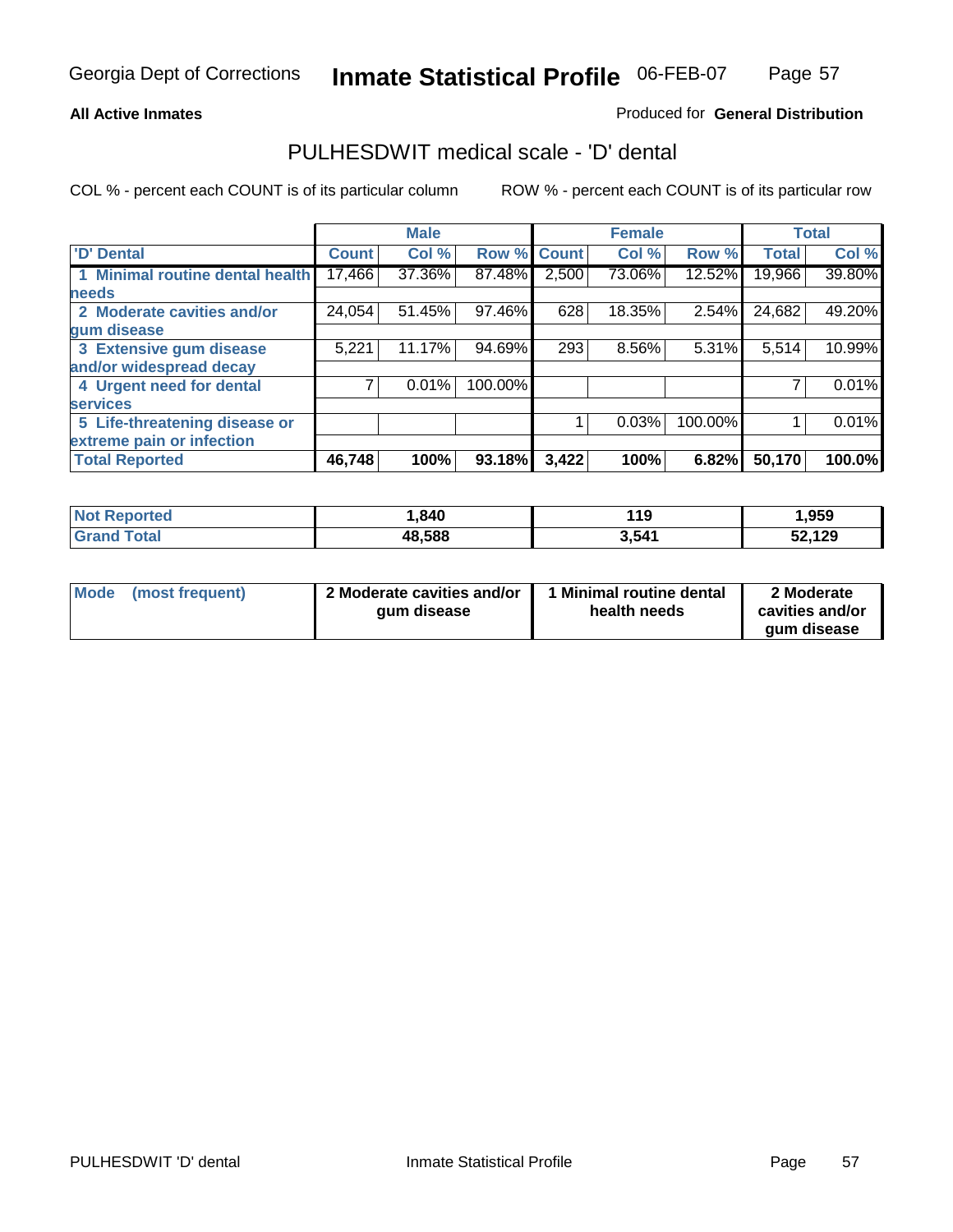#### **All Active Inmates**

#### Produced for **General Distribution**

### PULHESDWIT medical scale - 'W' work ability

|                                 |              | <b>Male</b> |        |             | <b>Female</b> |        |              | <b>Total</b> |
|---------------------------------|--------------|-------------|--------|-------------|---------------|--------|--------------|--------------|
| W' work ability                 | <b>Count</b> | Col %       |        | Row % Count | Col %         | Row %  | <b>Total</b> | Col %        |
| 1 Unrestricted work or activity | 40,904       | 85.66%      | 93.04% | 3,062       | 89.40%        | 6.96%  | 43,966       | 85.91%       |
| 2 Minor restrictions on type of | 5,321        | 11.14%      | 95.51% | 250         | 7.30%         | 4.49%  | 5,571        | 10.89%       |
| <b>work</b>                     |              |             |        |             |               |        |              |              |
| 3 Moderate restrictions on type | 1,224        | 2.56%       | 97.84% | 27          | 0.79%         | 2.16%  | 1,251        | 2.44%        |
| of work                         |              |             |        |             |               |        |              |              |
| 4 Major restrictions on type of | 253          | 0.53%       | 75.98% | 80          | 2.34%         | 24.02% | 333          | 0.65%        |
| <b>work</b>                     |              |             |        |             |               |        |              |              |
| 5 Cannot work under any         | 51           | 0.11%       | 89.47% | 6           | 0.18%         | 10.53% | 57           | 0.11%        |
| <b>circumstances</b>            |              |             |        |             |               |        |              |              |
| <b>Total Reported</b>           | 47,753       | 100%        | 93.31% | 3,425       | 100%          | 6.69%  | 51,178       | 100%         |

| <b>Not Reported</b>          | 835    | 116   | 951    |
|------------------------------|--------|-------|--------|
| <b>Total</b><br><b>Grand</b> | 48,588 | 3,541 | 52,129 |

| Mode | (most frequent) | 1 Unrestricted work or<br>activity | 1 Unrestricted work or<br>activity | 1 Unrestricted<br>work or activity |
|------|-----------------|------------------------------------|------------------------------------|------------------------------------|
|------|-----------------|------------------------------------|------------------------------------|------------------------------------|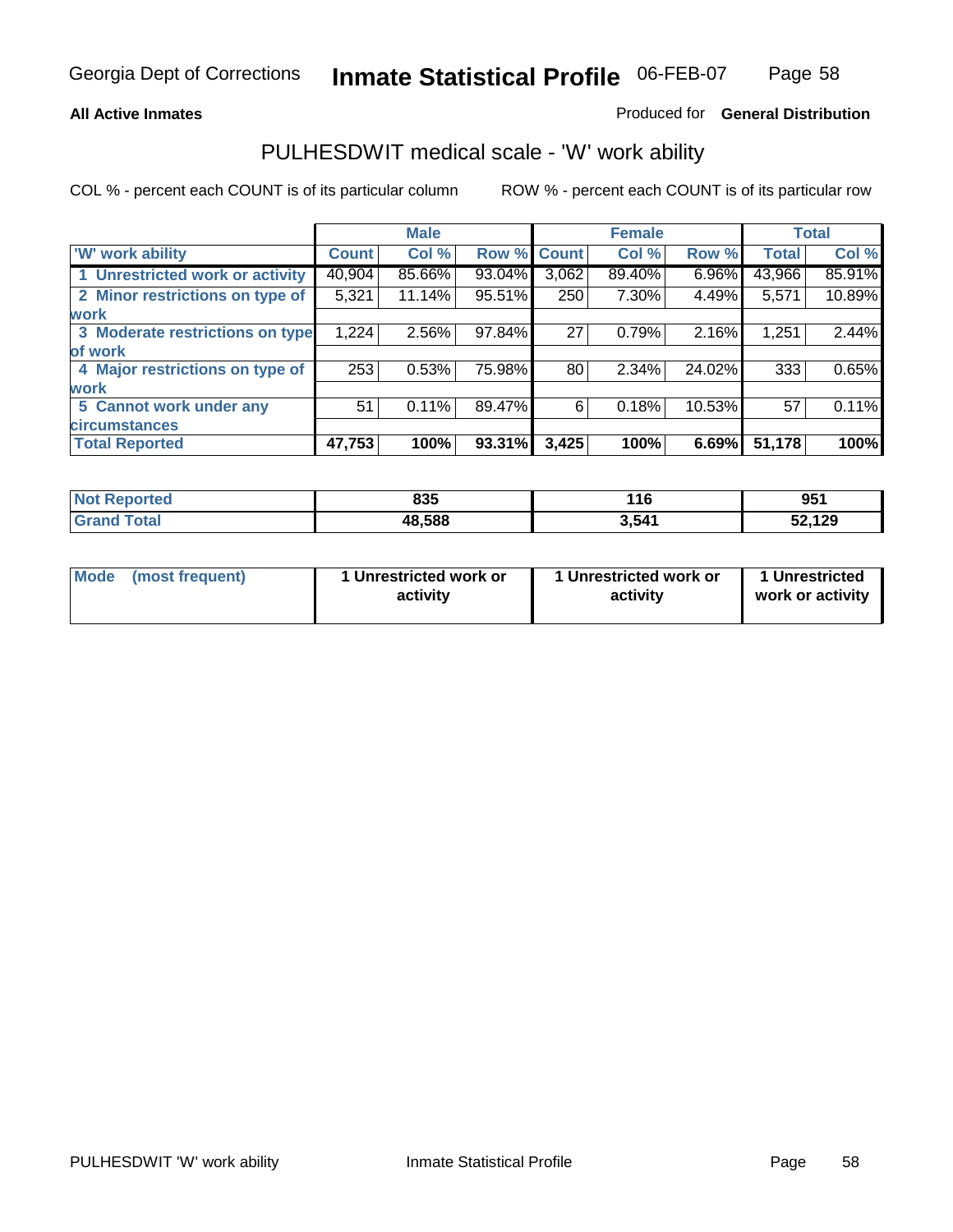### **All Active Inmates**

### Produced for **General Distribution**

### PULHESDWIT medical scale - 'I' impairment

|                                   |              | <b>Male</b> |         |              | <b>Female</b> |        | <b>Total</b> |        |
|-----------------------------------|--------------|-------------|---------|--------------|---------------|--------|--------------|--------|
| <b>T' Impairment</b>              | <b>Count</b> | Col %       | Row %   | <b>Count</b> | Col %         | Row %  | <b>Total</b> | Col %  |
| 1 No impairments or               | 47,423       | 99.31%      | 93.28%  | 3,417        | 99.77%        | 6.72%  | 50,840       | 99.34% |
| disabilities                      |              |             |         |              |               |        |              |        |
| 2 Wheelchair-bound but            | 46           | 0.10%       | 92.00%  | 4            | 0.12%         | 8.00%  | 50           | 0.10%  |
| <b>lotherwise OK</b>              |              |             |         |              |               |        |              |        |
| <b>3 Needs low-level Assisted</b> | 23           | 0.05%       | 88.46%  | 3            | 0.09%         | 11.54% | 26           | 0.05%  |
| Living (level I)                  |              |             |         |              |               |        |              |        |
| 4 Needs moderate Assisted         | 9            | 0.02%       | 100.00% |              |               |        | 9            | 0.02%  |
| Living (level II)                 |              |             |         |              |               |        |              |        |
| <b>5 Needs maximal Assisted</b>   | 252          | 0.53%       | 99.60%  |              | 0.03%         | 0.40%  | 253          | 0.49%  |
| Living (level III)                |              |             |         |              |               |        |              |        |
| <b>Total Reported</b>             | 47,753       | 100%        | 93.31%  | 3,425        | 100%          | 6.69%  | 51,178       | 100%   |

| N <sub>O</sub><br><b>Reported</b> | 835    | 116   | <b>OE1</b><br>່ ວິວ . |
|-----------------------------------|--------|-------|-----------------------|
| `otal<br>Gra                      | 48.588 | 3,541 | ,129<br>v             |

| Mode            | 1 No impairments or | 1 No impairments or | 1 No impairments |
|-----------------|---------------------|---------------------|------------------|
| (most frequent) | disabilities        | disabilities        | or disabilities  |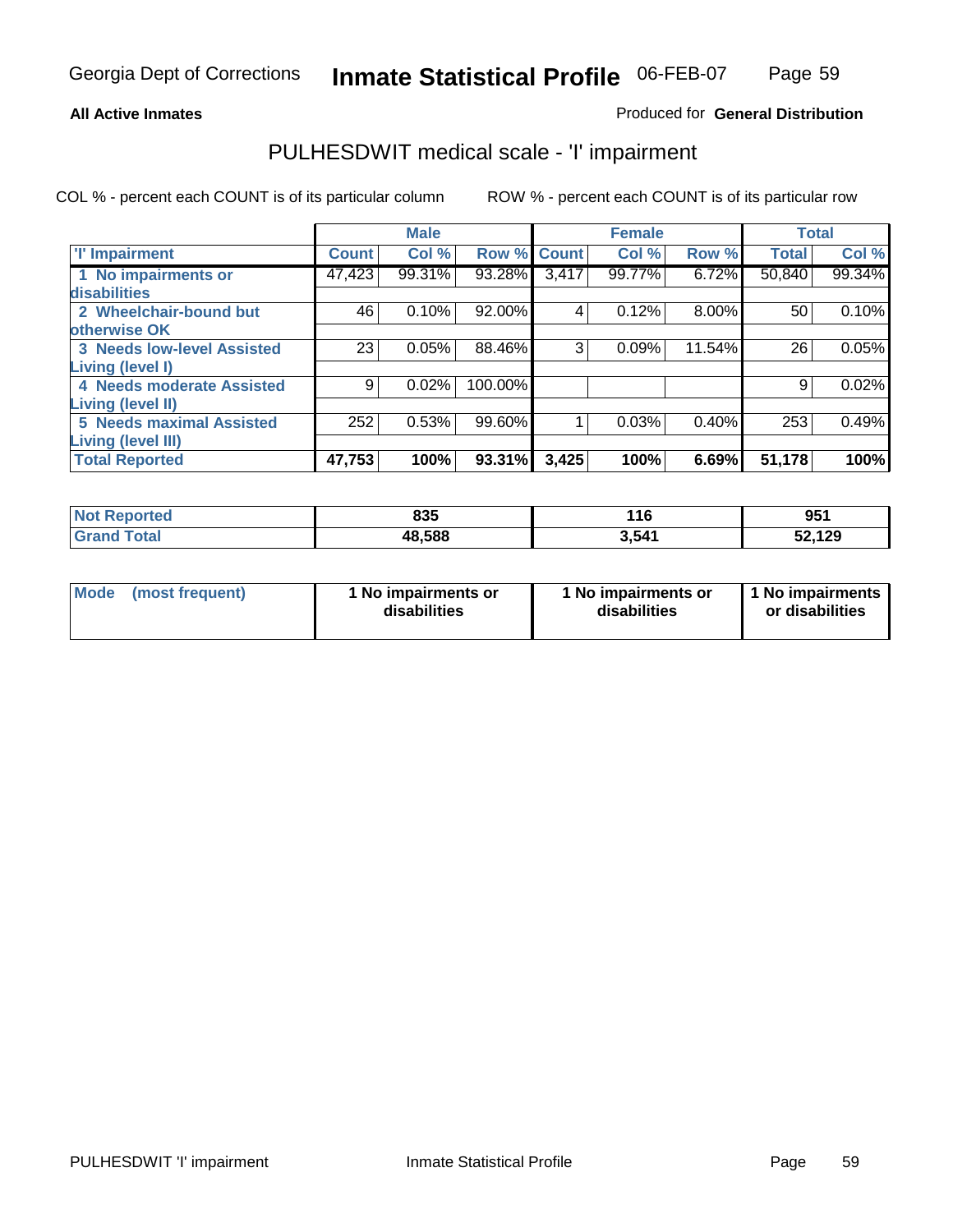#### **Inmate Statistical Profile** 06-FEB-07 Page Page 60

### **All Active Inmates Allowski** Produced fo **General Distribution**

### PULHESDWIT medical scale - 'T' transportability

|                              |              | <b>Male</b> |         |              | <b>Female</b> |       | <b>Total</b> |        |
|------------------------------|--------------|-------------|---------|--------------|---------------|-------|--------------|--------|
| <b>T' Transportability</b>   | <b>Count</b> | Col %       | Row %   | <b>Count</b> | Col %         | Row % | <b>Total</b> | Col %  |
| 1 Can be transported in any  | 47,657       | 99.80%      | 93.30%  | 3,422        | 99.91%        | 6.70% | 51,079       | 99.81% |
| ordinary approved vehicle    |              |             |         |              |               |       |              |        |
| 2 Wheelchair-bound, not      | 31           | 0.06%       | 93.94%  | 2            | 0.06%         | 6.06% | 33           | 0.06%  |
| needing special vehicle      |              |             |         |              |               |       |              |        |
| 3 Wheelchair-bound, requires | 17           | 0.04%       | 94.44%  |              | 0.03%         | 5.56% | 18           | 0.04%  |
| special vehicle              |              |             |         |              |               |       |              |        |
| 4 Needs specially-equipped   | 3            | 0.01%       | 100.00% |              |               |       | 3            | 0.01%  |
| medical vehicle              |              |             |         |              |               |       |              |        |
| <b>5 Requires ambulance</b>  | 45           | 0.09%       | 100.00% |              |               |       | 45           | 0.09%  |
| transport                    |              |             |         |              |               |       |              |        |
| <b>Total Reported</b>        | 47,753       | 100%        | 93.31%  | 3,425        | 100%          | 6.69% | 51,178       | 100.0% |

| $'$ Not $_1$       | 835    | 116    | ለፍላ    |
|--------------------|--------|--------|--------|
| <b>Reported</b>    |        | $\sim$ | ີ ວ∪ ເ |
| <b>Grand Total</b> | 48,588 | 3,541  | 52,129 |

| Mode (most frequent) | 1 Can be transported in any 1 Can be transported in any | ordinary approved vehicle   ordinary approved vehicle   transported in any | 1 Can be<br>ordinary approved<br>vehicle |
|----------------------|---------------------------------------------------------|----------------------------------------------------------------------------|------------------------------------------|
|                      |                                                         |                                                                            |                                          |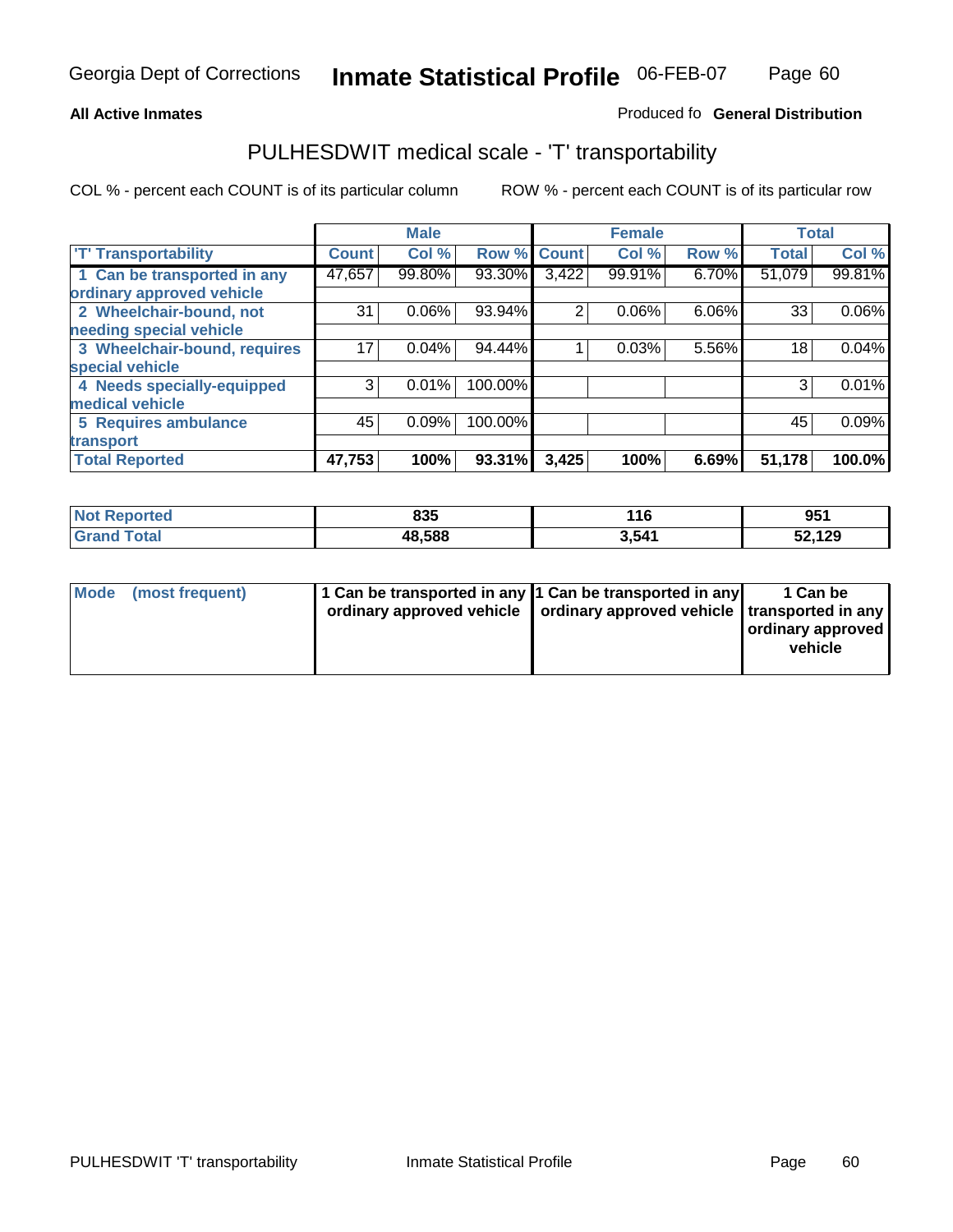### **All Active Inmates**

### Produced for **General Distribution**

### Criminality in family, self-reported

|                              |              | <b>Male</b> |           |              | <b>Female</b> |          |                 | <b>Total</b> |
|------------------------------|--------------|-------------|-----------|--------------|---------------|----------|-----------------|--------------|
| <b>Criminality In Family</b> | <b>Count</b> | Col %       | Row %     | <b>Count</b> | Col %         | Row %    | <b>Total</b>    | Col %        |
| Yes, criminality in family   | 12,346       | 26.59%      | $91.00\%$ | 1.221        | $37.40\%$     | $9.00\%$ | 13,567          | 27.30%       |
| No criminality in family     | 34,091       | 73.41%      | 94.34%    | 2,044        | $62.60\%$     |          | $5.66\%$ 36,135 | 72.70%       |
| <b>Total Reported</b>        | 46,437       | 100%        | $93.43\%$ | 3,265        | 100%          | 6.57%    | 49,702          | 100%         |

| <b>Not</b><br><b>Reported</b> | 151<br>2. IJ I | 276   | 2,427  |
|-------------------------------|----------------|-------|--------|
| Cotal                         | 48,588         | 3,541 | 52,129 |

| Mode (most frequent) |  | No criminality in family | No criminality in family | No criminality in<br>family |
|----------------------|--|--------------------------|--------------------------|-----------------------------|
|----------------------|--|--------------------------|--------------------------|-----------------------------|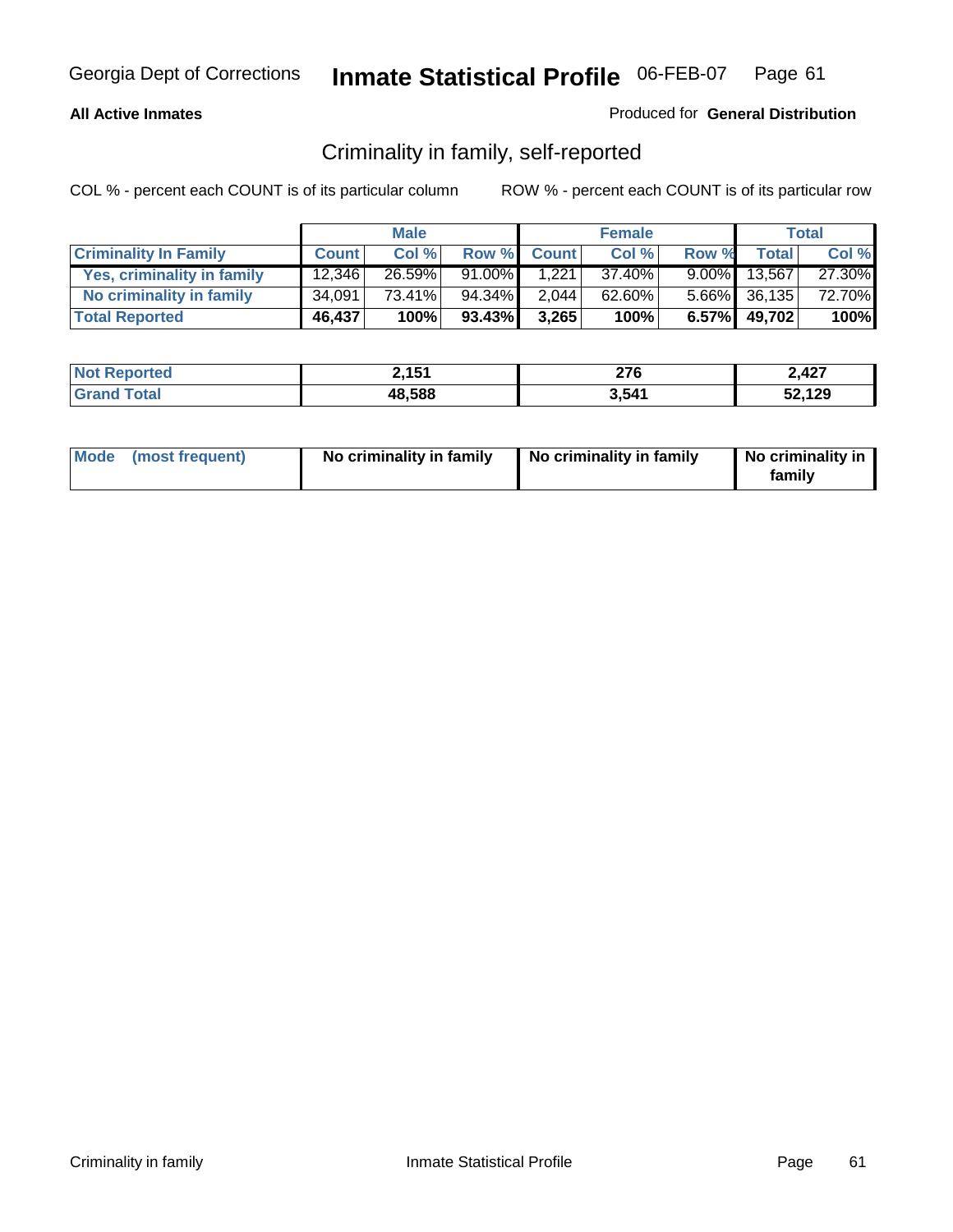### **All Active Inmates**

### Produced for **General Distribution**

### Alcoholism in family, self-reported

|                             |              | <b>Male</b> |           |              | <b>Female</b> |          |                 | <b>Total</b> |
|-----------------------------|--------------|-------------|-----------|--------------|---------------|----------|-----------------|--------------|
| <b>Alcoholism In Family</b> | <b>Count</b> | Col %       | Row %     | <b>Count</b> | Col %         | Row %    | <b>Total</b>    | Col %        |
| Yes, alcoholism in family   | 7.922        | 17.06%      | 91.11%    | 773          | 23.68%        | $8.89\%$ | 8.695           | 17.49%       |
| No alcoholism in family     | 38,515       | $82.94\%$   | 93.92%    | 2,492        | 76.32%        |          | 6.08% 41,007    | 82.51%       |
| <b>Total Reported</b>       | 46,437       | 100%        | $93.43\%$ | 3,265        | 100%          |          | $6.57\%$ 49,702 | 100%         |

| <b>Not Reported</b>   | 2,151  | 276   | 2,427  |
|-----------------------|--------|-------|--------|
| Total<br><b>Grand</b> | 48,588 | 3,541 | 52,129 |

|  | Mode (most frequent) | No alcoholism in family | No alcoholism in family | No alcoholism in<br>family |
|--|----------------------|-------------------------|-------------------------|----------------------------|
|--|----------------------|-------------------------|-------------------------|----------------------------|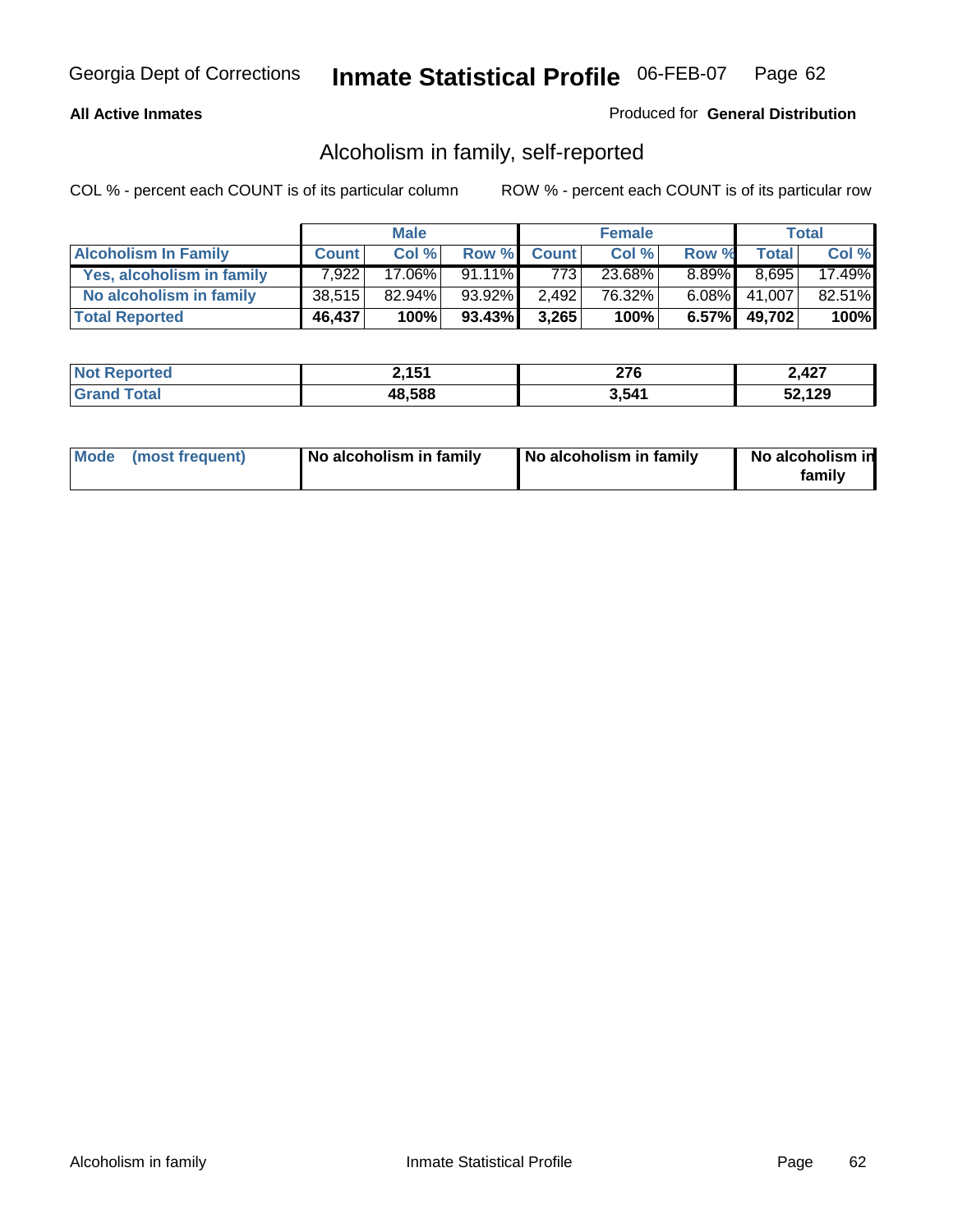### **All Active Inmates**

Produced for **General Distribution**

### Drug abuse in family, self-reported

|                           |              | <b>Male</b> |        |              | <b>Female</b> |          |              | <b>Total</b> |
|---------------------------|--------------|-------------|--------|--------------|---------------|----------|--------------|--------------|
| Drug Abuse In Family      | <b>Count</b> | Col %       | Row %  | <b>Count</b> | Col %         | Row %    | <b>Total</b> | Col %        |
| Yes, drug abuse in family | 4.469        | 9.62%       | 86.59% | 692          | 21.19%        | 13.41%   | 5.161        | 10.38%       |
| No drug abuse in family   | 41,968       | $90.38\%$   | 94.22% | 2,573        | 78.81%        | $5.78\%$ | 44.541       | 89.62%       |
| <b>Total Reported</b>     | 46,437       | 100%        | 93.43% | 3,265        | 100%          |          | 6.57% 49,702 | 100%         |

| <b>Not Reported</b>   | 2,151  | 276   | 2,427  |
|-----------------------|--------|-------|--------|
| Total<br><b>Grand</b> | 48,588 | 3,541 | 52,129 |

|  | Mode (most frequent) | No drug abuse in family | No drug abuse in family | No drug abuse in<br>family |
|--|----------------------|-------------------------|-------------------------|----------------------------|
|--|----------------------|-------------------------|-------------------------|----------------------------|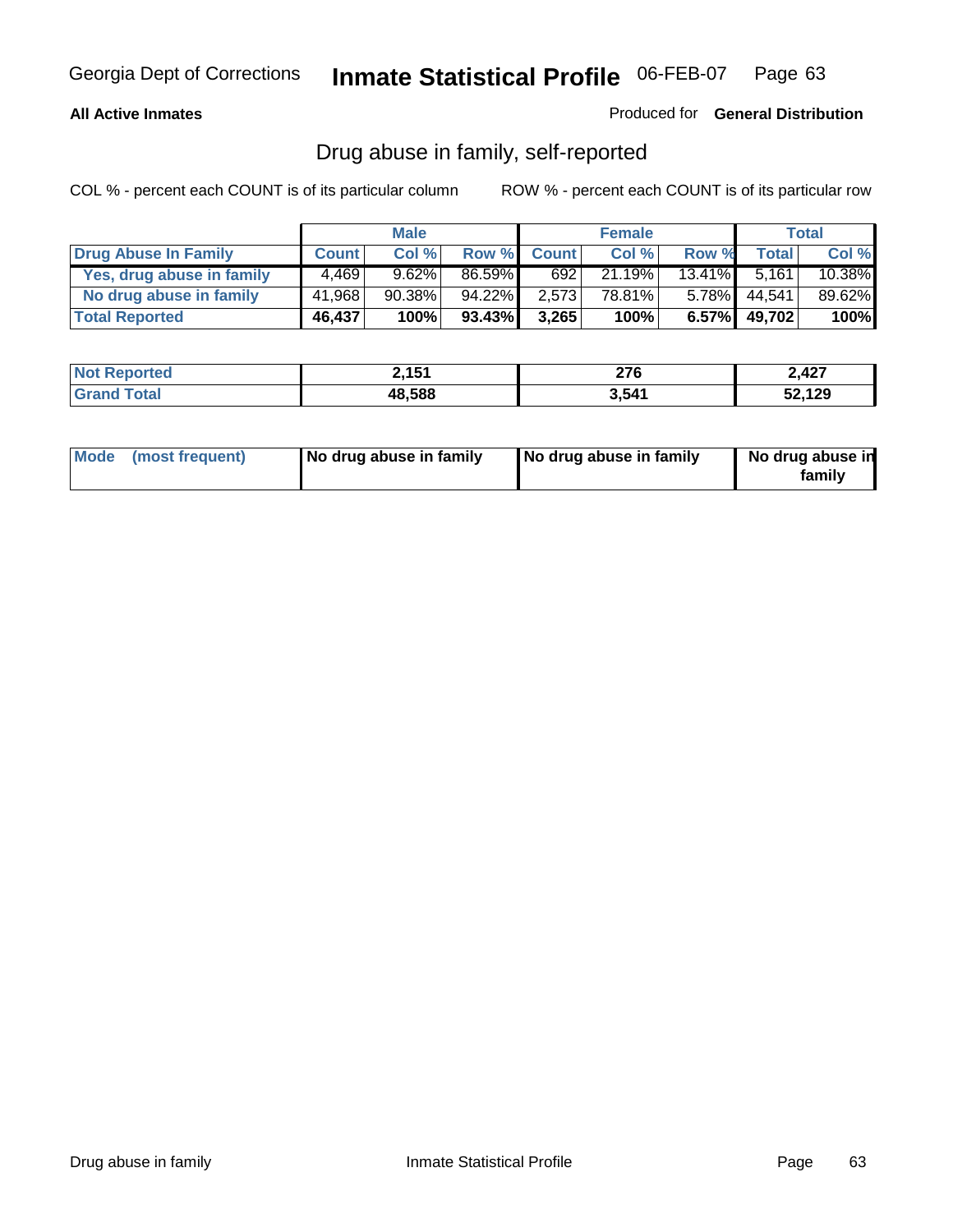#### **All Active Inmates**

### Produced for **General Distribution**

### Subjected to frequent beatings, self-reported

|                                   |              | <b>Male</b> |           |              | <b>Female</b> |          |        | Total  |
|-----------------------------------|--------------|-------------|-----------|--------------|---------------|----------|--------|--------|
| <b>Frequent beatings</b>          | <b>Count</b> | Col %       | Row %     | <b>Count</b> | Col %         | Row %    | Total  | Col %  |
| <b>Yes, subjected to frequent</b> | 1,785        | 3.84%       | $80.26\%$ | 439          | 13.45%        | 19.74%   | 2.224  | 4.47%  |
| beatings                          |              |             |           |              |               |          |        |        |
| Not subjected to frequent         | 44,652       | 96.16%      | 94.05%    | 2,826        | 86.55%        | $5.95\%$ | 47,478 | 95.53% |
| beatings                          |              |             |           |              |               |          |        |        |
| <b>Total Reported</b>             | 46,437       | 100%        | 93.43%    | 3,265        | 100%          | 6.57%    | 49,702 | 100%   |

| N <sub>0</sub><br>rted | , 454<br>2, I J I | 276   | 2,427  |
|------------------------|-------------------|-------|--------|
| $f \wedge f \wedge f$  | 48,588            | 3,541 | 52,129 |

| Mode (most frequent) | Not subjected to frequent<br>beatings | Not subjected to frequent<br>beatings | Not subjected to<br>frequent beatings |  |
|----------------------|---------------------------------------|---------------------------------------|---------------------------------------|--|
|                      |                                       |                                       |                                       |  |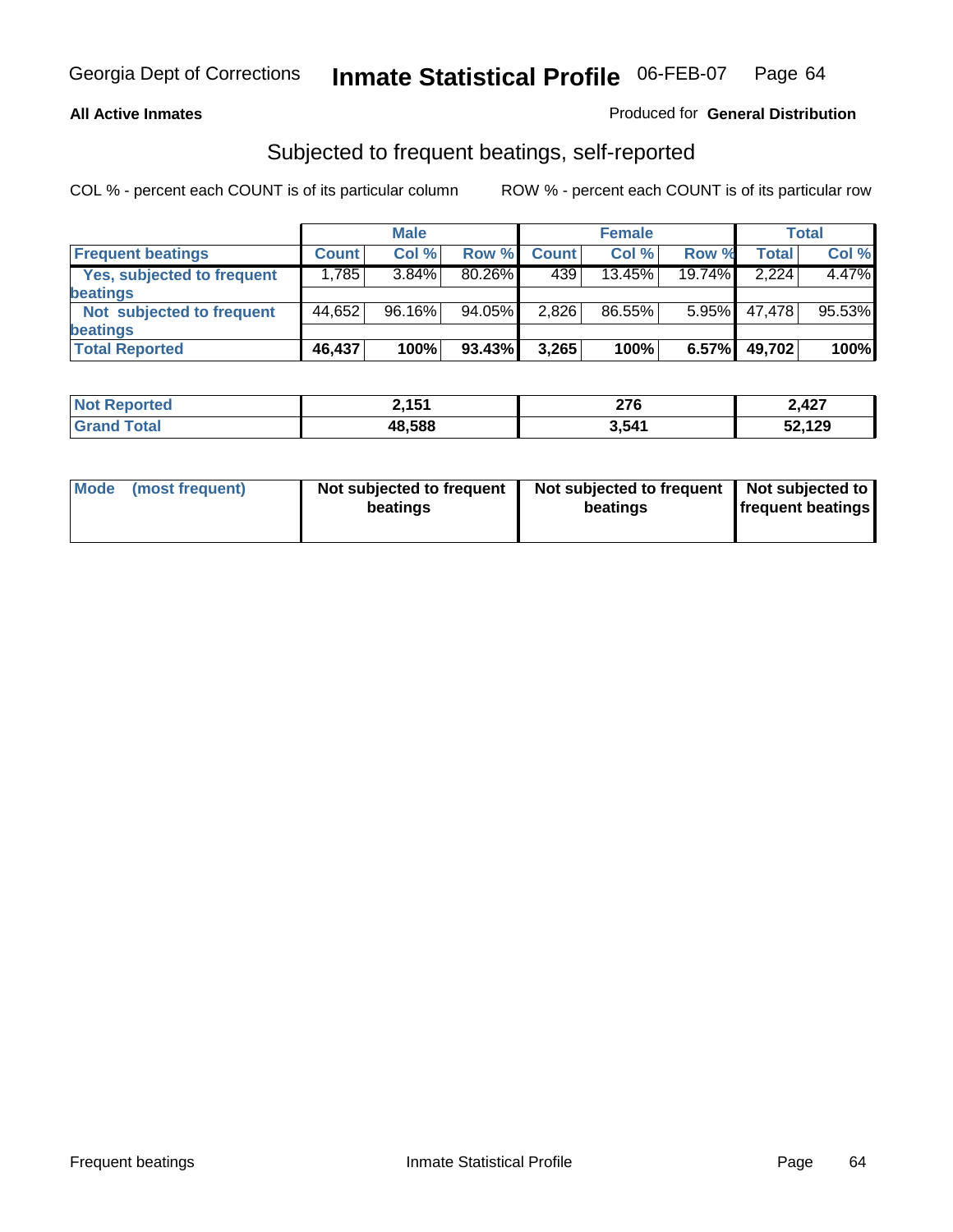#### **All Active Inmates**

### Produced for **General Distribution**

### Father absent during inmate's childhood

|                           | <b>Male</b>  |           | <b>Female</b> |              |        | Total    |              |        |
|---------------------------|--------------|-----------|---------------|--------------|--------|----------|--------------|--------|
| <b>Father Absent</b>      | <b>Count</b> | Col %     | Row %         | <b>Count</b> | Col%   | Row %    | Total        | Col %  |
| Yes, father was absent    | 22,935       | 49.39%    | 94.78%        | .264         | 38.71% | $5.22\%$ | 24.199       | 48.69% |
| No, father was not absent | 23,502       | $50.61\%$ | 92.15%        | 2,001        | 61.29% |          | 7.85% 25,503 | 51.31% |
| <b>Total Reported</b>     | 46,437       | 100%      | 93.43%        | 3,265        | 100%   | $6.57\%$ | 49,702       | 100%   |

| <b>Not Reported</b> | 2,151  | 276   | 2,427  |
|---------------------|--------|-------|--------|
| <b>Grand Total</b>  | 48,588 | 3,541 | 52,129 |

| Mode (most frequent) |  | 「No, father was not absent ┃No, father was not absent ┃No, father was not | absent |
|----------------------|--|---------------------------------------------------------------------------|--------|
|----------------------|--|---------------------------------------------------------------------------|--------|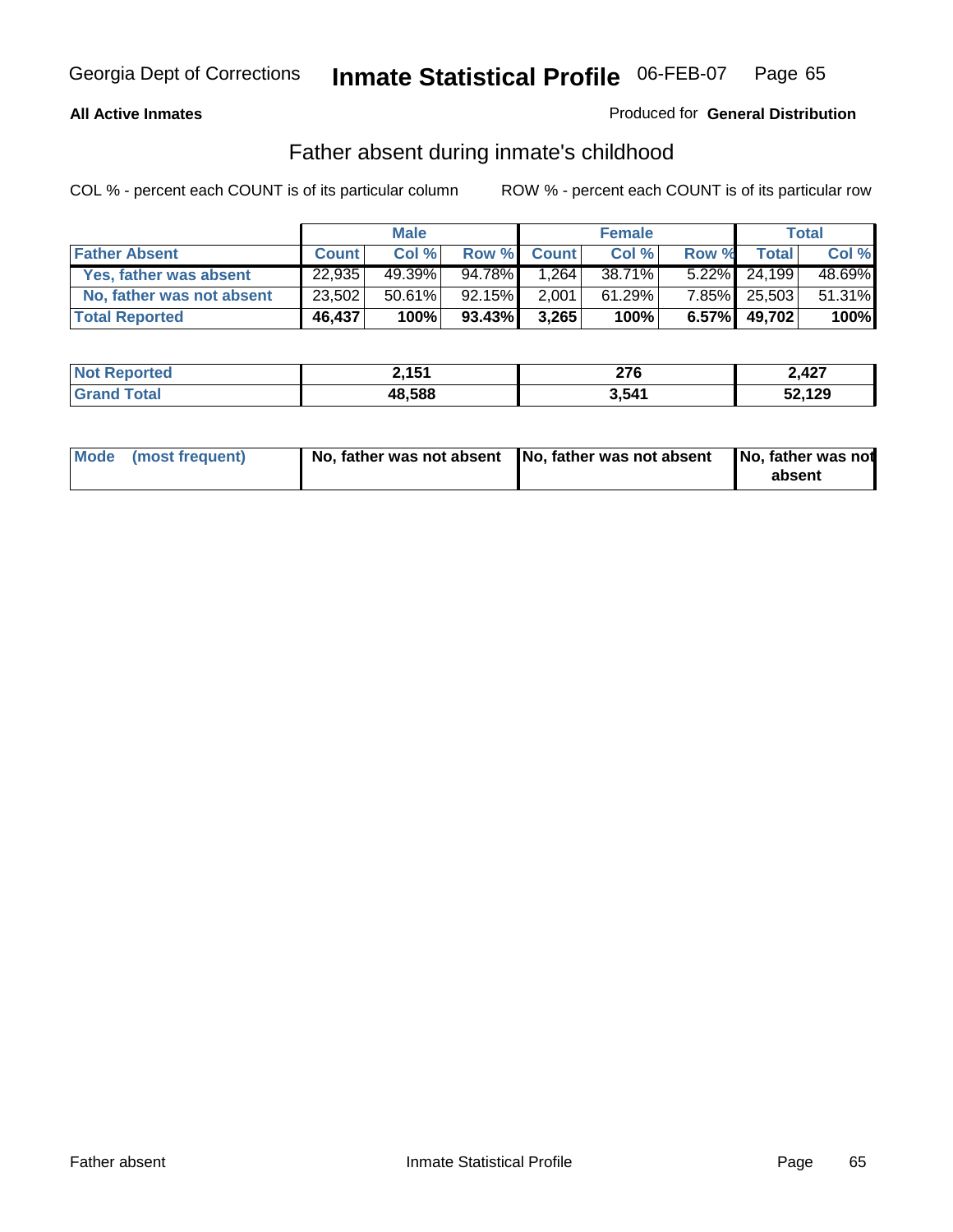#### **All Active Inmates**

### Produced for **General Distribution**

### Mother absent during inmate's childhood

|                           |              | <b>Male</b> |           |              | <b>Female</b> |          |        | Total  |
|---------------------------|--------------|-------------|-----------|--------------|---------------|----------|--------|--------|
| <b>Mother Absent</b>      | <b>Count</b> | Col %       | Row %     | <b>Count</b> | Col %         | Row %    | Total  | Col %  |
| Yes, mother was absent    | 6.064        | 13.06%      | 93.35%    | 4321         | 13.23%        | $6.65\%$ | 6.496  | 13.07% |
| No, mother was not absent | 40,373       | 86.94%      | $93.44\%$ | 2,833        | 86.77%        | $6.56\%$ | 43,206 | 86.93% |
| <b>Total Reported</b>     | 46,437       | 100%        | 93.43%    | 3,265        | 100%          | $6.57\%$ | 49,702 | 100%   |

| <b>Not Reported</b> | 2,151  | 276   | 2,427  |
|---------------------|--------|-------|--------|
| <b>Grand Total</b>  | 48,588 | 3,541 | 52,129 |

| Mode (most frequent) | No, mother was not absent   No, mother was not absent   No, mother was | not absent |
|----------------------|------------------------------------------------------------------------|------------|
|----------------------|------------------------------------------------------------------------|------------|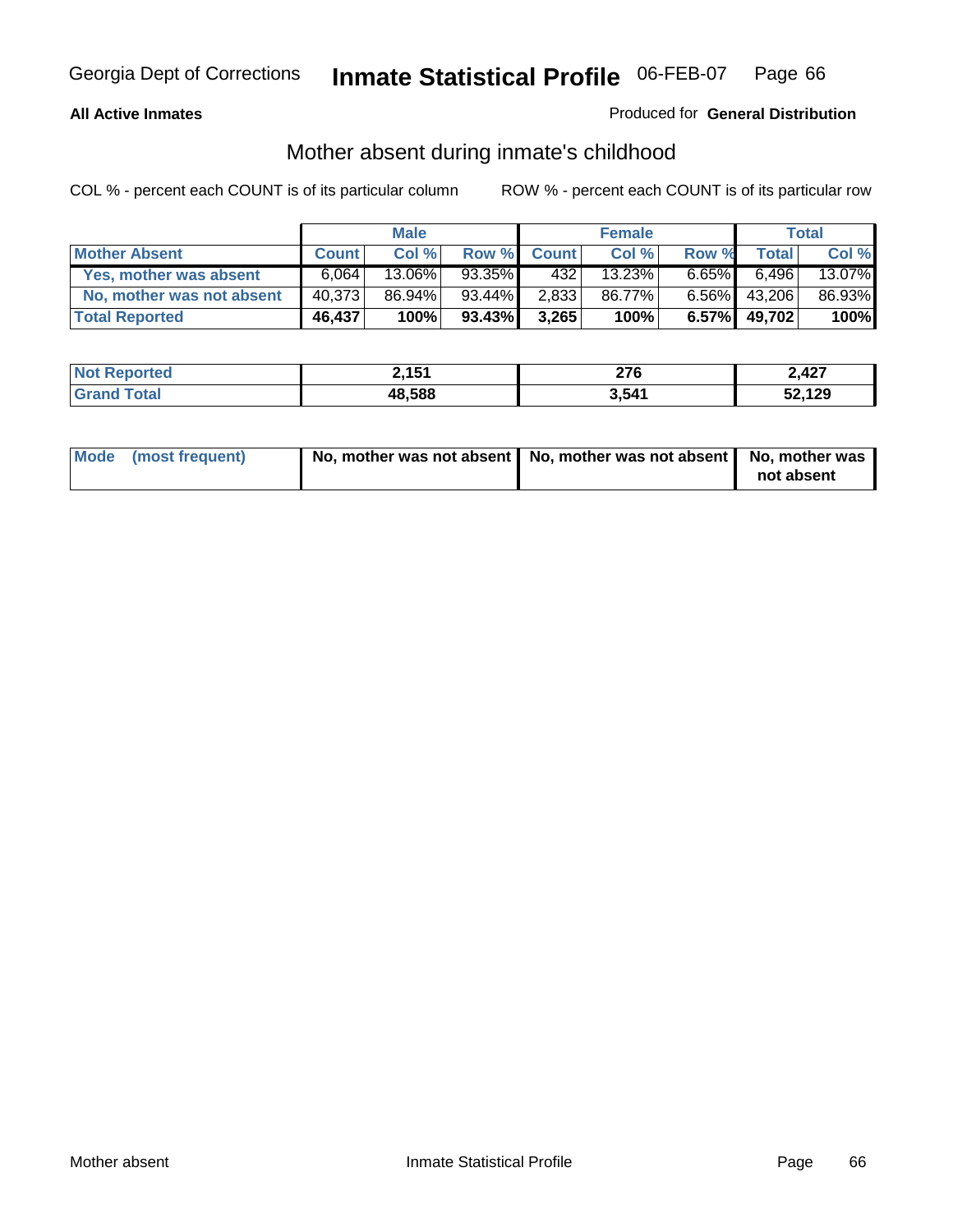#### **All Active Inmates**

#### Produced for **General Distribution**

# Number of prior Georgia incarcerations

|                                       |              | <b>Male</b> |        |              | <b>Female</b> |       |        | <b>Total</b> |
|---------------------------------------|--------------|-------------|--------|--------------|---------------|-------|--------|--------------|
| <b>Num of Prior GA Incarcerations</b> | <b>Count</b> | Col %       | Row %  | <b>Count</b> | Col %         | Row % | Total  | Col %        |
| $\bf{0}$                              | 27,734       | 57.08%      | 92.01% | 2,408        | 68.00%        | 7.99% | 30,142 | 57.82%       |
|                                       | 8,632        | 17.77%      | 93.92% | 559          | 15.79%        | 6.08% | 9,191  | 17.63%       |
|                                       | 4,877        | 10.04%      | 95.11% | 251          | 7.09%         | 4.89% | 5,128  | 9.84%        |
| 3                                     | 3,008        | 6.19%       | 95.52% | 141          | 3.98%         | 4.48% | 3.149  | 6.04%        |
|                                       | 1,928        | 3.97%       | 96.35% | 73           | 2.06%         | 3.65% | 2,001  | 3.84%        |
| 5                                     | 1,066        | 2.19%       | 95.69% | 48           | 1.36%         | 4.31% | 1,114  | 2.14%        |
| <b>More Than 5</b>                    | 1,343        | 2.76%       | 95.66% | 61           | 1.72%         | 4.34% | 1.404  | 2.69%        |
| <b>Total Reported</b>                 | 48,588       | 100%        | 93.21% | 3,541        | 100%          | 6.79% | 52,129 | 100%         |

| w              |        |      |        |
|----------------|--------|------|--------|
| . 625<br>_____ | 48.588 | .541 | 52,129 |

| Mean (average)       | l.O2 | .69 | 1.00 |
|----------------------|------|-----|------|
| Median (middle)      |      |     |      |
| Mode (most frequent) |      |     |      |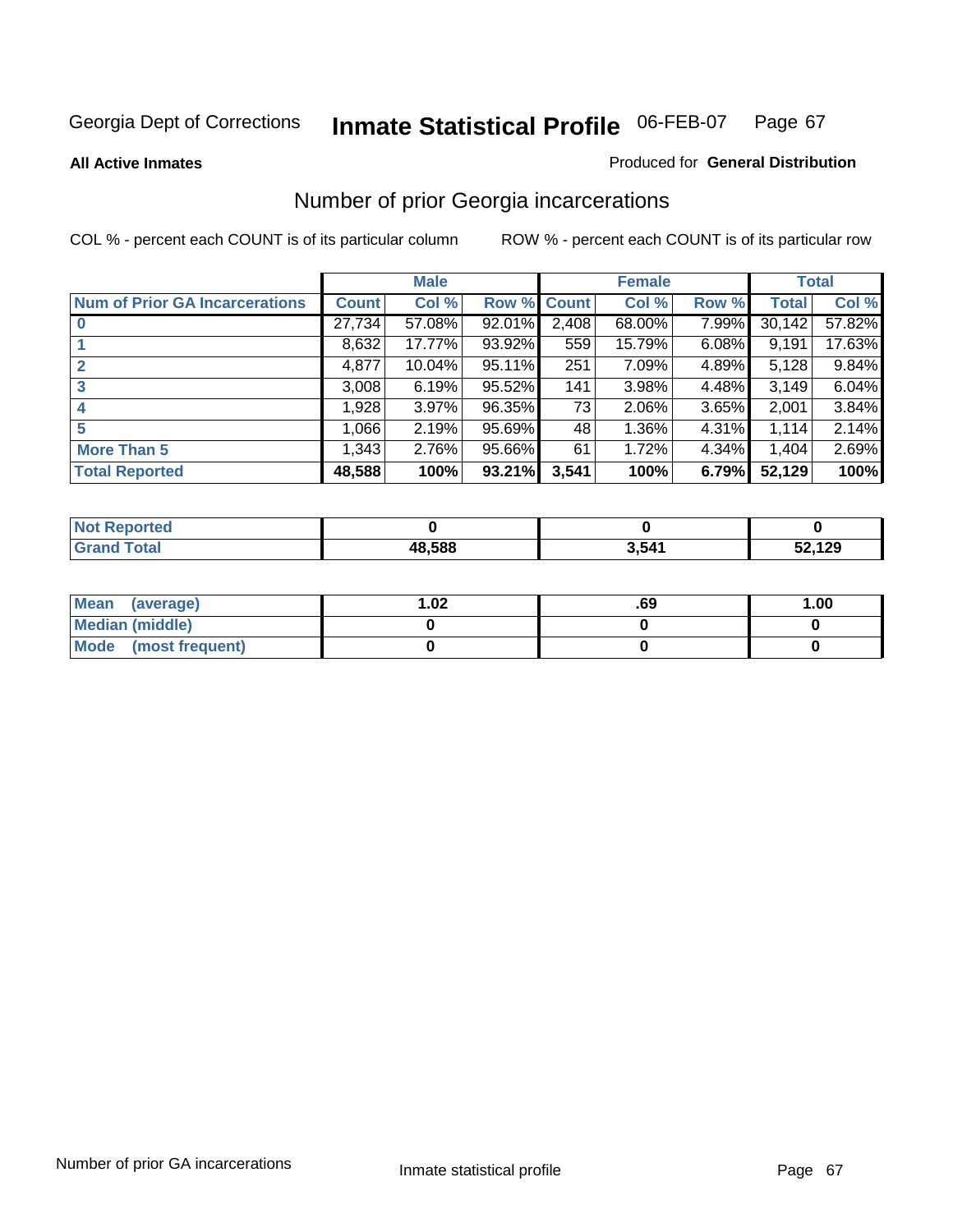#### **All Active Inmates**

#### Produced for **General Distribution**

### Prison sentence in years

COL % - percent each COUNT is of its particular column ROW % - percent each COUNT is of its particular row

|                                 |              | <b>Male</b> |         |              | <b>Female</b> |        |                    | <b>Total</b> |
|---------------------------------|--------------|-------------|---------|--------------|---------------|--------|--------------------|--------------|
| <b>Prison Sentence In Years</b> | <b>Count</b> | Col %       | Row %   | <b>Count</b> | Col %         | Row %  | <b>Total</b>       | Col %        |
| $0 - 1$                         | 2,167        | 4.46%       | 88.49%  | 282          | 7.96%         | 11.51% | 2,449              | 4.70%        |
| $1.1 - 2$                       | 3,628        | 7.47%       | 87.82%  | 503          | 14.21%        | 12.18% | 4,131              | 7.92%        |
| $2.1 - 3$                       | 3,818        | 7.86%       | 89.25%  | 460          | 12.99%        | 10.75% | 4,278              | 8.21%        |
| $3.1 - 4$                       | 2,709        | 5.58%       | 90.60%  | 281          | 7.94%         | 9.40%  | $\overline{2,}990$ | 5.74%        |
| $4.1 - 5$                       | 4,957        | 10.20%      | 91.31%  | 472          | 13.33%        | 8.69%  | 5,429              | 10.41%       |
| $5.1 - 6$                       | 2,066        | 4.25%       | 92.56%  | 166          | 4.69%         | 7.44%  | 2,232              | 4.28%        |
| $6.1 - 7$                       | 1,964        | 4.04%       | 93.79%  | 130          | 3.67%         | 6.21%  | 2,094              | 4.02%        |
| $7.1 - 8$                       | 1,800        | 3.70%       | 93.85%  | 118          | 3.33%         | 6.15%  | 1,918              | 3.68%        |
| $8.1 - 9$                       | 737          | 1.52%       | 93.77%  | 49           | 1.38%         | 6.23%  | 786                | 1.51%        |
| $9.1 - 10$                      | 6,120        | 12.60%      | 94.59%  | 350          | 9.88%         | 5.41%  | 6,470              | 12.41%       |
| $10.1 - 12$                     | 2,305        | 4.74%       | 95.45%  | 110          | 3.11%         | 4.55%  | 2,415              | 4.63%        |
| $12.1 - 15$                     | 3,452        | 7.10%       | 96.00%  | 144          | 4.07%         | 4.00%  | 3,596              | 6.90%        |
| $15.1 - 20$                     | 3,450        | 7.10%       | 96.56%  | 123          | 3.47%         | 3.44%  | 3,573              | 6.85%        |
| 20.1 - Over                     | 2,701        | 5.56%       | 97.72%  | 63           | 1.78%         | 2.28%  | 2,764              | 5.30%        |
| <b>Life</b>                     | 6,168        | 12.69%      | 95.61%  | 283          | 7.99%         | 4.39%  | 6,451              | 12.38%       |
| <b>Life Without Parole</b>      | 443          | 0.91%       | 98.66%  | 6            | 0.17%         | 1.34%  | 449                | 0.86%        |
| <b>Death</b>                    | 100          | 0.21%       | 99.01%  |              | 0.03%         | 0.99%  | 101                | 0.19%        |
| <b>Youthful Offenders</b>       | 3            | 0.01%       | 100.00% |              |               |        | 3                  | 0.01%        |
| <b>Total Reported</b>           | 48,588       | 100%        | 93.21%  | 3,541        | 100%          | 6.79%  | 52,129             | 100%         |

| Reported<br>I NOT               |        |       |        |
|---------------------------------|--------|-------|--------|
| <b>Total</b><br>. Gr $\epsilon$ | 48.588 | 3,541 | 52,129 |

#### **Determinate (numeric) sentences only**

| Mear | тапе.<br>-- | $-2$<br>$J - I$ | . | $\sim$<br>9.04 |
|------|-------------|-----------------|---|----------------|
|      |             |                 |   |                |

**All sentences (including determinate), with life, life without parole, and death sentences figured at 45 years**

| $-$                                              |           |           |  |
|--------------------------------------------------|-----------|-----------|--|
| -<br>J.ZJ<br>$-1.4$<br>. <b>.</b><br>___<br>____ | <b>Me</b> | . .<br>ıл |  |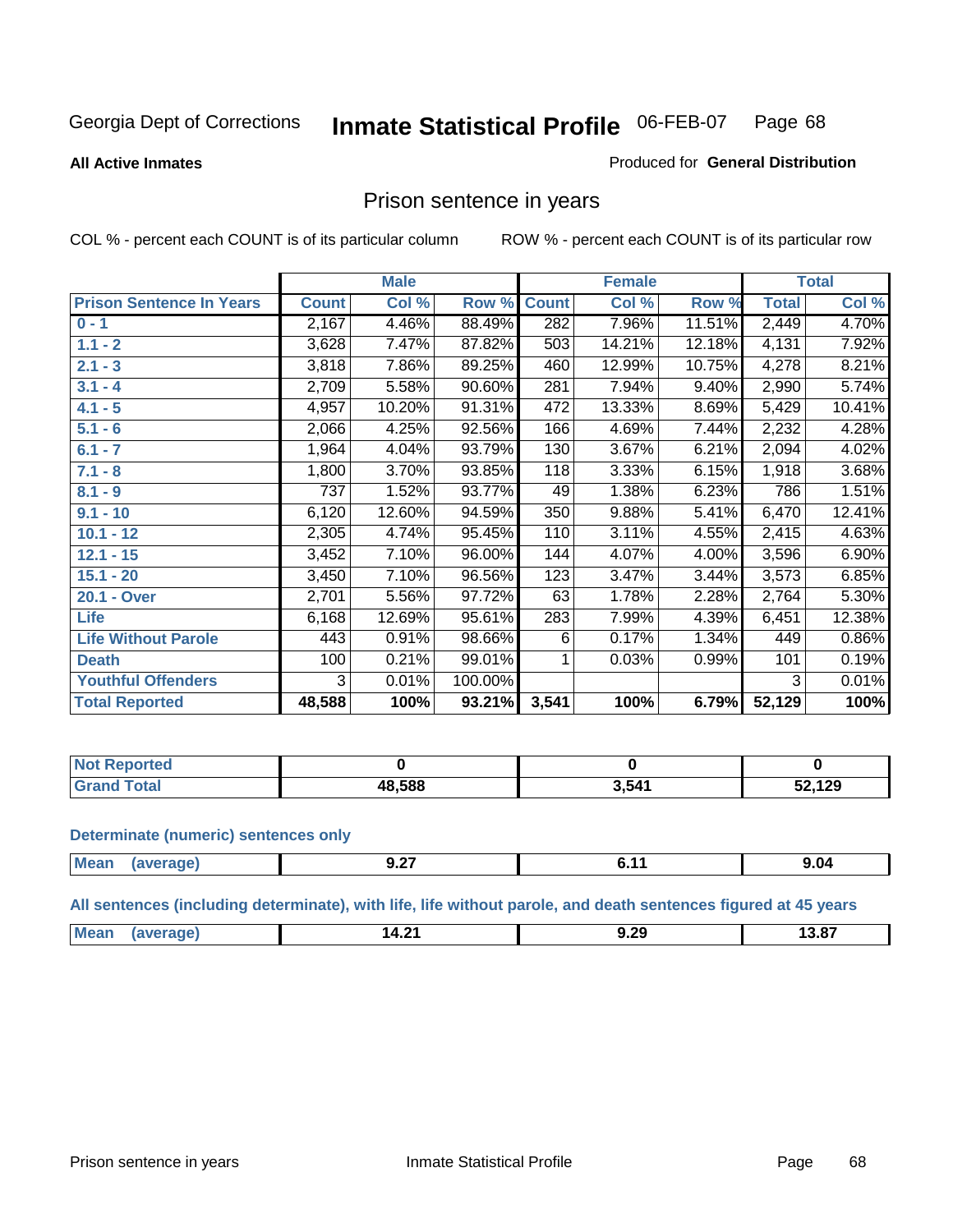**All Active Inmates**

#### Produced for **General Distribution**

### Primary offense, broken out into felonies vs misdemeanors

COL % - percent each COUNT is of its particular column ROW % - percent each COUNT is of its particular row

|                                  |              | <b>Male</b> |                    |       | <b>Female</b> |          |              | Total  |
|----------------------------------|--------------|-------------|--------------------|-------|---------------|----------|--------------|--------|
| <b>Felonies and Misdemeanors</b> | <b>Count</b> | Col %       | <b>Row % Count</b> |       | Col %         | Row %    | <b>Total</b> | Col %  |
| <b>Felonies</b>                  | 47.667       | $99.99\%$   | 93.31%             | 3.420 | 99.97%        | $6.69\%$ | 51.087       | 99.99% |
| <b>Misdemeanors</b>              |              | $.01\%$     | 83.33%             |       | $.03\%$       | 16.67%   |              | .01%   |

| <b>Not</b>   | 04 C   | ^^^         | 1036   |
|--------------|--------|-------------|--------|
| <b>orted</b> | JIV    | 1 Z U       |        |
| Grs          | 48.588 | 7700<br>-34 | 52,129 |

 **Total Reported 47,672 100% 93.3% 3,421 100% 6.7% 51,093 100%** 

| Mode (most frequent) | elonies | elonies | Nonies |
|----------------------|---------|---------|--------|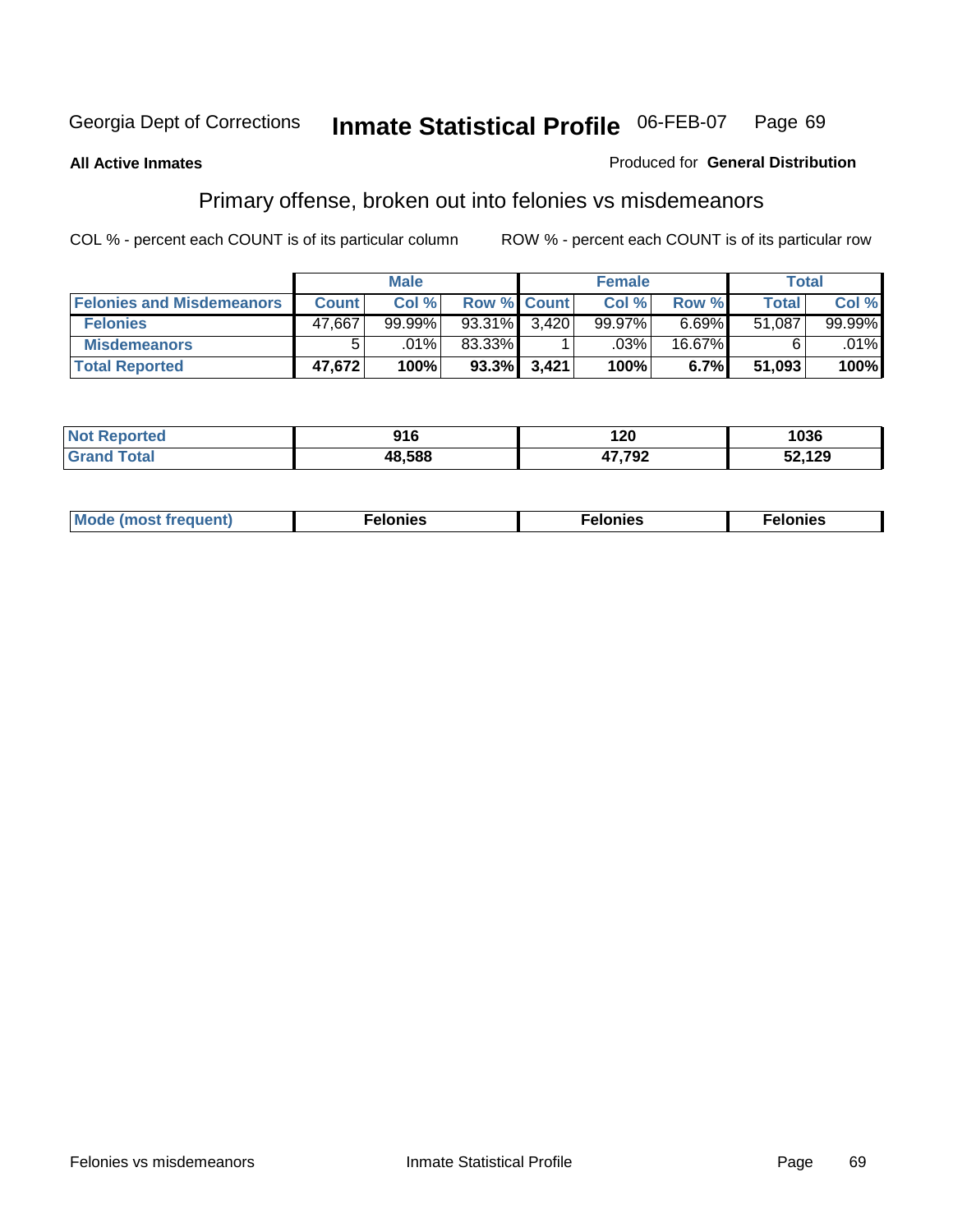#### **All Active Inmates**

#### Produced for **General Distribution**

### Primary offense, broken out into six broad crime categories

|                                  |              | <b>Male</b> |             |       | <b>Female</b> |          |              | <b>Total</b> |
|----------------------------------|--------------|-------------|-------------|-------|---------------|----------|--------------|--------------|
| <b>Crime Categories</b>          | <b>Count</b> | Col %       | Row % Count |       | Col %         | Row %    | <b>Total</b> | Col %        |
| <b>Violent</b>                   | 21,109       | 44.28%      | 94.36%      | 1,261 | 36.86%        | 5.64%    | 22,370       | 43.78%       |
| <b>Sex Crime</b><br>$\mathbf{2}$ | 7,162        | 15.02%      | 98.64%      | 99    | 2.89%         | 1.36%    | 7,261        | 14.21%       |
| $\mathbf{3}$<br><b>Property</b>  | 9,127        | 19.15%      | 89.12%      | 1,114 | 32.56%        | 10.88%   | 10,241       | 20.04%       |
| <b>Drug</b><br>4                 | 7,798        | 16.36%      | 90.47%      | 821   | 24.00%        | $9.53\%$ | 8,619        | 16.87%       |
| <b>Habit/DUI</b><br>5            | 170          | $.36\%$     | 96.05%      |       | .20%          | 3.95%    | 177          | .35%         |
| <b>Other</b><br>6                | 2,306        | 4.84%       | 95.09%      | 119   | 3.48%         | 4.91%    | 2,425        | 4.75%        |
| <b>Total Reported</b>            | 47,672       | 100%        | 93.3%       | 3,421 | 100%          | 6.7%     | 51,093       | 100%         |

| orted<br>N  | 01c<br>ס ו ש | 120   | 1036   |
|-------------|--------------|-------|--------|
| <b>otal</b> | 48,588       | 3.541 | 52,129 |

|  | <b>Mou</b><br>--- | .<br>วlent | ---<br>olent | ≀lent<br>-------- |
|--|-------------------|------------|--------------|-------------------|
|--|-------------------|------------|--------------|-------------------|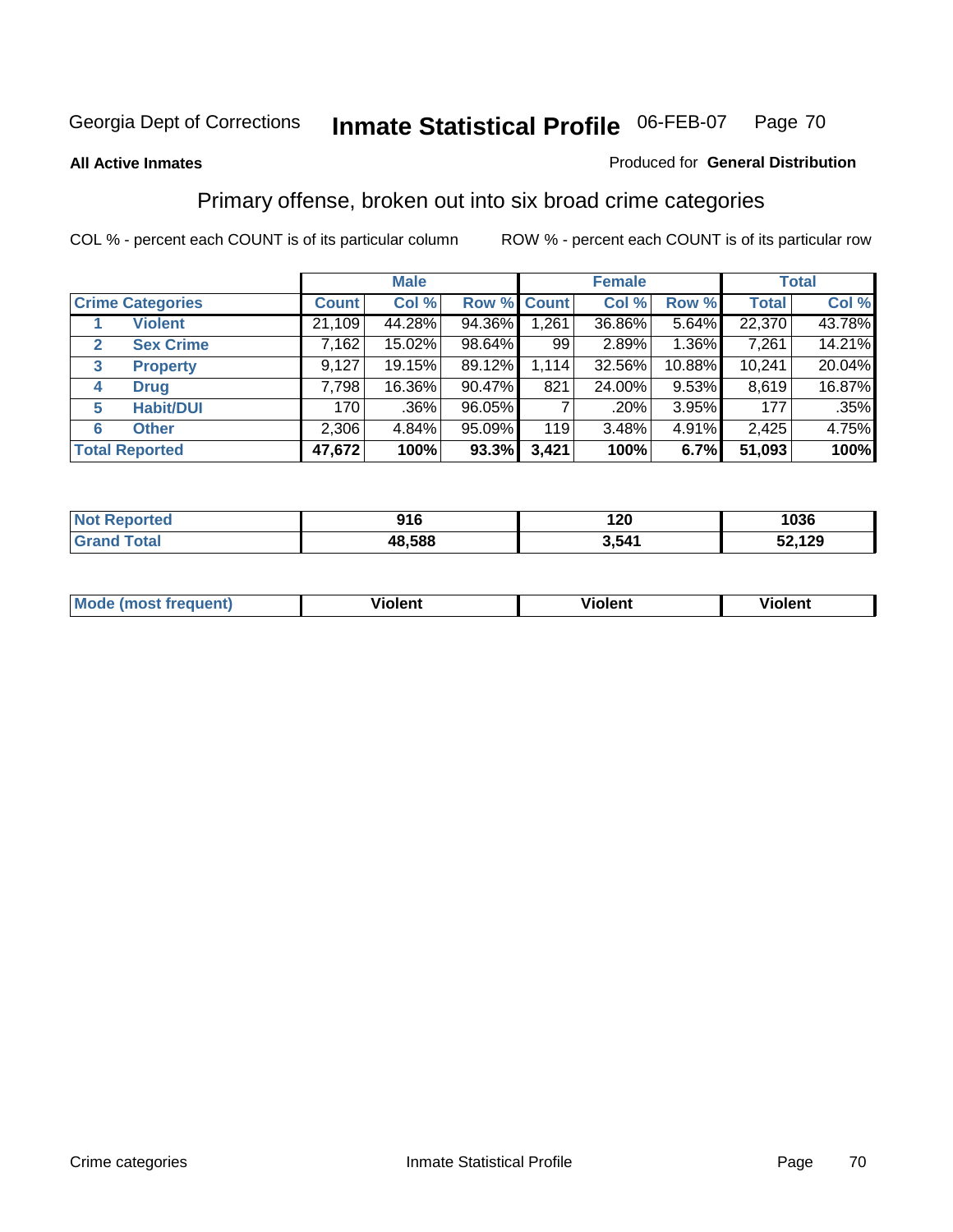#### **All Active Inmates**

### Produced for **General Distribution**

# Primary offense, detailed offense code

|      |                                            |                  | <b>Male</b> |         |                 | <b>Female</b> |         |                  | <b>Total</b> |
|------|--------------------------------------------|------------------|-------------|---------|-----------------|---------------|---------|------------------|--------------|
|      | <b>Primary Offense</b>                     | <b>Count</b>     | Col %       | Row %   | <b>Count</b>    | Col %         | Row %   | <b>Total</b>     | Col %        |
| 25   | <b>Simple Battery</b>                      |                  |             |         | 1 <sup>1</sup>  | .03%          | 100.00% | $\mathbf 1$      | .01%         |
| 71   | <b>Viol Motor Veh Law</b>                  | 1                | .01%        | 100.00% |                 |               |         | 1                | .01%         |
| 72   | <b>Dui</b>                                 | 1                | .01%        | 100.00% |                 |               |         | 1                | .01%         |
| 73   | <b>Obstr Of Law Enf Officer</b>            | $\overline{2}$   | .01%        | 100.00% |                 |               |         | $\overline{2}$   | .01%         |
| 169  | <b>Methamphetamine</b>                     | 1                | .01%        | 100.00% |                 |               |         | 1                | .01%         |
|      | <b>Misdemnor</b>                           |                  |             |         |                 |               |         |                  |              |
| 1100 | <b>Misc Homicide Offense</b>               | $\overline{14}$  | .03%        | 93.33%  | 1               | .03%          | 6.67%   | 15               | .03%         |
| 1101 | <b>Murder</b>                              | 4,530            | 9.50%       | 94.45%  | 266             | 7.78%         | 5.55%   | 4,796            | 9.39%        |
| 1102 | <b>Voluntary Manslaughter</b>              | 1,044            | 2.19%       | 88.25%  | 139             | 4.06%         | 11.75%  | 1,183            | 2.32%        |
| 1103 | <b>Involuntary</b>                         | $\overline{119}$ | .25%        | 86.23%  | $\overline{19}$ | .56%          | 13.77%  | 138              | .27%         |
|      | <b>Manslaughter</b>                        |                  |             |         |                 |               |         |                  |              |
| 1120 | <b>Reckless Abandonment</b>                | 1                | .01%        | 100.00% |                 |               |         | 1                | .01%         |
| 1121 | <b>Feticide</b>                            | $\overline{3}$   | .01%        | 100.00% |                 |               |         | $\overline{3}$   | .01%         |
| 1123 | <b>Vehicular Homicide</b>                  | 328              | .69%        | 90.11%  | $\overline{36}$ | 1.05%         | 9.89%   | 364              | .71%         |
| 1125 | <b>Conceal Death Of</b><br><b>Another</b>  | 13               | .03%        | 92.86%  | 1               | .03%          | 7.14%   | 14               | .03%         |
| 1127 | <b>Mistreatment Of Dead</b>                | 1                | .01%        | 100.00% |                 |               |         | 1                | .01%         |
|      | <b>Body</b>                                |                  |             |         |                 |               |         |                  |              |
| 1190 | <b>Atmpt Murder</b>                        | 4                | .01%        | 66.67%  | $\overline{2}$  | .06%          | 33.33%  | 6                | .01%         |
| 1191 | <b>Murder, Conspire To</b>                 | $\overline{5}$   | .01%        | 100.00% |                 |               |         | $\overline{5}$   | .01%         |
|      | <b>Commit</b>                              |                  |             |         |                 |               |         |                  |              |
| 1300 | <b>Misc Assault/Battery</b>                | $\overline{37}$  | .08%        | 94.87%  | $\overline{2}$  | .06%          | 5.13%   | 39               | .08%         |
| 1301 | <b>Family Violence Battery</b>             | $\overline{72}$  | .15%        | 97.30%  | $\overline{2}$  | .06%          | 2.70%   | 74               | .14%         |
| 1302 | <b>Aggrav Assault</b>                      | 4,342            | 9.11%       | 94.56%  | 250             | 7.31%         | 5.44%   | 4,592            | 8.99%        |
| 1303 | <b>Atmpt Aggrav Assault</b>                | $\overline{4}$   | .01%        | 80.00%  | 1               | .03%          | 20.00%  | $\overline{5}$   | .01%         |
| 1305 | <b>Aggrav Battery</b>                      | $\overline{723}$ | 1.52%       | 93.29%  | 52              | 1.52%         | 6.71%   | $\overline{775}$ | 1.52%        |
| 1306 | <b>Misc Family Violence</b>                | 1                | .01%        | 100.00% |                 |               |         | 1                | .01%         |
| 1307 | <b>Terrorist Threats &amp; Acts</b>        | 321              | .67%        | 95.82%  | 14              | .41%          | 4.18%   | 335              | .66%         |
| 1308 | <b>False Imprisonment</b>                  | 165              | .35%        | 95.93%  | $\overline{7}$  | .20%          | 4.07%   | 172              | .34%         |
| 1311 | <b>Kidnapping</b>                          | 1,391            | 2.92%       | 97.41%  | $\overline{37}$ | 1.08%         | 2.59%   | 1,428            | 2.79%        |
| 1312 | <b>Interference With</b>                   | 4                | .01%        | 100.00% |                 |               |         | 4                | .01%         |
|      | <b>Custody</b>                             |                  |             |         |                 |               |         |                  |              |
| 1314 | <b>Aggrav Assault Peace</b>                | $\overline{312}$ | .65%        | 96.59%  | 11              | $32\%$        | 3.41%   | 323              | .63%         |
| 1315 | <b>Ofcr</b><br><b>Aggrav Battery Peace</b> | 13               | .03%        | 92.86%  | 1               | .03%          | 7.14%   | 14               | .03%         |
|      | <b>Ofcr</b>                                |                  |             |         |                 |               |         |                  |              |
| 1316 | <b>Simple Battery</b>                      | 4                | .01%        | 80.00%  | 1               | .03%          | 20.00%  | 5                | .01%         |
| 1317 | <b>Reck Cond Infected</b>                  | $\overline{6}$   | .01%        | 75.00%  | $\overline{2}$  | .06%          | 25.00%  | 8                | .02%         |
|      | <b>Person</b>                              |                  |             |         |                 |               |         |                  |              |
| 1318 | <b>Injury By Vehicle</b>                   | 67               | .14%        | 89.33%  | 8               | .23%          | 10.67%  | 75               | .15%         |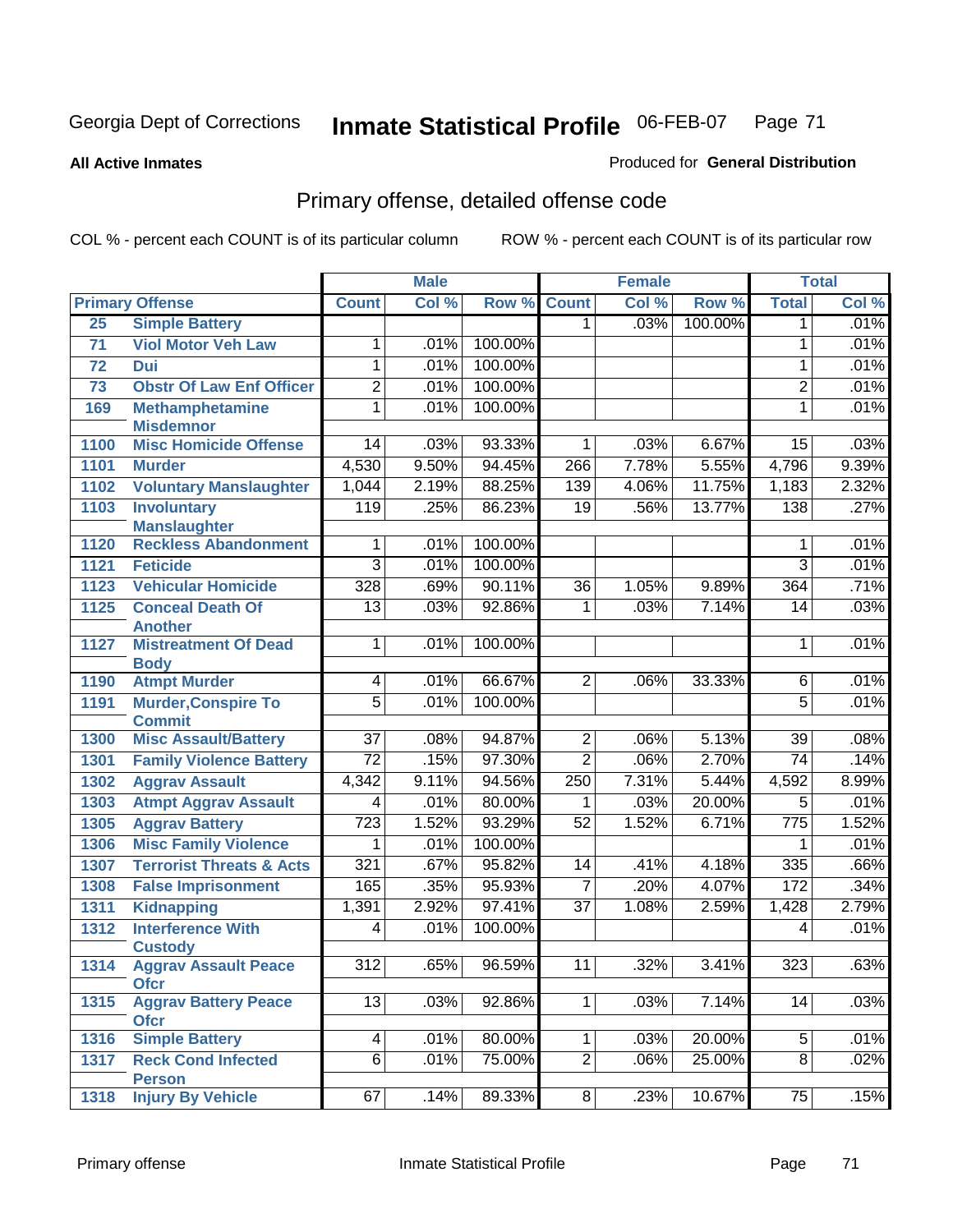**All Active Inmates**

#### Produced for **General Distribution**

# Primary offense, detailed offense code

|      |                                            |                 | <b>Male</b> |         |                 | <b>Female</b> |         |                 | <b>Total</b> |
|------|--------------------------------------------|-----------------|-------------|---------|-----------------|---------------|---------|-----------------|--------------|
|      | <b>Primary Offense</b>                     | <b>Count</b>    | Col %       | Row %   | <b>Count</b>    | Col %         | Row %   | <b>Total</b>    | Col %        |
| 1320 | <b>Stalking</b>                            | $\overline{3}$  | .01%        | 100.00% |                 |               |         | $\overline{3}$  | .01%         |
| 1321 | <b>Aggrav Stalking</b>                     | 280             | .59%        | 96.55%  | 10              | .29%          | 3.45%   | 290             | .57%         |
| 1390 | <b>Atmpt Kidnap</b>                        | $\overline{2}$  | .01%        | 100.00% |                 |               |         | $\overline{2}$  | .01%         |
| 1400 | <b>Arson Misc</b>                          | $\overline{2}$  | .01%        | 66.67%  | 1               | .03%          | 33.33%  | $\overline{3}$  | .01%         |
| 1401 | <b>Arson 1st Degree</b>                    | $\overline{92}$ | .19%        | 84.40%  | $\overline{17}$ | .50%          | 15.60%  | 109             | .21%         |
| 1402 | <b>Arson 2nd Degree</b>                    | $\overline{12}$ | .03%        | 100.00% |                 |               |         | $\overline{12}$ | .02%         |
| 1403 | <b>Arson 3rd Degree</b>                    | $\overline{2}$  | .01%        | 100.00% |                 |               |         | $\overline{2}$  | .01%         |
| 1501 | <b>Crmnl Damage 1st</b>                    | $\overline{26}$ | .05%        | 92.86%  | $\overline{2}$  | .06%          | 7.14%   | $\overline{28}$ | .05%         |
| 1502 | <b>Degree</b><br><b>Crmnl Damage 2nd</b>   | $\overline{78}$ | .16%        | 97.50%  | $\overline{2}$  | .06%          | 2.50%   | 80              | .16%         |
|      | <b>Degree</b>                              |                 |             |         |                 |               |         |                 |              |
| 1506 | <b>Alter Id</b>                            | $\overline{6}$  | .01%        | 100.00% |                 |               |         | $6\overline{6}$ | .01%         |
| 1601 | <b>Burglary</b>                            | 4,880           | 10.24%      | 96.21%  | 192             | 5.61%         | 3.79%   | 5,072           | 9.93%        |
| 1602 | <b>Poss Burglar Tools</b>                  | 42              | .09%        | 95.45%  | $\overline{2}$  | .06%          | 4.55%   | 44              | .09%         |
| 1690 | <b>Atmpt Burglary</b>                      | $\overline{31}$ | .07%        | 96.88%  | $\overline{1}$  | .03%          | 3.13%   | $\overline{32}$ | .06%         |
| 1700 | <b>Misc Forgery</b>                        | $\overline{1}$  | .01%        | 50.00%  | 1               | .03%          | 50.00%  | $\overline{2}$  | .01%         |
| 1701 | <b>Forgery 1st Degree</b>                  | 1,101           | 2.31%       | 72.15%  | 425             | 12.42%        | 27.85%  | 1,526           | 2.99%        |
| 1702 | <b>Forgery 2nd Degree</b>                  | 39              | .08%        | 72.22%  | $\overline{15}$ | .44%          | 27.78%  | 54              | .11%         |
| 1704 | <b>Bad Checks</b>                          | $\overline{9}$  | .02%        | 64.29%  | 5               | .15%          | 35.71%  | 14              | .03%         |
| 1751 | <b>Theft Credit Card</b>                   | $\overline{26}$ | .05%        | 78.79%  | $\overline{7}$  | .20%          | 21.21%  | $\overline{33}$ | .06%         |
| 1753 | <b>Fraudulent Credit Card</b>              | 63              | .13%        | 74.12%  | $\overline{22}$ | .64%          | 25.88%  | 85              | .17%         |
| 1756 | <b>Financial Identity Fraud</b>            | $\overline{36}$ | .08%        | 58.06%  | 26              | .76%          | 41.94%  | 62              | .12%         |
| 1759 | <b>Telecommunications</b>                  | $\overline{2}$  | .01%        | 100.00% |                 |               |         | $\overline{2}$  | .01%         |
|      | <b>Fraud</b>                               |                 |             |         |                 |               |         |                 |              |
| 1761 | <b>Computer Theft</b>                      | $\overline{5}$  | .01%        | 55.56%  | 4               | .12%          | 44.44%  | $\overline{9}$  | .02%         |
| 1762 | <b>Computer Trespass</b>                   | $\overline{3}$  | .01%        | 100.00% |                 |               |         | $\overline{3}$  | .01%         |
| 1790 | <b>Atmpt Forgery</b>                       | $\overline{1}$  | .01%        | 100.00% |                 |               |         | $\overline{1}$  | .01%         |
| 1796 | <b>Fraudulent Access</b><br><b>Compute</b> |                 |             |         | 1               | .03%          | 100.00% | 1               | .01%         |
| 1799 | <b>Misc Fraud</b>                          | 14              | .03%        | 63.64%  | $\overline{8}$  | .23%          | 36.36%  | $\overline{22}$ | .04%         |
| 1802 | <b>Theft By Taking</b>                     | 867             | 1.82%       | 87.84%  | 120             | 3.51%         | 12.16%  | 987             | 1.93%        |
| 1803 | <b>Theft By Deception</b>                  | 41              | .09%        | 80.39%  | $\overline{10}$ | .29%          | 19.61%  | 51              | .10%         |
| 1805 | <b>Theft Of Lost Property</b>              | $\overline{2}$  | .01%        | 66.67%  | $\mathbf{1}$    | .03%          | 33.33%  | $\overline{3}$  | .01%         |
| 1806 | <b>Theft By Rec Stolen Prop</b>            | 904             | 1.90%       | 94.26%  | $\overline{55}$ | 1.61%         | 5.74%   | 959             | 1.88%        |
| 1807 | <b>Theft Of Services</b>                   | 5               | .01%        | 100.00% |                 |               |         | 5               | .01%         |
| 1808 | <b>Theft By Conversion</b>                 | $\overline{32}$ | .07%        | 80.00%  | 8               | .23%          | 20.00%  | 40              | .08%         |
| 1812 | <b>Atmpt Theft By Taking</b>               | 8               | .02%        | 100.00% |                 |               |         | 8               | .02%         |
| 1813 | <b>Theft Motorveh Or Part</b>              | 144             | .30%        | 92.90%  | 11              | .32%          | 7.10%   | 155             | $.30\%$      |
| 1815 | <b>Theft Bring Prop In State</b>           | 14              | .03%        | 100.00% |                 |               |         | 14              | .03%         |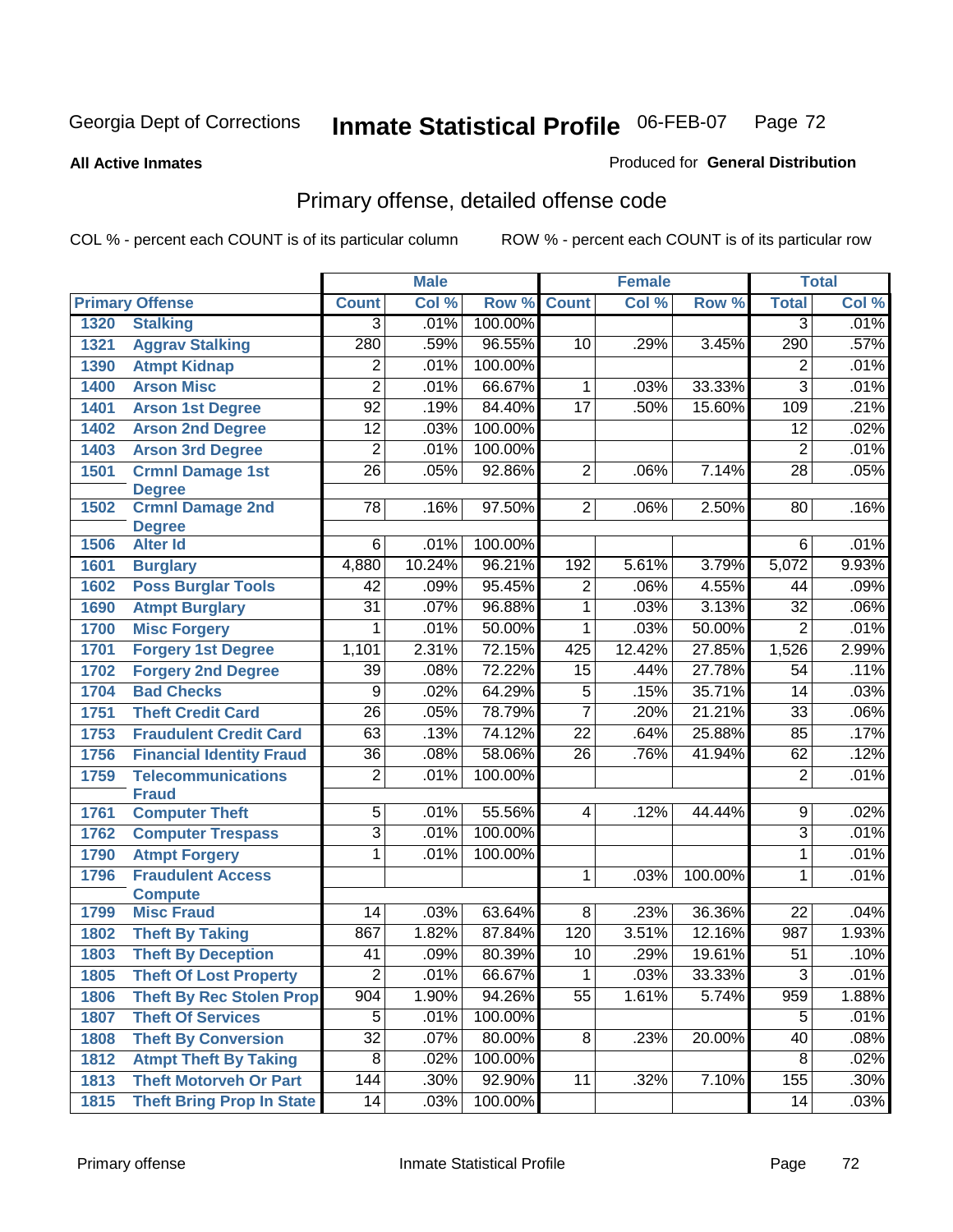**All Active Inmates**

### Produced for **General Distribution**

# Primary offense, detailed offense code

|      |                                           |                  | <b>Male</b> |         |                 | <b>Female</b> |         |                  | <b>Total</b> |
|------|-------------------------------------------|------------------|-------------|---------|-----------------|---------------|---------|------------------|--------------|
|      | <b>Primary Offense</b>                    | <b>Count</b>     | Col %       | Row %   | <b>Count</b>    | Col %         | Row %   | <b>Total</b>     | Col %        |
| 1816 | <b>Theft Recv Prop Out</b>                | $\overline{5}$   | .01%        | 100.00% |                 |               |         | $\overline{5}$   | .01%         |
|      | <b>State</b>                              |                  |             |         |                 |               |         |                  |              |
| 1821 | <b>Theft By Shoplifting</b>               | $\overline{412}$ | .86%        | 73.05%  | 152             | 4.44%         | 26.95%  | 564              | 1.10%        |
| 1880 | <b>Entering Vehicle</b>                   | 147              | .31%        | 98.00%  | $\overline{3}$  | .09%          | 2.00%   | 150              | .29%         |
| 1901 | <b>Robbery</b>                            | 1,813            | 3.80%       | 93.65%  | 123             | 3.60%         | 6.35%   | 1,936            | 3.79%        |
| 1902 | <b>Armed Robbery</b>                      | 4,591            | 9.63%       | 97.23%  | 131             | 3.83%         | 2.77%   | 4,722            | 9.24%        |
| 1903 | <b>Robbery By Force</b>                   | 159              | .33%        | 91.38%  | $\overline{15}$ | .44%          | 8.62%   | 174              | .34%         |
| 1904 | <b>Robbery By Intimidation</b>            | 239              | .50%        | 91.92%  | $\overline{21}$ | .61%          | 8.08%   | 260              | .51%         |
| 1905 | <b>Robbery By Sudden</b><br><b>Snatch</b> | 121              | .25%        | 89.63%  | $\overline{14}$ | .41%          | 10.37%  | 135              | .26%         |
| 1911 | <b>Hijacking Motor Vehicle</b>            | $\overline{35}$  | .07%        | 97.22%  | $\overline{1}$  | .03%          | 2.78%   | 36               | .07%         |
| 1991 | <b>Atmpt Robbery</b>                      | $\overline{34}$  | .07%        | 91.89%  | $\overline{3}$  | .09%          | 8.11%   | $\overline{37}$  | .07%         |
| 1992 | <b>Atmpt Armed Robbery</b>                | $\overline{55}$  | .12%        | 87.30%  | $\overline{8}$  | .23%          | 12.70%  | 63               | .12%         |
| 2000 | <b>Misc Sexual Offense</b>                | 66               | .14%        | 100.00% |                 |               |         | 66               | .13%         |
| 2001 | <b>Rape</b>                               | 1,810            | 3.80%       | 99.72%  | $\overline{5}$  | .15%          | .28%    | 1,815            | 3.55%        |
| 2002 | <b>Sodomy</b>                             | $\overline{15}$  | .03%        | 100.00% |                 |               |         | $\overline{15}$  | .03%         |
| 2003 | <b>Aggrav Sodomy</b>                      | $\overline{226}$ | .47%        | 99.12%  | $\overline{2}$  | .06%          | .88%    | $\overline{228}$ | .45%         |
| 2006 | <b>Incest</b>                             | 154              | .32%        | 96.86%  | $\overline{5}$  | .15%          | 3.14%   | 159              | .31%         |
| 2007 | <b>Bigamy</b>                             |                  |             |         | $\overline{1}$  | .03%          | 100.00% | 1                | .01%         |
| 2009 | <b>Aggrav Sexual Battery</b>              | 134              | .28%        | 98.53%  | $\overline{2}$  | .06%          | 1.47%   | 136              | .27%         |
| 2016 | <b>Pimping A Minor Under</b><br>18        | $\overline{4}$   | .01%        | 100.00% |                 |               |         | 4                | .01%         |
| 2018 | <b>Statutory Rape</b>                     | 799              | 1.68%       | 98.52%  | $\overline{12}$ | .35%          | 1.48%   | 811              | 1.59%        |
| 2019 | <b>Child Molestation</b>                  | 2,295            | 4.81%       | 98.16%  | 43              | 1.26%         | 1.84%   | 2,338            | 4.58%        |
| 2020 | <b>Enticing Child-Indec</b>               | $\overline{99}$  | .21%        | 96.12%  | 4               | .12%          | 3.88%   | 103              | .20%         |
|      | <b>Purp</b>                               |                  |             |         |                 |               |         |                  |              |
| 2021 | <b>Aggrav Child Molestation</b>           | 1,309            | 2.75%       | 98.35%  | 22              | .64%          | 1.65%   | 1,331            | 2.61%        |
| 2022 | <b>Necrophilia</b>                        | 1                | .01%        | 100.00% |                 |               |         | 1                | .01%         |
| 2023 | Sexl/Asslt/Agn/Pers/Cstd                  | 4                | .01%        | 100.00% |                 |               |         | 4                | .01%         |
| 2025 | <b>Solicit Sodomy From</b>                | $\mathbf{1}$     | .01%        | 100.00% |                 |               |         | $\mathbf 1$      | .01%         |
| 2026 | <b>Minor</b><br>Sex Offender Fail Registr | 87               | .18%        | 96.67%  | $\overline{3}$  | $.09\%$       | 3.33%   | 90               | .18%         |
| 2091 | <b>Atmpt Rape</b>                         | $\overline{20}$  | .04%        | 100.00% |                 |               |         | $\overline{20}$  | .04%         |
| 2093 | <b>Atmpt Aggrav Sodomy</b>                | $\overline{3}$   | .01%        | 100.00% |                 |               |         | $\overline{3}$   | .01%         |
| 2094 | <b>Atmpt Child Molestation</b>            | $\overline{7}$   | .01%        | 100.00% |                 |               |         | $\overline{7}$   | .01%         |
| 2095 | <b>Agg Aslt W Intnt To Rape</b>           | 63               | .13%        | 100.00% |                 |               |         | 63               | .12%         |
| 2097 | <b>Statutory Rape, Atmpt</b>              | 1                | .01%        | 100.00% |                 |               |         | $\mathbf 1$      | .01%         |
| 2099 | <b>Agg Sex Battery Atmpt</b>              | $\overline{2}$   | .01%        | 100.00% |                 |               |         | $\overline{2}$   | .01%         |
|      |                                           |                  |             |         |                 |               |         |                  |              |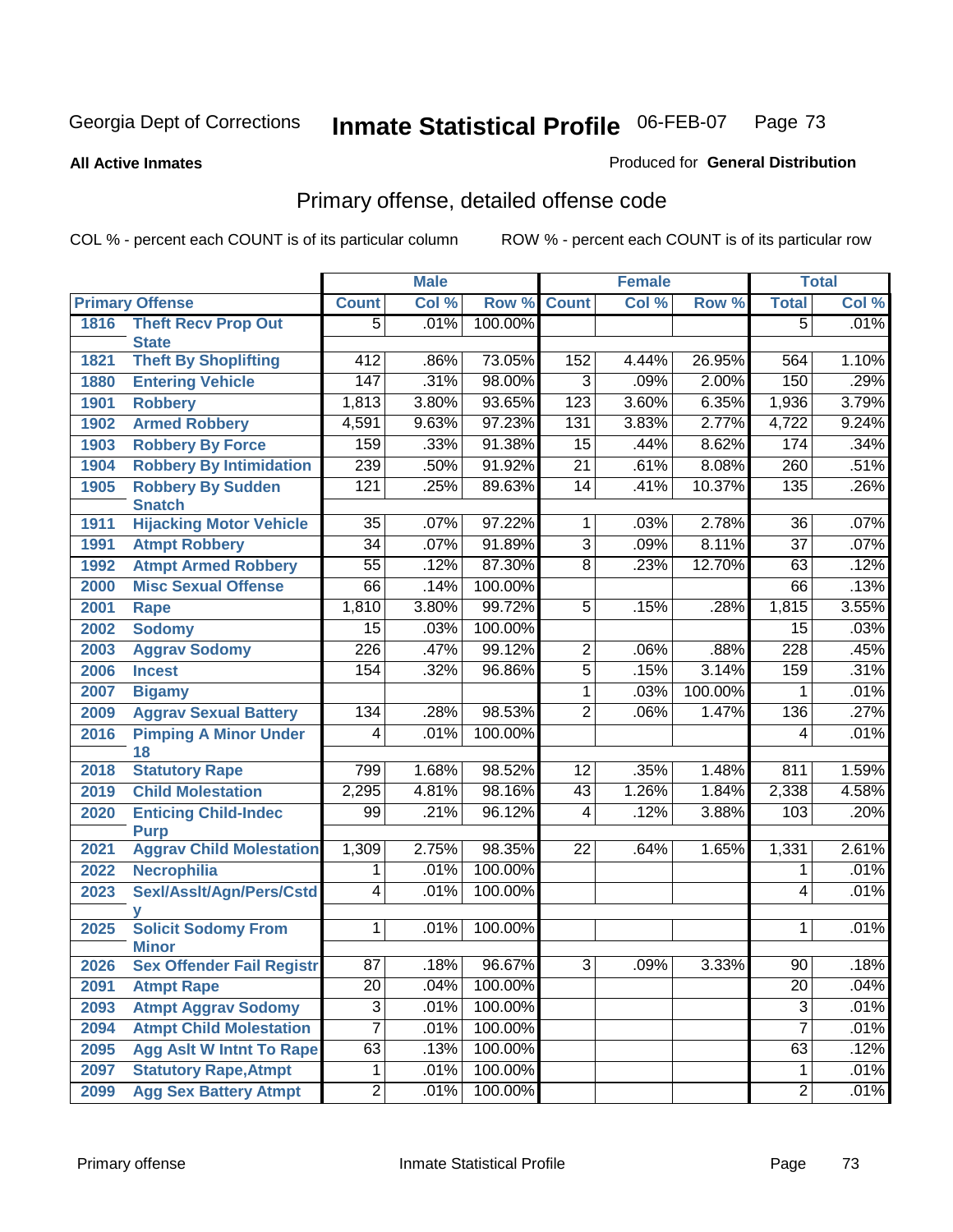**All Active Inmates**

### Produced for **General Distribution**

# Primary offense, detailed offense code

|      |                                             |                 | <b>Male</b> |         |                | <b>Female</b> |         |                  | <b>Total</b> |
|------|---------------------------------------------|-----------------|-------------|---------|----------------|---------------|---------|------------------|--------------|
|      | <b>Primary Offense</b>                      | <b>Count</b>    | Col %       | Row %   | <b>Count</b>   | Col %         | Row %   | <b>Total</b>     | Col %        |
| 2100 | <b>Misc Obscenity</b>                       | $\overline{3}$  | .01%        | 100.00% |                |               |         | $\overline{3}$   | .01%         |
| 2101 | <b>Distributing Obscene Mat</b>             | 1               | .01%        | 100.00% |                |               |         | $\mathbf{1}$     | .01%         |
| 2205 | <b>False Swearng Writtn</b>                 | $\overline{8}$  | .02%        | 80.00%  | $\overline{2}$ | .06%          | 20.00%  | $\overline{10}$  | .02%         |
|      | <b>Stmt</b>                                 |                 |             |         |                |               |         |                  |              |
| 2300 | <b>Abuse Of Govt Office</b>                 | $\overline{c}$  | .01%        | 100.00% |                |               |         | $\overline{2}$   | .01%         |
| 2301 | <b>Bribery Govt Officer</b>                 | $\overline{5}$  | .01%        | 100.00% |                |               |         | 5                | .01%         |
| 2313 | <b>Influencing Witness</b>                  | 1               | .01%        | 100.00% |                |               |         | $\mathbf{1}$     | .01%         |
| 2314 | <b>Obstr Of Law Enf Officer</b>             | 673             | 1.41%       | 93.34%  | 48             | 1.40%         | 6.66%   | $\overline{721}$ | 1.41%        |
| 2315 | <b>Tampering With</b>                       | 4               | .01%        | 80.00%  | $\mathbf{1}$   | .03%          | 20.00%  | 5                | .01%         |
|      | <b>Evidence</b>                             |                 |             |         |                |               |         |                  |              |
| 2316 | <b>Fleeing/Eluding Police</b>               | 104             | .22%        | 97.20%  | $\overline{3}$ | .09%          | 2.80%   | 107              | .21%         |
| 2400 | <b>Misc Judicial Proceeding</b>             | 1               | .01%        | 100.00% |                |               |         | 1                | .01%         |
| 2401 | <b>Perjury</b>                              | $\overline{3}$  | .01%        | 100.00% |                |               |         | $\overline{3}$   | .01%         |
| 2405 | <b>Impersonating Officer</b>                | $\overline{3}$  | .01%        | 100.00% |                |               |         | $\overline{3}$   | .01%         |
| 2407 | <b>Embracery</b>                            | $\overline{2}$  | .01%        | 100.00% |                |               |         | $\overline{2}$   | .01%         |
| 2408 | <b>False Statements Govt</b>                | $\overline{26}$ | .05%        | 92.86%  | $\overline{2}$ | .06%          | 7.14%   | $\overline{28}$  | .05%         |
| 2501 | <b>Escape</b>                               | 103             | .22%        | 93.64%  | $\overline{7}$ | .20%          | 6.36%   | 110              | .22%         |
| 2502 | <b>Aiding Escape</b>                        |                 |             |         | $\overline{1}$ | .03%          | 100.00% | 1                | .01%         |
| 2503 | <b>Hindering Appreh Or Pun</b>              | $\overline{3}$  | .01%        | 50.00%  | $\overline{3}$ | .09%          | 50.00%  | $\overline{6}$   | .01%         |
| 2507 | <b>Mutiny In Penal Inst</b>                 | $\overline{3}$  | .01%        | 100.00% |                |               |         | $\overline{3}$   | .01%         |
| 2511 | <b>Bail Jumping</b>                         | $\overline{8}$  | .02%        | 100.00% |                |               |         | $\overline{8}$   | .02%         |
| 2590 | <b>Atmpt Escape</b>                         | $\overline{1}$  | .01%        | 100.00% |                |               |         | 1                | .01%         |
| 2609 | <b>False Public Alarm</b>                   | $\overline{2}$  | .01%        | 100.00% |                |               |         | $\overline{2}$   | .01%         |
| 2613 | <b>Crmnl Interfere Govt</b>                 | $\overline{43}$ | .09%        | 95.56%  | $\overline{2}$ | .06%          | 4.44%   | 45               | .09%         |
|      | <b>Prop</b>                                 |                 |             |         |                |               |         |                  |              |
| 2730 | <b>Lottery Violation</b>                    | $\overline{2}$  | .01%        | 100.00% |                |               |         | 2                | .01%         |
| 2761 | <b>Removal Baggage, Cargo</b><br><b>Etc</b> | 1               | .01%        | 100.00% |                |               |         | $\mathbf{1}$     | .01%         |
| 2801 | <b>Cruelty To Children</b>                  | 238             | .50%        | 75.08%  | 79             | 2.31%         | 24.92%  | $\overline{317}$ | .62%         |
| 2802 | <b>Atmpt Cruelty To</b>                     | 1               | .01%        | 50.00%  | $\mathbf{1}$   | .03%          | 50.00%  | $\overline{2}$   | .01%         |
|      | <b>Children</b>                             |                 |             |         |                |               |         |                  |              |
| 2803 | <b>Manufact Meth Near</b>                   | $\overline{6}$  | .01%        | 54.55%  | $\overline{5}$ | .15%          | 45.45%  | $\overline{11}$  | .02%         |
|      | <b>Child</b>                                |                 |             |         |                |               |         |                  |              |
| 2811 | <b>Cruelty To Elder Person</b>              | $\overline{6}$  | .01%        | 75.00%  | $\overline{2}$ | .06%          | 25.00%  | $\overline{8}$   | .02%         |
| 2843 | <b>Sex Exploitation Child</b>               | $\overline{34}$ | .07%        | 97.14%  | $\overline{1}$ | .03%          | 2.86%   | $\overline{35}$  | .07%         |
| 2852 | <b>Abandonment Of Child</b>                 | $\mathbf{1}$    | .01%        | 50.00%  | $\overline{1}$ | .03%          | 50.00%  | $\overline{2}$   | .01%         |
| 2854 | <b>Cntrbtng Delingency</b>                  |                 |             |         | $\overline{1}$ | .03%          | 100.00% | $\mathbf{1}$     | .01%         |
|      | <b>Minor</b>                                |                 |             |         |                |               |         |                  |              |
| 2900 | <b>Misc Weapon/Explosive</b><br><b>Off</b>  | $\overline{3}$  | .01%        | 100.00% |                |               |         | 3                | .01%         |
|      |                                             |                 |             |         |                |               |         |                  |              |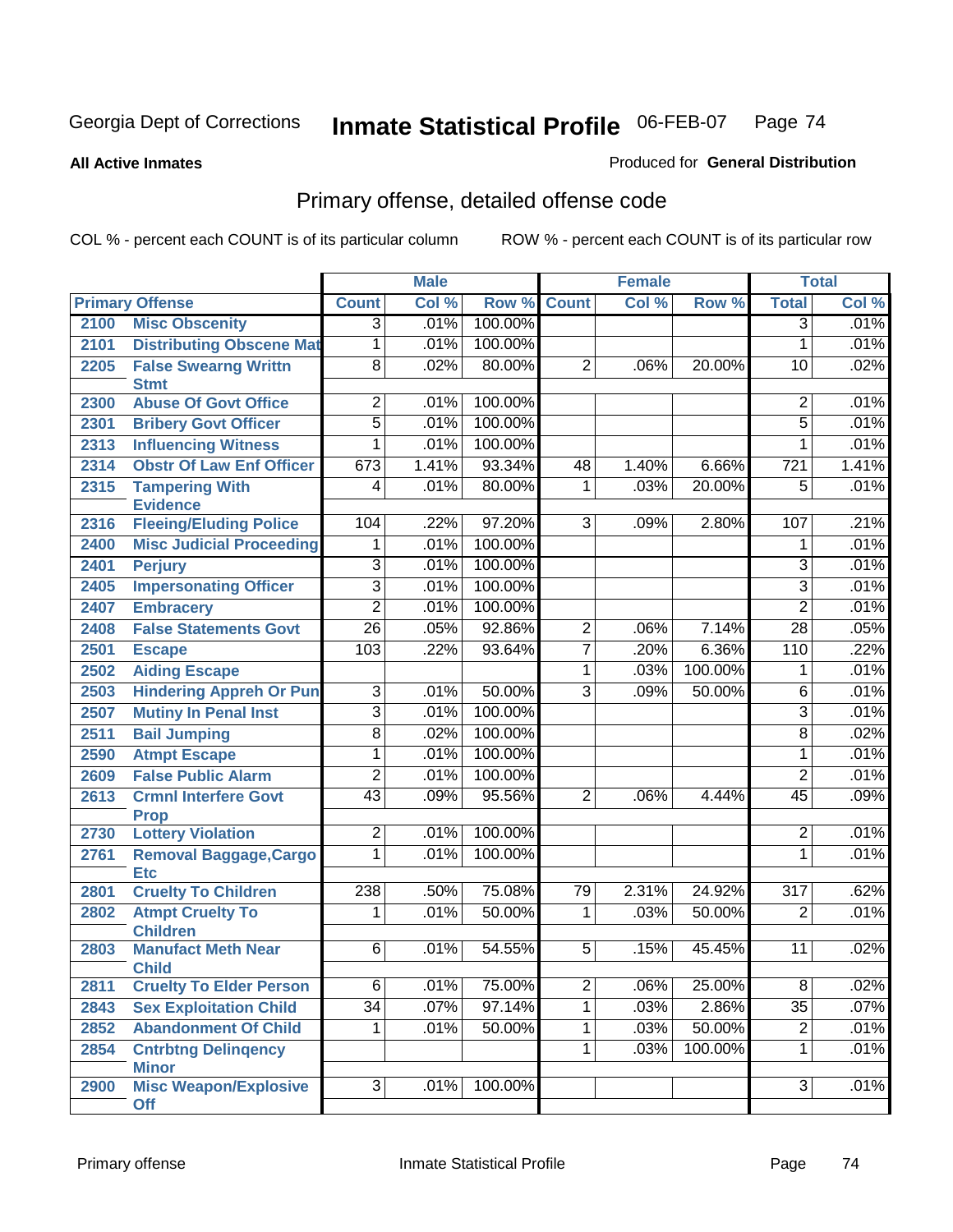**All Active Inmates**

### Produced for **General Distribution**

# Primary offense, detailed offense code

|      |                                               |                  | <b>Male</b> |         |                 | <b>Female</b> |        |                  | <b>Total</b> |
|------|-----------------------------------------------|------------------|-------------|---------|-----------------|---------------|--------|------------------|--------------|
|      | <b>Primary Offense</b>                        | <b>Count</b>     | Col %       | Row %   | <b>Count</b>    | Col %         | Row %  | <b>Total</b>     | Col %        |
| 2901 | <b>Carry Concealed Weapon</b>                 | $\overline{2}$   | .01%        | 100.00% |                 |               |        | 2                | .01%         |
| 2910 | <b>Poss Of Firearm Dur</b><br><b>Crime</b>    | $\overline{270}$ | .57%        | 97.47%  | 7               | .20%          | 2.53%  | $\overline{277}$ | .54%         |
| 2911 | <b>Poss Knife During Crime</b>                | $\overline{3}$   | .01%        | 100.00% |                 |               |        | 3                | .01%         |
| 2912 | <b>Poss Of Certain</b>                        | $\overline{39}$  | .08%        | 97.50%  | $\mathbf{1}$    | .03%          | 2.50%  | 40               | .08%         |
|      | <b>Weapons</b>                                |                  |             |         |                 |               |        |                  |              |
| 2913 | <b>Poss Firearm 1st</b>                       | 47               | .10%        | 88.68%  | 6               | .18%          | 11.32% | 53               | .10%         |
|      | <b>Offender</b>                               |                  |             |         |                 |               |        |                  |              |
| 2914 | <b>Poss Firearm Convct</b>                    | 815              | 1.71%       | 97.49%  | $\overline{21}$ | .61%          | 2.51%  | 836              | 1.64%        |
| 2915 | <b>Felon</b><br><b>Carry Weapon At School</b> | 7                | .01%        | 100.00% |                 |               |        | 7                | .01%         |
| 2963 | <b>Guard Line With Weapon</b>                 | 1                | .01%        | 50.00%  | $\mathbf 1$     | .03%          | 50.00% | $\overline{2}$   | .01%         |
| 2965 | <b>Poss Weapon By</b>                         | $\overline{9}$   | .02%        | 100.00% |                 |               |        | $\overline{9}$   | .02%         |
|      | <b>Prisoner</b>                               |                  |             |         |                 |               |        |                  |              |
| 2967 | <b>Destroy/Injur Police Dog</b>               | 1                | .01%        | 100.00% |                 |               |        | 1                | .01%         |
| 2971 | <b>Cruelty To Animals</b>                     | 6                | .01%        | 100.00% |                 |               |        | 6                | .01%         |
| 3000 | <b>Misc Invasion Of Privacy</b>               | 1                | .01%        | 100.00% |                 |               |        | 1                | .01%         |
| 3001 | Eavesdrop &                                   | 1                | .01%        | 100.00% |                 |               |        | 1                | .01%         |
|      | <b>Surveillance</b>                           |                  |             |         |                 |               |        |                  |              |
| 3002 | <b>Peeping Tom</b>                            | $\overline{24}$  | .05%        | 100.00% |                 |               |        | $\overline{24}$  | .05%         |
| 3404 | <b>Racketeering</b>                           | 66               | .14%        | 74.16%  | $\overline{23}$ | .67%          | 25.84% | 89               | .17%         |
| 4001 | <b>S/D Narcotics Opiates</b>                  | $\overline{41}$  | .09%        | 89.13%  | $\overline{5}$  | .15%          | 10.87% | 46               | .09%         |
| 4002 | <b>S/D Dep Stim Cntrf Drugs</b>               | $\overline{39}$  | .08%        | 86.67%  | $\overline{6}$  | .18%          | 13.33% | 45               | .09%         |
| 4004 | <b>S/D Of Marijuana</b>                       | $\overline{277}$ | .58%        | 96.52%  | 10              | .29%          | 3.48%  | 287              | .56%         |
| 4006 | <b>Poss Narcotics Opiates</b>                 | 68               | .14%        | 83.95%  | $\overline{13}$ | .38%          | 16.05% | 81               | .16%         |
| 4007 | <b>Poss Dep Stim Cntrf</b>                    | 67               | .14%        | 79.76%  | $\overline{17}$ | .50%          | 20.24% | 84               | .16%         |
|      | <b>Drugs</b>                                  |                  |             |         |                 |               |        |                  |              |
| 4008 | <b>Poss Of Lsd</b>                            | $\overline{4}$   | .01%        | 100.00% |                 |               |        | 4                | .01%         |
| 4009 | <b>Poss Of Marijuana</b>                      | 305              | .64%        | 94.43%  | $\overline{18}$ | .53%          | 5.57%  | 323              | .63%         |
| 4011 | <b>Illegal Attm To Obt Drugs</b>              | $\overline{8}$   | .02%        | 47.06%  | $\overline{9}$  | .26%          | 52.94% | $\overline{17}$  | .03%         |
| 4012 | <b>Viol Ga Cntrl Sbst Act</b>                 | $\overline{23}$  | .05%        | 88.46%  | $\overline{3}$  | .09%          | 11.54% | 26               | .05%         |
| 4013 | <b>Viol Dngrous Drgs Act</b>                  | $\mathbf{1}$     | .01%        | 100.00% |                 |               |        | $\mathbf{1}$     | .01%         |
| 4014 | <b>Uniwfl Mfg/Del/Dist N-C S</b>              | $\overline{20}$  | .04%        | 95.24%  | 1               | .03%          | 4.76%  | $\overline{21}$  | .04%         |
| 4016 | <b>Poss Drug Related Matri</b>                | 10               | .02%        | 100.00% |                 |               |        | 10               | .02%         |
| 4017 | <b>S/D Cont Sub Public</b>                    | 96               | .20%        | 93.20%  | 7               | .20%          | 6.80%  | 103              | .20%         |
| 4018 | <b>S/D Cont Sub School</b>                    | $\overline{53}$  | .11%        | 94.64%  | $\overline{3}$  | .09%          | 5.36%  | 56               | .11%         |
| 4021 | <b>S/D Cocaine</b>                            | 1,571            | 3.30%       | 94.30%  | $\overline{95}$ | 2.78%         | 5.70%  | 1,666            | 3.26%        |
| 4022 | <b>Poss Of Cocaine</b>                        | 2,322            | 4.87%       | 89.86%  | 262             | 7.66%         | 10.14% | 2,584            | 5.06%        |
| 4030 | <b>Poss Ephedrine</b>                         | $\overline{13}$  | .03%        | 86.67%  | $\overline{2}$  | .06%          | 13.33% | $\overline{15}$  | .03%         |
| 4031 | <b>Poss Methamphetamine</b>                   | 858              | 1.80%       | 82.74%  | 179             | 5.23%         | 17.26% | 1,037            | 2.03%        |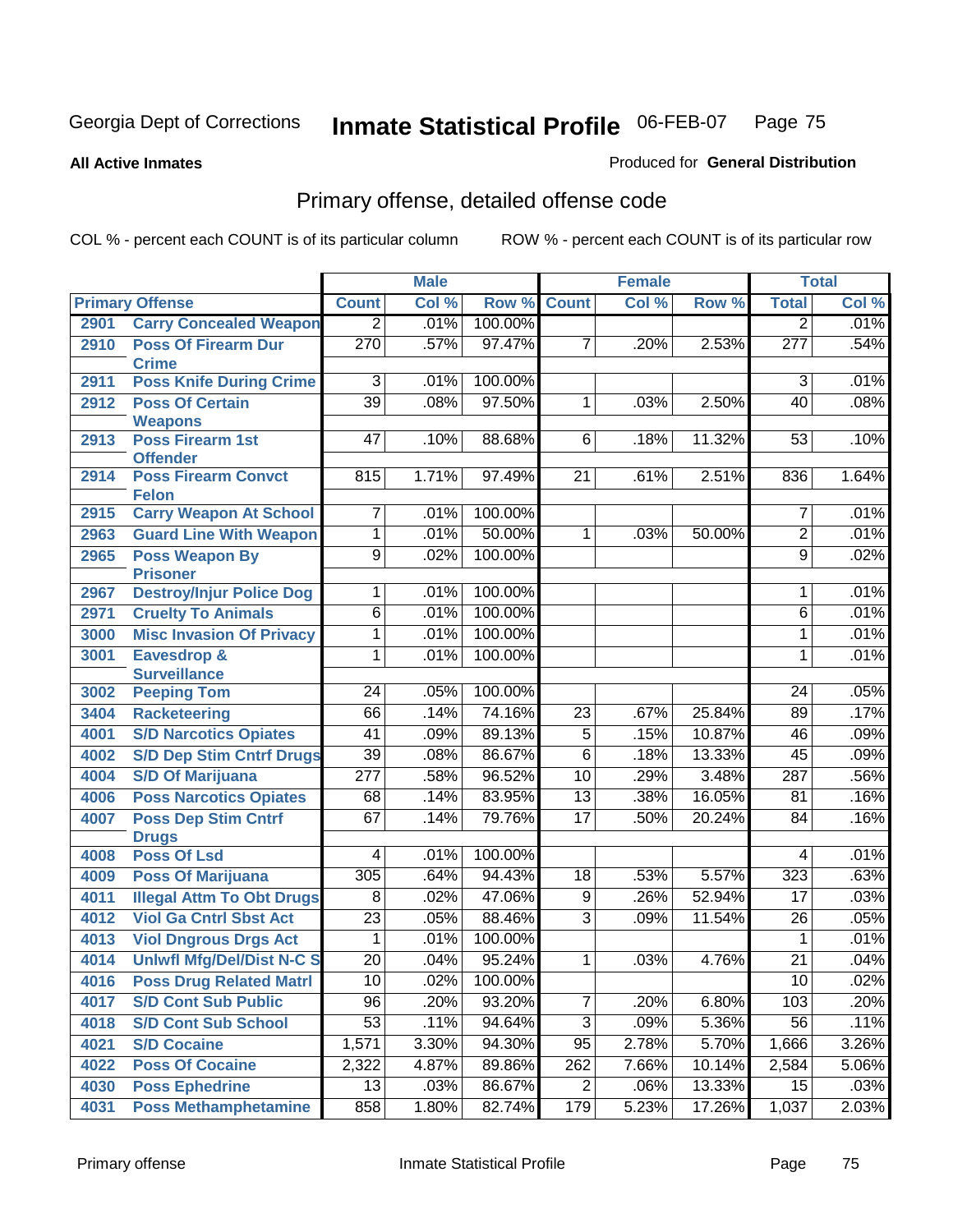**All Active Inmates**

### Produced for **General Distribution**

# Primary offense, detailed offense code

|      |                                              |                  | <b>Male</b> |                 |                 | <b>Female</b> |         |                  | <b>Total</b> |
|------|----------------------------------------------|------------------|-------------|-----------------|-----------------|---------------|---------|------------------|--------------|
|      | <b>Primary Offense</b>                       | <b>Count</b>     | Col %       | Row %           | <b>Count</b>    | CoI%          | Row %   | <b>Total</b>     | Col %        |
| 4032 | <b>Sale Methamphetamine</b>                  | 166              | .35%        | 83.00%          | $\overline{34}$ | .99%          | 17.00%  | 200              | .39%         |
| 4033 | <b>Poss Mda/Extsy</b>                        | 1                | .01%        | 100.00%         |                 |               |         | 1                | .01%         |
| 4034 | <b>Sale Mda/Extsy</b>                        |                  |             |                 | 1               | .03%          | 100.00% | 1                | .01%         |
| 4090 | <b>Atmpt Viol Substance Act</b>              | $\overline{20}$  | .04%        | 76.92%          | $\overline{6}$  | .18%          | 23.08%  | 26               | .05%         |
| 4100 | <b>Misc Drugs Trafficking</b>                | 127              | .27%        | 96.21%          | $\overline{5}$  | .15%          | 3.79%   | 132              | .26%         |
| 4101 | <b>Traf Cocaine Less 200</b>                 | 495              | 1.04%       | 94.83%          | $\overline{27}$ | .79%          | 5.17%   | 522              | 1.02%        |
|      | Gm                                           |                  |             |                 |                 |               |         |                  |              |
| 4102 | <b>Traf Cocaine 201-400 Gm</b>               | 84               | .18%        | 92.31%          | 7               | .20%          | 7.69%   | 91               | .18%         |
| 4103 | <b>Traf Cocaine 401+ Gm</b>                  | 139              | .29%        | 95.21%          | 7               | .20%          | 4.79%   | 146              | .29%         |
| 4111 | <b>Traf Narcotic Less 14 Gm</b>              | 8                | .02%        | 100.00%         |                 |               |         | 8                | .02%         |
| 4112 | <b>Traf Narcotic 15-28 Gm</b>                | $\overline{2}$   | .01%        | 100.00%         |                 |               |         | $\overline{2}$   | .01%         |
| 4113 | <b>Traf Narcotic 29+ Gm</b>                  | $\overline{3}$   | .01%        | 100.00%         |                 |               |         | $\overline{3}$   | .01%         |
| 4121 | Traf Marijna 10-2000 Lb                      | $\overline{32}$  | .07%        | 86.49%          | 5               | .15%          | 13.51%  | $\overline{37}$  | .07%         |
| 4122 | Traf Marijna 2001-10k Lb                     | 3                | .01%        | 100.00%         |                 |               |         | $\overline{3}$   | .01%         |
| 4126 | <b>Traf Amphtmine 28-199</b>                 | $\overline{8}$   | .02%        | 100.00%         |                 |               |         | 8                | .02%         |
|      | Gm                                           |                  |             |                 |                 |               |         |                  |              |
| 4127 | <b>Traf Amphtmine 200-399</b>                |                  |             |                 |                 | .03%          | 100.00% | 1                | .01%         |
| 4128 | Gm<br><b>Traf Amphtmine 400+ Gm</b>          | $\overline{3}$   | .01%        | 100.00%         |                 |               |         | $\overline{3}$   | .01%         |
| 4130 | <b>Cnspire Traffic Cntrl Sub</b>             | $\overline{5}$   | .01%        | 100.00%         |                 |               |         | $\overline{5}$   | .01%         |
| 4131 | <b>Transactions Drug</b>                     | $\overline{2}$   | .01%        | 100.00%         |                 |               |         | $\overline{2}$   | .01%         |
|      | <b>Objects</b>                               |                  |             |                 |                 |               |         |                  |              |
| 4133 | <b>Use Comm Facity Vio C</b>                 | $\overline{3}$   | .01%        | 100.00%         |                 |               |         | $\overline{3}$   | .01%         |
|      | <b>Sub</b>                                   |                  |             |                 |                 |               |         |                  |              |
| 4134 | <b>Att/Consprcy Commt</b>                    | 25               | .05%        | 80.65%          | 6               | .18%          | 19.35%  | 31               | .06%         |
|      | C/S/Of                                       |                  |             |                 |                 |               |         |                  |              |
| 4140 | <b>Traf Methamph 28-199</b>                  | 281              | .59%        | 91.53%          | $\overline{26}$ | .76%          | 8.47%   | 307              | .60%         |
| 4141 | Gm                                           | 48               |             | 92.31%          |                 |               | 7.69%   | 52               | .10%         |
|      | Traf Methamph 200-399<br>Gm                  |                  | .10%        |                 | 4               | .12%          |         |                  |              |
| 4142 | Traf Methamph 400+ Gm                        | $\overline{73}$  | .15%        | 97.33%          | $\overline{2}$  | .06%          | 2.67%   | $\overline{75}$  | .15%         |
| 4143 | <b>Manf Methamph 28-199</b>                  | $\overline{32}$  | .07%        | 84.21%          | $\overline{6}$  | .18%          | 15.79%  | $\overline{38}$  | .07%         |
|      | Gm                                           |                  |             |                 |                 |               |         |                  |              |
| 4144 | <b>Manf Methamph 200-399</b>                 | $\overline{1}$   |             | $.01\%$ 100.00% |                 |               |         | $\overline{1}$   | .01%         |
|      | Gm                                           |                  |             |                 |                 |               |         |                  |              |
| 4146 | <b>Traf Methamph Unspec</b>                  | $\overline{227}$ | .48%        | 89.02%          | $\overline{28}$ | .82%          | 10.98%  | 255              | .50%         |
|      | <b>Amt</b>                                   |                  |             |                 |                 |               |         |                  |              |
| 4147 | <b>Manf Methamph Unspec</b>                  | 226              | .47%        | 91.50%          | 21              | .61%          | 8.50%   | $\overline{247}$ | .48%         |
| 4150 | <b>Amt</b><br><b>Traf Mda/Extsy 28-199gm</b> | $\mathbf 1$      | .01%        | 100.00%         |                 |               |         | 1                | .01%         |
|      | <b>Viol Motor Vehicle Laws</b>               | $\overline{36}$  | .08%        | 92.31%          | $\overline{3}$  | .09%          | 7.69%   | 39               | .08%         |
| 5001 |                                              |                  |             |                 |                 |               |         |                  |              |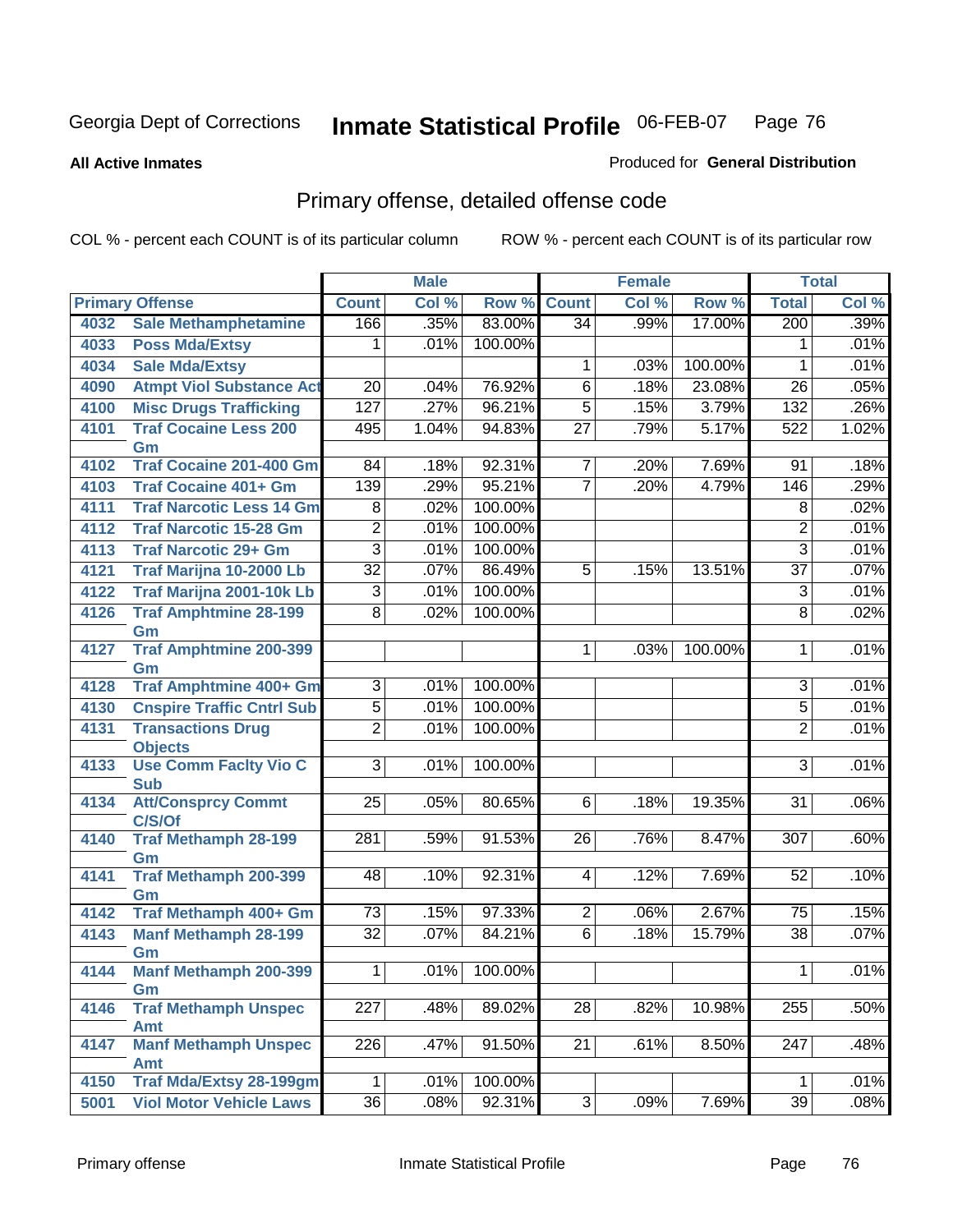**All Active Inmates**

### Produced for **General Distribution**

# Primary offense, detailed offense code

|                      |                                  |              | <b>Male</b> |         |              | <b>Female</b> |         |              | <b>Total</b> |
|----------------------|----------------------------------|--------------|-------------|---------|--------------|---------------|---------|--------------|--------------|
|                      | <b>Primary Offense</b>           | <b>Count</b> | Col %       | Row %   | <b>Count</b> | Col %         | Row %   | <b>Total</b> | Col %        |
| 5003                 | <b>Chop Shop Violation</b>       | 5.           | .01%        | 100.00% |              |               |         | 5            | .01%         |
| 5004                 | <b>Drvng Habtl Violator</b>      | 126          | .26%        | 96.92%  | 4            | .12%          | 3.08%   | 130          | .25%         |
| 5005                 | <b>Habit Traf Viol/Impaired</b>  | 6            | .01%        | 100.00% |              |               |         | 6            | .01%         |
| 5006                 | <b>Habit Traf Viol/Other</b>     |              | .01%        | 100.00% |              |               |         |              | .01%         |
| 6000                 | <b>Misc Mrals/Pblic H/Safty</b>  | 17           | .04%        | 94.44%  | 1            | .03%          | 5.56%   | 18           | .04%         |
| 6200                 | <b>Misc CorrectionI Inst Off</b> | 17           | .04%        | 85.00%  | 3            | .09%          | 15.00%  | 20           | .04%         |
| 8001                 | <b>Violatn Othr States Law</b>   |              |             |         |              | .03%          | 100.00% |              | .01%         |
| 9901                 | <b>Conspiracy</b>                | 41           | .09%        | 89.13%  | 5            | .15%          | 10.87%  | 46           | .09%         |
| 9905                 | <b>Crmnl Atmpt</b>               | 24           | .05%        | 96.00%  |              | .03%          | 4.00%   | 25           | .05%         |
| 9907                 | <b>Unauth Dist Recrd</b>         |              | .01%        | 100.00% |              |               |         |              | .01%         |
|                      | <b>Devices</b>                   |              |             |         |              |               |         |              |              |
| 9910                 | <b>Crmnl Solicitation</b>        | 4            | .01%        | 100.00% |              |               |         | 4            | .01%         |
| 9911                 | <b>Party To A Crime</b>          | 6            | .01%        | 100.00% |              |               |         | 6            | .01%         |
| 9914                 | <b>Gang Participation</b>        |              | .01%        | 100.00% |              |               |         |              | .01%         |
| <b>Total Rported</b> |                                  | 47,672       | 100%        | 93.3%   | 3,421        | 100%          | 6.7%    | 51,093       | 100%         |

| τeα | 916    | 120   | ,036   |
|-----|--------|-------|--------|
|     | 48,588 | 3.541 | 52,129 |

| Mode (most frequent) | 1601 Burglary | 1701 Forgery 1st Degree | 1601 Burglary |
|----------------------|---------------|-------------------------|---------------|
|----------------------|---------------|-------------------------|---------------|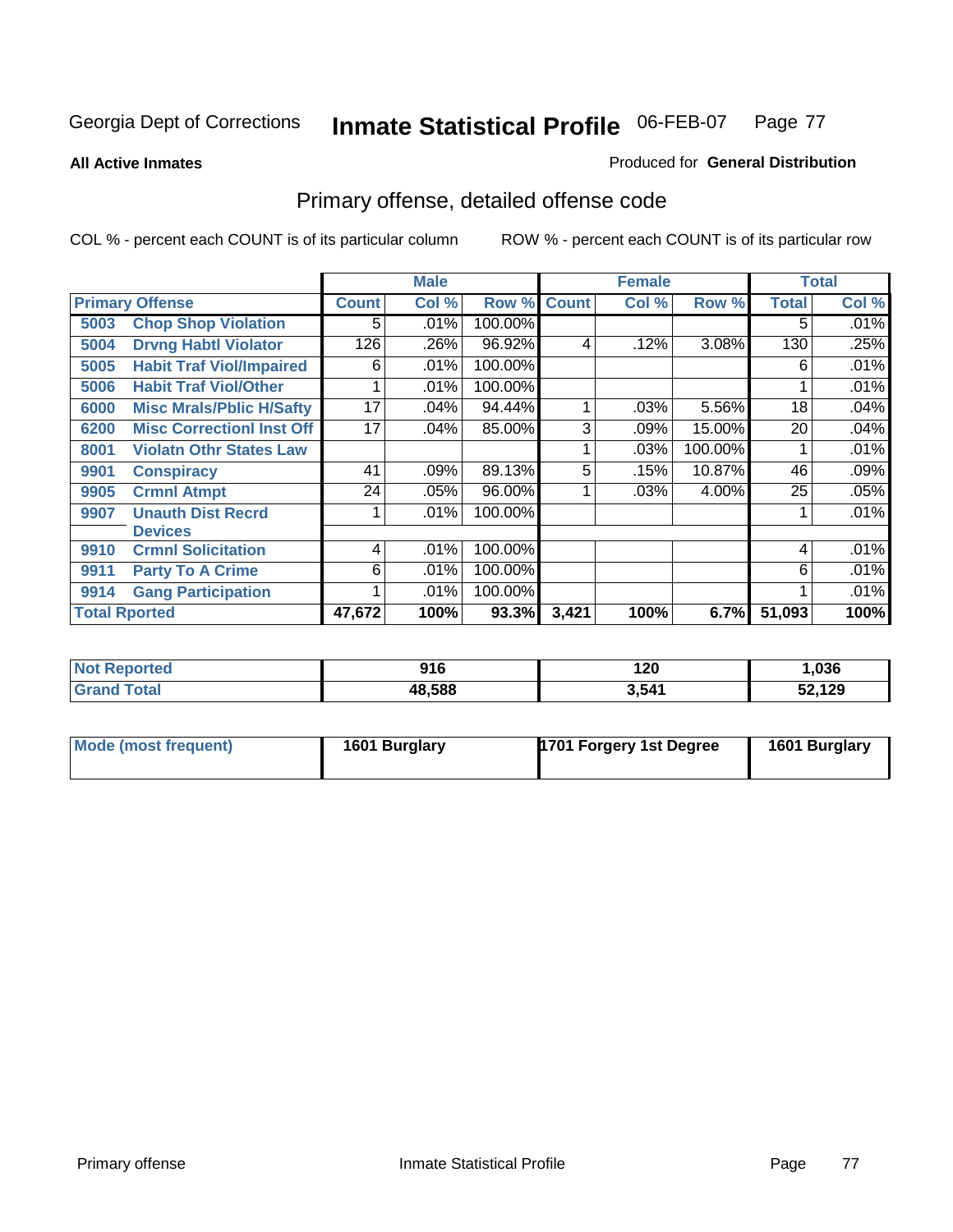### **All Active Inmates**

### Produced for **General Distribution**

# County of conviction of primary offense

|                         |                             |                  | <b>Male</b> |         |                 | Female |        |                  | <b>Total</b> |
|-------------------------|-----------------------------|------------------|-------------|---------|-----------------|--------|--------|------------------|--------------|
|                         | <b>County of Conviction</b> | <b>Count</b>     | Col %       | Row %   | <b>Count</b>    | Col %  | Row %  | <b>Total</b>     | Col %        |
| 1                       | <b>Appling</b>              | $\overline{90}$  | .19%        | 93.75%  | $\overline{6}$  | .18%   | 6.25%  | 96               | .19%         |
| $\overline{2}$          | <b>Atkinson</b>             | $\overline{38}$  | .08%        | 97.44%  | $\mathbf{1}$    | .03%   | 2.56%  | $\overline{39}$  | .08%         |
| $\overline{\mathbf{3}}$ | <b>Bacon</b>                | $\overline{59}$  | .12%        | 100.00% |                 |        |        | 59               | .12%         |
| 4                       | <b>Baker</b>                | $\overline{10}$  | .02%        | 90.91%  | 1               | .03%   | 9.09%  | $\overline{11}$  | .02%         |
| 5                       | <b>Baldwin</b>              | 356              | .75%        | 95.96%  | $\overline{15}$ | .44%   | 4.04%  | $\overline{371}$ | .73%         |
| 6                       | <b>Banks</b>                | $\overline{74}$  | .16%        | 91.36%  | $\overline{7}$  | .20%   | 8.64%  | $\overline{81}$  | .16%         |
| 7                       | <b>Barrow</b>               | 239              | .50%        | 95.22%  | $\overline{12}$ | .35%   | 4.78%  | 251              | .49%         |
| 8                       | <b>Bartow</b>               | 539              | 1.13%       | 89.39%  | 64              | 1.87%  | 10.61% | 603              | 1.18%        |
| 9                       | <b>Ben Hill</b>             | $\overline{240}$ | .50%        | 94.86%  | $\overline{13}$ | .38%   | 5.14%  | 253              | .50%         |
| 10                      | <b>Berrien</b>              | 84               | .18%        | 88.42%  | $\overline{11}$ | .32%   | 11.58% | 95               | .19%         |
| 11                      | <b>Bibb</b>                 | 1,015            | 2.13%       | 94.95%  | $\overline{54}$ | 1.58%  | 5.05%  | 1,069            | 2.09%        |
| 12                      | <b>Bleckley</b>             | 102              | .21%        | 88.70%  | $\overline{13}$ | .38%   | 11.30% | $\overline{115}$ | .23%         |
| $\overline{13}$         | <b>Brantley</b>             | $\overline{57}$  | .12%        | 95.00%  | $\overline{3}$  | .09%   | 5.00%  | 60               | .12%         |
| 14                      | <b>Brooks</b>               | $\overline{65}$  | .14%        | 100.00% |                 |        |        | 65               | .13%         |
| 15                      | <b>Bryan</b>                | $\overline{96}$  | .20%        | 91.43%  | $\overline{9}$  | .26%   | 8.57%  | 105              | .21%         |
| 16                      | <b>Bulloch</b>              | 475              | 1.00%       | 94.62%  | $\overline{27}$ | .79%   | 5.38%  | 502              | .98%         |
| 17                      | <b>Burke</b>                | $\overline{206}$ | .43%        | 94.50%  | $\overline{12}$ | .35%   | 5.50%  | $\overline{218}$ | .43%         |
| 18                      | <b>Butts</b>                | 148              | .31%        | 96.10%  | $\overline{6}$  | .18%   | 3.90%  | 154              | .30%         |
| 19                      | <b>Calhoun</b>              | $\overline{36}$  | .08%        | 92.31%  | $\overline{3}$  | .09%   | 7.69%  | $\overline{39}$  | .08%         |
| 20                      | <b>Camden</b>               | 134              | .28%        | 95.04%  | $\overline{7}$  | .20%   | 4.96%  | $\overline{141}$ | .28%         |
| 21                      | <b>Candler</b>              | 79               | .17%        | 94.05%  | $\overline{5}$  | .15%   | 5.95%  | 84               | .16%         |
| 22                      | <b>Carroll</b>              | 550              | 1.15%       | 91.06%  | $\overline{54}$ | 1.58%  | 8.94%  | 604              | 1.18%        |
| 23                      | <b>Catoosa</b>              | 259              | .54%        | 91.20%  | $\overline{25}$ | .73%   | 8.80%  | 284              | .56%         |
| 24                      | <b>Charlton</b>             | $\overline{58}$  | .12%        | 93.55%  | 4               | .12%   | 6.45%  | 62               | .12%         |
| 25                      | <b>Chatham</b>              | 2,361            | 4.95%       | 94.36%  | 141             | 4.12%  | 5.64%  | 2,502            | 4.90%        |
| 26                      | <b>Chattahoochee</b>        | $\overline{25}$  | .05%        | 100.00% |                 |        |        | $\overline{25}$  | .05%         |
| 27                      | <b>Chattooga</b>            | $\overline{221}$ | .46%        | 87.35%  | $\overline{32}$ | .94%   | 12.65% | 253              | .50%         |
| 28                      | <b>Cherokee</b>             | 565              | 1.19%       | 91.42%  | $\overline{53}$ | 1.55%  | 8.58%  | 618              | 1.21%        |
| 29                      | <b>Clarke</b>               | 468              | .98%        | 93.60%  | $\overline{32}$ | .94%   | 6.40%  | 500              | .98%         |
| 30                      | <b>Clay</b>                 | $\overline{28}$  | .06%        | 96.55%  | $\mathbf{1}$    | .03%   | 3.45%  | $\overline{29}$  | .06%         |
| 31                      | <b>Clayton</b>              | 1,497            | 3.14%       | 92.29%  | 125             | 3.65%  | 7.71%  | 1,622            | 3.17%        |
| 32                      | <b>Clinch</b>               | 44               | .09%        | 91.67%  | 4               | .12%   | 8.33%  | 48               | .09%         |
| 33                      | <b>Cobb</b>                 | 2,528            | 5.30%       | 91.53%  | 234             | 6.84%  | 8.47%  | 2,762            | 5.41%        |
| 34                      | <b>Coffee</b>               | 221              | .46%        | 89.84%  | 25              | .73%   | 10.16% | 246              | .48%         |
| 35                      | <b>Colquitt</b>             | 307              | .64%        | 96.24%  | 12              | .35%   | 3.76%  | 319              | .62%         |
| 36                      | <b>Columbia</b>             | 277              | .58%        | 92.64%  | 22              | .64%   | 7.36%  | 299              | .59%         |
| 37                      | <b>Cook</b>                 | 135              | .28%        | 96.43%  | $\overline{5}$  | .15%   | 3.57%  | 140              | .27%         |
| 38                      | <b>Coweta</b>               | 517              | 1.08%       | 93.66%  | 35              | 1.02%  | 6.34%  | 552              | 1.08%        |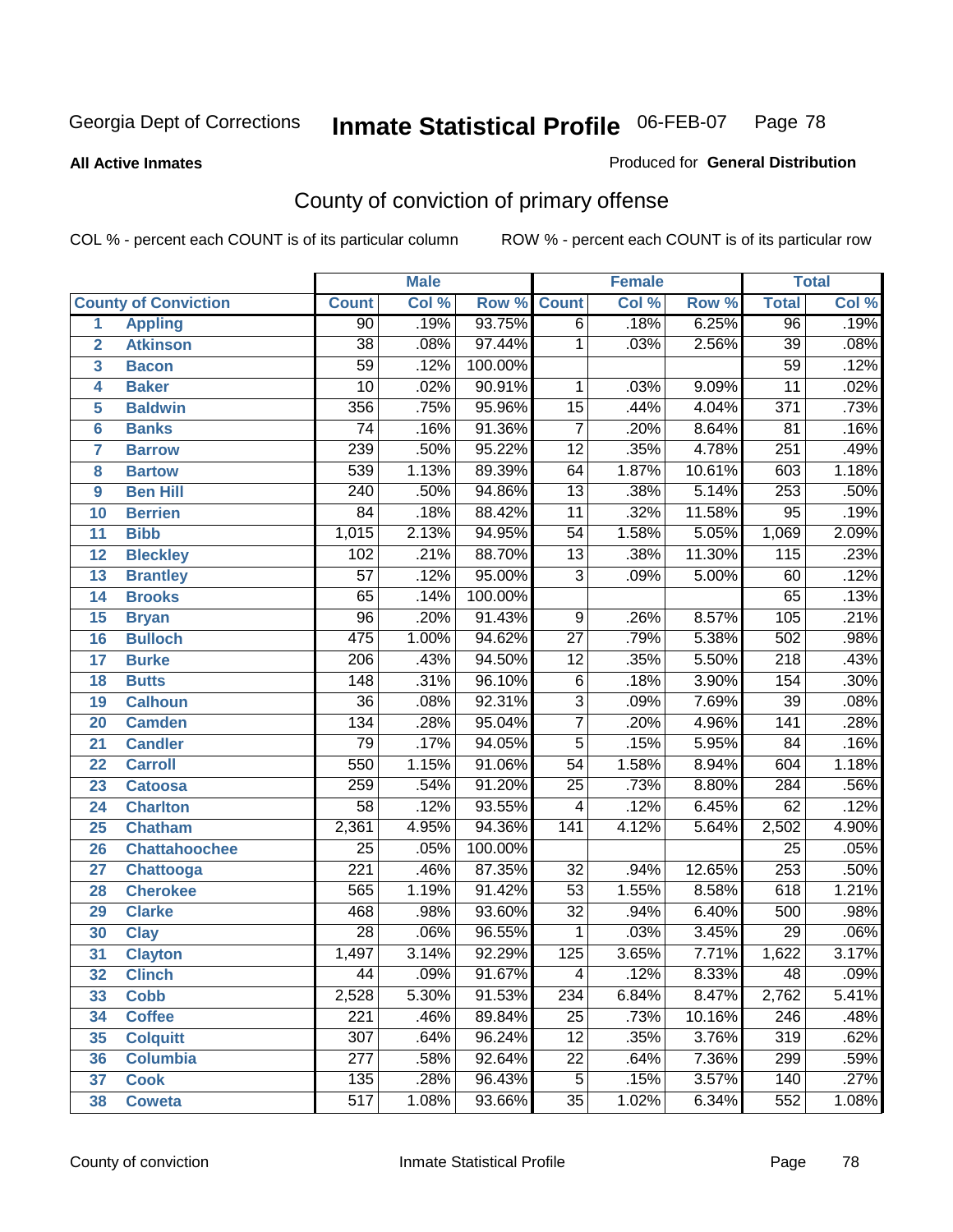**All Active Inmates**

### Produced for **General Distribution**

# County of conviction of primary offense

|                 |                             |                  | <b>Male</b> |         |                 | <b>Female</b> |        |                  | <b>Total</b> |
|-----------------|-----------------------------|------------------|-------------|---------|-----------------|---------------|--------|------------------|--------------|
|                 | <b>County of Conviction</b> | <b>Count</b>     | Col %       | Row %   | <b>Count</b>    | Col %         | Row %  | <b>Total</b>     | Col %        |
| 39              | <b>Crawford</b>             | $\overline{16}$  | .03%        | 80.00%  | $\overline{4}$  | .12%          | 20.00% | $\overline{20}$  | .04%         |
| 40              | <b>Crisp</b>                | $\overline{274}$ | .57%        | 92.57%  | $\overline{22}$ | .64%          | 7.43%  | 296              | .58%         |
| 41              | <b>Dade</b>                 | 134              | .28%        | 90.54%  | 14              | .41%          | 9.46%  | 148              | .29%         |
| 42              | <b>Dawson</b>               | $\overline{88}$  | .18%        | 89.80%  | 10              | .29%          | 10.20% | $\overline{98}$  | .19%         |
| 43              | <b>Decatur</b>              | 270              | .57%        | 93.75%  | $\overline{18}$ | .53%          | 6.25%  | 288              | .56%         |
| 44              | <b>Dekalb</b>               | 3,007            | 6.31%       | 95.13%  | 154             | 4.50%         | 4.87%  | 3,161            | 6.19%        |
| 45              | <b>Dodge</b>                | 166              | .35%        | 93.79%  | $\overline{11}$ | .32%          | 6.21%  | $\overline{177}$ | .35%         |
| 46              | <b>Dooly</b>                | 101              | .21%        | 97.12%  | $\overline{3}$  | .09%          | 2.88%  | 104              | .20%         |
| 47              | <b>Dougherty</b>            | $\overline{970}$ | 2.03%       | 94.08%  | 61              | 1.78%         | 5.92%  | 1,031            | 2.02%        |
| 48              | <b>Douglas</b>              | 1,063            | 2.23%       | 90.24%  | 115             | 3.36%         | 9.76%  | 1,178            | 2.31%        |
| 49              | <b>Early</b>                | 76               | .16%        | 97.44%  | $\overline{2}$  | .06%          | 2.56%  | $\overline{78}$  | .15%         |
| 50              | <b>Echols</b>               | $\overline{12}$  | .03%        | 100.00% |                 |               |        | $\overline{12}$  | .02%         |
| $\overline{51}$ | <b>Effingham</b>            | 164              | .34%        | 88.65%  | $\overline{21}$ | .61%          | 11.35% | 185              | .36%         |
| 52              | <b>Elbert</b>               | $\overline{163}$ | .34%        | 92.61%  | $\overline{13}$ | .38%          | 7.39%  | 176              | .34%         |
| 53              | <b>Emanuel</b>              | 151              | .32%        | 94.97%  | $\overline{8}$  | .23%          | 5.03%  | 159              | .31%         |
| $\overline{54}$ | <b>Evans</b>                | 85               | .18%        | 93.41%  | $\overline{6}$  | .18%          | 6.59%  | $\overline{91}$  | .18%         |
| 55              | <b>Fannin</b>               | 103              | .22%        | 92.79%  | $\overline{8}$  | .23%          | 7.21%  | $\overline{111}$ | .22%         |
| 56              | <b>Fayette</b>              | 279              | .59%        | 90.29%  | $\overline{30}$ | .88%          | 9.71%  | 309              | .60%         |
| 57              | <b>Floyd</b>                | 792              | 1.66%       | 89.29%  | $\overline{95}$ | 2.78%         | 10.71% | 887              | 1.74%        |
| 58              | <b>Forsyth</b>              | $\overline{262}$ | .55%        | 90.03%  | 29              | .85%          | 9.97%  | $\overline{291}$ | .57%         |
| 59              | <b>Franklin</b>             | 140              | .29%        | 91.50%  | $\overline{13}$ | .38%          | 8.50%  | 153              | .30%         |
| 60              | <b>Fulton</b>               | 4,312            | 9.05%       | 96.42%  | 160             | 4.68%         | 3.58%  | 4,472            | 8.75%        |
| 61              | Gilmer                      | 124              | .26%        | 89.86%  | 14              | .41%          | 10.14% | 138              | .27%         |
| 62              | <b>Glascock</b>             | $\overline{5}$   | .01%        | 83.33%  | $\mathbf{1}$    | .03%          | 16.67% | $\overline{6}$   | .01%         |
| 63              | <b>Glynn</b>                | 444              | .93%        | 96.31%  | $\overline{17}$ | .50%          | 3.69%  | 461              | .90%         |
| 64              | <b>Gordon</b>               | 293              | .61%        | 89.06%  | $\overline{36}$ | 1.05%         | 10.94% | 329              | .64%         |
| 65              | <b>Grady</b>                | $\overline{219}$ | .46%        | 92.02%  | $\overline{19}$ | .56%          | 7.98%  | 238              | .47%         |
| 66              | <b>Greene</b>               | $\overline{97}$  | .20%        | 93.27%  | $\overline{7}$  | .20%          | 6.73%  | 104              | .20%         |
| 67              | <b>Gwinnett</b>             | 1,553            | 3.26%       | 92.33%  | 129             | 3.77%         | 7.67%  | 1,682            | 3.29%        |
| 68              | <b>Habersham</b>            | $\overline{121}$ | .25%        | 90.30%  | $\overline{13}$ | .38%          | 9.70%  | 134              | .26%         |
| 69              | <b>Hall</b>                 | $\overline{741}$ | 1.55%       | 92.16%  | 63              | 1.84%         | 7.84%  | 804              | 1.57%        |
| 70              | <b>Hancock</b>              | 41               | .09%        | 95.35%  | 2               | .06%          | 4.65%  | 43               | .08%         |
| 71              | <b>Haralson</b>             | 85               | .18%        | 95.51%  | 4               | .12%          | 4.49%  | 89               | .17%         |
| 72              | <b>Harris</b>               | $\overline{99}$  | .21%        | 98.02%  | $\overline{2}$  | .06%          | 1.98%  | 101              | .20%         |
| 73              | <b>Hart</b>                 | 107              | .22%        | 95.54%  | $\overline{5}$  | .15%          | 4.46%  | 112              | .22%         |
| 74              | <b>Heard</b>                | $\overline{56}$  | .12%        | 87.50%  | $\overline{8}$  | .23%          | 12.50% | 64               | .13%         |
| 75              | <b>Henry</b>                | 495              | 1.04%       | 91.33%  | 47              | 1.37%         | 8.67%  | $\overline{542}$ | 1.06%        |
| 76              | <b>Houston</b>              | 590              | 1.24%       | 92.62%  | $\overline{47}$ | 1.37%         | 7.38%  | 637              | 1.25%        |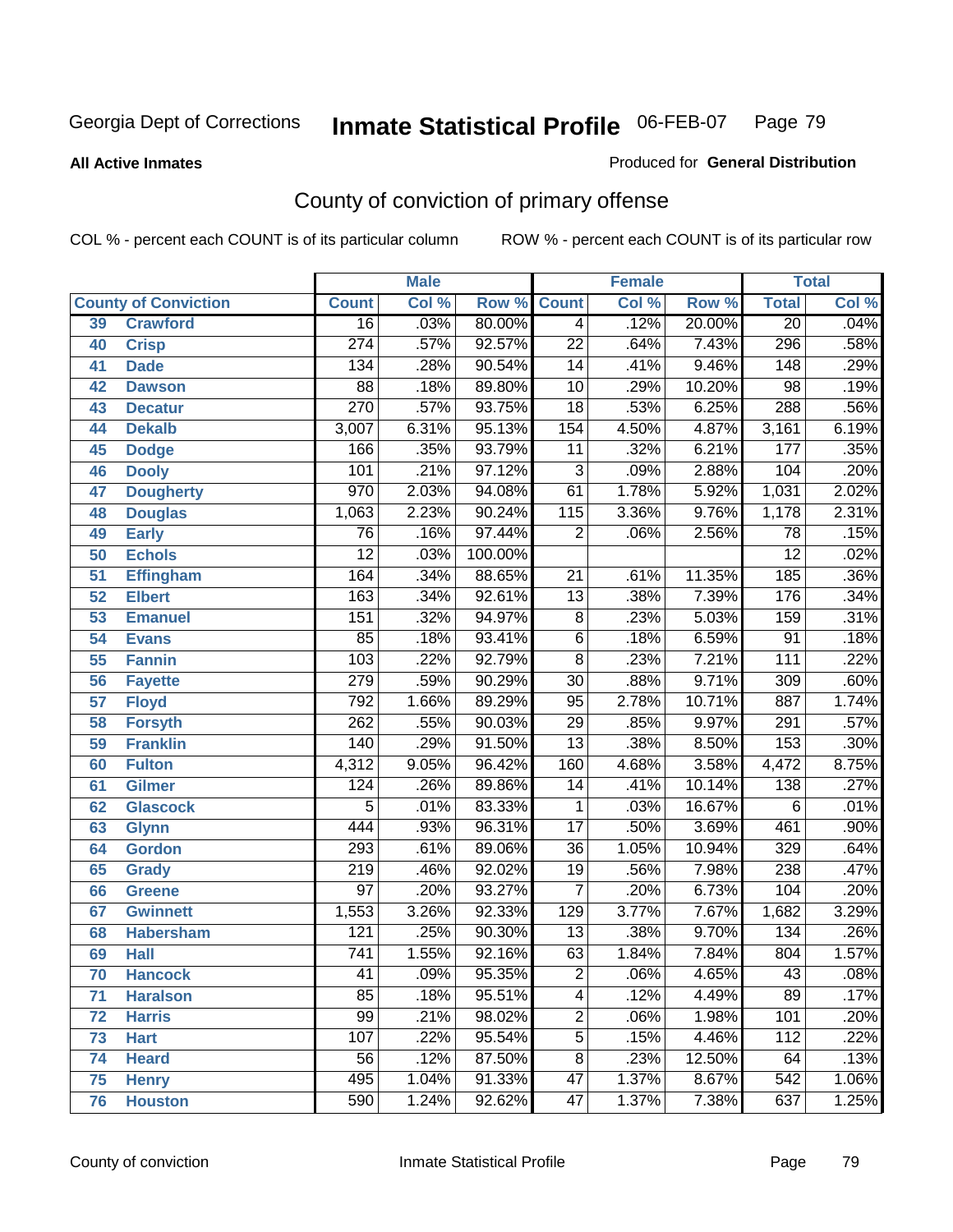#### **All Active Inmates**

### Produced for **General Distribution**

# County of conviction of primary offense

|                 |                             |                  | <b>Male</b> |         |                 | <b>Female</b> |        |                  | <b>Total</b> |
|-----------------|-----------------------------|------------------|-------------|---------|-----------------|---------------|--------|------------------|--------------|
|                 | <b>County of Conviction</b> | <b>Count</b>     | Col %       | Row %   | <b>Count</b>    | Col %         | Row %  | <b>Total</b>     | Col %        |
| $\overline{77}$ | <b>Irwin</b>                | 64               | .13%        | 95.52%  | $\overline{3}$  | .09%          | 4.48%  | 67               | .13%         |
| 78              | <b>Jackson</b>              | 209              | .44%        | 92.07%  | $\overline{18}$ | .53%          | 7.93%  | 227              | .44%         |
| 79              | <b>Jasper</b>               | $\overline{71}$  | .15%        | 95.95%  | $\overline{3}$  | .09%          | 4.05%  | $\overline{74}$  | .14%         |
| 80              | <b>Jeff Davis</b>           | $\overline{72}$  | .15%        | 96.00%  | $\overline{3}$  | .09%          | 4.00%  | $\overline{75}$  | .15%         |
| 81              | <b>Jefferson</b>            | 103              | .22%        | 97.17%  | $\overline{3}$  | .09%          | 2.83%  | 106              | .21%         |
| 82              | <b>Jenkins</b>              | $\overline{71}$  | .15%        | 94.67%  | $\overline{4}$  | .12%          | 5.33%  | $\overline{75}$  | .15%         |
| 83              | <b>Johnson</b>              | 63               | .13%        | 98.44%  | 1               | .03%          | 1.56%  | 64               | .13%         |
| 84              | <b>Jones</b>                | 147              | .31%        | 91.88%  | $\overline{13}$ | .38%          | 8.13%  | 160              | .31%         |
| 85              | <b>Lamar</b>                | $\overline{84}$  | .18%        | 92.31%  | $\overline{7}$  | .20%          | 7.69%  | $\overline{91}$  | .18%         |
| 86              | <b>Lanier</b>               | $\overline{39}$  | .08%        | 90.70%  | 4               | .12%          | 9.30%  | 43               | .08%         |
| 87              | <b>Laurens</b>              | $\overline{276}$ | .58%        | 91.69%  | $\overline{25}$ | .73%          | 8.31%  | 301              | .59%         |
| 88              | Lee                         | $\overline{76}$  | .16%        | 96.20%  | $\overline{3}$  | .09%          | 3.80%  | $\overline{79}$  | .15%         |
| 89              | <b>Liberty</b>              | $\overline{257}$ | .54%        | 95.19%  | $\overline{13}$ | .38%          | 4.81%  | 270              | .53%         |
| 90              | <b>Lincoln</b>              | 43               | .09%        | 100.00% |                 |               |        | 43               | .08%         |
| 91              | Long                        | $\overline{94}$  | .20%        | 95.92%  | 4               | .12%          | 4.08%  | $\overline{98}$  | .19%         |
| 92              | <b>Lowndes</b>              | 585              | 1.23%       | 95.74%  | 26              | .76%          | 4.26%  | 611              | 1.20%        |
| 93              | <b>Lumpkin</b>              | $\overline{92}$  | .19%        | 96.84%  | $\overline{3}$  | .09%          | 3.16%  | $\overline{95}$  | .19%         |
| 94              | <b>Macon</b>                | 64               | .13%        | 94.12%  | 4               | .12%          | 5.88%  | 68               | .13%         |
| 95              | <b>Madison</b>              | $\overline{147}$ | .31%        | 94.23%  | $\overline{9}$  | .26%          | 5.77%  | 156              | .31%         |
| 96              | <b>Marion</b>               | 50               | .10%        | 96.15%  | $\overline{2}$  | .06%          | 3.85%  | $\overline{52}$  | .10%         |
| 97              | <b>Mcduffie</b>             | 196              | .41%        | 95.15%  | 10              | .29%          | 4.85%  | 206              | .40%         |
| 98              | <b>Mcintosh</b>             | $\overline{72}$  | .15%        | 96.00%  | $\overline{3}$  | .09%          | 4.00%  | $\overline{75}$  | .15%         |
| 99              | <b>Meriwether</b>           | 194              | .41%        | 94.63%  | $\overline{11}$ | .32%          | 5.37%  | $\overline{205}$ | .40%         |
| 100             | <b>Miller</b>               | $\overline{34}$  | .07%        | 94.44%  | $\overline{2}$  | .06%          | 5.56%  | $\overline{36}$  | .07%         |
| 101             | <b>Mitchell</b>             | 183              | .38%        | 91.04%  | $\overline{18}$ | .53%          | 8.96%  | $\overline{201}$ | .39%         |
| 102             | <b>Monroe</b>               | 182              | .38%        | 87.92%  | $\overline{25}$ | .73%          | 12.08% | 207              | .41%         |
| 103             | <b>Montgomery</b>           | $\overline{47}$  | .10%        | 95.92%  | $\overline{2}$  | .06%          | 4.08%  | 49               | .10%         |
| 104             | <b>Morgan</b>               | $\overline{88}$  | .18%        | 89.80%  | $\overline{10}$ | .29%          | 10.20% | 98               | .19%         |
| 105             | <b>Murray</b>               | 250              | .52%        | 92.59%  | $\overline{20}$ | .58%          | 7.41%  | 270              | .53%         |
| 106             | <b>Muscogee</b>             | 1,701            | 3.57%       | 93.41%  | 120             | 3.51%         | 6.59%  | 1,821            | 3.56%        |
| 107             | <b>Newton</b>               | 476              | 1.00%       | 91.19%  | 46              | 1.34%         | 8.81%  | 522              | 1.02%        |
| 108             | <b>Oconee</b>               | 58               | .12%        | 93.55%  | 4               | .12%          | 6.45%  | 62               | .12%         |
| 109             | <b>Oglethorpe</b>           | 60               | .13%        | 92.31%  | $\overline{5}$  | .15%          | 7.69%  | 65               | .13%         |
| 110             | Paulding                    | $\overline{201}$ | .42%        | 93.06%  | $\overline{15}$ | .44%          | 6.94%  | $\overline{216}$ | .42%         |
| 111             | <b>Peach</b>                | 95               | .20%        | 98.96%  | 1               | .03%          | 1.04%  | 96               | .19%         |
| 112             | <b>Pickens</b>              | 86               | .18%        | 94.51%  | 5               | .15%          | 5.49%  | 91               | .18%         |
| 113             | <b>Pierce</b>               | $\overline{51}$  | .11%        | 98.08%  | $\mathbf{1}$    | .03%          | 1.92%  | 52               | .10%         |
| 114             | <b>Pike</b>                 | 43               | .09%        | 93.48%  | $\overline{3}$  | .09%          | 6.52%  | 46               | .09%         |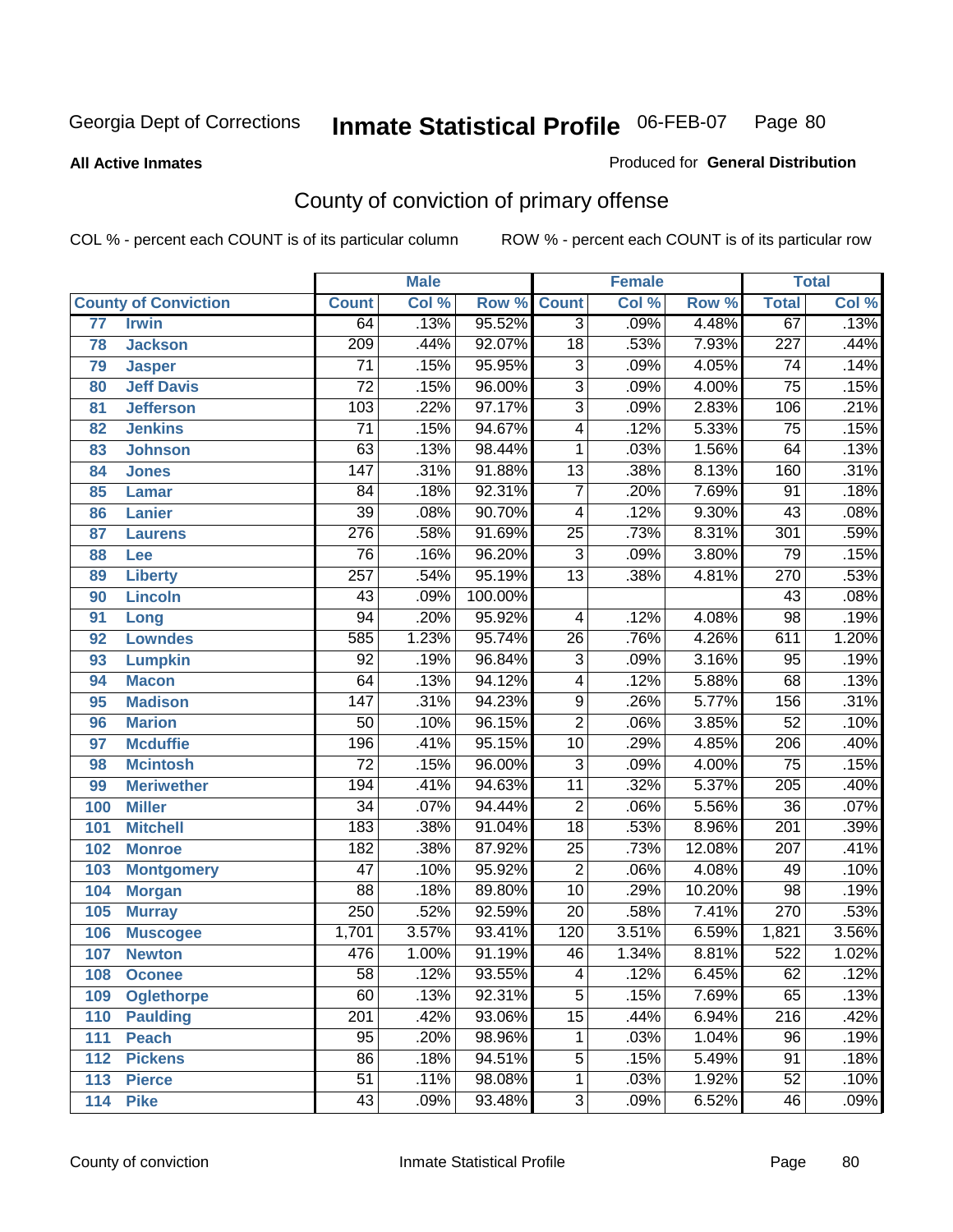**All Active Inmates**

## Georgia Dept of Corrections **Inmate Statistical Profile** 06-FEB-07 Page 81

Produced for **General Distribution**

# County of conviction of primary offense

|                             |                  | <b>Male</b> |         |                 | <b>Female</b>              |        |                  | <b>Total</b> |
|-----------------------------|------------------|-------------|---------|-----------------|----------------------------|--------|------------------|--------------|
| <b>County of Conviction</b> | <b>Count</b>     | Col %       | Row %   | <b>Count</b>    | $\overline{\text{Col }\%}$ | Row %  | <b>Total</b>     | Col %        |
| 115 Polk                    | 140              | .29%        | 94.59%  | $\overline{8}$  | .23%                       | 5.41%  | 148              | .29%         |
| 116<br><b>Pulaski</b>       | $\overline{84}$  | .18%        | 86.60%  | $\overline{13}$ | .38%                       | 13.40% | $\overline{97}$  | .19%         |
| 117<br><b>Putnam</b>        | $\overline{117}$ | .25%        | 95.12%  | $\overline{6}$  | .18%                       | 4.88%  | $\overline{123}$ | .24%         |
| 118<br>Quitman              | $\overline{15}$  | .03%        | 93.75%  | $\mathbf{1}$    | .03%                       | 6.25%  | $\overline{16}$  | .03%         |
| 119<br><b>Rabun</b>         | $\overline{74}$  | .16%        | 91.36%  | $\overline{7}$  | .20%                       | 8.64%  | $\overline{81}$  | .16%         |
| 120<br><b>Randolph</b>      | $\overline{55}$  | .12%        | 100.00% |                 |                            |        | 55               | .11%         |
| 121<br><b>Richmond</b>      | 1,870            | 3.92%       | 94.83%  | 102             | 2.98%                      | 5.17%  | 1,972            | 3.86%        |
| 122<br><b>Rockdale</b>      | 409              | .86%        | 91.29%  | $\overline{39}$ | 1.14%                      | 8.71%  | 448              | .88%         |
| 123<br><b>Schley</b>        | $\overline{23}$  | .05%        | 100.00% |                 |                            |        | $\overline{23}$  | .05%         |
| 124<br><b>Screven</b>       | 136              | .29%        | 95.77%  | 6               | .18%                       | 4.23%  | $\overline{142}$ | .28%         |
| <b>Seminole</b><br>125      | 60               | .13%        | 90.91%  | $\overline{6}$  | .18%                       | 9.09%  | 66               | .13%         |
| 126<br><b>Spalding</b>      | 564              | 1.18%       | 90.68%  | $\overline{58}$ | 1.70%                      | 9.32%  | 622              | 1.22%        |
| 127<br><b>Stephens</b>      | 180              | .38%        | 91.37%  | $\overline{17}$ | .50%                       | 8.63%  | 197              | .39%         |
| 128<br><b>Stewart</b>       | $\overline{36}$  | .08%        | 94.74%  | $\overline{2}$  | .06%                       | 5.26%  | $\overline{38}$  | .07%         |
| 129<br><b>Sumter</b>        | 236              | .50%        | 93.65%  | 16              | .47%                       | 6.35%  | 252              | .49%         |
| <b>Talbot</b><br>130        | $\overline{41}$  | .09%        | 93.18%  | $\overline{3}$  | .09%                       | 6.82%  | 44               | .09%         |
| <b>Taliaferro</b><br>131    | $\overline{16}$  | .03%        | 88.89%  | $\overline{2}$  | .06%                       | 11.11% | $\overline{18}$  | .04%         |
| 132<br><b>Tattnall</b>      | $\overline{173}$ | .36%        | 95.58%  | $\overline{8}$  | .23%                       | 4.42%  | 181              | .35%         |
| 133<br><b>Taylor</b>        | $\overline{81}$  | .17%        | 96.43%  | $\overline{3}$  | .09%                       | 3.57%  | $\overline{84}$  | .16%         |
| <b>Telfair</b><br>134       | 150              | .31%        | 90.91%  | $\overline{15}$ | .44%                       | 9.09%  | 165              | .32%         |
| 135<br><b>Terrell</b>       | $\overline{76}$  | .16%        | 97.44%  | $\overline{2}$  | .06%                       | 2.56%  | $\overline{78}$  | .15%         |
| 136<br><b>Thomas</b>        | $\overline{310}$ | .65%        | 95.98%  | $\overline{13}$ | .38%                       | 4.02%  | 323              | .63%         |
| <b>Tift</b><br>137          | 320              | .67%        | 94.67%  | $\overline{18}$ | .53%                       | 5.33%  | 338              | .66%         |
| <b>Toombs</b><br>138        | $\overline{243}$ | .51%        | 93.82%  | 16              | .47%                       | 6.18%  | 259              | .51%         |
| 139<br><b>Towns</b>         | $\overline{29}$  | .06%        | 82.86%  | $\overline{6}$  | .18%                       | 17.14% | $\overline{35}$  | .07%         |
| <b>Treutlen</b><br>140      | 64               | .13%        | 96.97%  | $\overline{2}$  | .06%                       | 3.03%  | 66               | .13%         |
| 141<br><b>Troup</b>         | 663              | 1.39%       | 90.95%  | 66              | 1.93%                      | 9.05%  | 729              | 1.43%        |
| 142<br><b>Turner</b>        | $\overline{74}$  | .16%        | 94.87%  | 4               | .12%                       | 5.13%  | $\overline{78}$  | .15%         |
| 143<br><b>Twiggs</b>        | $\overline{47}$  | .10%        | 92.16%  | $\overline{4}$  | .12%                       | 7.84%  | $\overline{51}$  | .10%         |
| <b>Union</b><br>144         | $\overline{45}$  | .09%        | 97.83%  | 1               | .03%                       | 2.17%  | 46               | .09%         |
| 145<br><b>Upson</b>         | $\overline{248}$ | .52%        | 92.19%  | $\overline{21}$ | .61%                       | 7.81%  | 269              | .53%         |
| <b>Walker</b><br>146        | 390              | .82%        | 89.45%  | 46              | 1.34%                      | 10.55% | 436              | .85%         |
| 147<br><b>Walton</b>        | $\overline{312}$ | .65%        | 93.41%  | $\overline{22}$ | .64%                       | 6.59%  | $\frac{1}{334}$  | .65%         |
| <b>Ware</b><br>148          | 332              | .70%        | 91.71%  | $\overline{30}$ | .88%                       | 8.29%  | 362              | .71%         |
| 149<br><b>Warren</b>        | 46               | .10%        | 93.88%  | $\overline{3}$  | .09%                       | 6.12%  | 49               | .10%         |
| <b>Washington</b><br>150    | 106              | .22%        | 94.64%  | $\overline{6}$  | .18%                       | 5.36%  | $\overline{112}$ | .22%         |
| 151<br><b>Wayne</b>         | 162              | .34%        | 91.53%  | $\overline{15}$ | .44%                       | 8.47%  | 177              | .35%         |
| <b>Webster</b><br>152       | $\overline{12}$  | .03%        | 92.31%  | $\mathbf 1$     | .03%                       | 7.69%  | 13               | .03%         |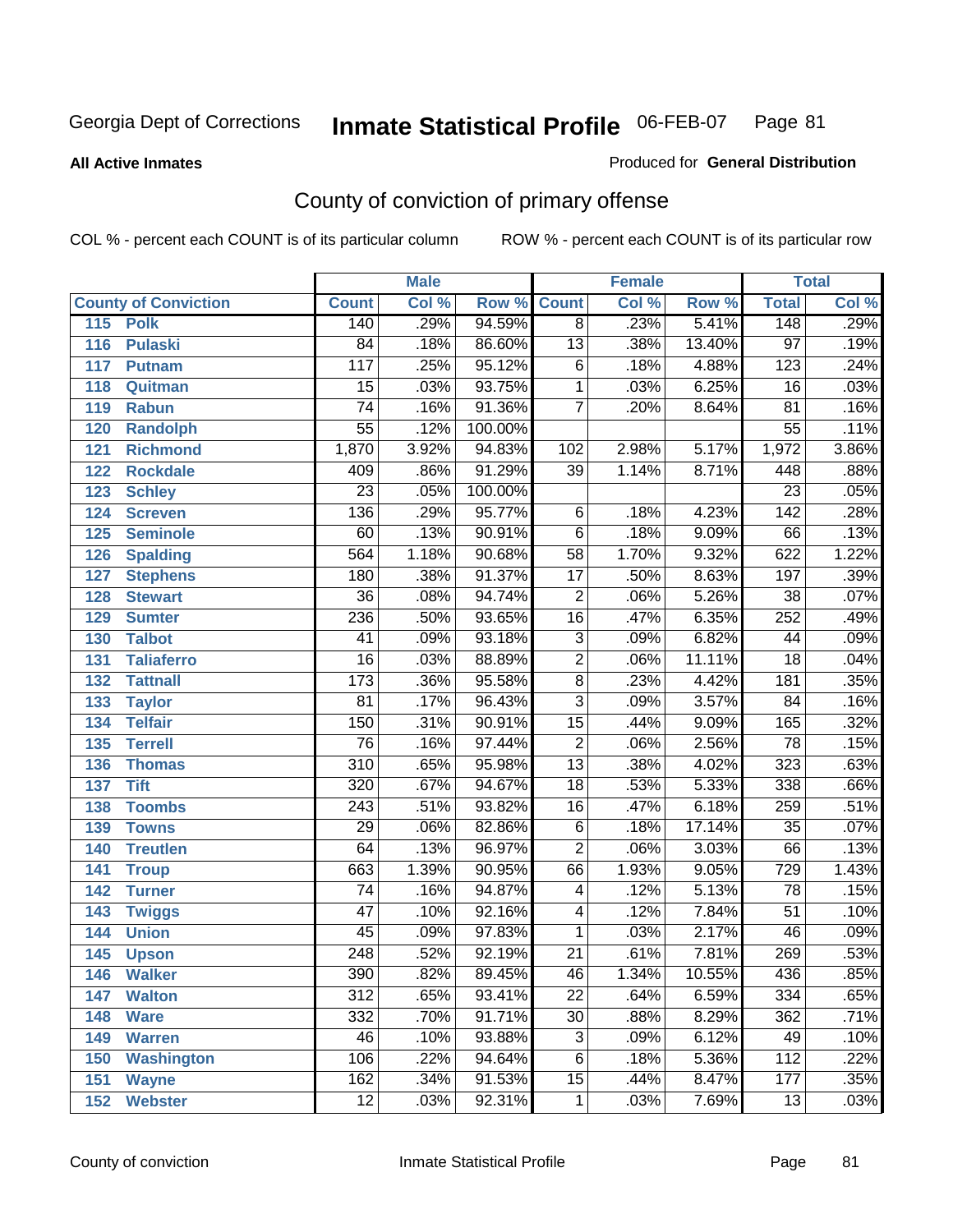**All Active Inmates**

### Produced for **General Distribution**

# County of conviction of primary offense

|                             |                 | <b>Male</b> |             |       | <b>Female</b> |        |              | <b>Total</b> |
|-----------------------------|-----------------|-------------|-------------|-------|---------------|--------|--------------|--------------|
| <b>County of Conviction</b> | <b>Count</b>    | Col %       | Row % Count |       | Col %         | Row %  | <b>Total</b> | Col %        |
| <b>Wheeler</b><br>153       | 30 <sup>1</sup> | $.06\%$     | 96.77%      |       | .03%          | 3.23%  | 31           | $.06\%$      |
| <b>White</b><br>154         | 79              | .17%        | 89.77%      | 9     | .26%          | 10.23% | 88           | .17%         |
| <b>Whitfield</b><br>155     | 739             | 1.55%       | $91.01\%$   | 73    | 2.13%         | 8.99%  | 812          | 1.59%        |
| <b>Wilcox</b><br>156        | 68              | .14%        | 95.77%      | 3     | $.09\%$       | 4.23%  | 71           | .14%         |
| <b>Wilkes</b><br>157        | 84              | .18%        | 93.33%      | 6     | .18%          | 6.67%  | 90           | .18%         |
| <b>Wilkinson</b><br>158     | 65              | .14%        | 95.59%      | 3     | .09%          | 4.41%  | 68           | $.13\%$      |
| <b>Worth</b><br>159         | 143             | $.30\%$     | 96.62%      | 5     | .15%          | 3.38%  | 148          | .29%         |
| <b>Total Rported</b>        | 47,672          | 100%        | 93.3%       | 3,421 | 100%          | 6.7%   | 51,093       | 100%         |

| <b>eported</b><br>NO: | 01 C<br>JIV | .<br>∍<br>1 Z U | ,036 |
|-----------------------|-------------|-----------------|------|
| ota.<br>.Gr           | 48,588      | 3,541           | .129 |

| Mc | ™ulton | Cobb |  |
|----|--------|------|--|
|    |        |      |  |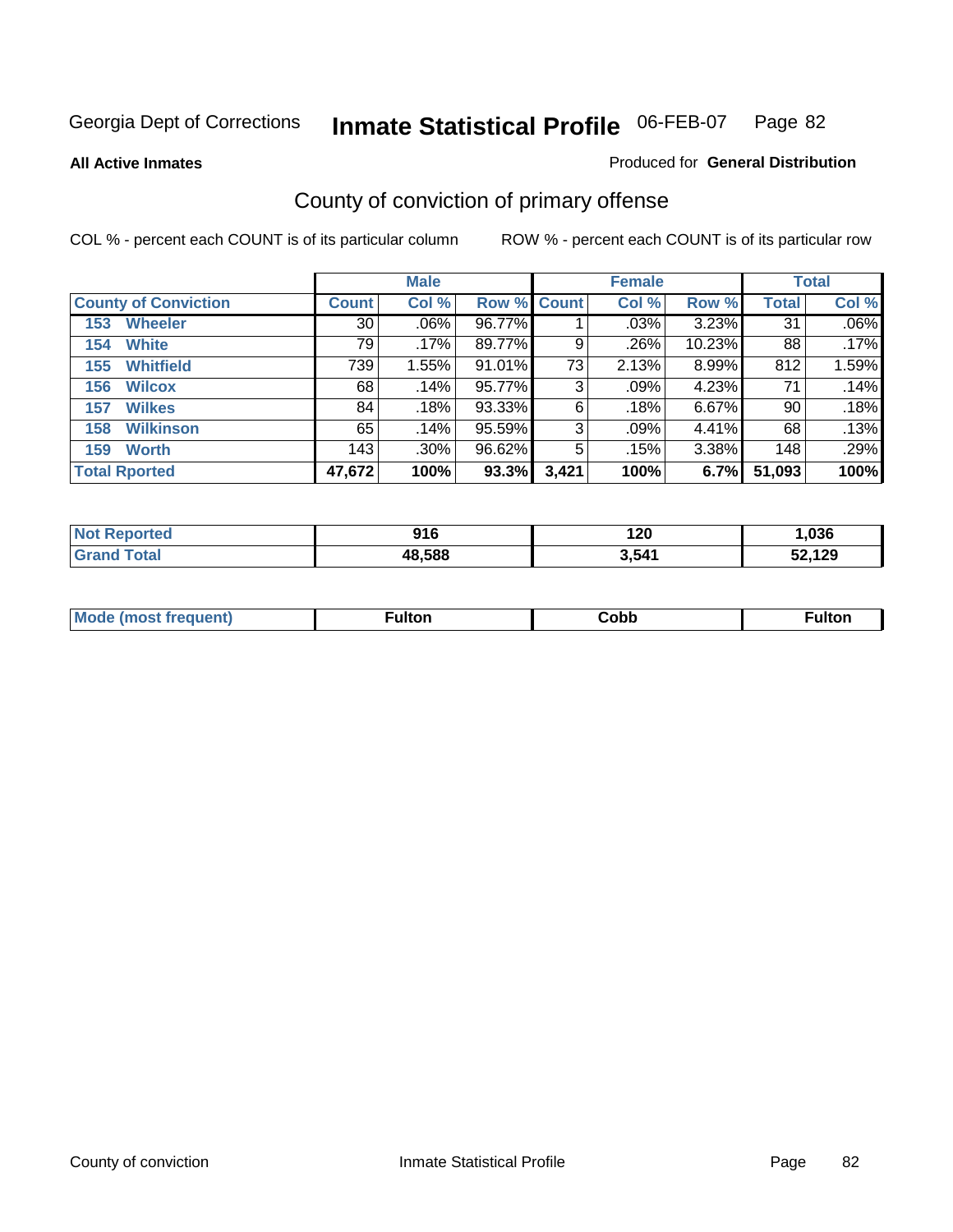**All Active Inmates**

### Produced for **General Distribution**

# Circuit of conviction of primary offense

|                         |                                 |                  | <b>Male</b> |        |                  | <b>Female</b> |        |              | <b>Total</b> |
|-------------------------|---------------------------------|------------------|-------------|--------|------------------|---------------|--------|--------------|--------------|
|                         | <b>Circuit of Conviction</b>    | <b>Count</b>     | Col %       | Row %  | <b>Count</b>     | Col %         | Row %  | <b>Total</b> | Col %        |
| 1                       | <b>Alapaha Circuit</b>          | 340              | .71%        | 93.15% | $\overline{25}$  | .73%          | 6.85%  | 365          | .71%         |
| $\overline{2}$          | <b>Alcovy Circuit</b>           | 788              | 1.65%       | 92.06% | 68               | 1.99%         | 7.94%  | 856          | 1.68%        |
| $\overline{\mathbf{3}}$ | <b>Atlanta Circuit</b>          | 4,312            | 9.05%       | 96.42% | 160              | 4.68%         | 3.58%  | 4,472        | 8.75%        |
| 4                       | <b>Atlantic Circuit</b>         | 777              | 1.63%       | 94.76% | 43               | 1.26%         | 5.24%  | 820          | 1.60%        |
| 5                       | <b>Augusta Circuit</b>          | 2,353            | 4.94%       | 94.54% | 136              | 3.98%         | 5.46%  | 2,489        | 4.87%        |
| 6                       | <b>Blue Ridge Circuit</b>       | 565              | 1.19%       | 91.42% | $\overline{53}$  | 1.55%         | 8.58%  | 618          | 1.21%        |
| 7                       | <b>Brunswick Circuit</b>        | $\overline{902}$ | 1.89%       | 94.95% | 48               | 1.40%         | 5.05%  | 950          | 1.86%        |
| 8                       | <b>Chattahoochee Circuit</b>    | 1,997            | 4.19%       | 93.89% | 130              | 3.80%         | 6.11%  | 2,127        | 4.16%        |
| 9                       | <b>Cherokee Circuit</b>         | 832              | 1.75%       | 89.27% | 100              | 2.92%         | 10.73% | 932          | 1.82%        |
| 10                      | <b>Clayton Circuit</b>          | 1,497            | 3.14%       | 92.29% | 125              | 3.65%         | 7.71%  | 1,622        | 3.17%        |
| 11                      | <b>Cobb Circuit</b>             | 2,528            | 5.30%       | 91.53% | 234              | 6.84%         | 8.47%  | 2,762        | 5.41%        |
| 12                      | <b>Conasauga Circuit</b>        | 989              | 2.07%       | 91.40% | $\overline{93}$  | 2.72%         | 8.60%  | 1,082        | 2.12%        |
| 13                      | <b>Cordele Circuit</b>          | 683              | 1.43%       | 94.34% | $\overline{41}$  | 1.20%         | 5.66%  | 724          | 1.42%        |
| 14                      | <b>Coweta Circuit</b>           | 1,980            | 4.15%       | 91.92% | 174              | 5.09%         | 8.08%  | 2,154        | 4.22%        |
| 15                      | <b>Dougherty Circuit</b>        | 970              | 2.03%       | 94.08% | 61               | 1.78%         | 5.92%  | 1,031        | 2.02%        |
| 16                      | <b>Dublin Circuit</b>           | 450              | .94%        | 93.36% | $\overline{32}$  | .94%          | 6.64%  | 482          | .94%         |
| 17                      | <b>Eastern Circuit</b>          | 2,361            | 4.95%       | 94.36% | $\overline{141}$ | 4.12%         | 5.64%  | 2,502        | 4.90%        |
| 18                      | <b>Flint Circuit</b>            | 495              | 1.04%       | 91.33% | $\overline{47}$  | 1.37%         | 8.67%  | 542          | 1.06%        |
| 19                      | <b>Griffin Circuit</b>          | 1,134            | 2.38%       | 91.01% | 112              | 3.27%         | 8.99%  | 1,246        | 2.44%        |
| 20                      | <b>Gwinnett Circuit</b>         | 1,553            | 3.26%       | 92.33% | 129              | 3.77%         | 7.67%  | 1,682        | 3.29%        |
| 21                      | <b>Houston Circuit</b>          | 590              | 1.24%       | 92.62% | $\overline{47}$  | 1.37%         | 7.38%  | 637          | 1.25%        |
| 22                      | <b>Lookout Mountain Circuit</b> | 1,004            | 2.11%       | 89.56% | 117              | 3.42%         | 10.44% | 1,121        | 2.19%        |
| 23                      | <b>Macon Circuit</b>            | 1,126            | 2.36%       | 95.02% | 59               | 1.72%         | 4.98%  | 1,185        | 2.32%        |
| 24                      | <b>Middle Circuit</b>           | 682              | 1.43%       | 94.72% | 38               | 1.11%         | 5.28%  | 720          | 1.41%        |
| 25                      | <b>Mountain Circuit</b>         | $\overline{375}$ | .79%        | 91.02% | $\overline{37}$  | 1.08%         | 8.98%  | 412          | .81%         |
| 26                      | <b>Northeastern Circuit</b>     | 829              | 1.74%       | 91.91% | $\overline{73}$  | 2.13%         | 8.09%  | 902          | 1.77%        |
| 27                      | <b>Northern Circuit</b>         | 617              | 1.29%       | 93.20% | 45               | 1.32%         | 6.80%  | 662          | 1.30%        |
| 28                      | <b>Ocmulgee Circuit</b>         | 982              | 2.06%       | 94.33% | $\overline{59}$  | 1.72%         | 5.67%  | 1,041        | 2.04%        |
| 29                      | <b>Oconee Circuit</b>           | $\overline{579}$ | 1.21%       | 91.32% | $\overline{55}$  | 1.61%         | 8.68%  | 634          | 1.24%        |
| 30                      | <b>Ogeechee Circuit</b>         | 846              | 1.77%       | 93.58% | $\overline{58}$  | 1.70%         | 6.42%  | 904          | 1.77%        |
| 31                      | <b>Pataula Circuit</b>          | 344              | .72%        | 96.09% | 14               | .41%          | 3.91%  | 358          | .70%         |
| 32                      | <b>Piedmont Circuit</b>         | 522              | 1.09%       | 93.38% | 37               | 1.08%         | 6.62%  | 559          | 1.09%        |
| 33                      | <b>Rome Circuit</b>             | 792              | 1.66%       | 89.29% | 95               | 2.78%         | 10.71% | 887          | 1.74%        |
| 34                      | <b>South Georgia Circuit</b>    | 718              | 1.51%       | 92.41% | 59               | 1.72%         | 7.59%  | 777          | 1.52%        |
| 35                      | <b>Southern Circuit</b>         | 1,279            | 2.68%       | 96.17% | 51               | 1.49%         | 3.83%  | 1,330        | 2.60%        |
| 36                      | <b>Southwestern Circuit</b>     | 447              | .94%        | 94.50% | 26               | .76%          | 5.50%  | 473          | .93%         |
| 37                      | <b>Stone Mountain Circuit</b>   | 3,007            | 6.31%       | 95.13% | 154              | 4.50%         | 4.87%  | 3,161        | 6.19%        |
| 38                      | <b>Tallapoosa Circuit</b>       | 225              | .47%        | 94.94% | 12               | .35%          | 5.06%  | 237          | .46%         |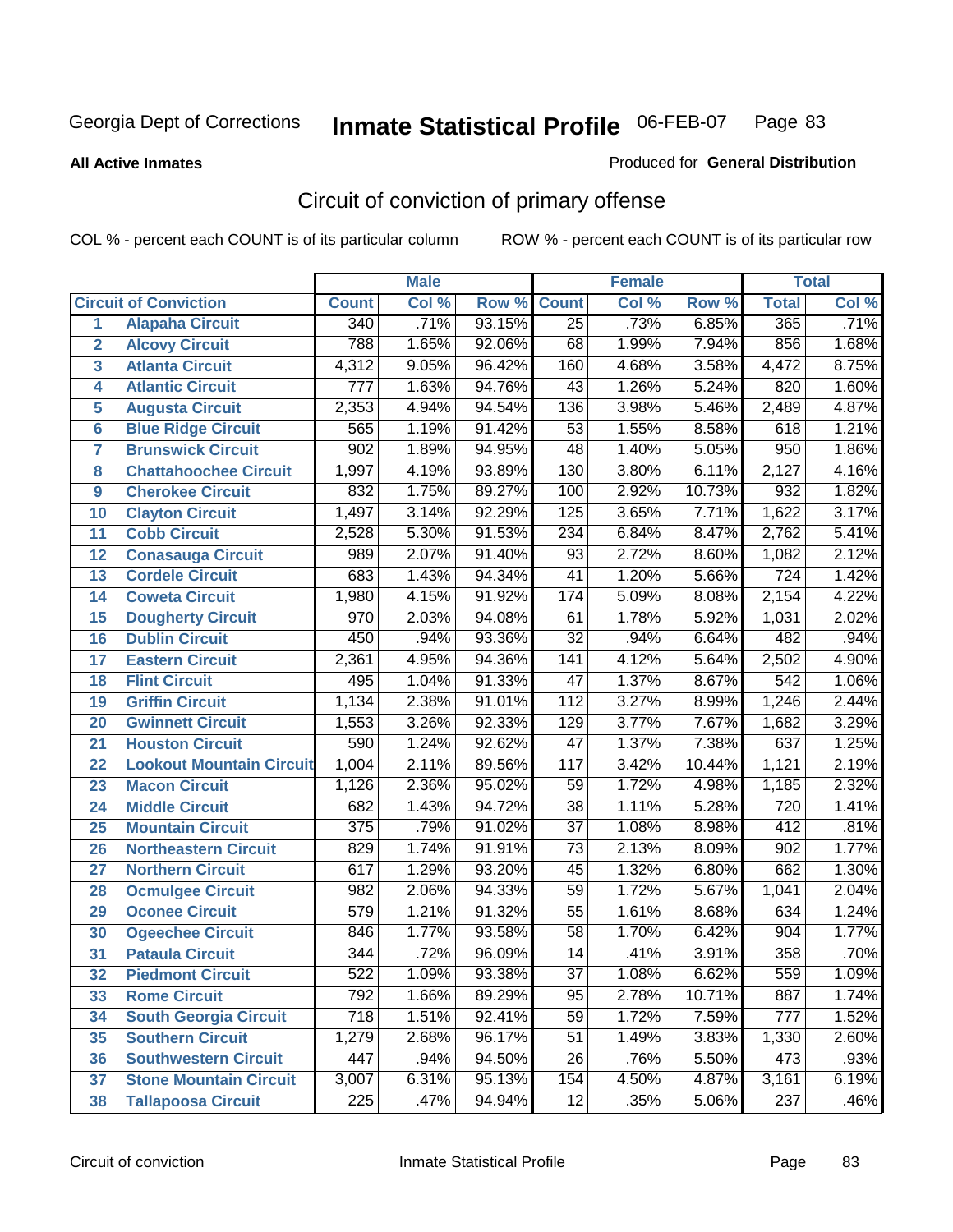**All Active Inmates**

### Produced for **General Distribution**

# Circuit of conviction of primary offense

|    |                              |              | <b>Male</b> |        |              | <b>Female</b> |          |              | <b>Total</b> |
|----|------------------------------|--------------|-------------|--------|--------------|---------------|----------|--------------|--------------|
|    | <b>Circuit of Conviction</b> | <b>Count</b> | Col %       | Row %  | <b>Count</b> | Col %         | Row %    | <b>Total</b> | Col %        |
| 39 | <b>Tifton Circuit</b>        | 601          | 1.26%       | 95.25% | 30           | $.88\%$       | 4.75%    | 631          | 1.24%        |
| 40 | <b>Toombs Circuit</b>        | 390          | .82%        | 94.66% | 22           | .64%          | 5.34%    | 412          | .81%         |
| 41 | <b>Waycross Circuit</b>      | 778          | 1.63%       | 92.51% | 63           | 1.84%         | 7.49%    | 841          | 1.65%        |
| 42 | <b>Western Circuit</b>       | 526          | 1.10%       | 93.59% | 36           | 1.05%         | 6.41%    | 562          | 1.10%        |
| 43 | <b>Rockdale Circuit</b>      | 409          | .86%        | 91.29% | 39           | 1.14%         | 8.71%    | 448          | .88%         |
| 44 | <b>Douglas Circuit</b>       | 1,063        | 2.23%       | 90.24% | 115          | 3.36%         | 9.76%    | 1,178        | 2.31%        |
| 45 | <b>Appalachian Circuit</b>   | 313          | $.66\%$     | 92.06% | 27           | .79%          | 7.94%    | 340          | .67%         |
| 46 | <b>Enotah Circuit</b>        | 245          | .51%        | 92.80% | 19           | .56%          | 7.20%    | 264          | .52%         |
| 47 | <b>Bell-Forsyth Circuit</b>  | 262          | .55%        | 90.03% | 29           | .85%          | $9.97\%$ | 291          | .57%         |
| 48 | <b>Towaliga Circuit</b>      | 414          | .87%        | 91.59% | 38           | 1.11%         | 8.41%    | 452          | .88%         |
| 49 | <b>Paulding Circuit</b>      | 201          | .42%        | 93.06% | 15           | .44%          | 6.94%    | 216          | .42%         |
|    | <b>Total Rported</b>         | 47,672       | 100%        | 93.3%  | 3,421        | 100%          | 6.7%     | 51,093       | 100%         |

| <b>Not</b><br><b>rteg</b> | 01 G<br>ט ו ט | 120   | ,036   |
|---------------------------|---------------|-------|--------|
| ™ota⊾                     | 48,588        | 3,541 | 52,129 |

| <b>M</b> ດ<br>.<br>. | $+1$ ant $\cdot$<br>ιαπιω<br>. <i>. .</i> | ∶obb<br>- - - - - | 'anta |
|----------------------|-------------------------------------------|-------------------|-------|
|----------------------|-------------------------------------------|-------------------|-------|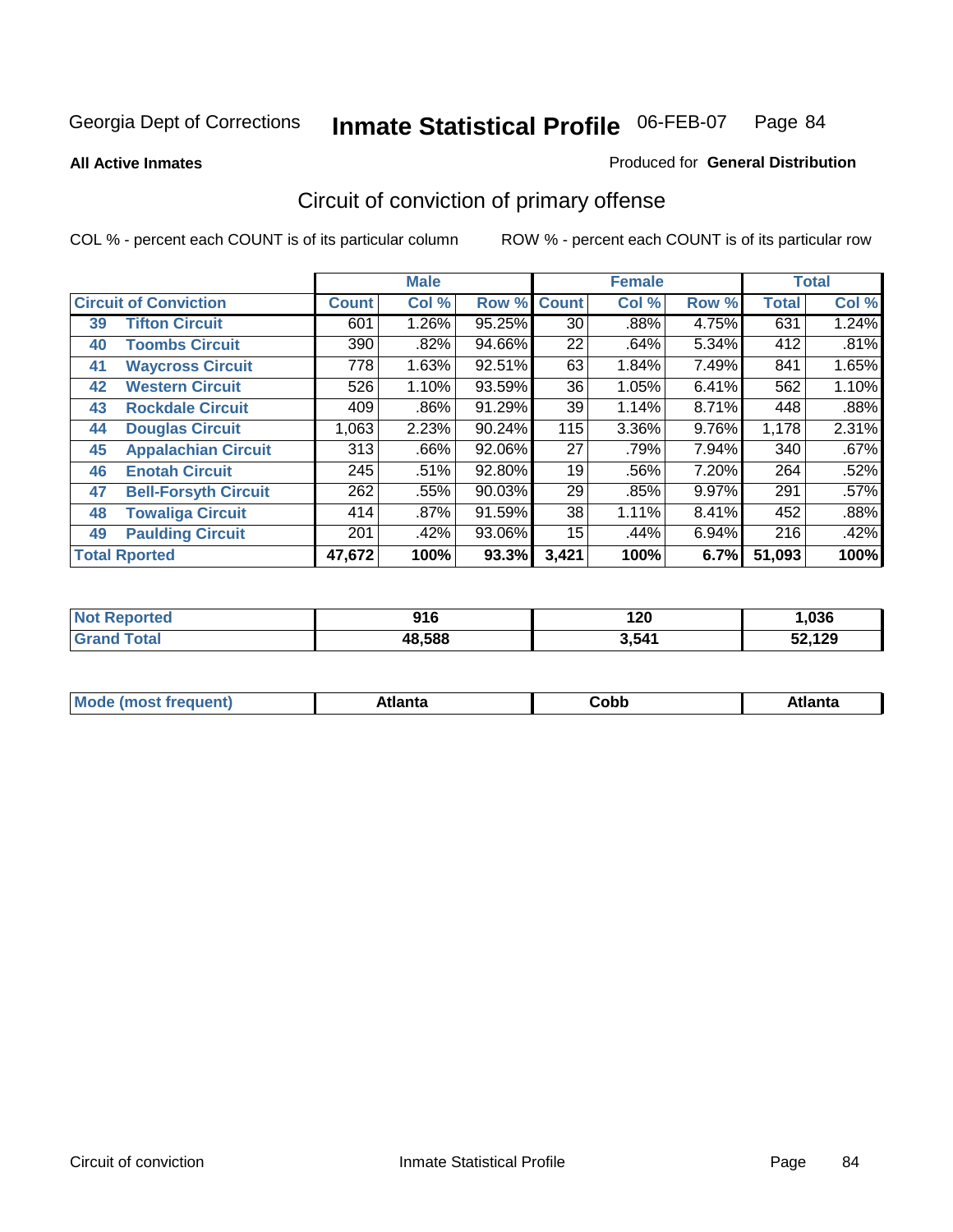### **All Active Inmates**

### Produced for **General Distribution**

## Years served (jail + prison) in this incarceration

|                              |                  | <b>Male</b> |         |                 | <b>Female</b> |        |                   | <b>Total</b> |
|------------------------------|------------------|-------------|---------|-----------------|---------------|--------|-------------------|--------------|
| <b>Years Served</b>          | <b>Count</b>     | Col %       | Row %   | <b>Count</b>    | Col %         | Row %  | <b>Total</b>      | Col %        |
| Less than one year           | 7,921            | 16.85%      | 88.36%  | 1,043           | 30.81%        | 11.64% | 8,964             | 17.79%       |
| 1 to 1.99 years              | 10,083           | 21.45%      | 91.10%  | 985             | 29.10%        | 8.90%  | 11,068            | 21.96%       |
| 2 to 2.99 years              | 6,058            | 12.89%      | 93.81%  | 400             | 11.82%        | 6.19%  | 6,458             | 12.82%       |
| 3 to 3.99 years              | 3,885            | 8.26%       | 95.17%  | 197             | 5.82%         | 4.83%  | 4,082             | 8.10%        |
| 4 to 4.99 years              | 3,023            | 6.43%       | 95.48%  | 143             | 4.22%         | 4.52%  | 3,166             | 6.28%        |
| $\overline{5}$ to 5.99 years | 2,330            | 4.96%       | 95.26%  | 116             | 3.43%         | 4.74%  | 2,446             | 4.85%        |
| 6 to 6.99 years              | 1,934            | 4.11%       | 95.88%  | $\overline{83}$ | 2.45%         | 4.12%  | 2,017             | 4.00%        |
| 7 to 7.99 years              | 1,734            | 3.69%       | 95.38%  | 84              | 2.48%         | 4.62%  | 1,818             | 3.61%        |
| 8 to 8.99 years              | 1,703            | 3.62%       | 95.89%  | $\overline{73}$ | 2.16%         | 4.11%  | 1,776             | 3.52%        |
| 9 to 9.99 years              | 1,606            | 3.42%       | 96.51%  | $\overline{58}$ | 1.71%         | 3.49%  | 1,664             | 3.30%        |
| 10 to 10.99 years            | 1,044            | 2.22%       | 97.84%  | 23              | 0.68%         | 2.16%  | 1,067             | 2.12%        |
| 11 to 11.99 years            | 875              | 1.86%       | 97.01%  | $\overline{27}$ | 0.80%         | 2.99%  | $\overline{902}$  | 1.79%        |
| 12 to 12.99 years            | 748              | 1.59%       | 96.14%  | $\overline{30}$ | 0.89%         | 3.86%  | $\overline{778}$  | 1.54%        |
| 13 to 13.99 years            | $\overline{743}$ | 1.58%       | 95.75%  | $\overline{33}$ | 0.97%         | 4.25%  | 776               | 1.54%        |
| 14 to 14.99 years            | 565              | 1.20%       | 96.75%  | $\overline{19}$ | 0.56%         | 3.25%  | 584               | 1.16%        |
| 15 to 15.99 years            | 477              | 1.01%       | 96.95%  | $\overline{15}$ | 0.44%         | 3.05%  | 492               | 0.98%        |
| 16 to 16.99 years            | 402              | 0.86%       | 96.40%  | $\overline{15}$ | 0.44%         | 3.60%  | 417               | 0.83%        |
| 17 to 17.99 years            | $\overline{302}$ | 0.64%       | 97.73%  | $\overline{7}$  | 0.21%         | 2.27%  | 309               | 0.61%        |
| 18 to 18.99 years            | $\overline{290}$ | 0.62%       | 96.99%  | $\overline{9}$  | 0.27%         | 3.01%  | 299               | 0.59%        |
| 19 to 19.99 years            | 253              | 0.54%       | 96.93%  | $\overline{8}$  | 0.24%         | 3.07%  | $\overline{261}$  | 0.52%        |
| 20 to 20.99 years            | 173              | 0.37%       | 98.86%  | $\overline{2}$  | 0.06%         | 1.14%  | $\frac{175}{175}$ | 0.35%        |
| 21 to 21.99 years            | 164              | 0.35%       | 97.62%  | 4               | 0.12%         | 2.38%  | 168               | 0.33%        |
| 22 to 22.99 years            | 121              | 0.26%       | 96.80%  | 4               | 0.12%         | 3.20%  | 125               | 0.25%        |
| 23 to 23.99 years            | $\overline{97}$  | 0.21%       | 97.98%  | $\overline{2}$  | 0.06%         | 2.02%  | 99                | 0.20%        |
| 24 to 24.99 years            | 79               | 0.17%       | 100.00% |                 |               |        | 79                | 0.16%        |
| 25 to 25.99 years            | $\overline{92}$  | 0.20%       | 97.87%  | $\overline{2}$  | 0.06%         | 2.13%  | $\overline{94}$   | 0.19%        |
| 26 to 26.99 years            | 66               | 0.14%       | 98.51%  | $\overline{1}$  | 0.03%         | 1.49%  | 67                | 0.13%        |
| 27 to 27.99 years            | 47               | 0.10%       | 100.00% |                 |               |        | 47                | 0.09%        |
| 28 to 28.99 years            | 45               | 0.10%       | 97.83%  | $\mathbf{1}$    | 0.03%         | 2.17%  | 46                | 0.09%        |
| 29 to 29.99 years            | $\overline{33}$  | 0.07%       | 100.00% |                 |               |        | $\overline{33}$   | 0.07%        |
| Thirty + years               | 114              | 0.24%       | 99.13%  | $\mathbf{1}$    | 0.03%         | 0.87%  | 115               | 0.23%        |
| <b>Total Reported</b>        | 47,007           | 100%        | 93.28%  | 3,385           | 100%          | 6.72%  | 50,392            | 100%         |

| <b>Not Reported</b> | 1,581      | 156        | 1,737          |
|---------------------|------------|------------|----------------|
| <b>Grand Total</b>  | 48,588     | 3,541      | 52,129         |
|                     |            |            |                |
| $R = -1$            | $\sqrt{2}$ | <b>ODE</b> | $\overline{A}$ |

| Mean<br>(average)       | 4.97               | 3.05               | 4.84          |
|-------------------------|--------------------|--------------------|---------------|
| Median (middle)         | 2.89               | 1.56               | 2.76          |
| Mode<br>(most frequent) | Less than one year | Less than one year | Less than one |
|                         |                    |                    | vear          |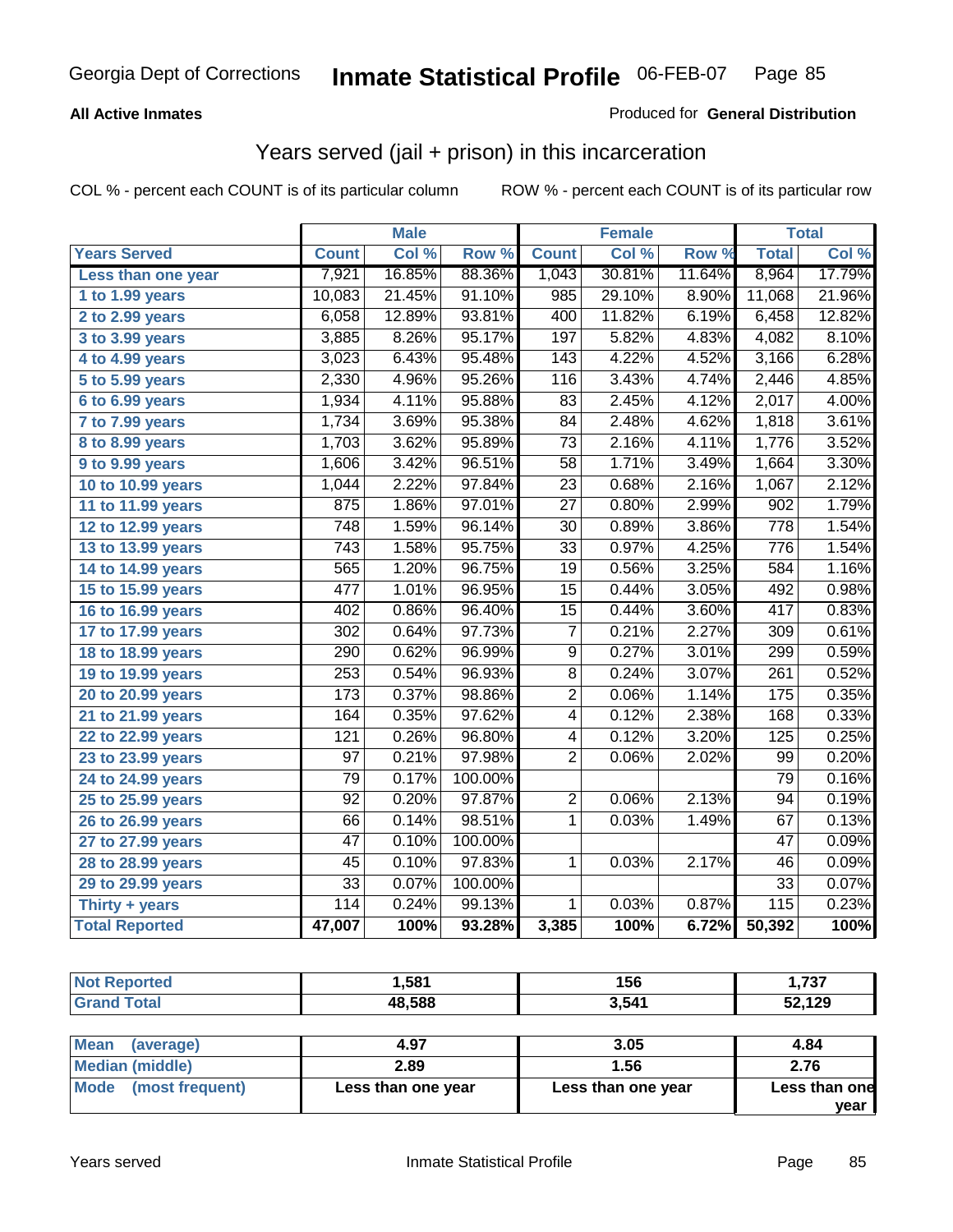### **All Active Inmates**

Produced for **General Distribution**

## Results of most recent HIV tests

|                         |              | <b>Male</b> |         |       | <b>Female</b> |          |        | Total  |
|-------------------------|--------------|-------------|---------|-------|---------------|----------|--------|--------|
| <b>HIV Test Results</b> | <b>Count</b> | Col%        | Row %   | Count | Col %         | Row %    | Total  | Col %  |
| <b>Positive</b>         | 871          | 1.82%       | 92.46%  | 71    | $2.07\%$      | 7.54%    | 942    | 1.84%  |
| <b>Negative</b>         | 46,916       | 98.16%      | 93.31%  | 3,364 | 97.93%        | $6.69\%$ | 50,280 | 98.14% |
| Indeterminate           | 9            | 0.02%       | 100.00% |       |               |          |        | 0.02%  |
| <b>Refused</b>          |              | 0.01%       | 100.00% |       |               |          |        | 0.01%  |
| <b>Total Reported</b>   | 47,797       | 100%        | 93.30%  | 3,435 | 100%          | 6.70%    | 51,232 | 100.0% |

| <b>Not Reported</b>          | 791    | 106   | 897    |
|------------------------------|--------|-------|--------|
| <b>Total</b><br><b>Grand</b> | 48.588 | 3,541 | 52,129 |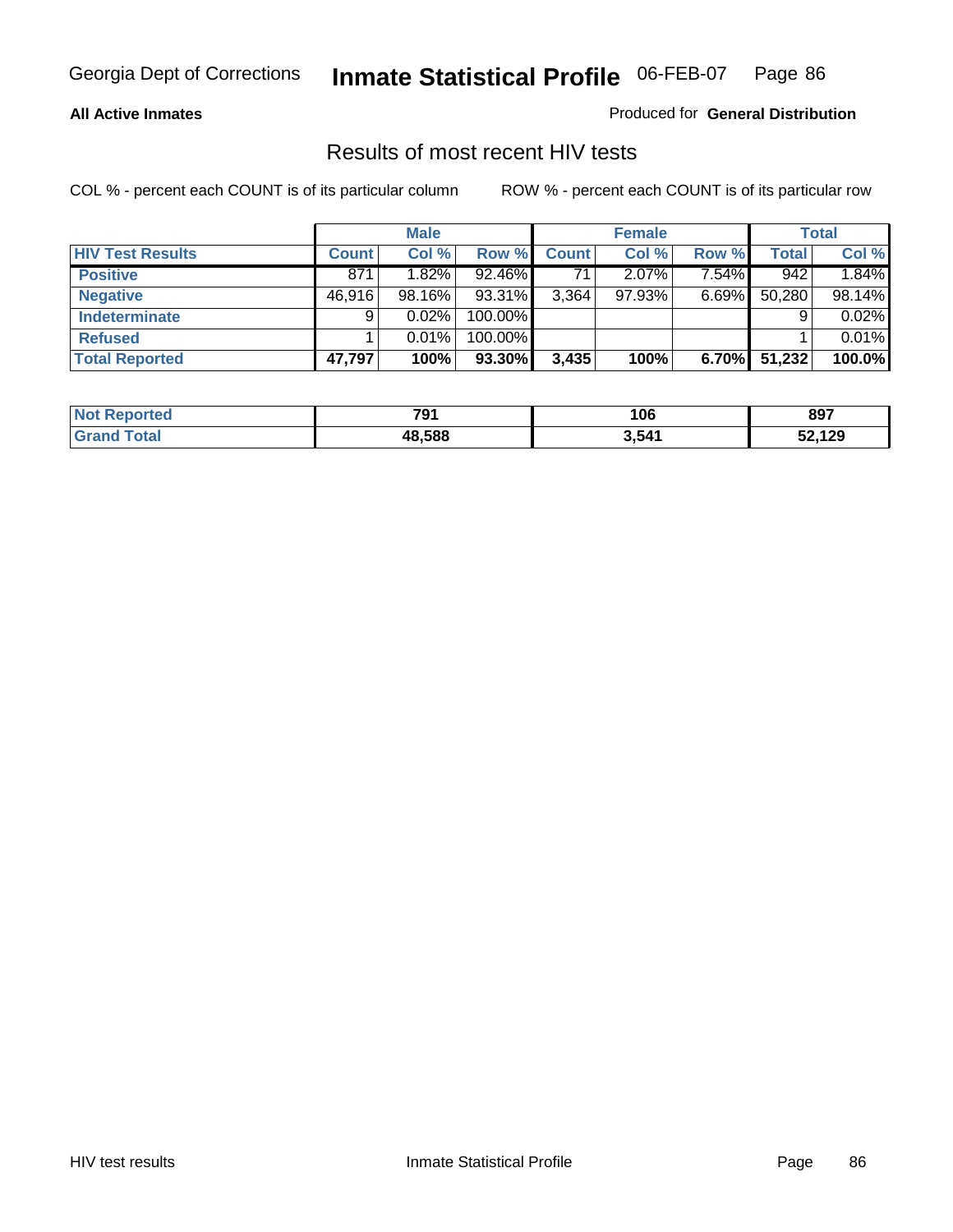### **All Active Inmates**

### Produced for **General Distribution**

## Results of most recent tuberculosis test

|                                  |              | <b>Male</b> |           |              | <b>Female</b> |          |              | <b>Total</b> |
|----------------------------------|--------------|-------------|-----------|--------------|---------------|----------|--------------|--------------|
| <b>Tuberculosis Test Results</b> | <b>Count</b> | Col %       | Row %     | <b>Count</b> | Col %         | Row %    | <b>Total</b> | Col %        |
| <b>Positive on current test</b>  | 3,221        | $6.76\%$    | 97.61%    | 79           | $2.30\%$      | 2.39%    | 3,300        | 6.46%        |
| <b>Positive on previous test</b> | 5,521        | 11.58%      | 95.82%    | 241          | $7.01\%$      | 4.18%    | 5,762        | 11.27%       |
| <b>Negative</b>                  | 38.912       | 81.63%      | $92.58\%$ | 3.120        | $90.70\%$     | $7.42\%$ | 42,032       | 82.24%       |
| <b>Refused</b>                   | 13           | 0.03%       | 100.00%   |              |               |          | 13           | 0.03%        |
| <b>Total Reported</b>            | 47,667       | 100%        | 93.27%    | 3,440        | 100%          | 6.73%    | 51,107       | 100%         |

| <b>Not Reported</b>          | 921<br>$ -$ | 101   | ,022   |
|------------------------------|-------------|-------|--------|
| <b>Total</b><br><b>Grand</b> | 48,588      | 3,541 | 52,129 |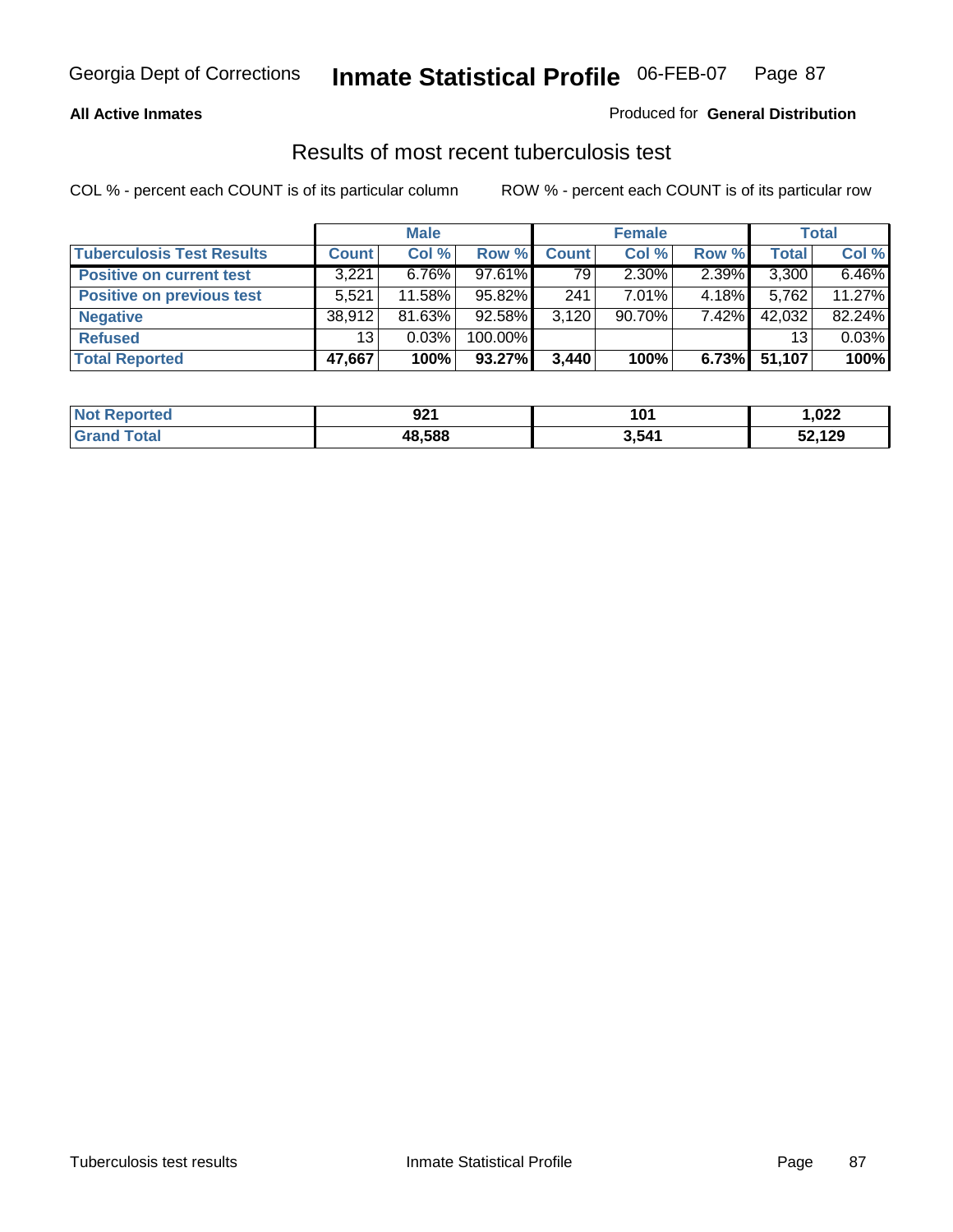### **All Active Inmates**

Produced for **General Distribution**

## Results of most recent syphilis test

|                                 | <b>Male</b>  |        |           | <b>Female</b> |           | Total     |              |        |
|---------------------------------|--------------|--------|-----------|---------------|-----------|-----------|--------------|--------|
| <b>Syphilis Test Results</b>    | <b>Count</b> | Col %  |           | Row % Count   | Col %     | Row %     | <b>Total</b> | Col %  |
| <b>Positive on current test</b> | 881          | 1.88%  | 85.29%    | 152           | $4.44\%$  | $14.71\%$ | 1,033        | 2.05%  |
| <b>Negative</b>                 | 46,097       | 98.12% | 93.37%    | 3.271         | $95.56\%$ | $6.63\%$  | 49,368       | 97.95% |
| <b>Total Reported</b>           | 46,978       | 100%   | $93.21\%$ | 3,423         | 100%      | 6.79%     | 50,401       | 100%   |

| <b>Not Reported</b> | .610   | 118   | 1,728  |
|---------------------|--------|-------|--------|
| <b>Grand Total</b>  | 48,588 | 3,541 | 52,129 |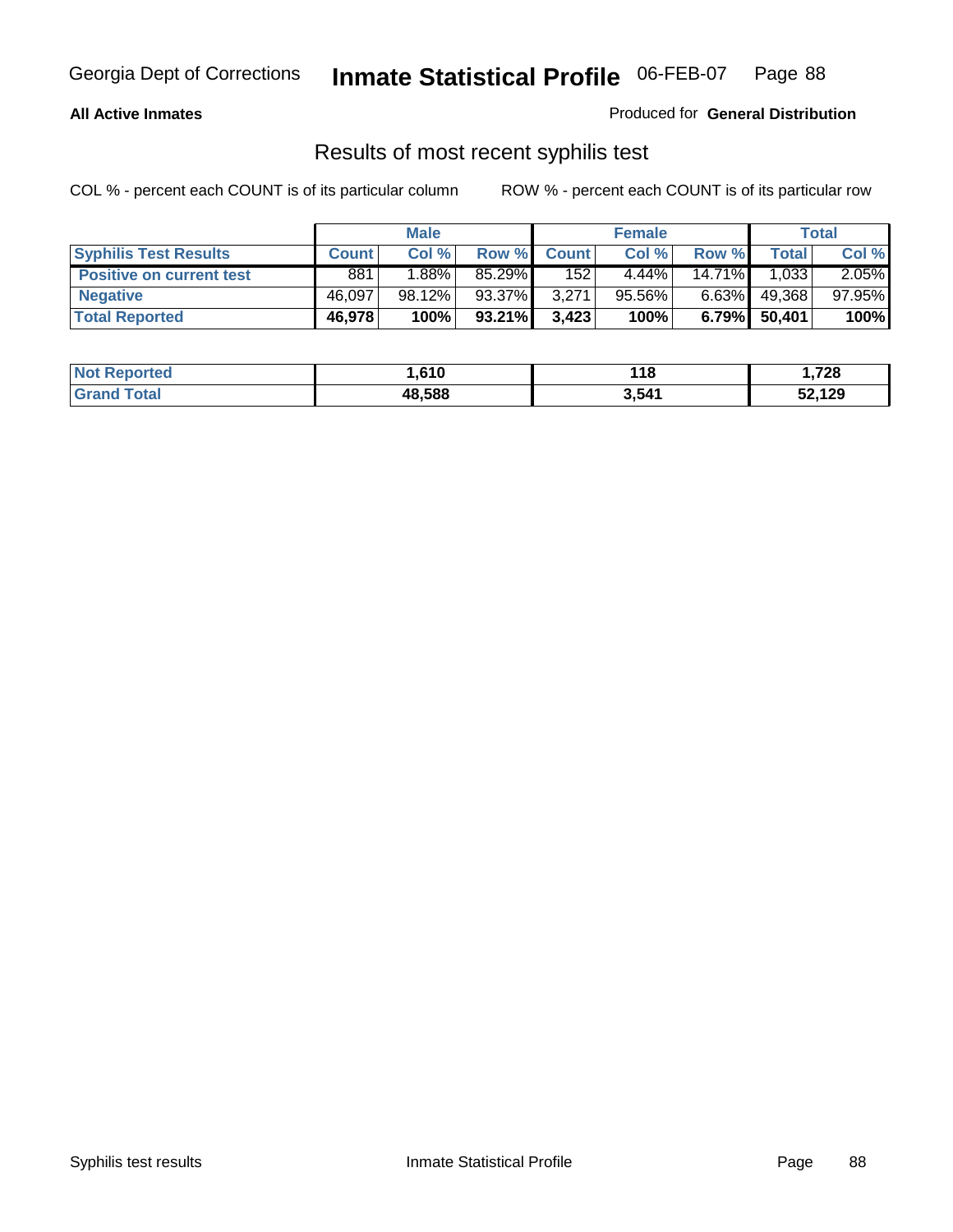### **All Active Inmates**

Produced for **General Distribution**

## Results of most recent Hepatitis-C test

|                                 | <b>Male</b>  |           | <b>Female</b> |              |        | Total    |             |        |
|---------------------------------|--------------|-----------|---------------|--------------|--------|----------|-------------|--------|
| <b>Hepatitis-C Test Results</b> | <b>Count</b> | Col %     | Row %I        | <b>Count</b> | Col %  | Row %    | $\tau$ otal | Col %  |
| <b>Positive on current test</b> | 152          | 48.10%    | 98.06%        |              | 50.00% | $1.94\%$ | 155         | 48.14% |
| <b>Negative</b>                 | 164          | $51.90\%$ | 98.20%        |              | 50.00% | 1.80%    | 167         | 51.86% |
| <b>Total Reported</b>           | 316          | 100%      | 98.14%        |              | 100%   | 1.86%    | 322         | 100%   |

| <b>Not Reported</b> | 48,272 | 3,535 | 51,807 |
|---------------------|--------|-------|--------|
| <b>Grand Total</b>  | 48,588 | 3,541 | 52,129 |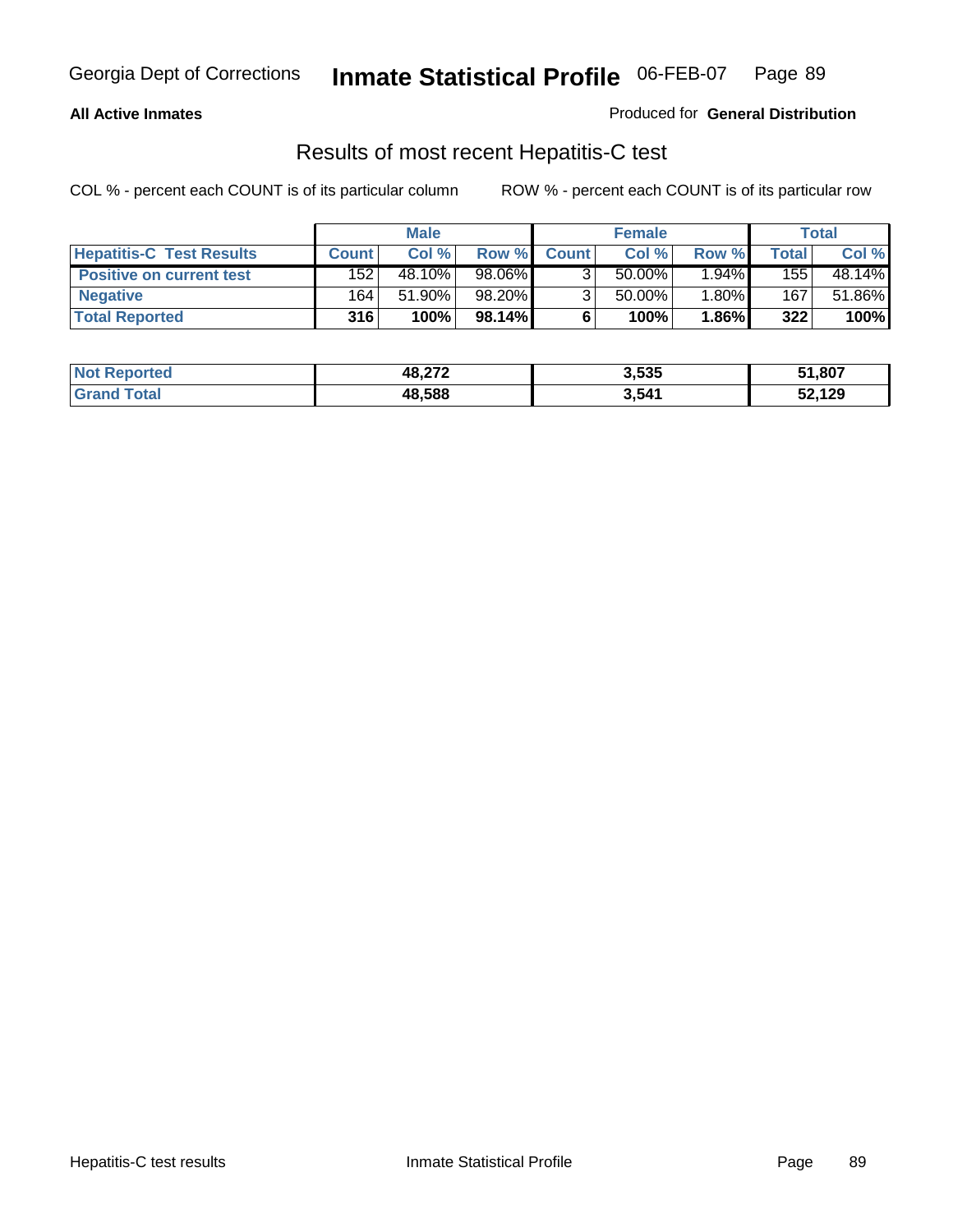### **All Active Inmates**

Produced for **General Distribution**

## Results of most recent pregnancy test

|                                 |              | <b>Male</b> |          |              | <b>Female</b> |         | Total |        |
|---------------------------------|--------------|-------------|----------|--------------|---------------|---------|-------|--------|
| <b>Pregnancy Test Results</b>   | <b>Count</b> | Col %       | Row %    | <b>Count</b> | Col %         | Row %   | Total | Col %  |
| <b>Positive on current test</b> |              |             |          | $55^{\circ}$ | $1.67\%$      | 100.00% | 55    | 1.67%  |
| <b>Negative</b>                 |              |             |          | 3.236        | 98.33%        | 100.00% | 3,236 | 98.33% |
| <b>Total Reported</b>           |              | $\%$        | $0.00\%$ | 3.291        | 100%          | 100.00% | 3,291 | 100%   |

| <b>Not Reported</b> | 48,588 | 250   | 48,838 |
|---------------------|--------|-------|--------|
| ⊺otal<br>Gran       | 48,588 | 3,541 | 52,129 |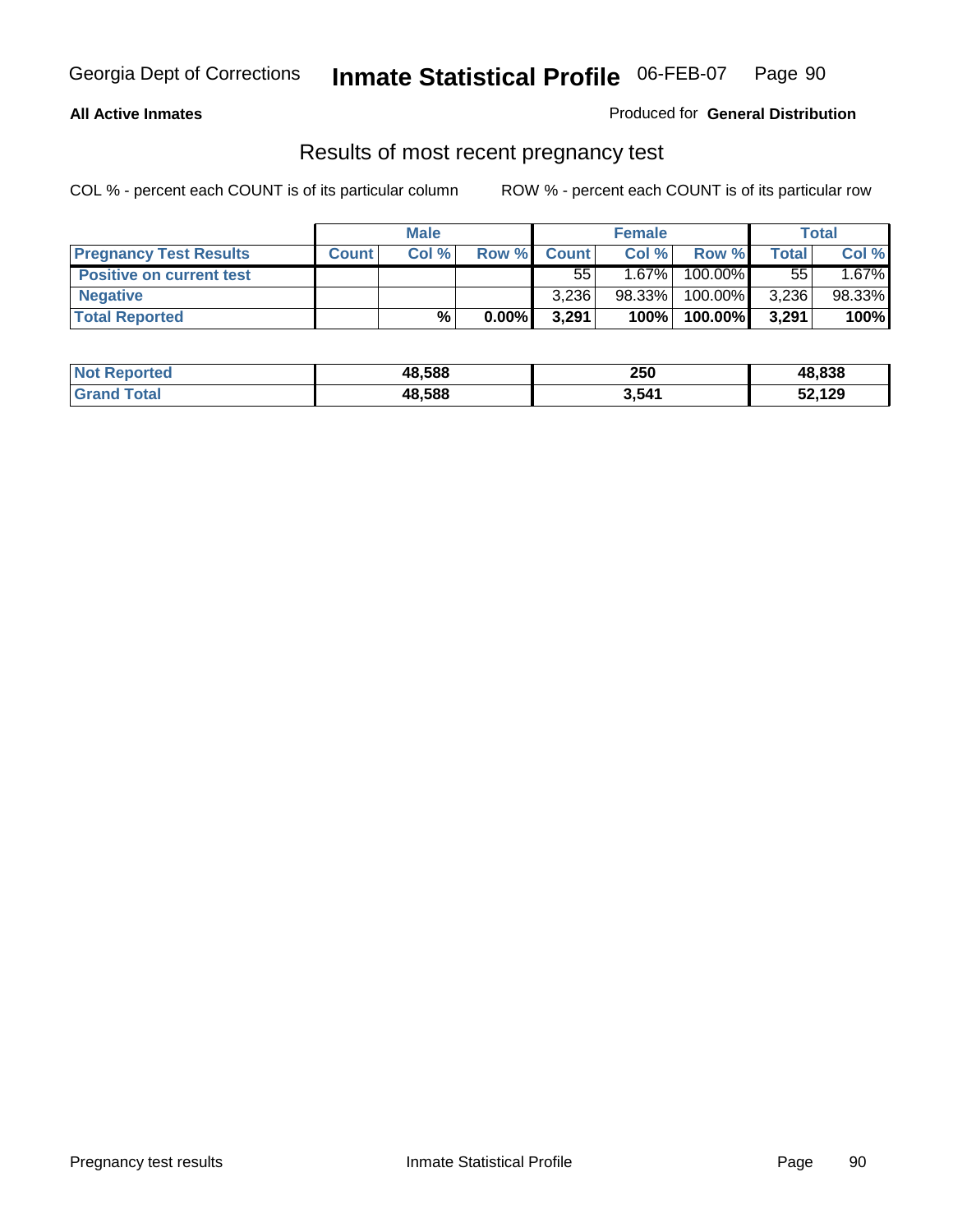### **All Active Inmates**

### Produced for **General Distribution**

## Results of most recent diabetes test

|                                 |              | <b>Male</b> |           |              | <b>Female</b>         |        |                 | Total   |
|---------------------------------|--------------|-------------|-----------|--------------|-----------------------|--------|-----------------|---------|
| <b>Diabetes Test Results</b>    | <b>Count</b> | Col %       | Row %     | <b>Count</b> | Col %                 | Row %I | Total           | Col %   |
| <b>Positive on current test</b> | 84           | 100.00%     | $98.82\%$ |              | $100.\overline{00\%}$ | 1.18%  | 85 <sub>1</sub> | 100.00% |
| <b>Total Reported</b>           | 84           | 100%        | 98.82%    |              | 100%                  | 1.18%  | 85              | 100%    |

| <b>Not Reported</b>     | 48,504 | 3,540 | 52,044 |
|-------------------------|--------|-------|--------|
| <b>Total</b><br>l Grand | 48,588 | 3,541 | 52,129 |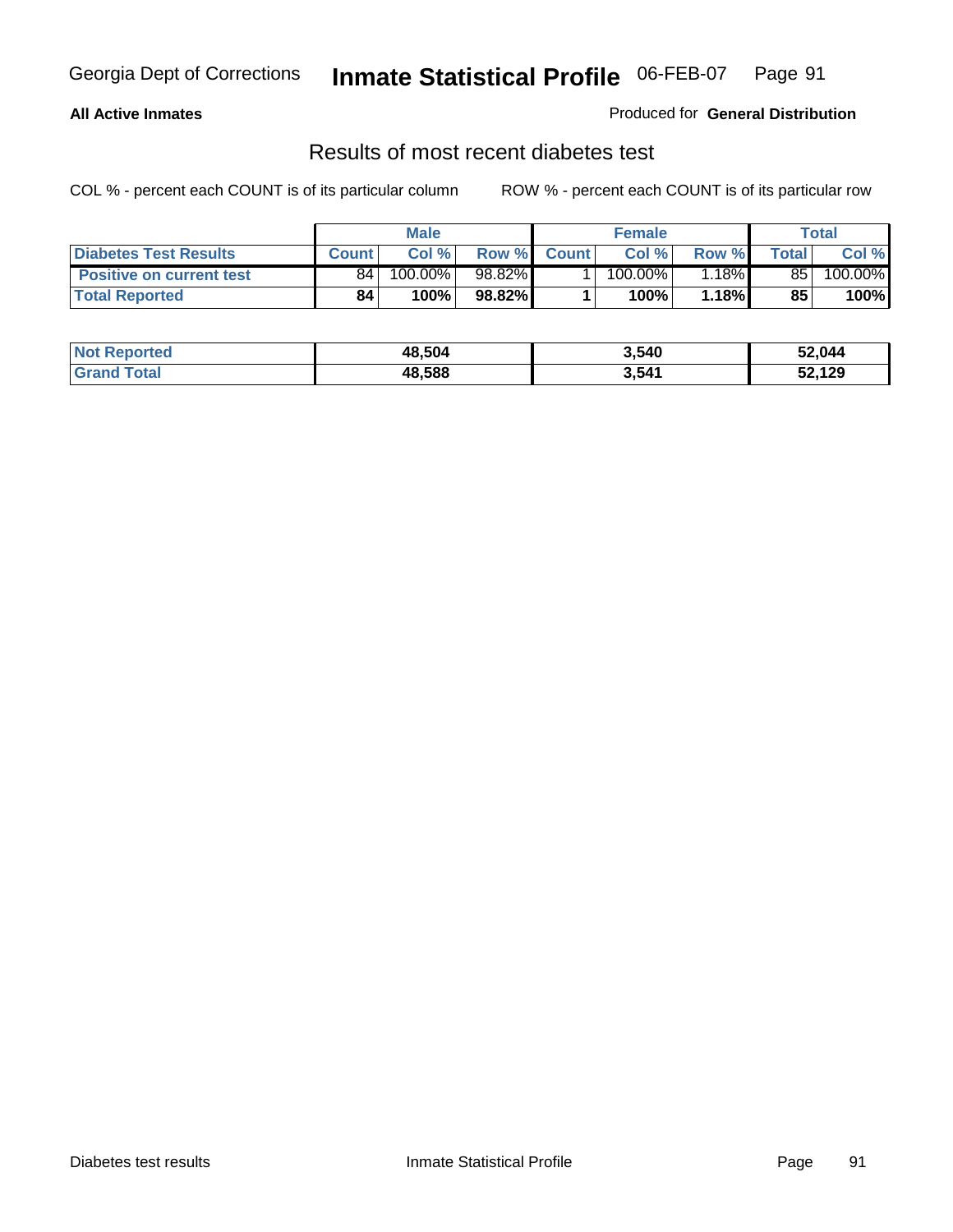### **All Active Inmates**

### Produced for **General Distribution**

## Results of most recent hypertension test

|                                  | <b>Male</b>  |           |         |              | <b>Female</b> |          | <b>Total</b> |          |
|----------------------------------|--------------|-----------|---------|--------------|---------------|----------|--------------|----------|
| <b>Hypertension Test Results</b> | <b>Count</b> | Col %     | Row %   | <b>Count</b> | Col%          | Row %    | Total        | Col %    |
| <b>Positive on current test</b>  | 383          | $98.21\%$ | 98.97%  |              | 100.00%       | $1.03\%$ | 387          | 98.22%   |
| <b>Negative</b>                  |              | 1.79%     | 100.00% |              |               |          |              | $1.78\%$ |
| <b>Total Reported</b>            | 390          | 100%      | 98.98%  |              | 100%          | $1.02\%$ | 394          | 100%     |

| <b>Not Reported</b> | 48.198 | 3,537 | 51,735 |
|---------------------|--------|-------|--------|
| <b>Grand Total</b>  | 48,588 | 3,541 | 52,129 |